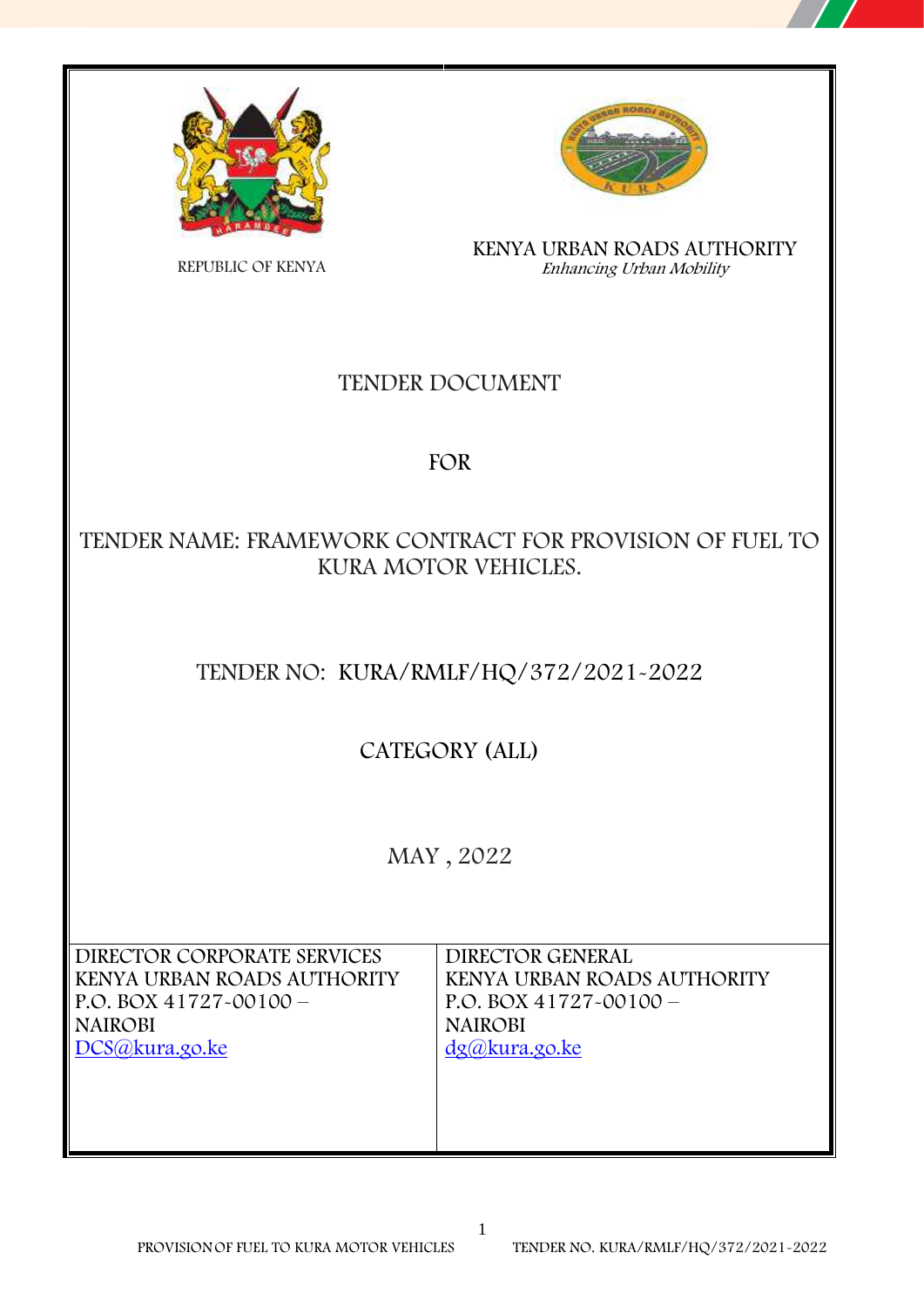

### **TABLE OF CONTENTS**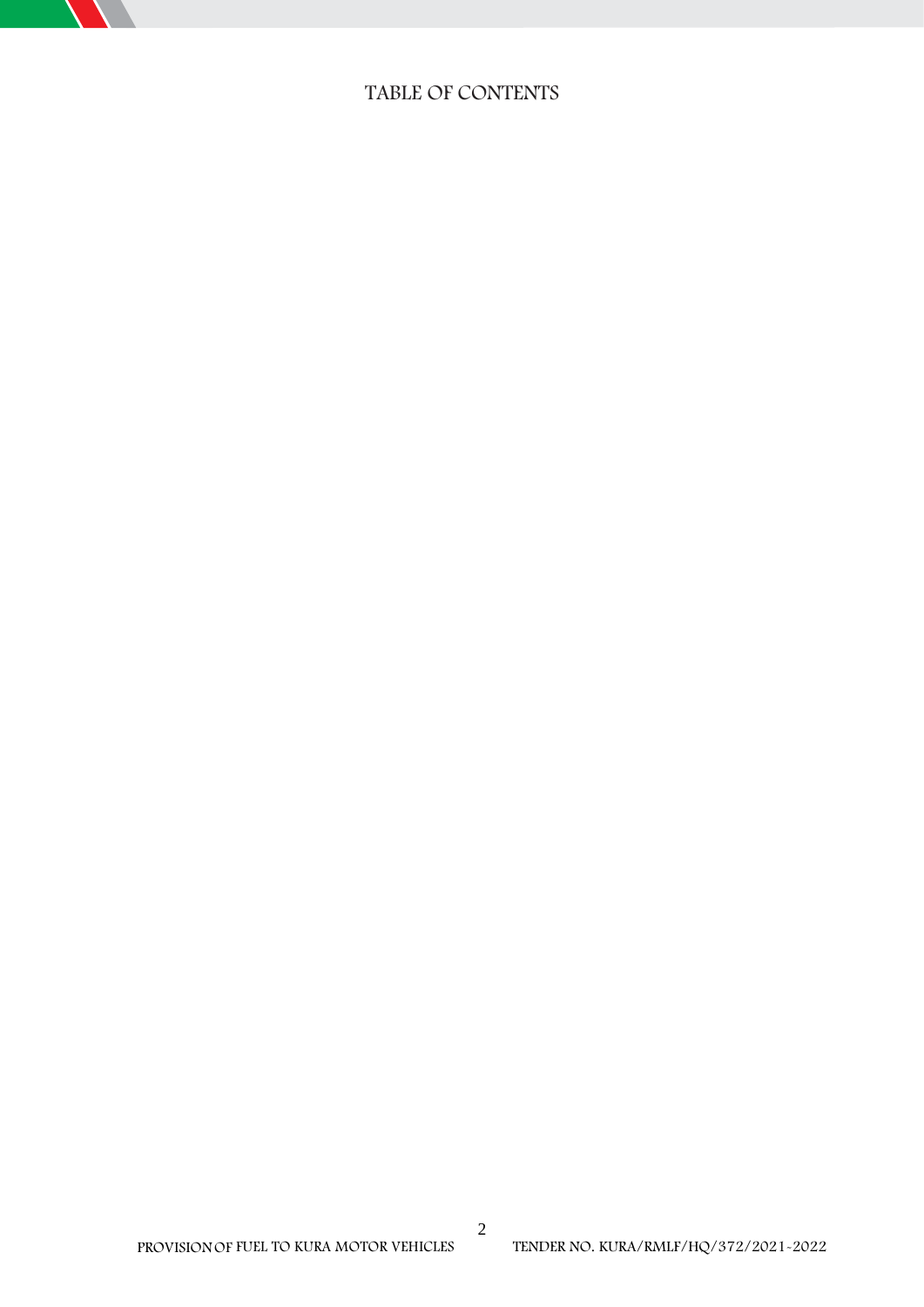## $\overline{\phantom{a}}$

## Table of Contents

| A.           | Address for obtaining further information and for purchasing tender documents7    |  |
|--------------|-----------------------------------------------------------------------------------|--|
| В.           |                                                                                   |  |
| C.           |                                                                                   |  |
|              |                                                                                   |  |
|              |                                                                                   |  |
| A.           |                                                                                   |  |
| 1.           |                                                                                   |  |
| $\mathbf{2}$ |                                                                                   |  |
| 3.           |                                                                                   |  |
| 4.           |                                                                                   |  |
| 5.           |                                                                                   |  |
| В.           |                                                                                   |  |
| 6.           |                                                                                   |  |
| 7.           |                                                                                   |  |
| 8.           | Pre-Tender Meeting and a pre-arranged pretender visit of the site of the works 14 |  |
| 9.           |                                                                                   |  |
| 10.          |                                                                                   |  |
| C.           |                                                                                   |  |
| 11.          |                                                                                   |  |
| 12.          |                                                                                   |  |
| 13.          |                                                                                   |  |
| 14.          |                                                                                   |  |
| 15.          |                                                                                   |  |
| 16.          |                                                                                   |  |
| 17.          |                                                                                   |  |
| 18.          |                                                                                   |  |
| 19.          |                                                                                   |  |
| 20.          |                                                                                   |  |
| 21           |                                                                                   |  |
| 22.          |                                                                                   |  |
| D.           |                                                                                   |  |
| 23.          |                                                                                   |  |
| 24.          |                                                                                   |  |
| 25.          |                                                                                   |  |
| 26.          |                                                                                   |  |
| 27.          |                                                                                   |  |
| E.           |                                                                                   |  |
| 28.          |                                                                                   |  |
| 29           |                                                                                   |  |
| 30           |                                                                                   |  |
| 31.          |                                                                                   |  |
| 32.          |                                                                                   |  |
| 33.          |                                                                                   |  |
| 34.          |                                                                                   |  |
| 35.          |                                                                                   |  |
| 36.          |                                                                                   |  |
| 37.          |                                                                                   |  |
| 38.          |                                                                                   |  |
| 39.          |                                                                                   |  |
| 40           |                                                                                   |  |
| F.           |                                                                                   |  |
| 41           |                                                                                   |  |
| 42.          |                                                                                   |  |
| 43.          |                                                                                   |  |
|              |                                                                                   |  |

 $\mathfrak{Z}$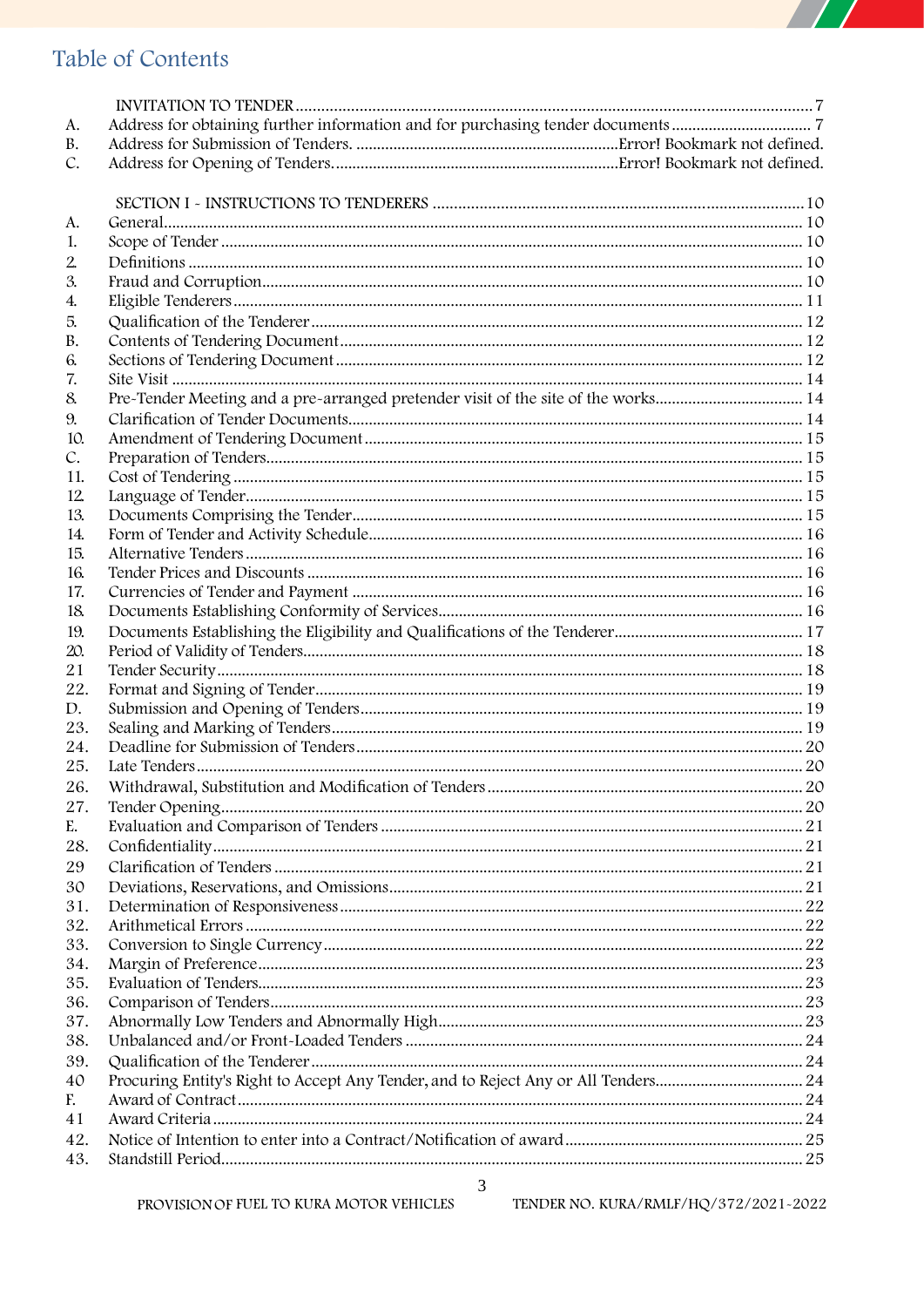| 44.           |                                                                                   |  |
|---------------|-----------------------------------------------------------------------------------|--|
| 45.           |                                                                                   |  |
| 46.           |                                                                                   |  |
| 47.           |                                                                                   |  |
| 48.           |                                                                                   |  |
| 49.           |                                                                                   |  |
| 50.           |                                                                                   |  |
|               |                                                                                   |  |
|               |                                                                                   |  |
| 1.            |                                                                                   |  |
| 2.            |                                                                                   |  |
| 4.            |                                                                                   |  |
| 5.            |                                                                                   |  |
| 7.            |                                                                                   |  |
| a)            |                                                                                   |  |
| b)            |                                                                                   |  |
| $\mathcal{C}$ |                                                                                   |  |
| 1.            |                                                                                   |  |
|               | $\ddot{1}$                                                                        |  |
|               | (iii)                                                                             |  |
|               |                                                                                   |  |
|               | 2.                                                                                |  |
|               |                                                                                   |  |
|               | 4.                                                                                |  |
|               |                                                                                   |  |
|               | 8                                                                                 |  |
|               | 10.                                                                               |  |
|               |                                                                                   |  |
|               |                                                                                   |  |
|               |                                                                                   |  |
|               |                                                                                   |  |
|               |                                                                                   |  |
|               |                                                                                   |  |
|               |                                                                                   |  |
|               |                                                                                   |  |
|               |                                                                                   |  |
|               |                                                                                   |  |
|               |                                                                                   |  |
|               |                                                                                   |  |
|               |                                                                                   |  |
|               |                                                                                   |  |
|               | $\overline{4}$                                                                    |  |
|               | TENDER NO. KURA/RMLF/HQ/372/2021-2022<br>PROVISION OF FUEL TO KURA MOTOR VEHICLES |  |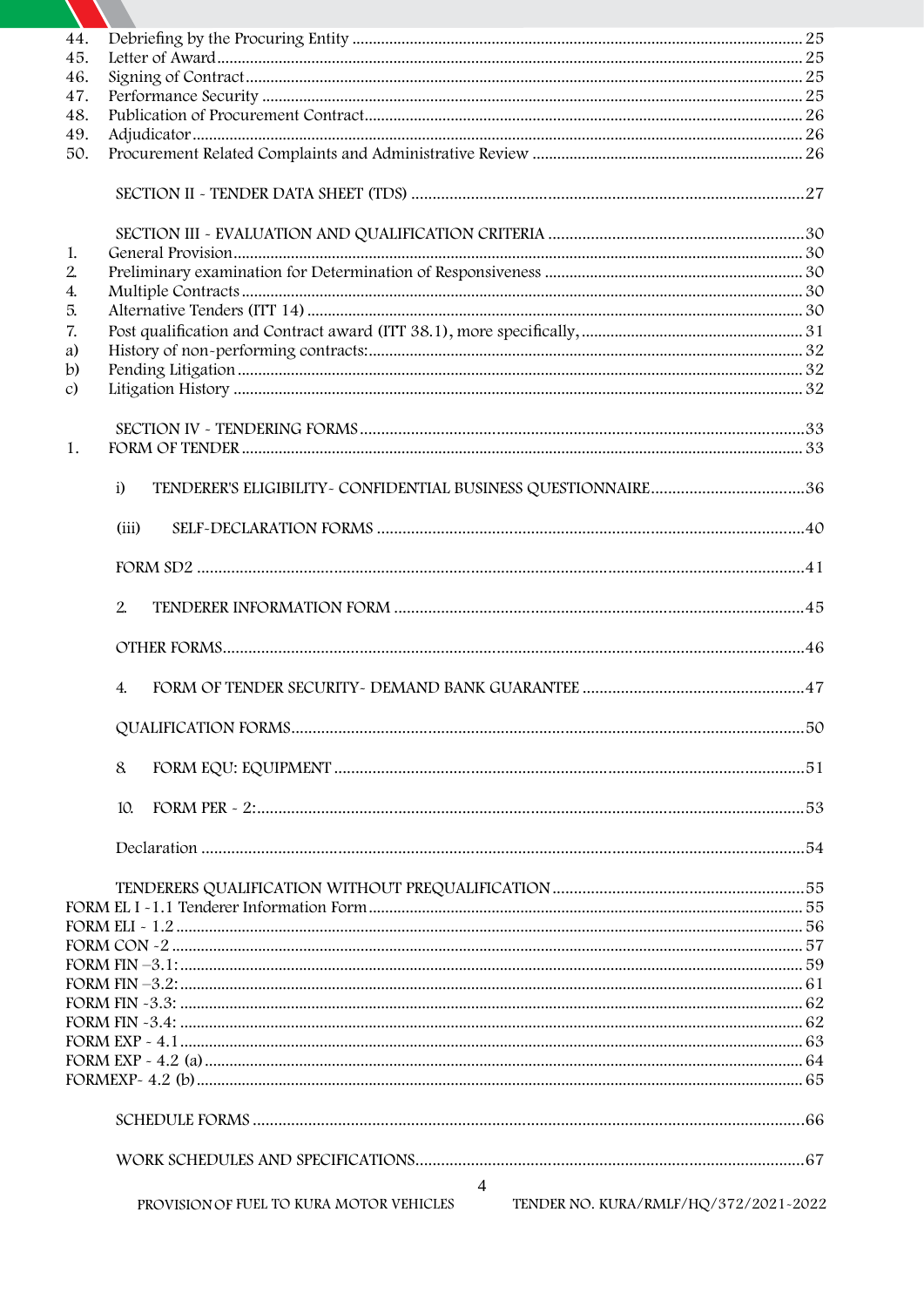|     | 1.             |                                                                                    |  |
|-----|----------------|------------------------------------------------------------------------------------|--|
| 1.  |                |                                                                                    |  |
| A.  |                |                                                                                    |  |
| 2.  |                |                                                                                    |  |
|     | А.             |                                                                                    |  |
|     | В.             |                                                                                    |  |
|     | C.             |                                                                                    |  |
|     | D.             | HANDLING OF PREMISES, EQUIPMENT AND FURNITUREError! Bookmark not defined.          |  |
|     | E.             |                                                                                    |  |
|     | F.             |                                                                                    |  |
|     | G.             |                                                                                    |  |
|     | Н.             |                                                                                    |  |
|     | Ι.             |                                                                                    |  |
|     | 3.             |                                                                                    |  |
|     |                |                                                                                    |  |
|     |                |                                                                                    |  |
|     | А.             | HARDWARE REPLACEABLE SPARE PARTS FOR ITEMS IN LOT 2.  Error! Bookmark not defined. |  |
|     | 4.             |                                                                                    |  |
|     | $\overline{2}$ |                                                                                    |  |
|     | $\mathfrak{L}$ |                                                                                    |  |
|     | $\overline{4}$ |                                                                                    |  |
|     | 10.            |                                                                                    |  |
|     |                |                                                                                    |  |
|     |                |                                                                                    |  |
|     |                |                                                                                    |  |
|     |                |                                                                                    |  |
|     |                |                                                                                    |  |
|     |                |                                                                                    |  |
|     |                |                                                                                    |  |
|     |                |                                                                                    |  |
|     |                |                                                                                    |  |
| А.  |                |                                                                                    |  |
| 1.2 |                |                                                                                    |  |
| 1.3 |                |                                                                                    |  |
| 1.4 |                |                                                                                    |  |
| 1.5 |                |                                                                                    |  |
| 1.6 |                |                                                                                    |  |
| 1.7 |                |                                                                                    |  |
| 1.8 |                |                                                                                    |  |
| 2.  |                |                                                                                    |  |
| 2.1 |                |                                                                                    |  |
| 2.3 |                |                                                                                    |  |
|     |                |                                                                                    |  |
| 2.6 |                |                                                                                    |  |
| 2.6 |                |                                                                                    |  |
|     |                |                                                                                    |  |
| 2.7 |                |                                                                                    |  |
|     |                |                                                                                    |  |
|     |                |                                                                                    |  |
|     |                |                                                                                    |  |
|     |                |                                                                                    |  |
|     |                |                                                                                    |  |
|     |                |                                                                                    |  |

 $\begin{tabular}{c} 5 \\ \hline 5 \\ \hline \end{tabular}$  <br> PROVISION OF FUEL TO KURA MOTOR VEHICLES  $\begin{tabular}{c} 5 \\ \hline \end{tabular}$  TENDER NO. KURA/RMLF/HQ/372/2021-2022

 $\mathbf{Z}$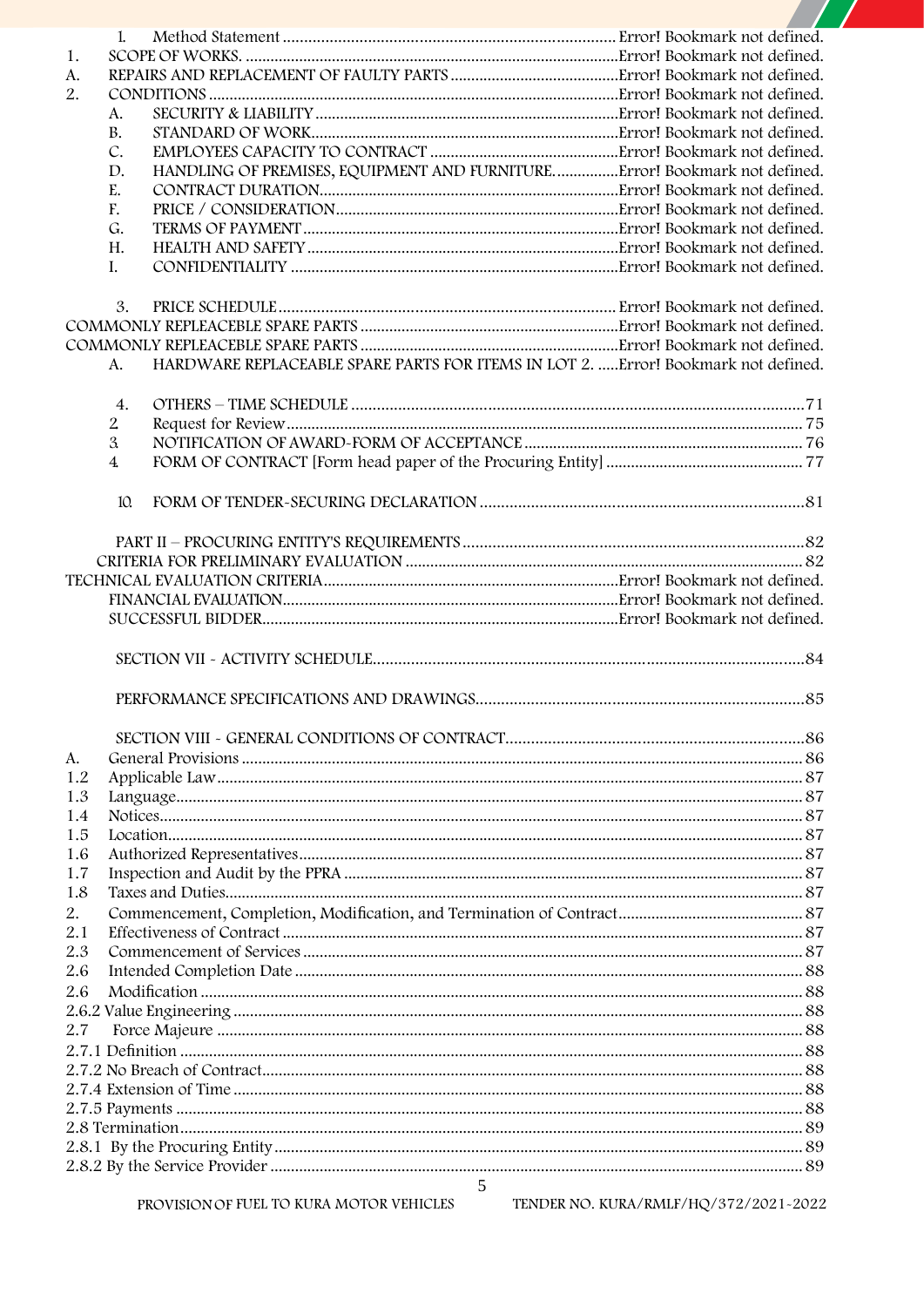| 3.         |                                                                                |  |
|------------|--------------------------------------------------------------------------------|--|
| 3.1        |                                                                                |  |
| 3.2        |                                                                                |  |
|            |                                                                                |  |
|            |                                                                                |  |
|            |                                                                                |  |
|            |                                                                                |  |
|            |                                                                                |  |
|            |                                                                                |  |
|            |                                                                                |  |
|            |                                                                                |  |
|            |                                                                                |  |
|            |                                                                                |  |
|            |                                                                                |  |
|            |                                                                                |  |
|            |                                                                                |  |
|            |                                                                                |  |
| 4.         |                                                                                |  |
|            |                                                                                |  |
|            |                                                                                |  |
| 5.         |                                                                                |  |
|            |                                                                                |  |
|            |                                                                                |  |
|            |                                                                                |  |
| 6.         |                                                                                |  |
|            |                                                                                |  |
| 6.2        |                                                                                |  |
| 6.3        |                                                                                |  |
| 6.4        |                                                                                |  |
| 6.5        |                                                                                |  |
| 6.6        |                                                                                |  |
| 6.7        |                                                                                |  |
| 7.         |                                                                                |  |
| 7.1        |                                                                                |  |
| 7.2        |                                                                                |  |
| 8.         |                                                                                |  |
| 8.1<br>8.2 |                                                                                |  |
| 8.3        |                                                                                |  |
| 8.4        |                                                                                |  |
| 8.5        |                                                                                |  |
| 8.6        |                                                                                |  |
| 9.         |                                                                                |  |
|            |                                                                                |  |
|            |                                                                                |  |
|            |                                                                                |  |
|            |                                                                                |  |
|            |                                                                                |  |
|            |                                                                                |  |
|            |                                                                                |  |
|            |                                                                                |  |
|            |                                                                                |  |
|            |                                                                                |  |
|            |                                                                                |  |
|            | FORM NO. 1 - PERFORMANCE SECURITY - (Unconditional Demand Bank Guarantee)  100 |  |
|            |                                                                                |  |

A

6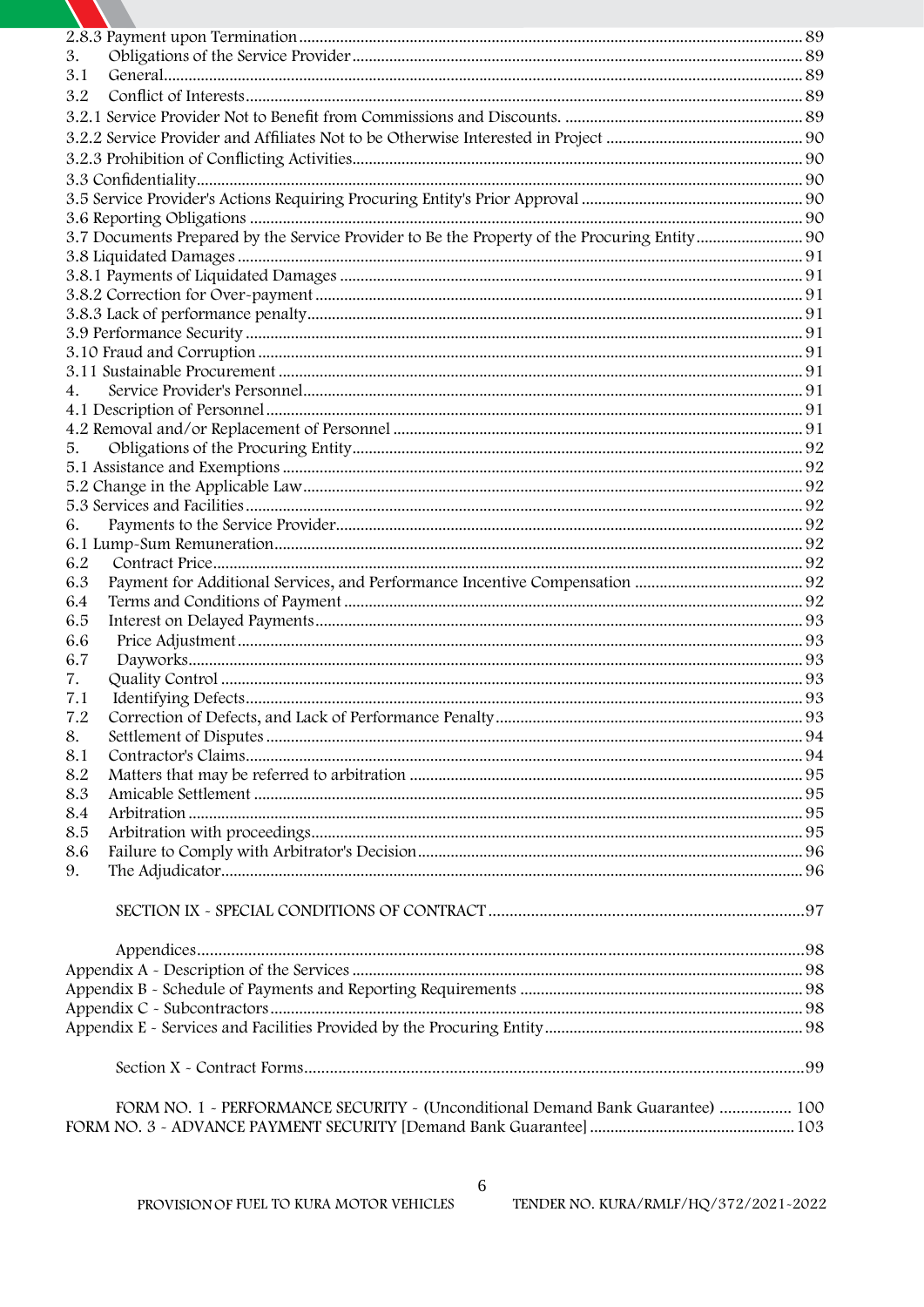

#### **PROCURING ENTITY:** KENYA URBAN ROADS AUTHORITY

P.O. BOX 41727-00100

**CONTRACT NAME AND DESCRIPTION: FRAMEWORK CONTRACT FOR** PROVISION **OF FUEL TO KURA MOTOR**

**VEHICLES**

- *1.* KENYA URBAN ROADS AUTHORITY invites sealed tenders for the **PROVISION OF FUEL TO KURA MOTOR VEHICLES**
- 2. Tendering will be conducted under OPEN NATIONAL COMPETITIVE METHOD using a standardized tender document. Tendering is open to Oil Marketing Companies.
- 3. Qualified and interested tenderers may obtain further information and inspect the Tender Documents during office hours **0900 TO 1500 HOUR** at the address given below.
- 4. A complete set of tender documents may be purchased or obtained by interested tenders upon payment of a non- refundable fees of (Ksh.1000.00) in cash or Banker's Cheque and payable to the address given below. Tender documents may be obtained electronically from the Website ((www.kura.go.ke ))*.* Tender documents obtained electronically will be free of charge.
- 5. Tender documents may be viewed and downloaded for free from the website (www.kura.go.ke). Tenderers who download the tender document must forward their particulars immediately to  $\frac{info(0)$ scmhq.go.ke indicating *( insert email, telephone and postal adress)* to facilitate any further clarification oraddendum.
- *6.* All Tenders must be accompanied by a TENDER SECURITY of KSh.200,000.00
- 7. The Tenderer shall chronologically serialize all pages of the tender documents submitted.
- 8. Completed tenders must be delivered to the address below on or before 1000HRS 7th June 2022 .Electronic Tenders WILL NOT be permitted.
- 9. Late tenders will be rejected.
- 10. The addresses referred to above are:
	- **A. Address for obtaining further information and for purchasing tender documents**

KENYA URBAN ROADS AUTHORITY BARABARA PLAZA JKIA, OFF AIRPORT SOUTH ROAD, ALONG MAZAO ROAD GROUND FLOOR EAST WING SUPPLY CHAIN OFFICE

P.O Box 47727-00100 Nairobi

DEPUTY DIRECTOR SUPPLY CHAIN, TEL: 0717105233,e-mail: supplychain@kura.go.ke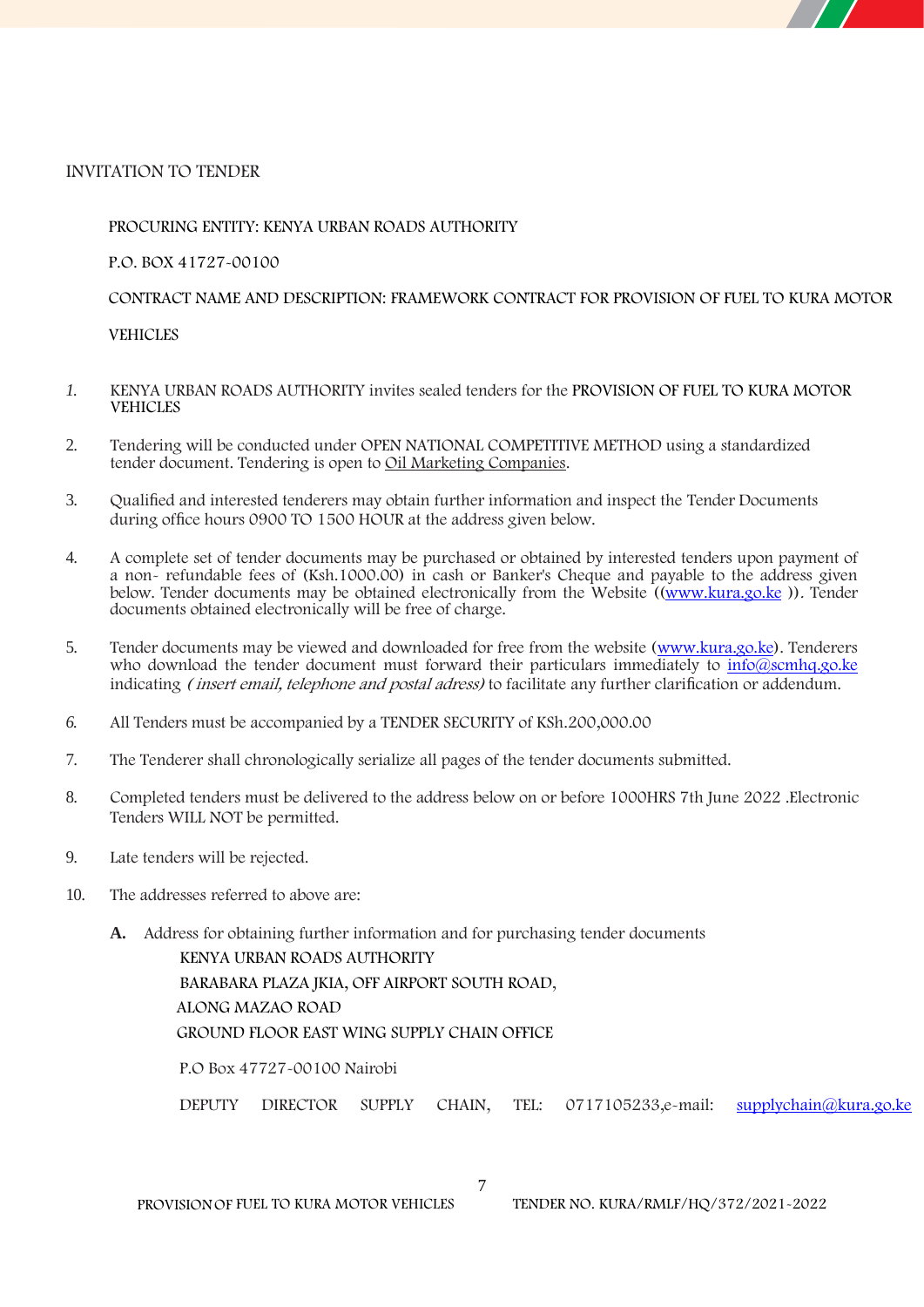- - **A. AddressforSubmissionofTenders.**
		- 1) Name of Procuring Entity: Kenya Urban Roads Authority
		- 2) Postal Address P.O. Box 41727–00100 Nairobi Attn: Director General

Physical address for hand Courier Delivery to an office **Supply Chain Management Office on Ground floor Barabara plaza, Block D,** P.O. Box 41727–00100 Nairobi.

- **B. AddressforOpeningofTenders.**
	- 1) Name of Procuring Entity : Kenya Urban Roads Authority
	- 2) Physical addressforthelocation (**Barabara plaza, Off Mazao Road JKIA Block D,** P.O. Box 41727–00100 Nairobi.

Name: ENG. SILAS M. KINOTI

Designation: DIRECTOR GENERAL

 $\mu$ Signature,

DIRECTOR GENERAL **KENYA URBAN ROADS AUTHORITY (KURA)** P.O. Box 41727 - 00100 **NAIROBI** 

Date:

**DATE 24/05/2022**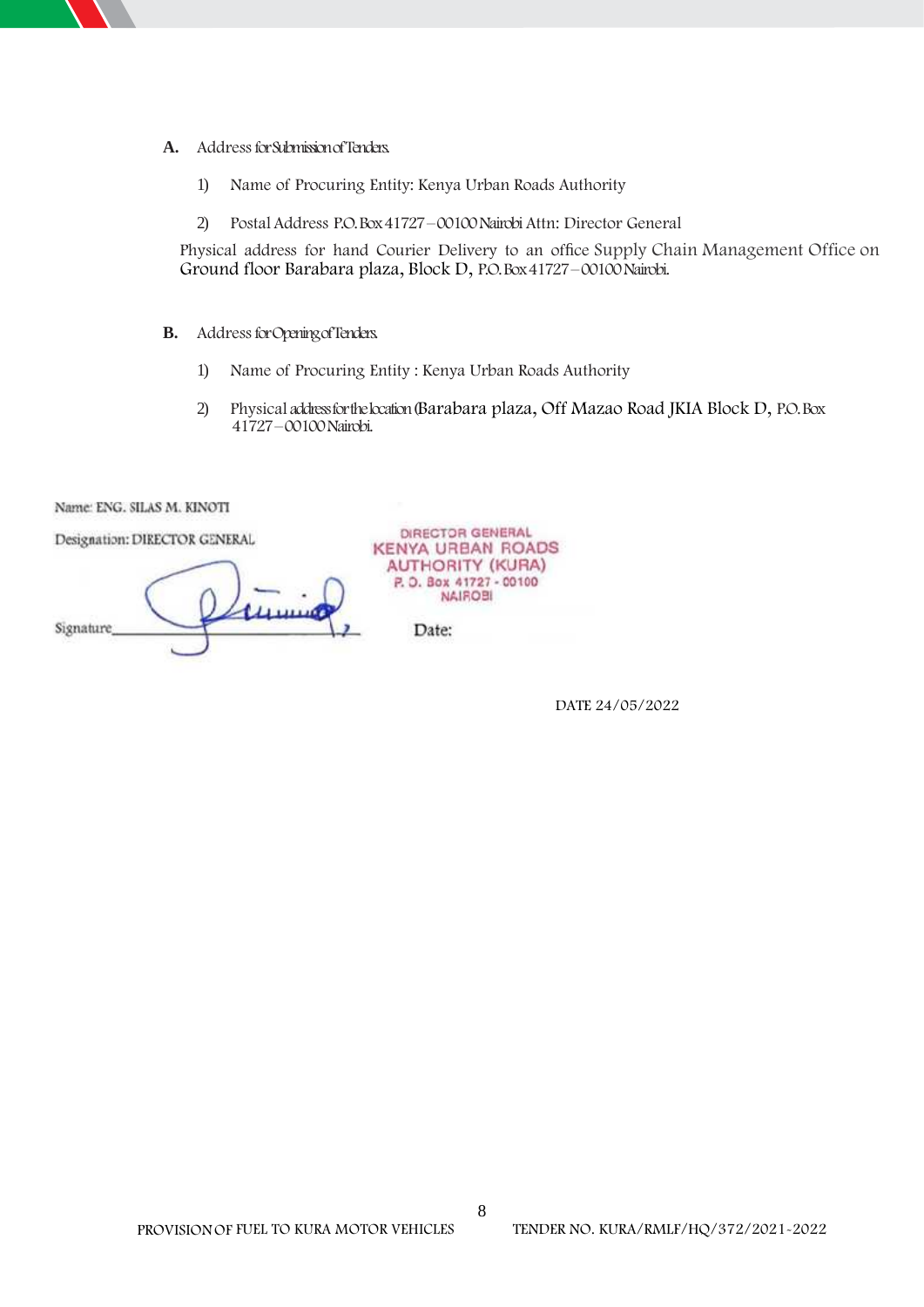# **PART 1 - TENDERING PROCEDURES**

**PROVISION OF FUEL TO KURA MOTOR VEHICLES**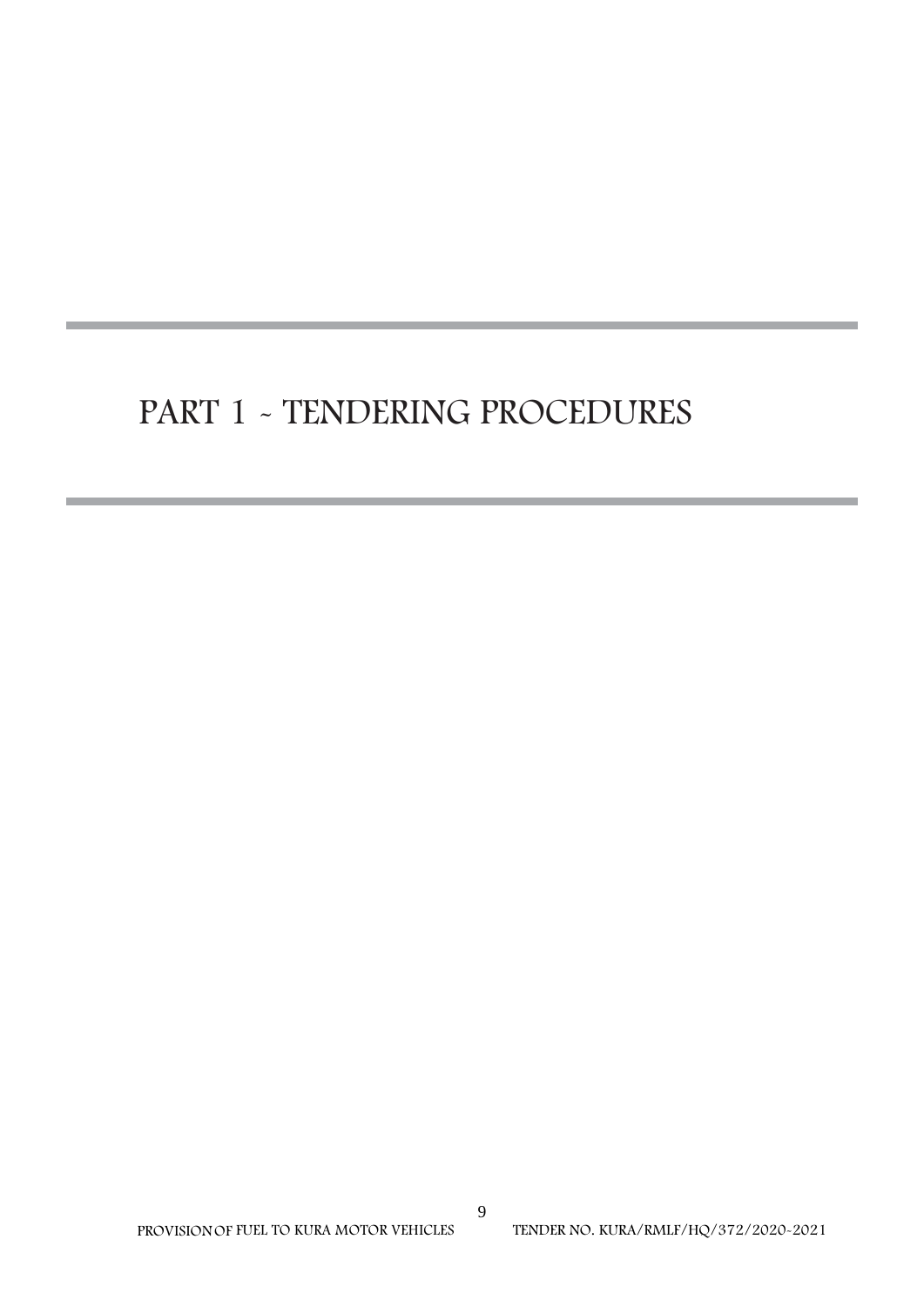

#### **SECTION I - INSTRUCTIONS TO TENDERERS**

- **A. General**
- **1. Scope of Tender**
	- 1.1 This tendering document is for the delivery of Maintenance Services, as specified in Section V, Procuring Entity's Requirements. The name, identification and number of lots (contracts) of this ITT procurement are specified in the TDS.
- **2. Definitions**
	- 2.1 Throughout this tendering document:
		- a) the term "in writing" means communicated in written form (e.g. by mail, e-mail, fax, including if specified in the **TDS**, distributed or received through the electronic-procurement system used by the Procuring Entity) with proof of receipt;
		- b) if the context so requires, "singular" means" plural" and vice versa; and
		- c) "Day" means calendar day, unless otherwise specified as "Business Day". A Business Day is any day that is an official working day of the Procuring Entity. It excludes the Procuring Entity's official public holidays.
	- 2.2 The successful Tenderer will be expected to complete the performance of the Services by the Intended Completion Date provided in the contract.
- **3. Fraud and Corruption**
	- 3.1 The Procuring Entity requires compliance with the provisions of the Public Procurement and Asset Disposal Act, 2015, Section 62 "Declaration not to engage in corruption". The tender submitted by a person shall include a declaration that the person shall not engage in any corrupt or fraudulent practice and a declaration that the person or his or her sub-contractors are not debarred from participating in public procurement proceedings.
	- 3.2 The Procuring Entity requires compliance with the provisions of the Competition Act2 010, regarding collusive practices in contracting. Any tenderer found to have engaged in collusive conduct shall be disqualified and criminal and/or civil sanctions may be imposed. To this effect, Tenders shall be required to complete and sign the "Certificate of Independent Tender Determination" annexed to the Form of Tender.
	- 3.3 Unfair Competitive Advantage-Fairness and transparency in the tender process require that the firms or their Affiliates competing for a specific assignment do not derive a competitive advantage from having provided consulting services related to this tender. To that end, the Procuring Entity shall indicate in the TDS and make available to all the firms together with this tender document all information that would in that respect give such firm any unfair competitive advantage over competing firms.
	- 3.4 Unfair Competitive Advantage Fairness and transparency in the tender process require that the Firms or their Affiliates competing for a specific assignment do not derive a competitive advantage from having provided consulting services related to the contract being tendered for. The Procuring Entity shall indicate in the TDS firms (if any) that provided consulting services for the contract being tendered for. The Procuring Entity shall check whether the owners or controllers of the Tenderer are same as those that provided consulting services. The Procuring Entity shall, upon request, make available to any tenderer information that would give such firm unfair competitive advantage over competing firms.
	- 3.5 Tenderers shall permit and shall cause their agents (where declared or not), subcontractors, sub consultants, service providers, suppliers, and their personnel, to permit the Procuring Entity to inspect all accounts, records and other documents relating to any initial selection process, prequalification process, tender submission, proposal submission, and contract performance (in the case of award), and to have them audited by auditors appointed by the Procuring Entity.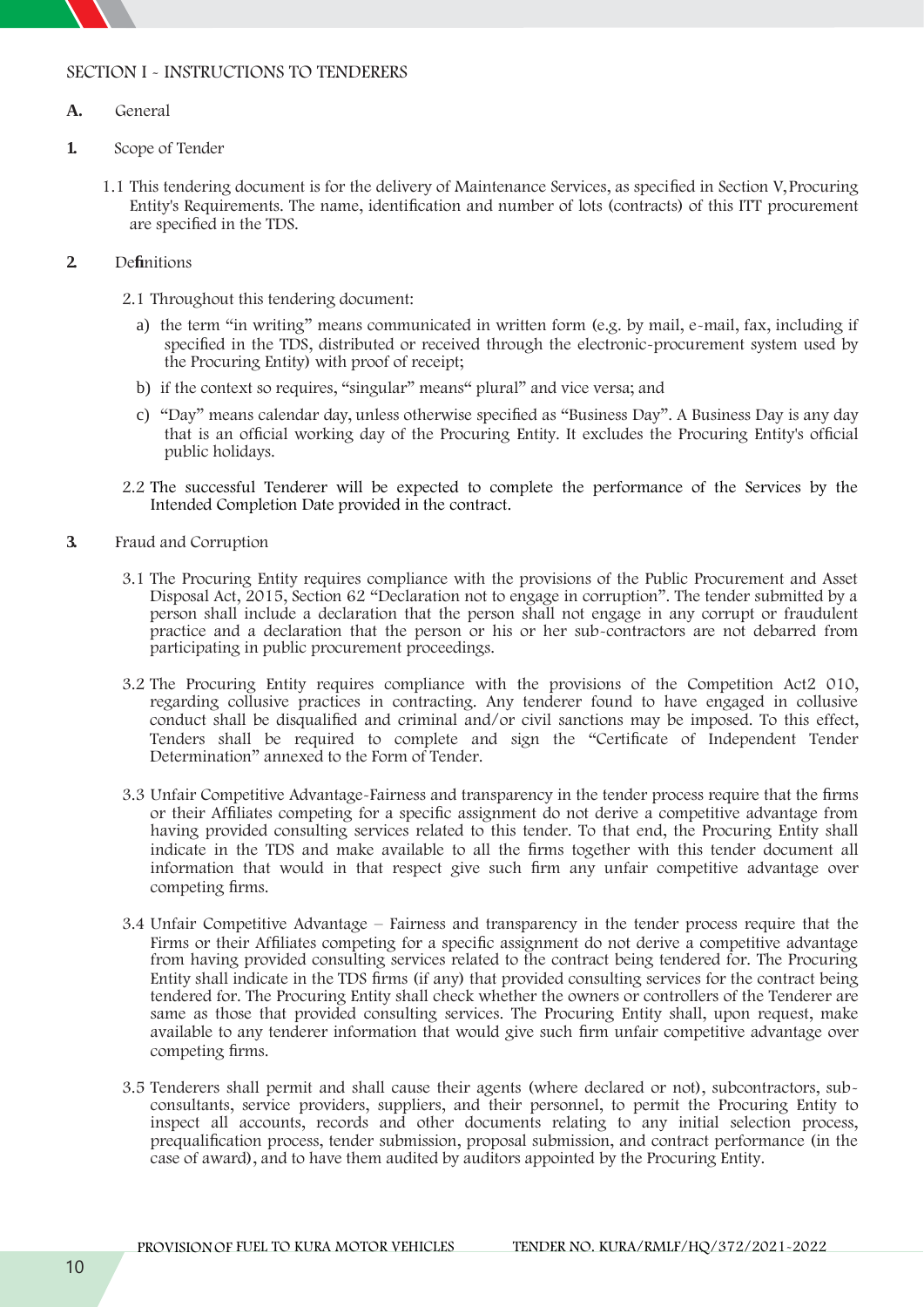

#### **4. Eligible Tenderers**

- 4.1 A Tenderer may be a firm that is a private entity, a state-owned entity or institution subject to ITT 4.6, or any combination of such entities in the form of an association or subcontracting arrangement or a Joint Venture (JV) under an existing agreement or with the intent to enter into such an agreement supported by a Form of intent. In the case of a joint venture, all members shall be jointly and severally liable for the execution of the entire Contract in accordance with the Contract terms. The JV shall nominate a Representative who shall have the authority to conduct all business for and on behalf of any and all the members of the JV during the Tendering process and, in the event the JV is awarded the Contract, during contract execution. The maximum number of JV members shall be specified in the **TDS.**
- 4.2 Public Officers of the Procuring Entity, their Spouses, Child, Parent, Brothers or Sister. Child, Parent, Brother or Sister of a Spouse, their business associates or agents and firms/organizations in which they have a substantial or controlling interest shall not be eligible to tender or be awarded a contract. Public Officers are also not allowed to participate in any procurement proceedings.
- 4.3 A Tenderer shall not have a conflict of interest. Any Tenderer found to have a conflict of interest shall be disqualified. A Tenderer may be considered to have a conflict of interest for the purpose of this Tendering process, if the Tenderer:
	- a) Directly or indirectly controls, is controlled by or is under common control with another Tenderer; or
	- b) Receives or has received any direct or indirect subsidy from another Tenderer; or
	- c) Has the same legal representative as another Tenderer; or
	- d) Has a relationship with another Tenderer, directly or through common third parties, that puts it in a position to influence the Tender of another Tenderer, or influence the decisions of the Procuring Entity regarding this Tendering process; or
	- e) Or any of its affiliates participated as a consultant in the preparation of the Procuring Entity's Requirements (including Activities Schedules, Performance Specifications and Drawings) for the Maintenance services that are the subject of the Tender; or
	- f) Or any ofits affiliates has been hired (or is proposed to be hired) by the Procuring Entity or Procuring Entity for the Contract implementation; or
	- g) Would be providing goods, works, or maintenance services resulting from or directly related to consulting services for the preparation orimplementation of the project specified in the TDS ITT 2.1 that it provided or were provided by any affiliate that directly or indirectly controls, is controlled by, or is under common control with that firm; or
	- h) Has a close business or family relationship with a professional staff of the Procuring Entity or of the project implementing agency, who: (i) are directly or indirectly involved in the preparation of the tendering document or specifications of the contract, and/or the Tender evaluation process of such contract; or (ii) would be involved in the implementation or supervision of such contract unless the conflict stemming from such relationship has been resolved in a manner acceptable to the Procuring Entity throughout the procurement process and execution of the Contract.
- 4.4 A firm that is a Tenderer (either individually or as a JV member) shall not participate in more than one Tender, except for permitted alternative Tenders. This includes participation as a subcontractor. Such participation shall result in the disqualification of all Tenders in which the firm is involved. A firm that is not a Tenderer or a JV member, may participate as a sub-contractor in more than one Tender.
- 4.5 A Tenderer may have the nationality of any country, subject to the restrictions pursuant to ITT 4.9. A Tenderer shall be deemed to have the nationality of a country if the Tenderer is constituted, incorporated or registered in and operates in conformity with the provisions of the laws of that country, as evidenced by its articles of incorporation (or equivalent documents of constitution or association) and its registration documents, as the case may be. This criterion also shall apply to the determination of the nationality of proposed subcontractors or sub-consultants for any part of the Contract including related Services.
- 4.6 A Tenderer that has been sanctioned by PPRA or are under a temporary suspension or a debarment imposed by any other entity of the Government of Kenya, shall be ineligible to be prequalified for,

**PROVISIONOF FUEL TO KURA MOTOR VEHICLES TENDER NO. KURA/RMLF/HQ/372/2021-2022**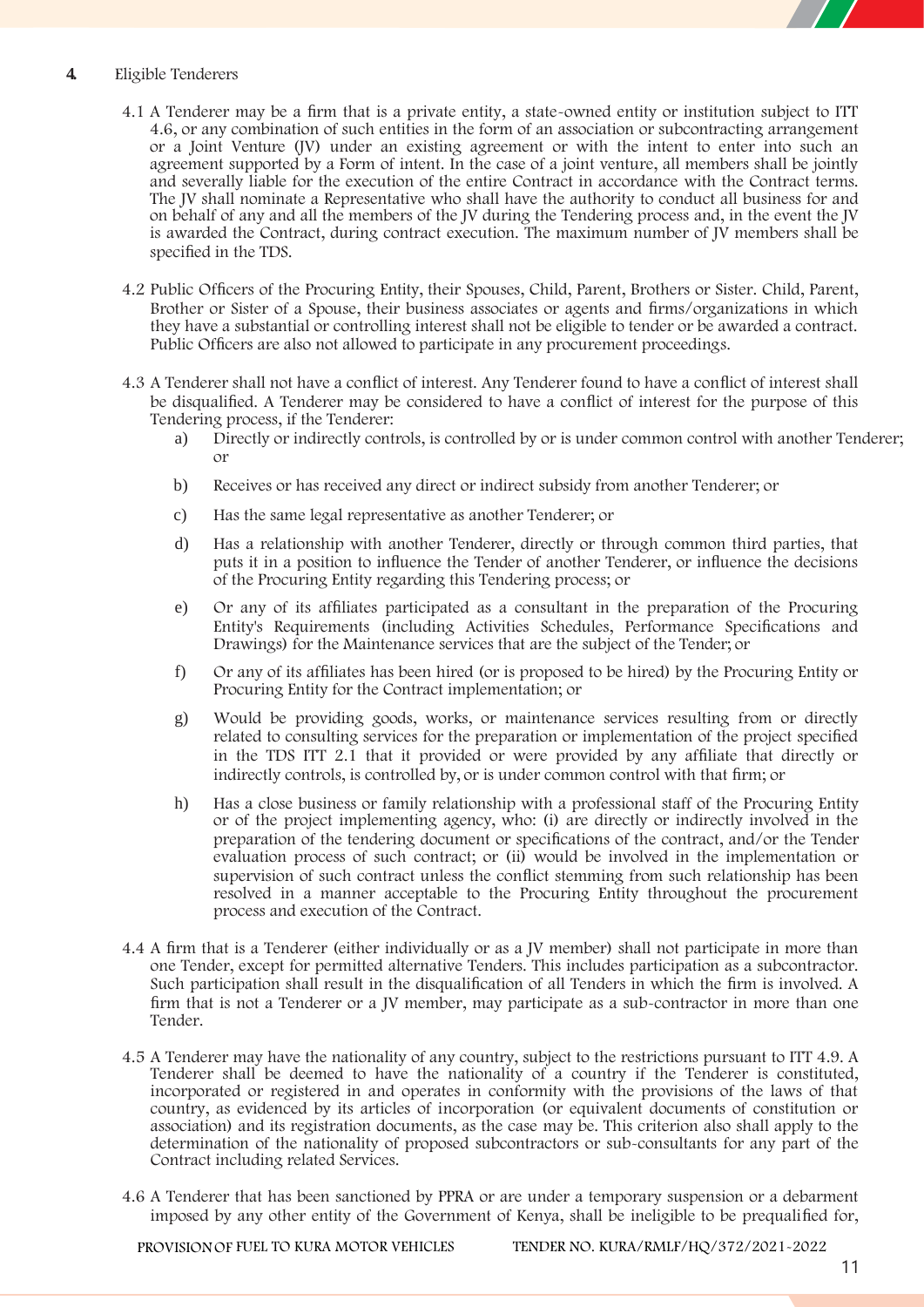initially selected for, tender for, propose for, or be awarded a contract during such period of sanctioning. The list of debarred firms and individuals is available at the electronic address info@ppra.go.ke .

- 4.7 Tenderers that are state-owned enterprises or institutions in Kenya may be eligible to compete and be awarded a Contract(s) only if they can establish that they: (i) are legally and financially autonomous; (ii) operate under commercial law; and (iii) are not under supervision of the Procuring Entity.
- 4.8 A Tenderer under suspension from tendering as the result of the operation of a Tender-Securing Declaration or Proposal-Securing Declaration shall not be eligible to tender.
- 4.9 Firms and individuals may be ineligible if (a) as a matter of law or official regulations, Kenya prohibits commercial relations with that country, or (b) by an act of compliance with a decision of the United Nations Security Council taken under Chapter VII of the Charter of the United Nations, Kenya prohibits any import of goods or contracting of works or services from that country, or any payments to any country, person, or entity in that country.
- 4.10Foreign tenderers are required to source at least forty (40%) percent of their contract inputs (in supplies, subcontracts and labor) from national suppliers and contractors. To this end, a foreign tenderer shall provide in its tender documentary evidence that this requirement is met. Foreign tenderers not meeting this criterion will be automatically disqualified. Information required to enable the Procuring Entity determine if this condition is met shall be provided in for this purpose is be provided in "SECTION III - EVALUATION AND QUALIFICATION CRITERIA, Item 9".
- 4.11Pursuant to the eligibility requirements of ITT 4.10, a tender is considered a foreign tenderer, if it is registered in Kenya, has less than 51 percent ownership by nationals of Kenya and if it does not subcontract foreign contractors more than 10 percent of the contract price, excluding provisional sums. JVs are considered as foreign tenderers if the individual member firms are registered in Kenya have less 51 percent ownership by nationals of Kenya. The JV shall not subcontract to foreign firms more than 10 percent of the contract price, excluding provisional sums.
- 4.12TheProcuringEntitymayrequiretendererstoberegisteredwithcertainauthoritiesinKenya.Suchregistratio n shall be defined in the TDS, butcaremustbetakentoensuresuchregistrationrequirementdoesnotdiscourage competition, nor exclude competent tenderers. Registration shall not be a condition for tender, but where a selected tenderer is not so registered, the tenderer shall be given opportunity to register before signature of contract.
- 4.13The Competition Act of Kenya requires that firms wishing to tender as Joint Venture undertakings which may prevent, distort or lessen competition in provision of services are prohibited unless they are exempt in accordance with the provisions of Section 25 of the Competition Act, 2010. JVs will be required to seek for exemption from the Competition Authority. Exemption shall not be a condition for tender, but it shall be a condition of contract award and signature. A JV tenderer shall be given opportunity to seek such exemption as a condition of award and signature of contract. Application for exemption from the Competition Authority of Kenya may be accessed from the website www.cak.go.ke
- 4.14A Tenderer may be considered ineligible if he/she offers goods, works and production processes with characteristics that have been declared by the relevant national environmental protection agency or by other competent authority as harmful to human beings and to the environment shall not be eligible for procurement.
- **5. Qualification of the Tenderer**
	- 5.1 All Tenderers shall provide in Section IV, Tendering Forms, a preliminary description of the proposed work method and schedule, including drawings and charts, as necessary.
	- 5.2 In the event that prequalification of Tenderers has been undertaken as stated in ITT 18.4, the provisions on qualifications of the Section III, Evaluation and Qualification Criteria shall not apply.
- **B. Contents of Tendering Document**
- **6. Sections of Tendering Document**
	- 6.1 The tendering document consists of Parts 1, 2, and 3, which include all the sections indicated below and should be read in conjunction with any Addenda issued in accordance with ITT 9.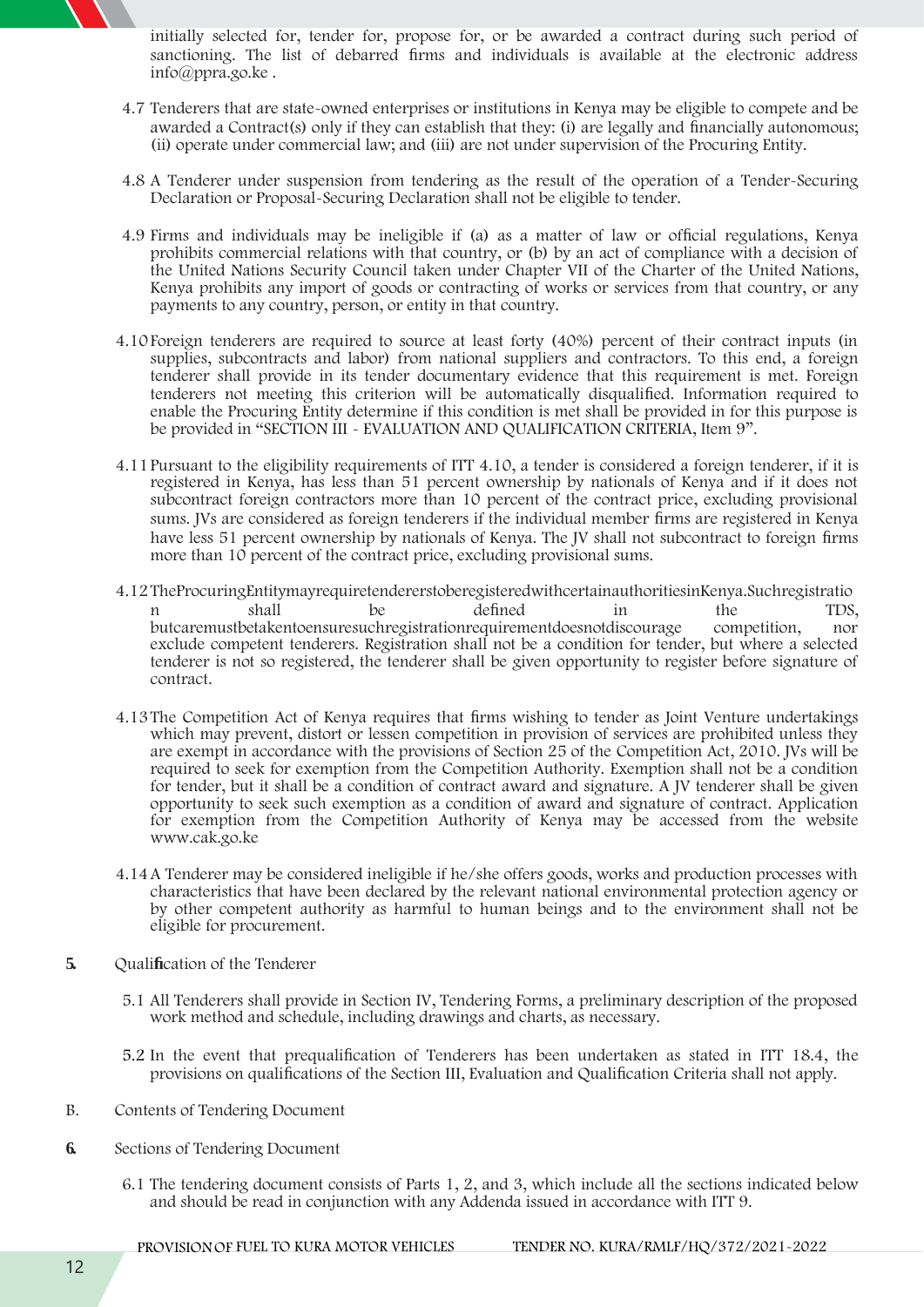### **PART 1: Tendering Procedures**

- i) Section I-Instructions to Tenderers (ITT)<br>ii) Section II-Tender Data Sheet (TDS)
- Section II-Tender Data Sheet (TDS)
- iii) Section III-Evaluation and Qualification Criteria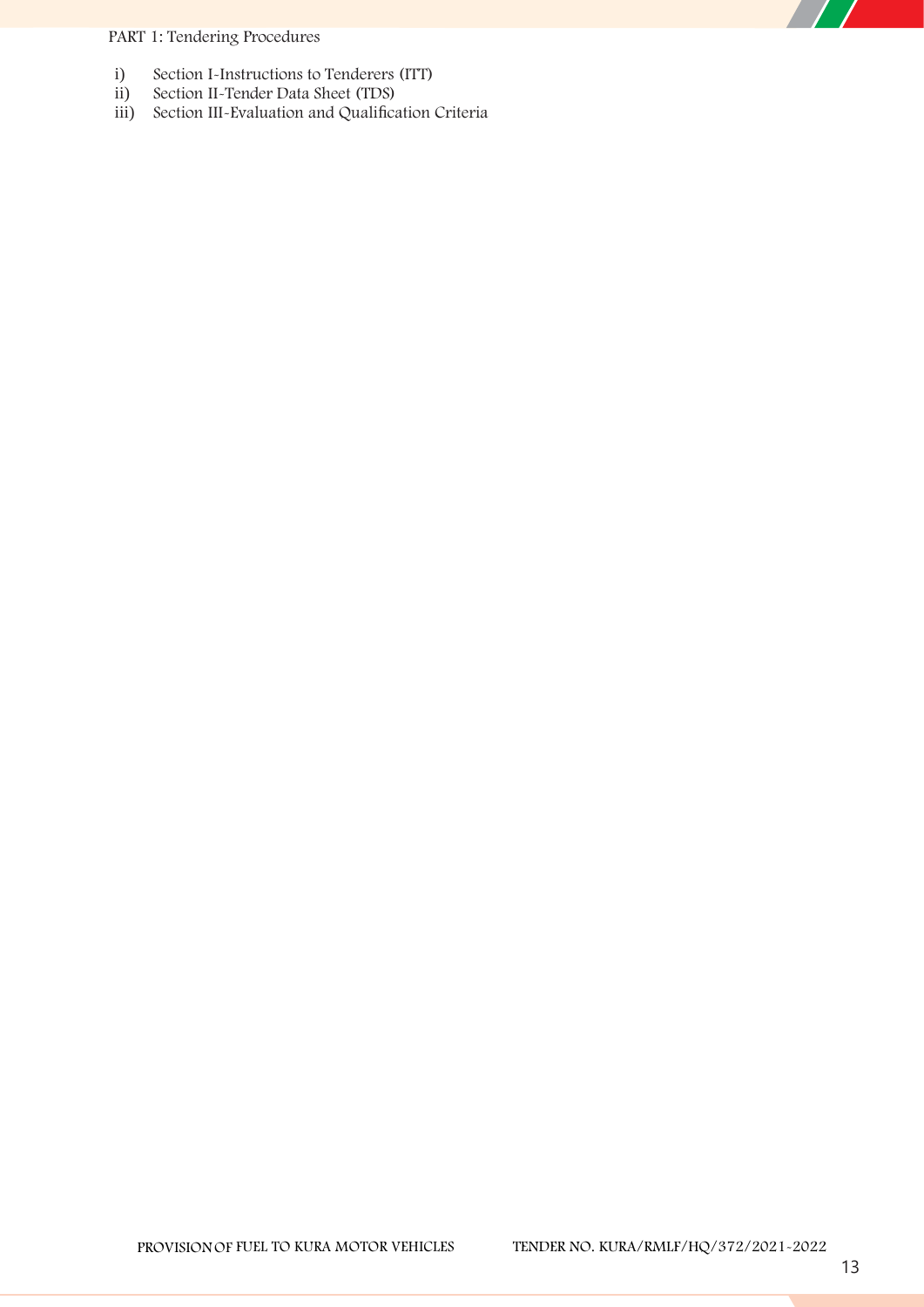- - iv) Section IV Tendering Forms

#### **PART 2: Procuring Entity's Requirements**

v) Section V- Procuring Entity's Requirements

**PART 3: Contract**

- vi) Section VI- General Conditions of Contract (GCC)
- vii) Section VII- Special Conditions of Contract (SCC)
- viii) Section VIII- Contract Forms
- 6.2 The Invitation to Tender (ITT) or the notice to prequalify Tenderers, as the case may be, issued by the Procuring Entity is not part of this tendering document.
- 6.3 Unless obtained directly from the Procuring Entity, the Procuring Entity is not responsible for the completeness of the document, responses to requests for clarification, the Minutes of the pre-Tender meeting (if any), or Addenda to the tendering document in accordance with ITT 9. In case of any contradiction, documents obtained directly from the Procuring Entity shall prevail.
- 6.4 The Tenderer is expected to examine all instructions, forms, terms, and specifications in the tendering document and to furnish with its Tender all information or documentation as is required by the tendering document.
- **7. Site Visit**
	- 7.1 The Tenderer, at the Tenderer's own responsibility and risk, is encouraged to visit and examine the Site of the Required Services and its surroundings and obtain all information that may be necessary for preparing the Tender and entering into a contract for the Services. The costs of visiting the Site shall be at the Tenderer's own expense.
- **8. Pre-Tender Meeting and a pre-arranged pretender visit of the site of the works**
	- 8.1 The Procuring Entity shall specify in the TDS if a pre-tender conference will be held, when and where. The Procuring Entity shall also specify in the TDS if a pre-arranged pretender visit of the site of the works will be held and when. The Tenderer's designated representative is invited to attend a pre-arranged pretender visit of the site of the works. The purpose of the meeting will be to clarify issues and to answer questions on any matter that may be raised at that stage.
	- 8.2 The Tenderer is requested to submit any questions in writing, to reach the Procuring Entity not later than the period specified in the TDS before the meeting.
	- 8.3 Minutes of the pre-Tender meeting and the pre-arranged pretender visit of the site of the works, if applicable, including the text of the questions asked by Tenderers and the responses given, together with any responses prepared after the meeting, will be transmitted promptly to all Tenderers who have acquired the Tender Documents in accordance with ITT 6.3. Minutes shall not identify the source of the questions asked.
	- 8.4 The Procuring Entity shall also promptly publish anonymized (no names) Minutes of the pre-Tender meeting and the pre-arranged pretender visit of the site of the works at the web page identified in the TDS. Any modification to the Tender Documents that may become necessary as <sup>a</sup> result of the pre- Tender meeting shall be made by the Procuring Entity exclusively through the issue of an Addendum pursuant to ITT 10 and not through the minutes of the pre-Tender meeting. Nonattendance at the pre-Tender meeting will not be a cause for disqualification of a Tenderer.
- **9. Clarification of Tender Documents**
	- 9.1 A Tenderer requiring any clarification of the Tender Document shall contact the Procuring Entity in writing at the Procuring Entity's address specified in the TDS or raise its enquiries during the pre- Tender meeting and the pre-arranged pretender visit of the site of the works if provided for in accordance with ITT 8.4. The Procuring Entity will respond in writing to any request for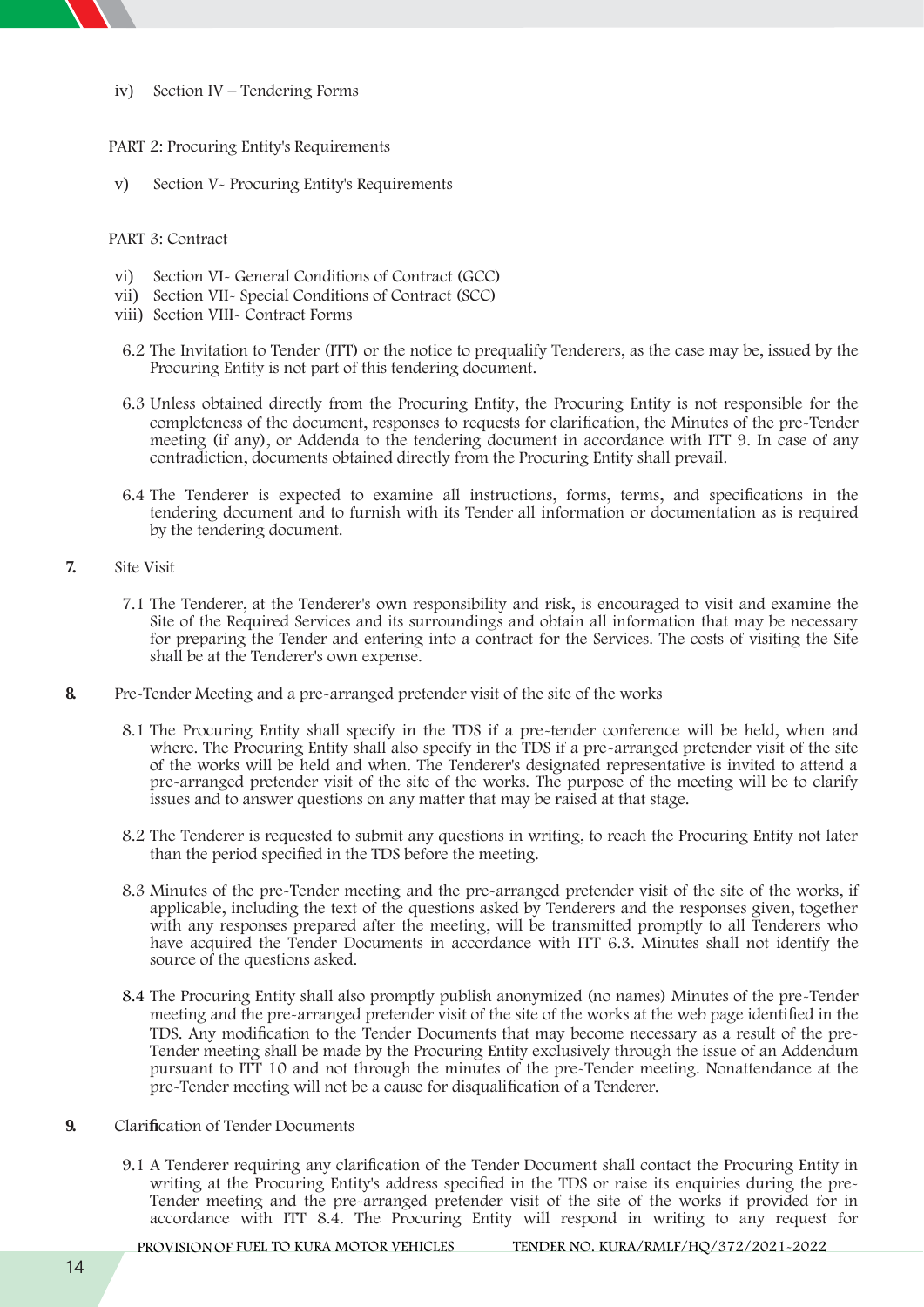

clarification, provided that such request is received no later than the period specified in the TDS prior to the deadline for submission of tenders. The Procuring Entity shall forward copies of its response to all tenderers who have acquired the Tender Documents in accordance with ITT 6.3, including a description of the inquiry but without identifying its source. If so specified in the **TDS**, the Procuring Entity shall also promptly publish its response at the web page identified in the **TDS**. Should the clarification result in changes to the essential elements of the Tender Documents, the Procuring Entity shall amend the Tender Documents appropriately following the procedure under ITT 10.

- **10. Amendment of Tendering Document**
	- 10.1At any time prior to the deadline for submission of Tenders, the Procuring Entity may amend the Tendering document by issuing addenda.
	- 10.2Any addendum issued shall be part of the tendering document and shall be communicated in writing to all who have obtained the tendering document from the Procuring Entity in accordance with ITT 6.3. The Procuring Entity shall also promptly publish the addendum on the Procuring Entity's webpage in accordance with ITT 8.1.
	- 10.3To give prospective Tenderers reasonable time in which to take an addendum into account in preparing their Tenders, the Procuring Entity shall extend, as necessary, the deadline for submission of Tenders, in accordance with ITT 24.2 below.
- **C. Preparation of Tenders**
- **11. Cost of Tendering**
	- 11.1The Tenderer shall bear all costs associated with the preparation and submission of its Tender, and the Procuring Entity shall not be responsible or liable for those costs, regardless of the conduct or outcome of the Tendering process.
- **12. Language of Tender**
	- 12.1The Tender as well as all correspondence and documents relating to the Tender exchanged by the Tenderer and the Procuring Entity shall be written in the English language. Supporting documents and printed literature that are part of the Tender maybe in another language provided they are accompanied by an accurate translation of the relevant passages into the English language, in which case, for purposes of interpretation of the Tender, such translation shall govern.
- **13. Documents Comprising the Tender**

13.1The Tender shall comprise the following:

- a) **Form of Tender** prepared in accordance with ITT 14;
- b) **Schedules:** Schedules or Requirements and priced Activity Schedule completed in accordance with ITT 14 and ITT 16;
- c) **Tender Security or Tender-Securing Declaration** in accordance with ITT 21.1;
- d) **Alternative Tender**: if permissible in accordance with ITT 15;
- e) **Authorization:** written confirmation authorizing the signatory of the Tender to commit the Tenderer, in accordance with ITT 22.3;
- f) **Qualificatio**
- g) **ns:** documentary evidence in accordance with ITT 19 establishing the Tenderer's qualifications to perform the Contract if its Tender is accepted;
- h) **Tenderer's Eligibility**: documentary evidence in accordance with ITT 19 establishing the Tenderer's eligibility to Tender;
- i) **Conformity**: documentary evidence in accordance with ITT 18, that the Services conform to the tendering document; and
- **j)** Any other document required **in the TDS.**
- **PROVISIONOF FUEL TO KURA MOTOR VEHICLES TENDER NO. KURA/RMLF/HQ/372/2021-2022** 13.2In addition to the requirements under ITT 12.1, Tenders submitted by a JV shall include a copy of the Joint Venture Agreement entered into by all members. Alternatively, a Form of intent to execute a Joint Venture Agreement in the event of a successful Tender shall be signed by all members and submitted with the Tender,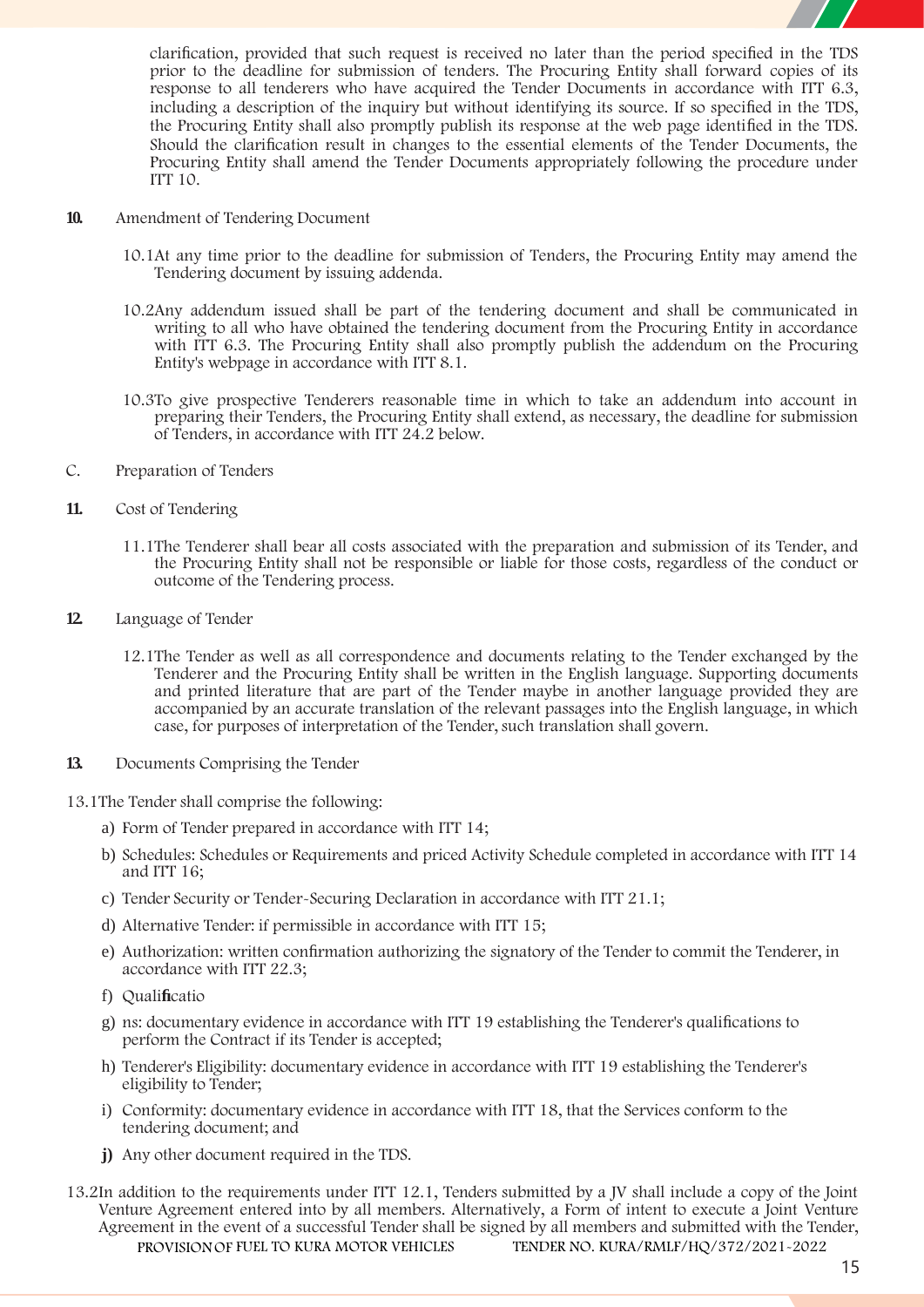

together with a copy of the proposed Agreement. The Tenderer shall chronologically serialize pages of all tender documents submitted. The Tenderer shall furnish in the Form of Tender information on commissions and gratuities, if any, paid or to be paid to agents or any other party relating to this Tender.

- **14. Form of Tender and Activity Schedule**
	- 14.1The Form of Tender and priced Activity Schedule shall be prepared using the relevant forms furnished in Section IV, Tendering Forms. The forms must be completed without any alterations to the text, and no substitutes shall be accepted except as provided under ITT 21.3. All blank spaces shall be filled in with the information requested.
- **15. Alternative Tenders**
	- 15.1Unless otherwise indicated in the TDS, alternative Tenders shall not be considered. If alternatives are permitted, only the technical alternatives, if any, of the Most Advantageous Tenderer shall be considered by the Procuring Entity.
	- 15.2When alternative times for completion are explicitly invited, a statement to that effect will be included in the TDS and the method of evaluating different time schedules will be described in Section III, Evaluation and Qualification Criteria.
	- 15.3When specified in the TDS, Tenderers are permitted to submit alternative technical solutions for specified parts of the Services, and such parts will be identified in the TDS, as will the method for their evaluating, and described in Section VII, Procuring Entity's Requirements.
- **16. Tender Prices and Discounts**
	- 16.1The prices and discounts (including any price reduction) quoted by the Tenderer in the Form of Tender and in the Activity Schedule(s) shall conform to the requirements specified below.
	- 16.2All lots (contracts) and items must be listed and priced separately in the Activity Schedule(s).
	- 16.3The Contract shall be for the Services, as described in Appendix A to the Contract and in the Specifications (or Terms of Reference), based on the priced Activity Schedule, submitted by the Tenderer.
	- 16.4The Tenderer shall quote any discounts and indicate the methodology for their application in the Form of Tender in accordance with ITT 13.1.
	- 16.5The Tenderer shall fill in rates and prices for all items of the Services described in the in Specifications (or Terms of Reference), and listed in the Activity Schedule in Section VII, Procuring Entity's Requirements. Items for which no rate or price is entered by the Tenderer will not be paid for by the Procuring Entity when executed and shall be deemed covered by the other rates and prices in the Activity Schedule.
	- 16.6All duties, taxes, and other levies payable by the Service Provider under the Contract, or for any other cause, as of the date 28 days prior to the deadline for submission of Tenders, shall be included in the total Tender price submitted by the Tenderer.
	- 16.7If provided for in the TDS, the rates and prices quoted by the Tenderer shall be subject to adjustment during the performance of the Contract in accordance with and the provisions of Clause 6.6 of the General Conditions of Contract and/or Special Conditions of Contract. The Tenderer shall submit with the Tender all the information required under the Special Conditions of Contract and of the General Conditions of Contract.
	- 16.8For the purpose of determining the remuneration due for additional Services, a breakdown of the lump-sum price shall be provided by the Tenderer in the form of Appendices D and E to the Contract.
- **17. Currencies of Tender and Payment**
	- 17.1The currency of the Tender and the currency of payments shall be Kenya Shillings.
- **18. Documents Establishing Conformity of Services**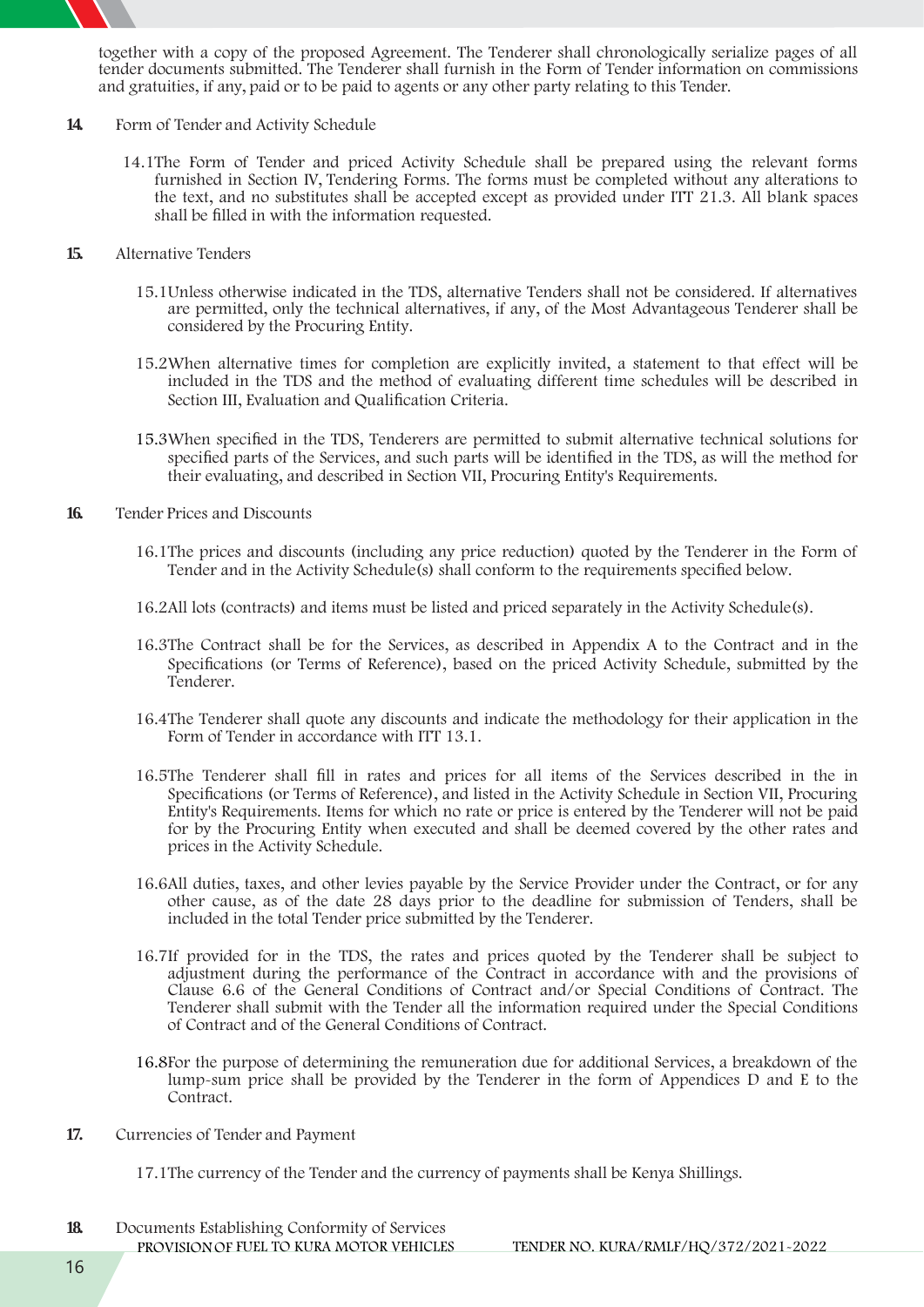

- 18.1 To establish the conformity of the Maintenance services to the tendering document, the Tenderer shall furnish as part of its Tender the documentary evidence that Services provided conform to the technical specifications and standards specified in Section VII, Procuring Entity's Requirements.
- 18.2 Standards for provision of the Maintenance services are intended to be descriptive only and not restrictive. The Tenderer may offer other standards of quality provided that it demonstrates, to the Procuring Entity's satisfaction, that the substitutions ensure substantial equivalence or are superior to those specified in the Section VII, Procuring Entity's Requirements.
- **19. Documents Establishing the Eligibility and Qualifications of the Tenderer**
- 19.1Tenderers shall complete the Form of Tender and all the Tendering Forms included in Section IV to establish their eligibility in accordance with ITT 4.
- 19.2The documentary evidence of the Tenderer's qualifications to perform the Contract if its Tender is accepted shall establish to the Procuring Entity's satisfaction that the Tenderer meets each of the qualification criterion specified in Section III, Evaluation and Qualification Criteria.
- 19.3In the event that prequalification of Tenderers has been undertaken as stated in the TDS, only Tenders from prequalified Tenderers shall be considered for award of Contract. The prequalified Tenderers should submit with their Tenders any information updating their original prequalification applications or, alternatively, confirm in their Tenders that the originally submitted prequalification information remains essentially correct as of the date of Tender submission.
- 19.4Tenderers shall be asked to provide, as part of the data for qualification, such information, including details of ownership, as shall be required to determine whether, according to the classification established by the Procuring Entity, a Service provider or group of service providers qualifies for a margin of preference. Further the information will enable the Procuring Entity identify any actual or potential conflict of interest in relation to the procurement and/or contract management processes, or a possibility of collusion between tenderers, and there by help to prevent any corrupt influence in relation to the procurement process or contract management.
- 19.5The purpose of the information described in ITT 18.1 above overrides any claims to confidentiality which a tenderer may have. There can be no circumstances in which it would be justified for a tenderer to keep information relating to its ownership and control confidential where it is tendering to undertake public sector work and receive public sector funds. Thus, confidentiality will not be accepted by the Procuring Entity as a justification for a Tenderer's failure to disclose, or failure to provide required information on its ownership and control.
- 19.6The Tenderer shall provide further documentary proof, information or authorizations that the Procuring Entity may request in relation to ownership and control which information on any changes to the information which was provided by the tenderer under ITT 6.3. The obligations to require this information shall continue for the duration of the procurement process and contract performance and after completion of the contract, if any change to the information previously provided may reveal a conflict of interest in relation to the award or management of the contract.
- 19.7All information provided by the tenderer pursuant to these requirements must be complete, current and accurate as at the date of provision to the Procuring Entity. In submitting the information required pursuant to these requirements, the Tenderer shall warrant that the information submitted is complete, current and accurate as at the date of submission to the Procuring Entity.
- 19.8If a tenderer fails to submit the information required by these requirements, its tenderer will be rejected. Similarly, if the Procuring Entity is unable, after taking reasonable steps, to verify to a reasonable degree the information submitted by a tenderer pursuant to these requirements, then the tender will be rejected.
- 19.9If information submitted by a tenderer pursuant to these requirements, or obtained by the Procuring Entity (whether through its own enquiries, through notification by the public or otherwise), shows any conflict of interest which could materially and improperly benefit the tenderer in relation to the procurement or contract management process, then:
	- i) If the procurement process is still ongoing, the tenderer will be disqualified from the procurement process,
	- ii) If the contract has been awarded to that tenderer, the contract award will be set aside,
	- **PROVISIONOF FUEL TO KURA MOTOR VEHICLES TENDER NO. KURA/RMLF/HQ/372/2021-2022** iii) The tenderer will be referred to the relevant law enforcement authorities for investigation of whether the tenderer or any other person shave committed any criminal offence.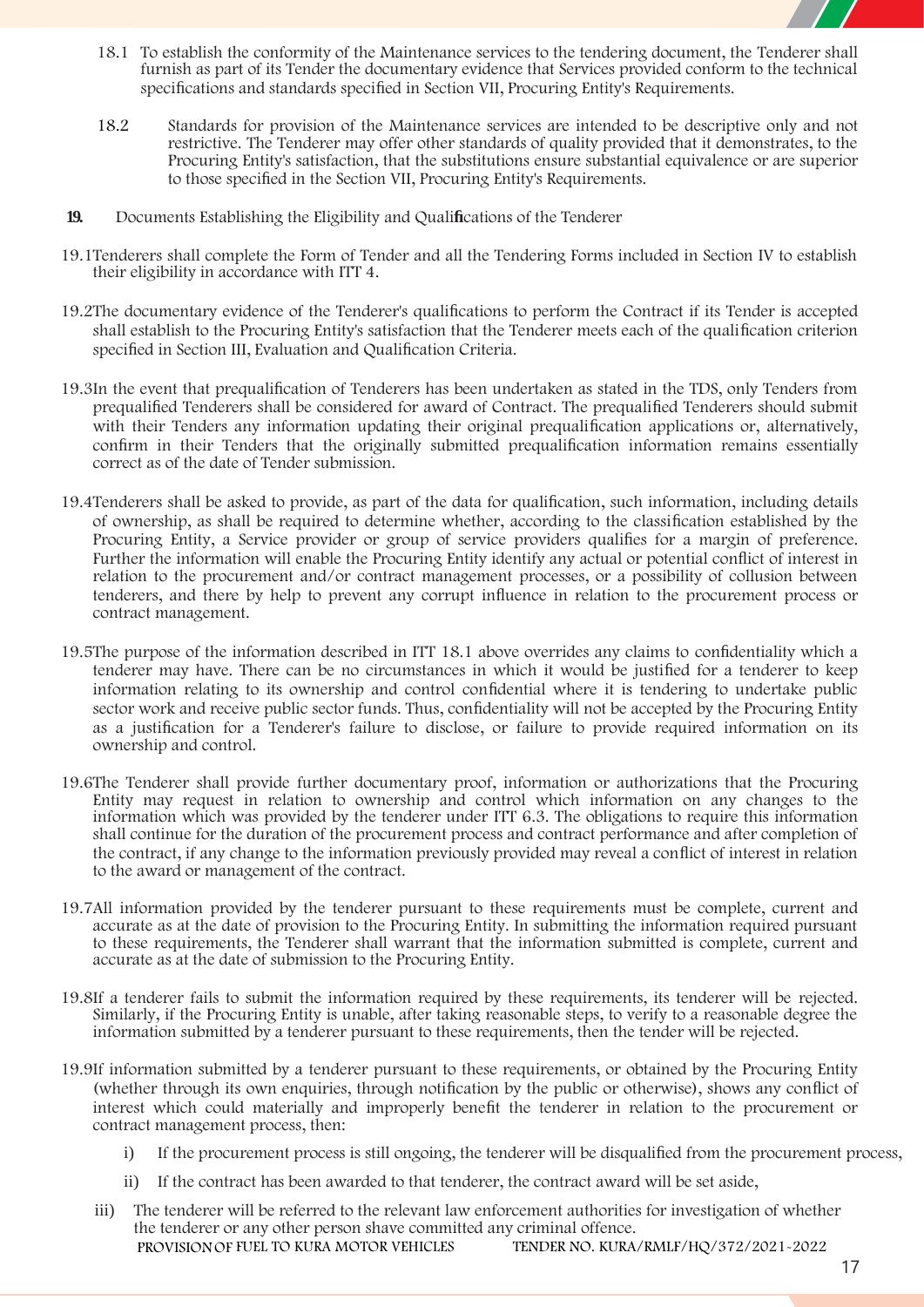

- 19.10 If a tenderer submits information pursuant to these requirements that is incomplete, inaccurate or out-of date, or attempts to obstruct the verification process, then the consequences ITT 6.7 will ensue unless the tenderer can show to the reasonable satisfaction of the Procuring Entity that any such act was not material, or was due to genuine error which was not attributable to the intentional act, negligence or recklessness of the tenderer.
- 19.11 A Kenyan tenderer shall provide evidence of having fulfilled his/her tax obligations by producing a valid tax compliance certificate or tax exemption certificate issued by the Kenya Revenue Authority.

#### **20. Period of Validity of Tenders**

- 21.1Tenders shall remain valid for the Tender Validity period specified in the TDS. The Tender Validity period starts from the date fixed for the Tender submission deadline date (as prescribed by the Procuring Entity in accordance with ITT 23.1). A Tender valid for a shorter period shall be rejected by the Procuring Entity as non-responsive.
- 20 In exceptional circumstances, prior to the expiration of the Tender validity period, the Procuring Entity may request Tenderers to extend the period of validity of their Tenders. The request and the responses shall be made in writing. If a Tender Security is requested in accordance with ITT 20, it shall also be extended for a corresponding period. A Tenderer may refuse the request without forfeiting its Tender Security. A Tenderer granting the request shall not be required or permitted to modify its Tender, except as provided in ITT 19.3.
- **21 Tender Security**
- 21.1The Tenderer shall furnish as part of its Tender, either a Tender-Securing Declaration or a Tender security, as specified in the TDS, in original form and, in the case of a Tender Security, in the amount and currency specified in the TDS.
- 21.2A Tender Securing Declaration shall use the form included in Section IV, Tendering Forms.
- 21.2If a Tender Security is specified pursuant to ITT 20.1, from a reputable source, and an eligible country and shall be in any of the following forms at the Tenderer's option:
	- i) cash;
	- ii) a bank guarantee;
	- iii) a guarantee by an insurance company registered and licensed by the Insurance Regulatory Authority listed by the Authority; or
	- iv) a guarantee issued by a financial institution approved and licensed by the Central Bank of Kenya,
- 21.3If a Tender Security is specified pursuant to ITT 20.1, any Tender not accompanied by a substantially responsive Tender Security shall be rejected by the Procuring Entity as non-responsive.
- 21.4If a Tender Security is specified pursuant to ITT 20.1, the Tender Security of unsuccessful Tenderers shall be returned as promptly as possible upon the successful Tenderer's signing the contract and furnishing the Performance Security pursuant to ITT 46.
- 21.5The Tender Security of the successful Tenderer shall be returned as promptly as possible once the successful Tenderer has signed the Contract and furnished the required Performance Security. The Procurement Entity shall also return tender security to the tenderers where:
	- a). The procurement proceeding are terminated
	- b). All tenders were determined non-responsive and
	- c). Where a bidder decline to extent the tender validity period.
- 21.6 The Tender Security may be forfeited or the Tender-Securing Declaration executed:
	- a)if a Tenderer withdraws its Tender during the period of Tender validity specified by the Tenderer in the Form of Tender, or any extension thereto provided by the Tenderer; or
	- b) if the successful Tenderer fails to:
	- i) sign the Contract in accordance with ITT 45; or
	- ii) furnish a performance security in accordance with ITT 46.
	- **PROVISIONOF FUEL TO KURA MOTOR VEHICLES TENDER NO. KURA/RMLF/HQ/372/2021-2022**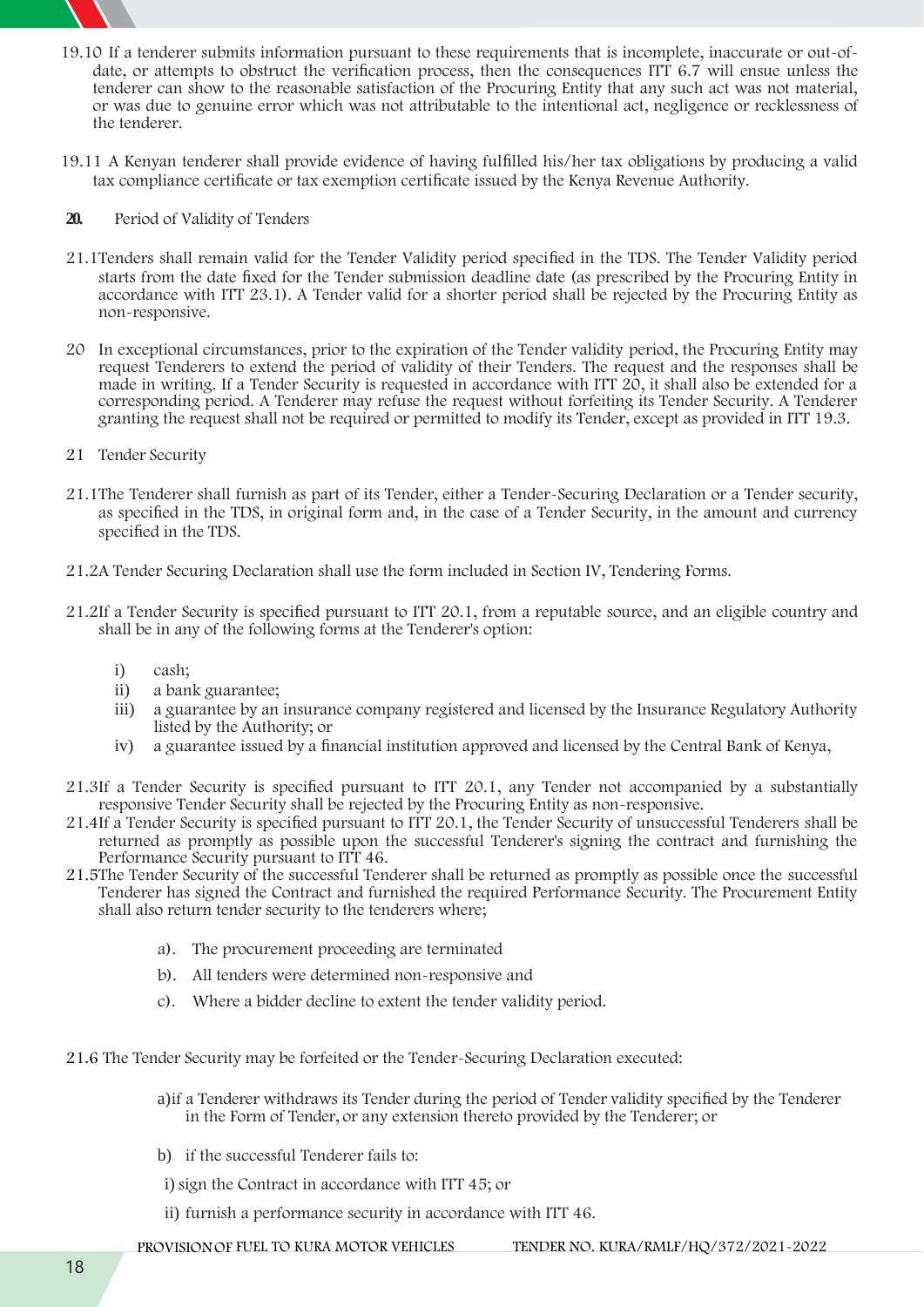

- 21.7The Tender Security or Tender-Securing Declaration of a JV must be in the name of the JV that submits the Tender. If the JV has not been legally constituted into a legally enforceable JV at the time of Tendering, the Tender security or Tender-Securing Declaration shall be in the names of all future members as named in the Form of intent referred to in ITT 4.1 and ITT 12.2.
- 21.8If a Tender Security is not required in the TDS, pursuant to ITT 20.1, and
	- a) if a Tenderer withdraws its Tender during the period of Tender validity specified by the Tenderer on the Form of Tender; or
	- b) if the successful Tenderer fails to:
		- i) sign the Contract in accordance with ITT 45;or
		- ii) furnish a performance security in accordance with ITT 46;
		- the Procuring Entity may**,** if provided for **in the TDS**, declare the Tenderer ineligible to be awarded a contract by the Procuring Entity for a period of time as stated **in the TDS**.
- **22. Format and Signing of Tender**
	- 22.1The Tenderer shall prepare one original of the documents comprising the Tender as described in ITT 12, bound with the volume containing the Form of Tender, and clearly marked "Original." In addition, the Tenderer shall submit copies of the Tender, in the number specified in the TDS, and clearly marked as "Copies." In the event of discrepancy between them, the original shall prevail.
	- 22.2Tenderers shall mark as "CONFIDENTIAL" information in their Tenders which is confidential to their business. This may include proprietary information, trade secrets, or commercial or financially sensitive information.
	- 22.3The original and all copies of the Tender shall be typed or written in indelible ink and shall be signed by a person or persons duly authorized to sign on behalf of the Tenderer. This authorization shall consist of a written confirmation as specified in the TDS and shall be attached to the Tender. The name and position held by each person signing the authorization must be typed or printed below the signature. All pages of the Tender where entries or amendments have been made shall be signed or initialed by the person signing the Tender.
	- 22.4In case the Tenderer is a JV, the Tender shall be signed by an authorized representative of the JV on behalf of the JV, and so as to be legally binding on all the members as evidenced by a power of attorney signed by their legally authorized representatives.
	- 22.5Any inter-lineation, erasures, or overwriting shall be valid only if they are signed or initialed by the person signing the Tender.
- **D. Submission and Opening of Tenders**
- **23. Sealing and Marking of Tenders**
- 23.1Depending on the sizes or quantities or weight of the tender documents, a tenderer may use an envelope, package or container. The Tenderer shall deliver the Tender in a single sealed envelope, or in a single sealed package, or in a single sealed container bearing the name and Reference number of the Tender, addressed to the Procuring Entity and a warning not to open before the time and date for Tender opening date. Within the single envelope, package or container, the Tenderer shall place the following separate, sealed envelopes:
	- in an envelope or package or container marked "ORIGINAL", all documents comprising the Tender, as described in ITT 11; and
	- in an envelope or package or container marked "COPIES", all required copies of the Tender; and
	- if alternative Tenders are permitted in accordance with ITT 13, and if relevant:
	- i) in an envelope or package or container marked "ORIGINAL –ALTERNATIVE TENDER", the alternative Tender; and
	- ii)in the envelope or package or container marked "COPIES- ALTERNATIVE TENDER", all required copies of the alternative Tender.
- 23.2The inner envelopes or packages or containers shall:

a) bear the name and address of the Procuring Entity.

**PROVISIONOF FUEL TO KURA MOTOR VEHICLES TENDER NO. KURA/RMLF/HQ/372/2021-2022**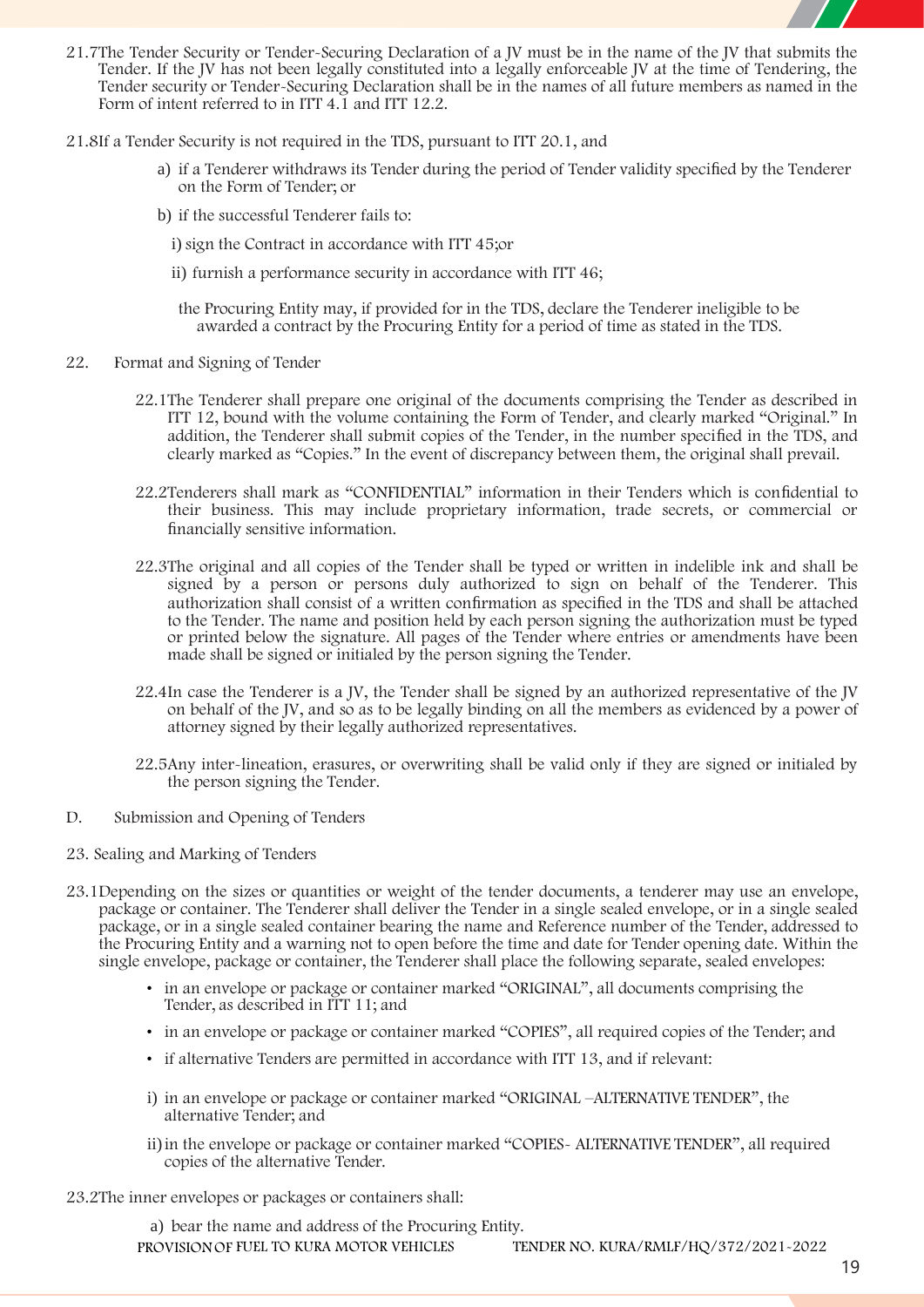

- b) bear the name and address of the Tenderer; and
- c) bear the name and Reference number of the Tender.
- 23.3If an envelope or package or container is not sealed and marked as required, the *Procuring Entity* will assume no responsibility for the misplacement or premature opening of the Tender. Tenders that are misplaced or opened prematurely will be rejected.
- **24. Deadline for Submission of Tenders**
	- 24.1 Tenders must be received by the Procuring Entity at the address and no later than the date and time specified in the TDS. When so specified in the TDS, Tenderers shall have the option of submitting their Tenders electronically. Tenderers submitting Tenders electronically shall follow the electronic Tender submission procedures specified in the TDS.
	- 24.2 The Procuring Entity may, at its discretion, extend the deadline for the submission of Tenders by amending the tendering document in accordance with ITT 9, in which case all rights and obligations of the Procuring Entity and Tenderers previously subject to the deadline shall thereafter be subject to the deadline as extended.
- **25. Late Tenders**
- 25.1The Procuring Entity shall not consider any Tender that arrives after the deadline for submission of Tenders, in accordance with ITT 23. Any Tender received by the Procuring Entity after the deadline for submission of Tenders shall be declared late, rejected, and returned unopened to the Tenderer.
- **26. Withdrawal, Substitution and Modification of Tenders**
- 26.1A Tenderer may withdraw, substitute, or modify its Tender after it has been submitted by sending a written notice, duly signed by an authorized representative, and shall include a copy of the authorization (the power of attorney) in accordance with ITT 21.3, (except that withdrawal notices do not require copies). The corresponding substitution or modification of the Tender must accompany the respective written notice. All notices must be:
- 26.2prepared and submitted in accordance with ITT 21 and ITT 22 (except that withdrawal notices do not require copies), and in addition, the respective envelopes shall be clearly marked "WITHDRAWAL," "SUBSTITUTION, "or" MODIFICATION;" and
- 26.3received by the Procuring Entity prior to the deadline prescribed for submission of Tenders, in accordance with ITT 23.
- 26.4Tenders requested to be withdrawn in accordance with ITT 25.1 shall be returned unopened to the Tenderers.
- 26.5No Tender may be withdrawn, substituted, or modified in the interval between the deadline for submission of Tenders and the expiration of the period of Tender validity specified by the Tenderer on the Form of Tender or any extension thereof.
- **27. Tender Opening**
- **27.1**Except as in the cases specified in ITT 23 and ITT 25.2, the Procuring Entity shall, at the Tender opening, publicly open and read out all Tenders received by the deadline atthe date, time and place specified **in the TDS** in the presence of Tenderers' designated representatives and anyone who choose to attend. Any specific electronic Tender opening procedures required if electronic tendering is permitted in accordance with ITT 23.1, shall be as specified **in the TDS.**
- 27.2 First, envelopes marked "WITHDRAWAL" shall be opened and read out and the envelope with the corresponding Tender shall not be opened, but returned to the Tenderer. If the withdrawal envelope does not contain a copy of the "power of attorney" confirming the signature as a person duly authorized to sign on behalf of the Tenderer, the corresponding Tender will be opened. No Tender withdrawal shall be permitted unless the corresponding withdrawal notice contains a valid authorization to request the withdrawal and is read out at Tender opening.
- 27.3Next, envelopes marked "SUBSTITUTION" shall be opened and read out and exchanged with the corresponding Tender being substituted, and the substituted Tender shall not be opened, but returned to the Tenderer. No Tender substitution shall be permitted unless the corresponding substitution notice contains a valid authorization to request the substitution and is read out at Tender opening.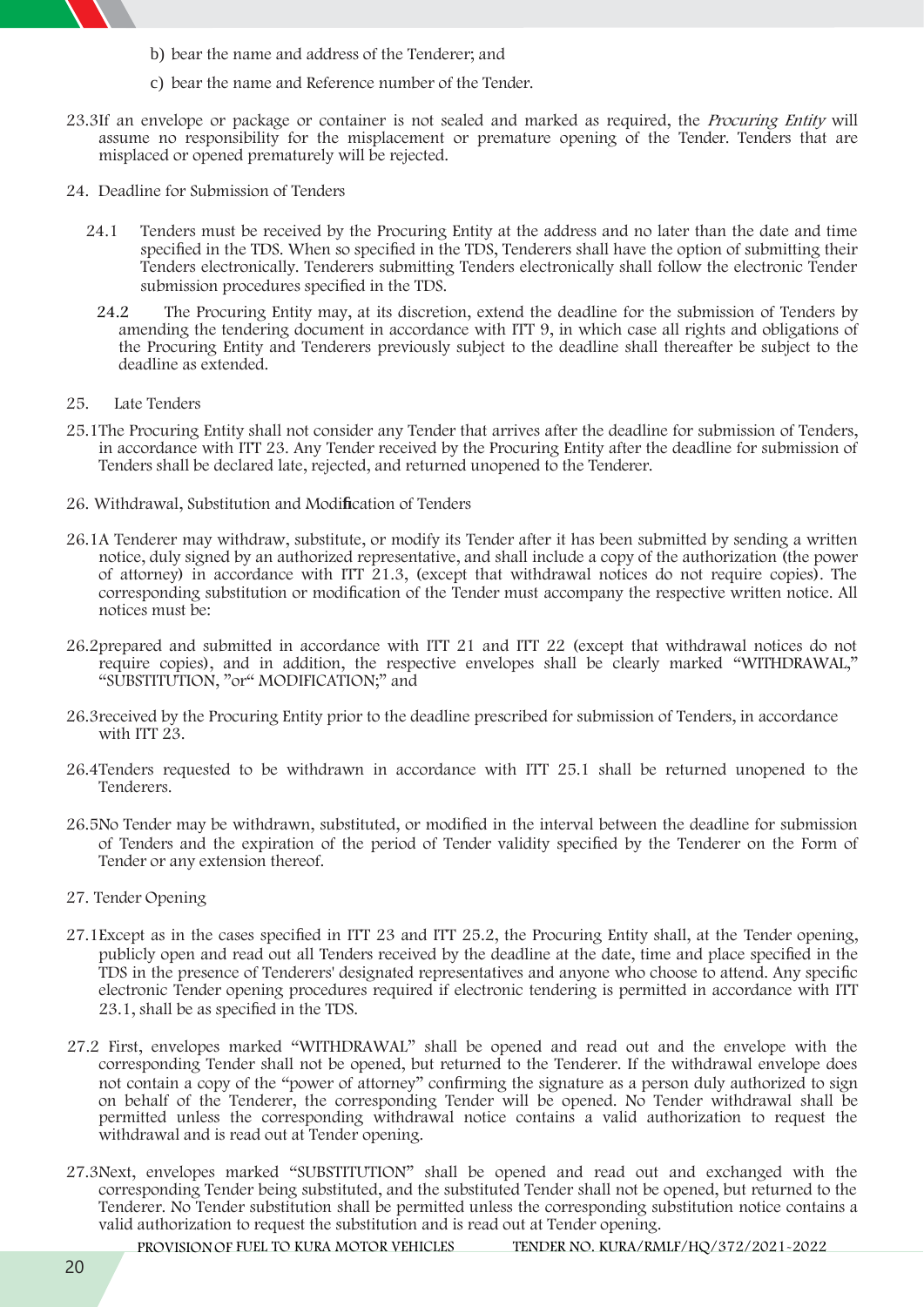

- 27.4Next, envelopes marked "MODIFICATION" shall be opened and read out with the corresponding Tender. No Tender modification shall be permitted unless the corresponding modification notice contains a valid authorization to request the modification and is read out at Tender opening.
- 27.5Next, all remaining envelopes shall be opened one at a time, reading out: the name of the Tenderer and whether there is a modification; the total Tender Prices, per lot (contract) if applicable, including any discounts and alternative Tenders; the presence or absence of a Tender Security or Tender-Securing Declaration, if required; and any other details as the Procuring Entity may consider appropriate.
- 27.6Only Tenders, alternative Tenders and discounts that are opened and read out at Tender opening shall be considered further. The Form of Tender and the priced Activity Schedule are to be initialed by representatives of the Procuring Entity attending Tender opening in the manner specified in the TDS.
- 27.7The Procuring Entity shall neither discuss the merits of any Tender nor reject any Tender (except for late Tenders, in accordance with ITT 24.1).
- 27.8The Procuring Entity shall prepare a record of the Tender opening that shall include, as a minimum:
	- a) The name of the Tenderer and whether there is a withdrawal, substitution, or modification;
	- b) The Tender Price, per lot (contract) if applicable, including any discounts; and
	- c) Any alternative Tenders;
	- d) The presence or absence of a Tender Security or Tender-Securing Declaration, if one was required.
- 27.9The Tenderers' representatives who are present shall be requested to sign the record. The omission of a Tenderer's signature on the record shall not invalidate the contents and effect of the record. A copy of the opening registers shall be distributed to all Tenderers upon request.
- **E. Evaluation and Comparison of Tenders**
- **28. Confidentiality**
- 28.1 Information relating to the evaluation of Tenders and recommendation of contract award, shall not be disclosed to Tenderers or any other persons not officially concerned with the Tendering process until information on the Intention to Award the Contract is transmitted to all Tenderers in accordance with ITT 41.
- 22.2 Any effort by a Tenderer to influence the Procuring Entity in the evaluation or contract award decisions may result in the rejection of its Tender.
- 28.3Notwithstanding ITT 27.2, from the time of Tender opening to the time of Contract Award, if any Tenderer wishes to contact the Procuring Entity on any matter related to the Tendering process, it should do so in writing.
- **29 Clarification of Tenders**
	- 29.1 To assist in the examination, evaluation, and comparison of Tenders, and qualification of the Tenderers, the Procuring Entity may, at the Procuring Entity's discretion, ask any tenderer for clarification of its Tender including breakdowns of the prices in the Activity Schedule, and other information that the Procuring Entity may require. Any clarification submitted by a Tenderer in respect to its Tender and that is not in response to a request by the Procuring Entity shall not be considered. The Procuring Entity's request for clarification and the response shall be in writing. No change, including any voluntary increase or decrease, in the prices or substance of the Tender shall be sought, offered, or permitted, except to confirm the correction of arithmetic errors discovered by the Procuring Entity in the evaluation of the Tenders, in accordance with ITT 32.
	- 29.2 If a Tenderer does not provide clarifications of its Tender by the date and time set in the Procuring Entity's request for clarification, its Tender may be rejected.
- **30 Deviations, Reservations, and Omissions**
	- 31.1 During the evaluation of Tenders, the following definitions apply:
		- a) "Deviation" is a departure from the requirements specified in the tendering document;

b) "Reservation" is the setting of limiting conditions or withholding from complete acceptance of the requirements specified in the tendering document; and

**PROVISIONOF FUEL TO KURA MOTOR VEHICLES TENDER NO. KURA/RMLF/HQ/372/2021-2022**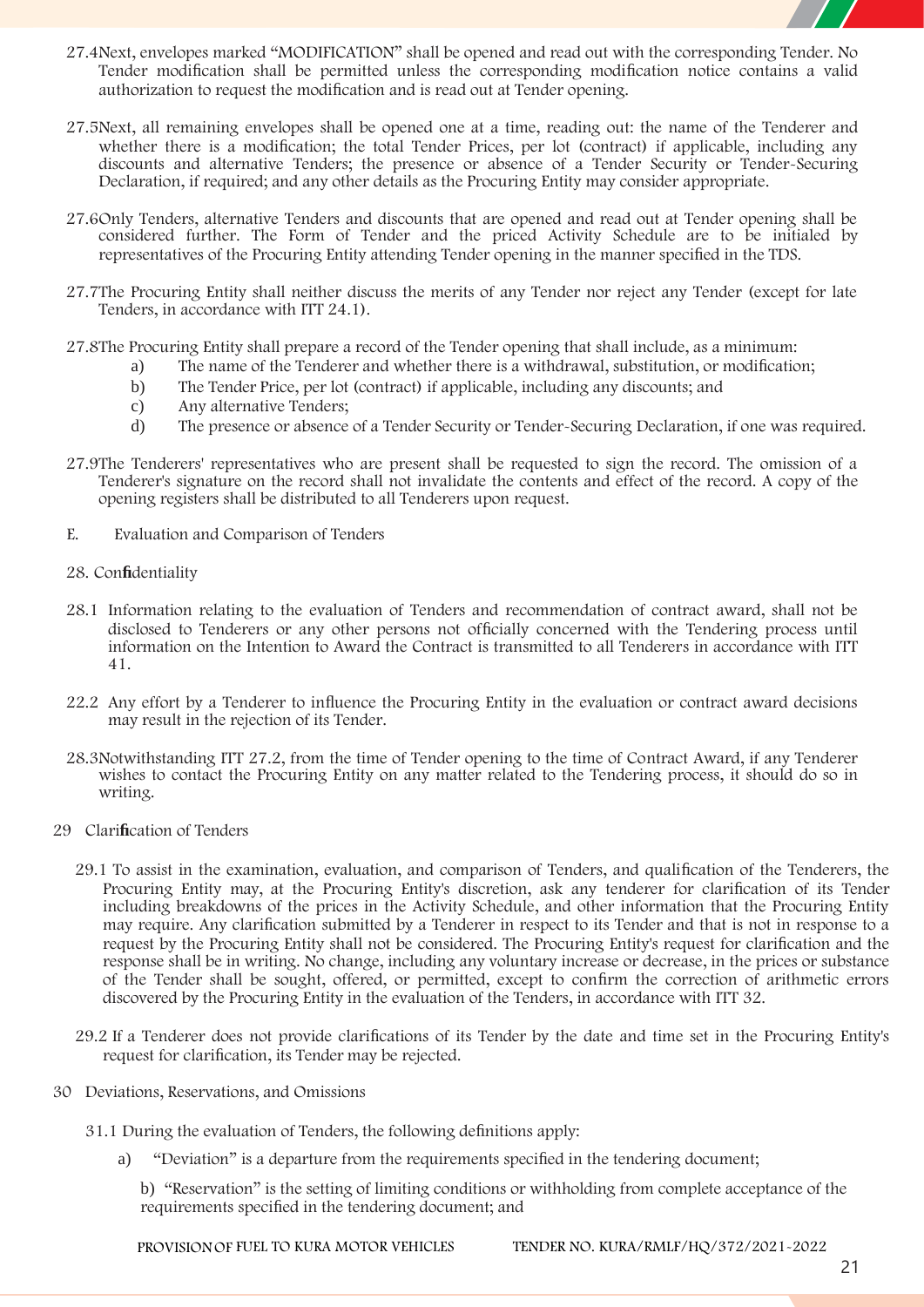

- c) "Omission" is the failure to submit part or all of the information or documentation required in the tendering document.
- **31. Determination of Responsiveness**
	- 32.1The Procuring Entity's determination of a Tender's responsiveness is to be based on the contents of the Tender itself, as defined in ITT 12.
- 31.1A substantially responsive Tender is one that meets the requirements of the tendering document without material deviation, reservation, or omission. A material deviation, reservation, or omission is one that:
	- a) If accepted, would:
		- i) Affect in any substantial way the scope, quality, or performance of the Maintenance services specified in the Contract; or
		- ii) Limit in any substantial way, inconsistent with the tendering document, the Procuring Entity's rights or the Tenderer's obligations under the Contract; or
	- b) if rectified, would unfairly affect the competitive position of other Tenderers presenting substantially responsive Tenders.
- 31.2The Procuring Entity shall examine the technical aspects of the Tender submitted in accordance with ITT 17 and ITT18, in particular, to confirm that all requirements of Section VII, Procuring Entity's Requirements have been met without any material deviation or reservation, or omission.
- 31.3If a Tender is not substantially responsive to the requirements of tendering document, it shall be rejected by the Procuring Entity and may not subsequently be made responsive by correction of the material deviation, reservation, or omission. Non-conformities, Errors and Omissions
- 31.4Provided that a Tender is substantially responsive, the Procuring Entity may waive any non-conformities in the Tender.
- 31.5Provided that a Tender is substantially responsive, the Procuring Entity may request that the Tenderer submit the necessary information or documentation, within a reasonable period of time, to rectify nonmaterial non- conformities or omissions in the Tender related to documentation requirements. Requesting information or documentation on such non-conformities shall not be related to any aspect of the price of the Tender. Failure of the Tenderer to comply with the request may result in the rejection of its Tender.
- 31.6Provided that a Tender is substantially responsive, the Procuring Entity shall rectify quantifiable non material non-conformities related to the Tender Price. To this effect, the Tender Price shall be adjusted, for comparison purposes only, to reflect the price of a missing or non-conforming item or component in the manner specified in the TDS.
- **32. Arithmetical Errors**
- 32.1Corrected tender prices shall not be used in the evaluation of tenders, comparison of tender prices.
- 32.2The tender sum as submitted and read out during the tender opening shall be absolute and final and shall not be the subject of correction, adjustment or amendment in anyway by any person or entity.
- 32.3Provided that the Tender is substantially responsive, the Procuring Entity shall handle errors on the following basis:
	- a) Any error detected if considered a major deviation that affects the substance of the tender, shall lead to disqualification of the tender as non-responsive.
	- b) Any errors in the submitted tender arising from a miscalculation of unit price, quantity, subtotal and total bid price shall be considered asa major deviation thataffects the substance of the tender and shall lead to disqualification of the tender as non-responsive. and
	- c) If there is a discrepancy between words and figures, the amount in words shall prevail,
- **33. Conversion to Single Currency**
	- 33.1For evaluation and comparison purposes, conversion of the currency (ies) of to a single currency preference shall not apply.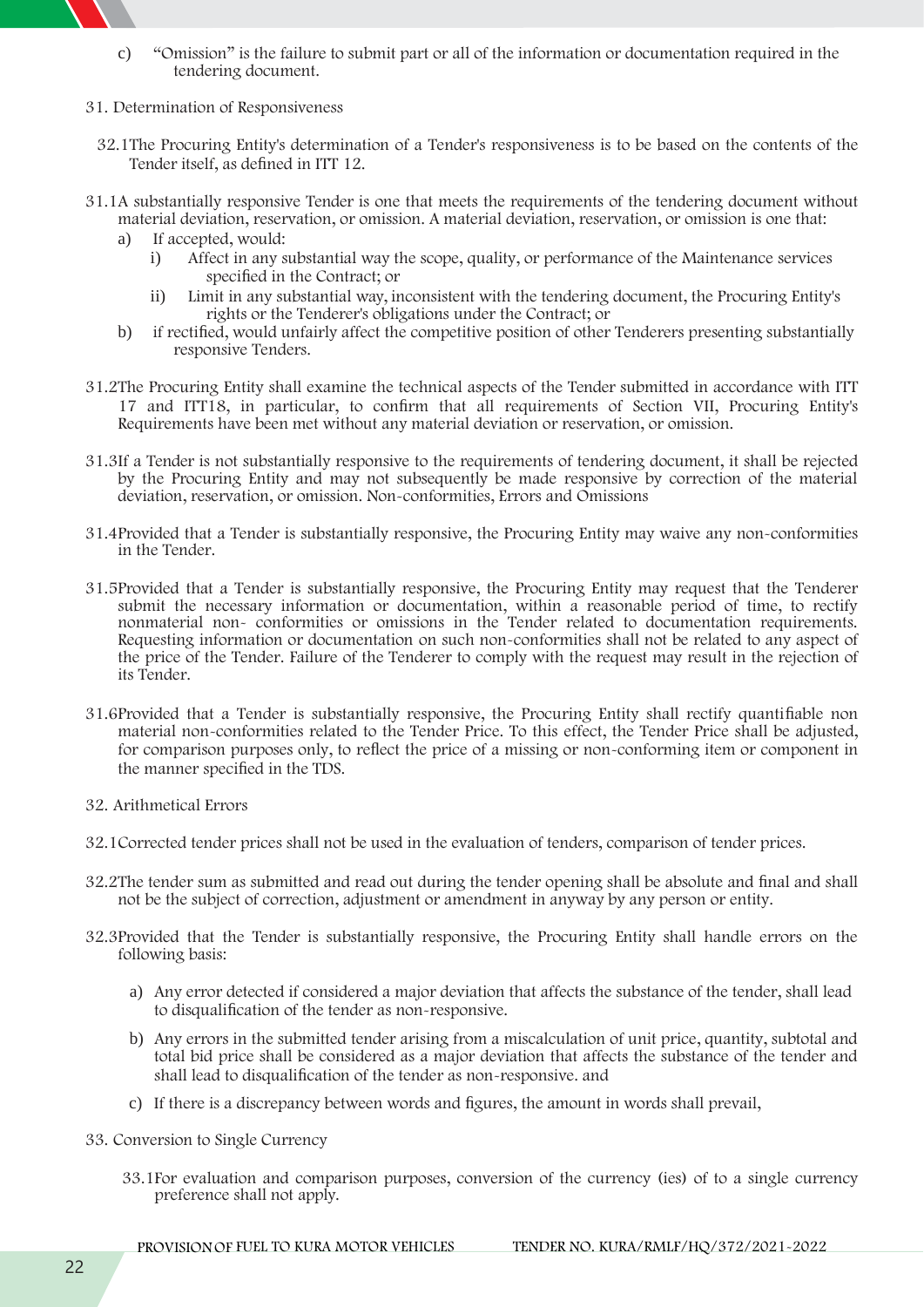

#### **34. Margin of Preference**

- 34.1Margin of preference on local service providers may be allowed if it is deemed that the services require participation of foreign tenderers. If so allowed, it will be indicated in the **TDS.**
- 34.2Where it is intended to reserve the contract to specific groups under Small and Medium Enterprises, or enterprise of women, youth and/or persons living with disability, who are appropriately registered assuch by the authority to be specified in the **TDS**, a procuring entity shall ensure that the invitation to tender specifically indicates that only businesses/firms belonging to the specified group are eligible to tender as specified in the **TDS**. Otherwise if not so stated, the invitation will be open to all tenderers.
- **35. Evaluation of Tenders**
- 35.1The Procuring Entity shall use the criteria and methodologies listed in this ITT and Section III, Evaluation and Qualification Criteria. No other evaluation criteria or methodologies shall be permitted. By applying the criteria and methodologies, the Procuring Entity shall determine the Most Advantageous Tender. This is the Tender of the Tenderer that meets the qualification criteria and whose Tender has been determined to be:
	- a) Substantially responsive to the tendering document; and
	- b) The lowest evaluated cost.
- 35.2In evaluating the Tenders, the Procuring Entity will determine for each Tender the evaluated Tender cost by adjusting the Tender price as follows:
	- a) Price adjustment due to discounts offered in accordance with ITT 15.4;
	- b) converting the amount resulting from applying (a) and (b) above, if relevant, to a single currency in accordance with ITT 33;
	- c) price adjustment due to quantifiable nonmaterial non-conformities in accordance with ITT 31.3;
	- d) The additional evaluation factors are specified in Section III, Evaluation and Qualification Criteria.
- 35.3The estimated effect of the price adjustment provisions of the Conditions of Contract, applied over the period of execution of the Contract, shall not be considered in Tender evaluation.
- 35.4In the case of multiple contracts or lots, Tenderers are allowed to tender for one or more lots and the methodology to determine the lowest evaluated cost of the lot (contract) and for combinations, including any discounts offered in the Form of Tender, is specified in Section III, Evaluation and Qualification Criteria.
- **36. Comparison of Tenders**
- 36.1The Procuring Entity shall compare the evaluated costs of all substantially responsive Tenders established in accordance with ITT 35.2 to determine the Tender that has the lowest evaluated cost.
- **37. Abnormally Low Tenders and Abnormally High**

**Tenders Abnormally Low Tenders**

- 37.1An Abnormally Low Tender is one where the Tender price, in combination with other elements of the Tender, appears so low that it raises material concerns as to the capability of the Tenderer in regards to the Tenderer's ability to perform the Contract for the offered Tender Price or that genuine competition between Tenderers is compromised.
- 37.2In the event of identification of a potentially Abnormally Low Tender, the Procuring Entity shall seek written clarifications from the Tenderer, including detailed price analyses of its Tender price in relation to the subject matter of the contract, scope, proposed methodology, schedule, allocation of risks and responsibilities and any other requirements of the Tender document.
- 37.3After evaluation of the price analyses, in the event that the Procuring Entity determines that the Tenderer has failed to demonstrate its capability to perform the Contract for the offered Tender Price, the Procuring Entity shall reject the Tender.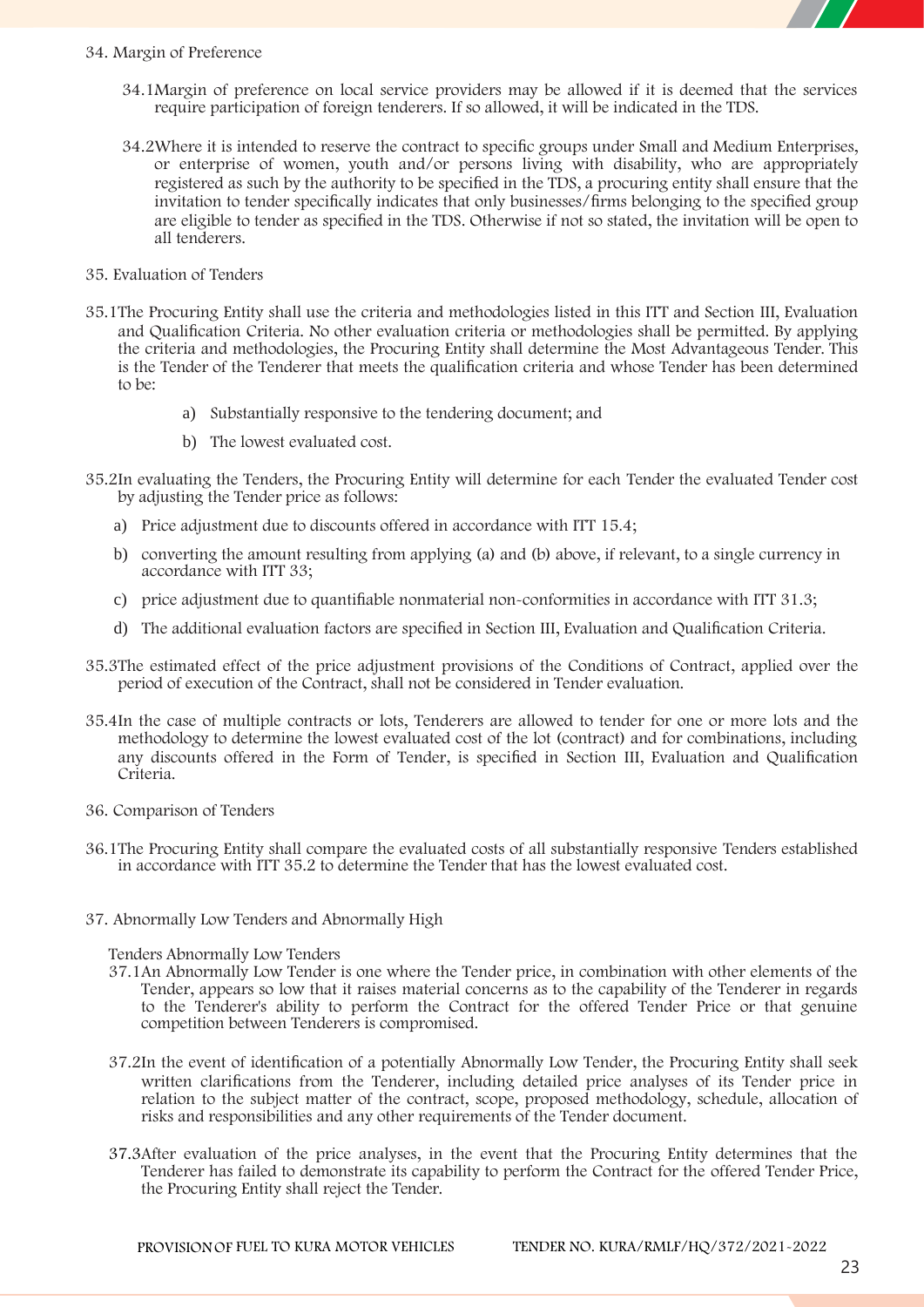**Abnormally High Tenders**

- 37.4An abnormally high tender price is one where the tender price, in combination with other constituent elements of the Tender, appears unreasonably too high to the extent that the Procuring Entity is concerned that it (the Procuring Entity) may not be getting value for money or it may be paying too high a price for the contract compared with market prices or that genuine competition between Tenderers is compromised.
- 37.5In case of an abnormally high tenders, the Procurement Entity should (a) review the specifications, and conditions of tender, or correctness of the estimate or (b) possibility of a collusion, formation of cartels, or other form of fraudulent and corrupt activity in the tendering processor (c) perception of the firms on the credibility of the Procuring Entity. The Procuring Entity shall treat abnormally low and high tenders in accordance with procedures provided for in this tender document
- 37.6If the Procuring Entity determines that the Tender Price is abnormally too high because genuine competition between tenderers is compromised (often due to collusion, corruption or other manipulations), the Procuring Entity shall reject all Tenders and shall institute or cause competent Government Agencies to institute an investigation on the cause of the compromise, before retendering.
- **38. Unbalanced and/or Front-Loaded Tenders**
- 38.1If in the Procuring Entity's opinion, the Tender that is evaluated as the lowest evaluated price is seriously unbalanced and/or front loaded, the Procuring Entity may require the Tenderer to provide written clarifications. Clarifications may include detailed price analyses to demonstrate the consistency of the tender prices with the scope of works, proposed methodology, schedule and any other requirements of the Tender document.
- 38.2After the evaluation of the information and detailed price analyses presented by the Tenderer, the Procuring Entity may as appropriate:
	- a) Accept the Tender; or
	- b) Require that the total amount of the Performance Security be increased at the expense of the Tenderer to a level not exceeding a 30% of the Contract Price; or
	- c) agree on a payment mode that eliminates the inherent risk of the Procuring Entity paying too much for undelivered works; or
	- d) reject the Tender.
- **39. Qualification of the Tenderer**
- 39.1 The Procuring Entity shall determine to its satisfaction whether the Tenderer that is selected as having submitted the lowest evaluated cost and substantially responsive Tender is eligible and meets the qualifying criteria specified in Section III, Evaluation and Qualification Criteria.
- 39.1The determination shall be based upon an examination of the documentary evidence of the Tenderer's qualifications submitted by the Tenderer, pursuant to ITT18. The determination shall not take into consideration the qualifications of other firms such as the Tenderer's subsidiaries, parent entities, affiliates, subcontractors or any other firm(s) different from the Tenderer that submitted the Tender.
- 39.2An affirmative determination shall be a prerequisite for award of the Contract to the Tenderer. A negative determination shall result in disqualification of the Tender, in which event the Procuring Entity shall proceed to the contract of the contract of the contract of the contract of the contract of the contract of the contract of the contract of the contract of the contract of the contract of the contract of the contract of the theTendererwhooffersasubstantiallyresponsiveTenderwiththenextlowestevaluatedcosttomakeasimilar

determination of that Tenderer's qualifications to perform satisfactorily.

- **40 Procuring Entity's Right to Accept Any Tender, and to Reject Any or All Tenders**
- 40.1The Procuring Entity reserves the right to accept or reject any Tender, and to annul the Tendering process and reject all Tenders at any time prior to Contract Award, without thereby incurring any liability to Tenderers. In case of annulment, all Tenders submitted and specifically, Tender securities, shall be promptly returned to the Tenderers.
- **F. Award of Contract**
- **41 Award Criteria**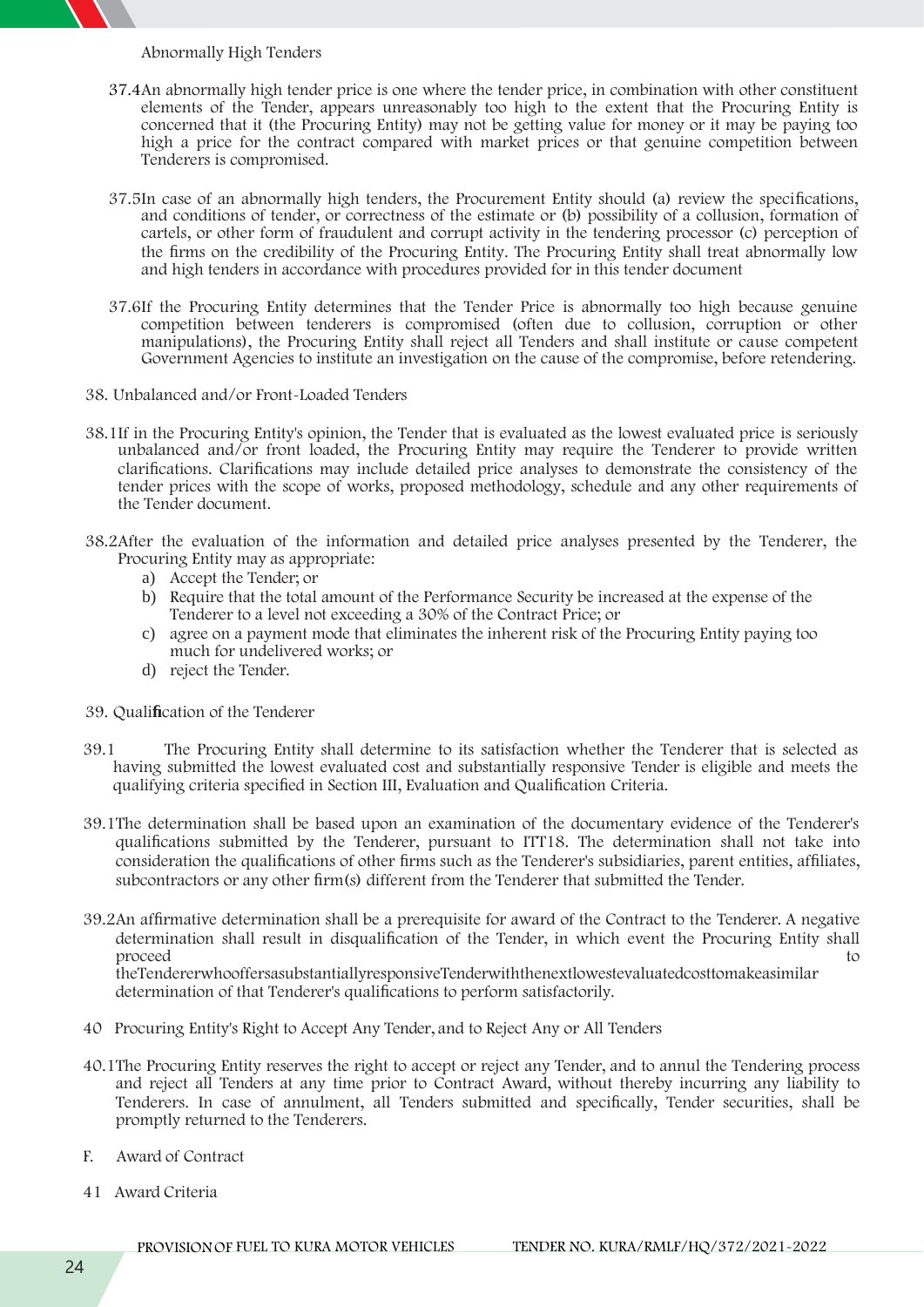

- 41.1 The Procuring Entity shall award the Contract to the successful tenderer whose tender has been determined to be the Lowest Evaluated Tender.
- **42. Notice of Intention to enter into a Contract/Notification of award**
- 42.1Upon award of the contract and Prior to the expiry of the Tender Validity Period the Procuring Entity shall issue a Notification of Intention to Enter in to a Contract/Notification of award to all tenderers which shall contain, at a minimum, the following information:
	- a) The name and address of the Tenderer submitting the successful tender;
	- b) The Contract price of the successful tender;
	- c) a statement of the reason(s) the tender of the unsuccessful tenderer to whom the letter is addressed was unsuccessful, unless the price information in (c) above already reveals the reason;
	- d) the expiry date of the Stand still Period; and
	- e) instructions on how to request a debriefing and/or submit a complaint during the standstill period;
- **43. Standstill Period**
- 43.1The Contract shall not be signed earlier than the expiry of a Standstill Period of 14 days to allow any dissatisfied tender to launch a complaint. Where only one Tender is submitted, the Standstill Period shall not apply.
- 43.2Where a Standstill Period applies, it shall commence when the Procuring Entity has transmitted to each Tenderer the Notification of Intention to Enter into a Contract with the successful Tenderer.
- **44. Debriefing by the Procuring Entity**
- 44.1On receipt of the Procuring Entity's Notification of Intention to Enter into a Contract referred to in ITT 43, an unsuccessful tenderer may make a written request to the Procuring Entity for a debriefing on specific issues or concerns regarding their tender. The Procuring Entity shall provide the debriefing within five days of receipt of the request. .2 Debriefings of unsuccessful Tenderers may be done in writing or verbally. The Tenderer shall bear its own costs of attending such a debriefing meeting.
- **45. Letter of Award**
- 45.1Prior to the expiry of the Tender Validity Period and upon expiry of the Standstill Period specified in ITT 42.1, upon addressing a complaint that has been filed within the Standstill Period, the Procuring Entity shall transmit the Letter of Award to the successful Tenderer. The letter of award shall request the successful tenderer to furnish the Performance Security within 21 days of the date of the letter.
- **46. Signing of Contract**
- 46.1Upon the expiry of the fourteen days of the Notification of Intention to enter into contract and upon the parties meeting their respective statutory requirements, the Procuring Entity shall send the successful Tenderer the Contract Agreement.
- 46.2Within fourteen (14) days of receipt of the Contract Agreement, the successful Tenderer shall sign, date, and return it to the Procuring Entity.
- 46.3The written contract shall be entered into within the period specified in the notification of award and before expiry of the tender validity period.
- **47. Performance Security**
- 47.1Within twenty-one (21) days of the receipt of the Form of Acceptance from the Procuring Entity, the successful Tenderer, if required, shall furnish the Performance Security in accordance with the GCC 3.9, using for that purpose the Performance Security Form included in Section X, Contract Forms, or another Form acceptable to the Procuring Entity. If the Performance Security furnished by the successful Tenderer is in the form of a bond, it shall be issued by a bonding or insurance company that has been determined by the successful Tenderer to be acceptable to the Procuring Entity. A foreign institution providing a bond shall have a correspondent financial institution located in Kenya, unless the Procuring Entity has agreed

**PROVISIONOF FUEL TO KURA MOTOR VEHICLES TENDER NO. KURA/RMLF/HQ/372/2021-2022**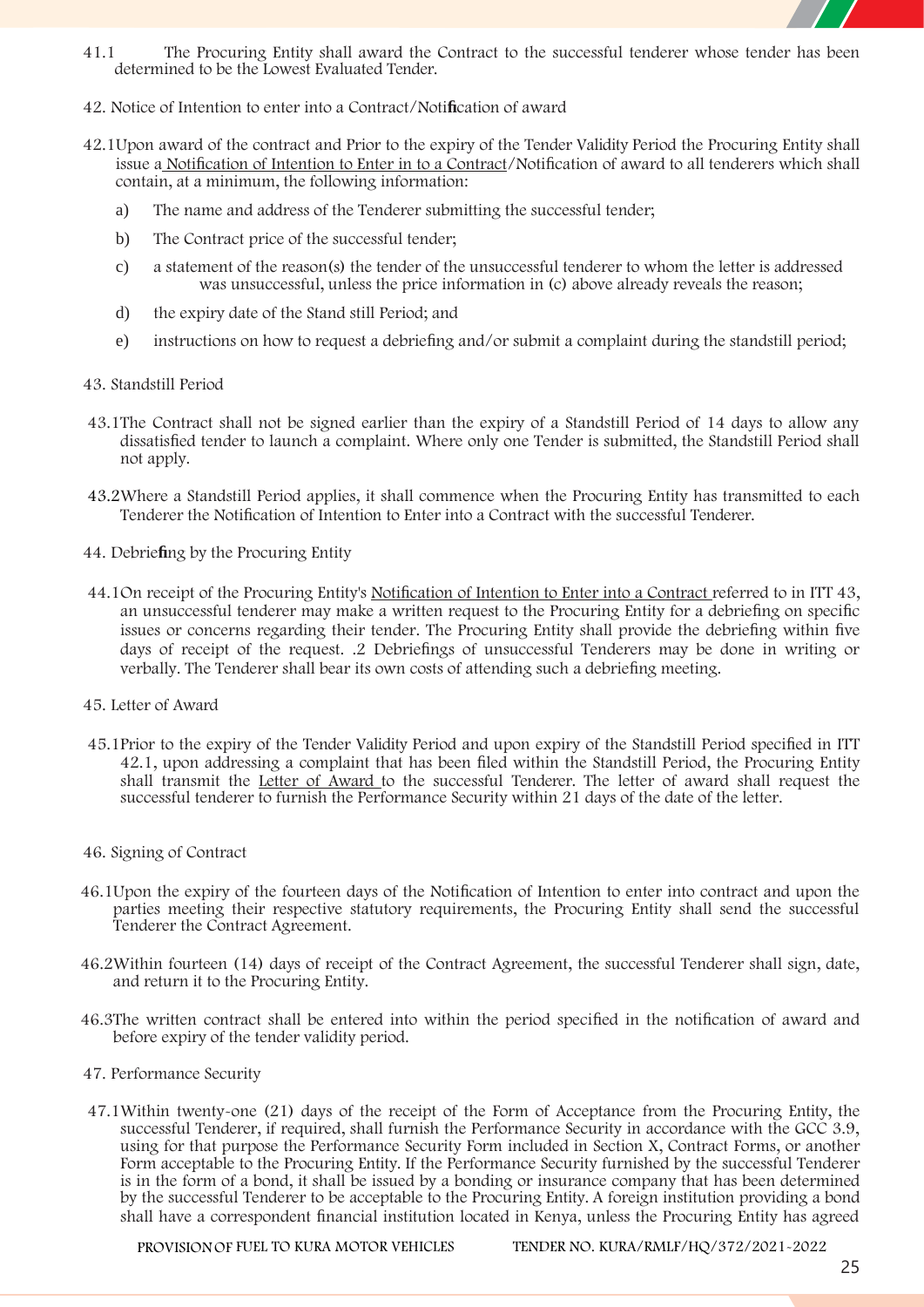in writing that a correspondent financial institution is not required.

- 47.2Failure of the successful Tenderer to submit the above-mentioned Performance Security or sign the Contract shall constitute sufficient grounds for the annulment of the award and forfeiture of the Tender Security. In that event the Procuring Entity may award the Contract to the Tenderer offering the next Most Advantageous Tender.
- **48. Publication of Procurement Contract**
- 48.1Within fourteen days after signing the contract, the Procuring Entity shall publish the awarded contract at its notice boards and websites; and on the Website of the Authority. At the minimum, the notice shall contain the following information:
	- a) Name and address of the Procuring Entity;
	- b) name and reference number of the contract being awarded, a summary of its scope and the selection method used;
	- c) the name of the successful Tenderer, the final total contract price, the contract duration.
	- d) Dates of signature, commencement and completion of contract;
	- e) Names of all Tenderers that submitted Tenders, and their Tender prices as read out at Tender opening.
- **49. Adjudicator**
- 49.1The Procuring Entity proposes the person named **in the TDS** to be appointed as Adjudicator under the Contract, at an hourly fee specified **in the TDS**, plus reimbursable expenses. If the Tenderer disagrees with the proposed Adjudicator, the Tenderer should so state in the Tender. If, in the Form of Acceptance, the Procuring Entity has not agreed on the appointment of the Adjudicator, the Adjudicator shall be appointed by the Appointing Authority designated in the Special Conditions of Contract at the request of either party.
- **50. Procurement Related Complaints and Administrative Review**

50.1The procedures for making a Procurement-related Complaint areas specified in the **TDS.**

50.2 A request for administrative review shall be made in the form provided under contract forms.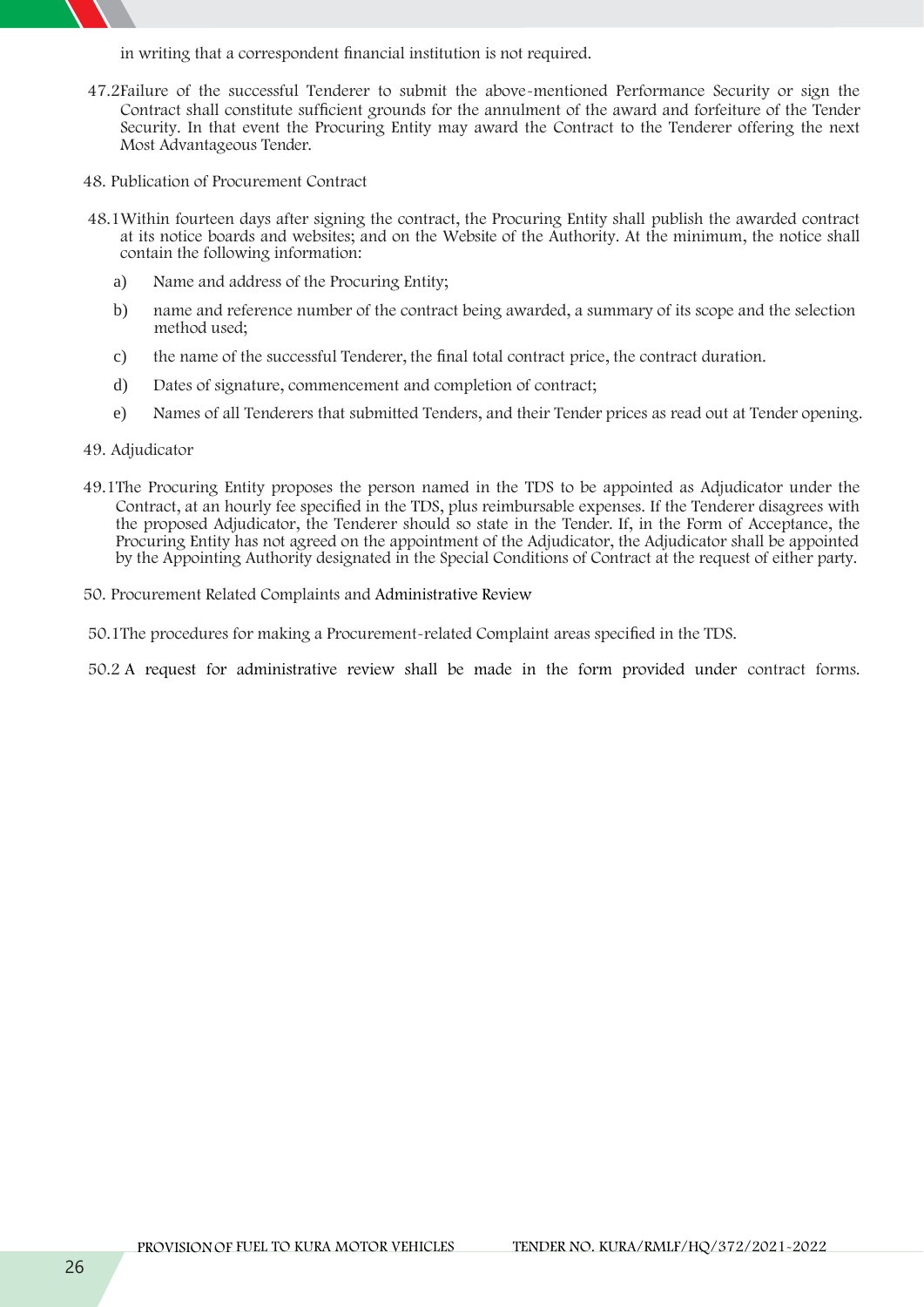

#### **SECTION II - TENDER DATA SHEET (TDS)**

The following specific data for the Maintenance Services to be procured shall complement, supplement, or amend the provisions in the Instructions to Tenderers (ITT). Whenever there is a conflict, the provisions herein shall prevail over those in ITT.

[Where an e-procurement system is used, modify the relevant parts of the TDS accordingly to reflect the e*procurement process].*

*[Instructions for completing the Tender Data Sheet are provided, as needed, in the notes in italics mentioned for the relevant ITT].*

| Reference<br>to<br><b>ITC</b> Clause | PARTICULARS OF APPENDIX TO INSTRUCTIONS TO TENDERS                                                                                                                                                                                                                                                                                                                                                                                                                                                   |
|--------------------------------------|------------------------------------------------------------------------------------------------------------------------------------------------------------------------------------------------------------------------------------------------------------------------------------------------------------------------------------------------------------------------------------------------------------------------------------------------------------------------------------------------------|
| <b>ITT</b> Reference                 | A. General                                                                                                                                                                                                                                                                                                                                                                                                                                                                                           |
| <b>ITT 1.1</b>                       | The reference number of the Request for Tenders (ITT) is: TENDER NO:<br>KURA/RMLF/HQ/372/2021-2022<br>The Procuring Entity is:: KENYA URBAN ROADS AUTHORITY<br>The name of the ITT is: PROVISION OF FUEL TO KURA MOTOR VEHICLES<br>The number and identification of lots (contracts) comprising this ITT is: NOT APPLICABLE                                                                                                                                                                          |
| ITT $2.1$ (a)                        | Electronic -Procurement System<br>NOT APPLICABLE                                                                                                                                                                                                                                                                                                                                                                                                                                                     |
| <b>ITT 2.1</b>                       | The Procuring Entity is:: KENYA URBAN ROADS AUTHORITY                                                                                                                                                                                                                                                                                                                                                                                                                                                |
|                                      | The name of the Project is: PROVISION OF FUEL TO KURA MOTOR VEHICLES                                                                                                                                                                                                                                                                                                                                                                                                                                 |
| 3.4                                  | The firms (if any) that provided consulting services for the contract being tendered for are<br><b>NONE</b>                                                                                                                                                                                                                                                                                                                                                                                          |
| <b>ITT 4.1</b>                       | Maximum number of members in the Joint Venture (JV) shall be: NOT APPLICABLE                                                                                                                                                                                                                                                                                                                                                                                                                         |
|                                      | B. Contents of Tendering Document                                                                                                                                                                                                                                                                                                                                                                                                                                                                    |
| <b>ITT 9.1</b>                       | For Clarification of Tender purposes only, the Procuring Entity's address is:<br>Attention: DD-SCM<br>BARBARA PLAZA - JKIA, OFF AIRPORT SOUTH ROAD<br>ALONG MAZAO ROAD OPPOSITE AVIATION HOUSE<br>BLOCK D, SUPPLY CHAIN MANAGEMENT GROUND FLOOR<br>P.O. BOX 41727-00100<br>NAIROBI<br><b>KENYA</b><br>Telephone: 020 2722222<br>Electronic mail address: supplychain@kura.go.ke<br>The questions to reach the Procuring Entity not later than 31st MAY, 2022. AT 1700HRS<br>Web page: www.kura.go.ke |
| <b>ITT 3.4</b>                       | The Firms or their Affiliates that provided consulting services for the contract being<br>tendered for are NONE                                                                                                                                                                                                                                                                                                                                                                                      |
| <b>ITT 8.4</b>                       | The Minutes of the Pre-Tender meeting shall be published on the website: NOT<br>8.4<br><b>APPLICABLE</b>                                                                                                                                                                                                                                                                                                                                                                                             |
| <b>ITT 9.1</b>                       | The Procuring Entity will respond to request for clarification in 10 days from invitation<br>date and shall publish its response at the website www.kura.go.ke                                                                                                                                                                                                                                                                                                                                       |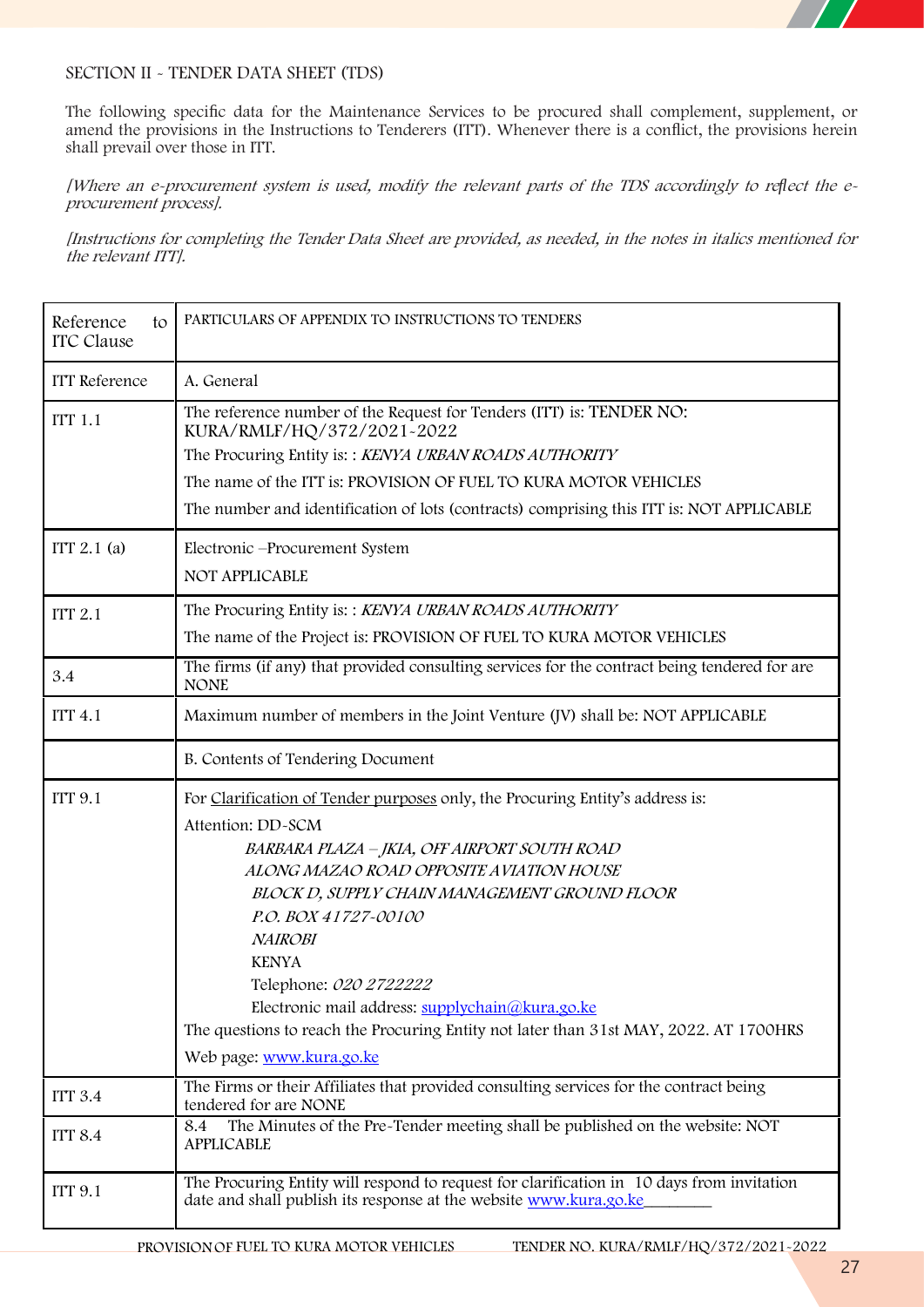| Reference<br>to<br><b>ITC</b> Clause | PARTICULARS OF APPENDIX TO INSTRUCTIONS TO TENDERS                                                                                                                                                                                                                                                                                                                                                                                                                                                                                                                                                                                                                                                  |
|--------------------------------------|-----------------------------------------------------------------------------------------------------------------------------------------------------------------------------------------------------------------------------------------------------------------------------------------------------------------------------------------------------------------------------------------------------------------------------------------------------------------------------------------------------------------------------------------------------------------------------------------------------------------------------------------------------------------------------------------------------|
|                                      | C. Preparation of Tenders                                                                                                                                                                                                                                                                                                                                                                                                                                                                                                                                                                                                                                                                           |
| ITT 13.1 (j)                         | The Tenderer shall submit the following additional documents in its Tender:<br>a) Certified copy of certificate of incorporation.<br>b) A copy of valid Tax Compliance Certificate (will be verified with KRA TCC checker)<br>c) Certified copy of Recent CR12 form - (not later than 6 months from date of tender<br>opening) from registrar of Companies<br>d) Certificate of registration as an Oil Marketing Company with Ministry of Energy<br>e) Certified Audited Accounts for the latest three years<br>f) Tender security (Tender Bond) from bank                                                                                                                                          |
| <b>ITT 13.2</b>                      | THE TENDERER SHALL CHRONOLOGICALLY SERIALIZE ALL PAGES OF THE TENDER<br>DOCUMENT SUBMITTED INCLUDING THE COVER PAGE IN THE FORMAT OF 1,2,3ETC.<br>, WELL BOUND AND ORIGINAL DOCUMENT NOT REARRANGED.                                                                                                                                                                                                                                                                                                                                                                                                                                                                                                |
| <b>ITT 15.1</b>                      | Alternative Tenders: NOT APPLICABLE                                                                                                                                                                                                                                                                                                                                                                                                                                                                                                                                                                                                                                                                 |
| <b>ITT 15.2</b>                      | Alternative times for completion NOT permitted.                                                                                                                                                                                                                                                                                                                                                                                                                                                                                                                                                                                                                                                     |
| <b>ITT 15.3</b>                      | Alternative technical solutions shall be permitted for the following parts of the Services:<br>NOT APPLICABLE                                                                                                                                                                                                                                                                                                                                                                                                                                                                                                                                                                                       |
| <b>ITT 16.7</b>                      | The prices quoted by the Tenderer SHALL NOT be subject to adjustment during the<br>performance of the Contract.                                                                                                                                                                                                                                                                                                                                                                                                                                                                                                                                                                                     |
| <b>ITT 18.3</b>                      | Prequalification HAS NOT been undertaken.                                                                                                                                                                                                                                                                                                                                                                                                                                                                                                                                                                                                                                                           |
| <b>ITT 19.3</b>                      | The Tender validity period shall be 210 days.                                                                                                                                                                                                                                                                                                                                                                                                                                                                                                                                                                                                                                                       |
| <b>ITT 21.1</b>                      | A Tender Security SHALL BE required.<br>If a Tender Security shall be required, the amount and currency of the Tender Security shall<br>be KSh. 200,000.00                                                                                                                                                                                                                                                                                                                                                                                                                                                                                                                                          |
| ITT $21.6$ (b) (ii)                  | [Delete if not applicable: The following provision should be included and the required<br>corresponding information inserted only if a Tender Security is not required under<br>provision ITT 20.1 and the Procuring Entity wishes to declare the Tenderer ineligible to be<br>awarded a contract for a period of time should the Tenderer perform any of the actions<br>mentioned in provision ITT 20.9 (a) and (b). Otherwise omit.]<br>If the Tenderer performs any of the actions prescribed in ITT 20.9 (a) or (b), the Procuring<br>Entity will declare the Tenderer ineligible to be awarded a contract by the Procuring Entity<br>for a period of ____N/A __ years. [insert period of time] |
| <b>ITT 22.1</b>                      | In addition to the original of the Tender, the number of copies is One (1 Original 1 Copy)                                                                                                                                                                                                                                                                                                                                                                                                                                                                                                                                                                                                          |
| <b>ITT 22.3</b>                      | The written confirmation of authorization to sign on behalf of the Tenderer shall be in form<br>of: POWER OF ATTONEY                                                                                                                                                                                                                                                                                                                                                                                                                                                                                                                                                                                |
|                                      | D. Submission and Opening of Tenders                                                                                                                                                                                                                                                                                                                                                                                                                                                                                                                                                                                                                                                                |
| <b>ITT 24.1</b>                      | For Tender submission purposes only, the Procuring Entity's address is: Attention:<br>DD-SCM<br>BARBARA PLAZA – JKIA, OFF AIRPORT SOUTH ROAD<br>ALONG AMAZAO ROAD OPPOSITE AVIATION HOUSE<br>BLOCK D, SUPPLY CHAIN MANAGEMENT<br><b>GROUND FLOOR MEETING ROOM 6</b>                                                                                                                                                                                                                                                                                                                                                                                                                                 |

N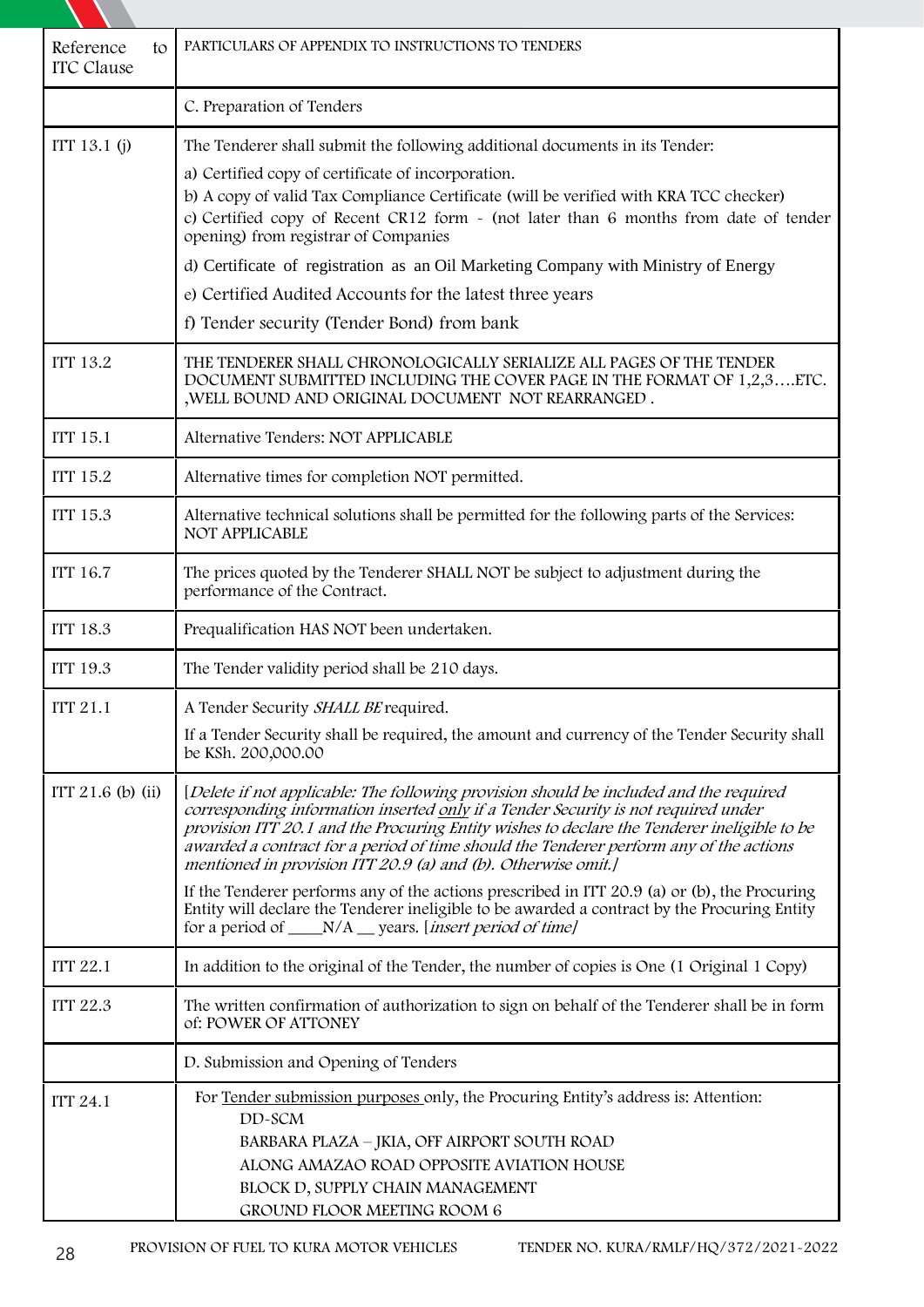| Reference<br>to<br><b>ITC</b> Clause | PARTICULARS OF APPENDIX TO INSTRUCTIONS TO TENDERS                                                                                                                                                                                                                                                                                                                                                                                                                                                                                                                                             |
|--------------------------------------|------------------------------------------------------------------------------------------------------------------------------------------------------------------------------------------------------------------------------------------------------------------------------------------------------------------------------------------------------------------------------------------------------------------------------------------------------------------------------------------------------------------------------------------------------------------------------------------------|
|                                      | P.O. BOX 41727-00100<br><b>NAIROBI</b><br><b>KENYA</b><br>Telephone: 020 2722222<br>Electronic mail address: supplychain@kura.go.ke                                                                                                                                                                                                                                                                                                                                                                                                                                                            |
| <b>ITT 23.1</b>                      | The deadline for Tender submission is:<br>Date: 7 <sup>th</sup> June, 2022<br>Time: 1000HRS<br>Tenderers SHALL NOT have the option of submitting their Tenders electronically.<br>The electronic Tender submission procedures shall be: NOT APPLICABLE                                                                                                                                                                                                                                                                                                                                         |
| <b>ITT 27.1</b>                      | The Tender opening shall take place at:<br>BARBARA PLAZA - JKIA, OFF AIRPORT SOUTH ROAD<br>ALONG AMAZAO ROAD OPPOSITE AVIATION HOUSE<br>1ST FLOOR, EAST WING<br><b>GROUND FLOOR MEETING ROOM 6</b><br>P.O. BOX 41727-00100<br>NAIROBI, KENYA                                                                                                                                                                                                                                                                                                                                                   |
| <b>ITT 27.1</b>                      | The electronic Tender opening procedures shall be: NOT APPLICABLE                                                                                                                                                                                                                                                                                                                                                                                                                                                                                                                              |
| <b>ITT 27.6</b>                      | Each Tender Shall Be Initialed By All Representatives And Shall Be Numbered, Any<br>Modification To The Unit Or Total Price Shall Be Initialed By The Representative Of The<br>Procuring Entity                                                                                                                                                                                                                                                                                                                                                                                                |
| <b>ITT 31.7</b>                      | The Procuring Entity shall adjust the Tender Price for comparison purposes only in the<br>following manner NOT APPLICABLE.                                                                                                                                                                                                                                                                                                                                                                                                                                                                     |
|                                      | E. Evaluation and Comparison of Tenders                                                                                                                                                                                                                                                                                                                                                                                                                                                                                                                                                        |
| <b>ITT 34.1</b>                      | Margin of preference NOT ALLOWED                                                                                                                                                                                                                                                                                                                                                                                                                                                                                                                                                               |
| <b>ITT 34.2</b>                      | The invitation to tender is extended to the following group that qualify for Reservations NOT<br><b>APPLICABLE</b>                                                                                                                                                                                                                                                                                                                                                                                                                                                                             |
| F. Award of Contract                 |                                                                                                                                                                                                                                                                                                                                                                                                                                                                                                                                                                                                |
| ITT <sub>47</sub>                    | The Adjudicator proposed by the Procuring Entity is NOT APPLICABLE.                                                                                                                                                                                                                                                                                                                                                                                                                                                                                                                            |
| <b>ITT 49.1</b>                      | The procedures for making a Procurement-related Complaint are available from the<br>"Notification of Intention to Award - Paragraph 5" and from the PPRA website<br>www.ppra.go.ke                                                                                                                                                                                                                                                                                                                                                                                                             |
|                                      | If a Tenderer wishes to make a Procurement-related Complaint, the Tenderer should submit<br>its complaint following these procedures, in writing (by the quickest means available, that is<br>either by hand delivery or email to:<br>For the attention: DIRECTOR GENERAL<br>Title/position: DIRECTOR GENERAL<br>Procuring Entity: KENYA URBAN ROADS AUTHORITY<br>Email address: dg@kura.go.ke<br>In summary, a Procurement-related Complaint may challenge any of the following:<br>(i) the terms of the Tender Documents; and<br>(ii) the Procuring Entity's decision to award the contract. |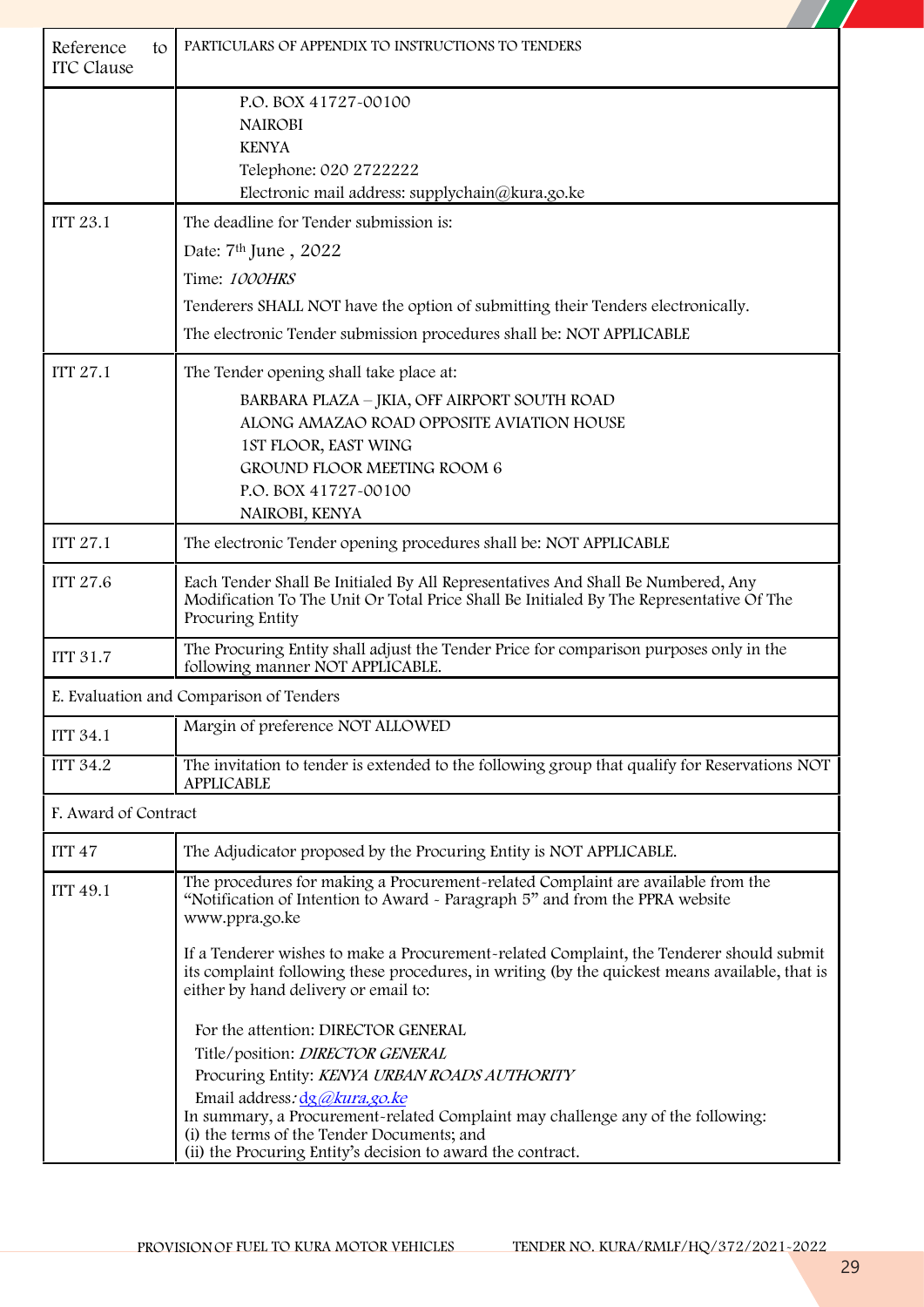**SECTION III - EVALUATION AND QUALIFICATION CRITERIA**

#### **1. General Provision**

Wherever a Tenderer is required to state a monetary amount, Tenderers should indicate the Kenya Shilling equivalent using the rate of exchange determined as follows:

- a) For construction turnover or financial data required for each year-Exchange rate prevailing on the last day of the respective calendar year (in which the amounts for that year is to be converted) was originally established.
- b) Value of single contract-Exchange rate prevailing on the date of the contract signature.
- c) Exchange rates shall be taken from the publicly available source identified in the ITT. Any error in determining the exchange rates in the Tender may be corrected by the Procuring Entity.
- This section contains the criteria that the Employer shall use to evaluate tender and qualify tenderers. No other factors, methods or criteria shall be used other than specified in this tender document. The Tenderer shall provide all the information requested in the forms included in Section IV, Tendering Forms. The Procuring Entity should use **the Standard Tender Evaluation Report for Goods and Works** for evaluating Tenders.

**Evaluation and contract award Criteria**

The Procuring Entity shall use the criteria and methodologies listed in this Section to evaluate tenders and arrive at the Lowest Evaluated Tender. The tender that (i) meets the qualification criteria, (ii) has been determined to be substantially responsive to the Tender Documents, and (iii) is determined to have the Lowest Evaluated Tender price shall be selected for award of contract.

**2. Preliminary examination for Determination of Responsiveness**

The Procuring Entity will start by examining all tenders to ensure they meet in all respects the eligibility criteria and other requirements in the ITT, and that the tender is complete *in all* aspects in meeting the requirements of *"Part 2–Procuring Entity's Services Requirements"*, including checking for tenders with unacceptable errors, abnormally low tenders, abnormally high tenders and tenders that are front loaded. The Standard Tender Evaluation Report for Goods and Works for evaluating Tenders provides clear guidelines on how to deal with review of these requirements. Tenders that do not pass the Preliminary Examination will be considered irresponsive and will not be considered further.

**3. Tender Evaluation (ITT 34) Price evaluation**: in addition to the criteria listed in ITT 34.2 (a)–(d)

the following criteria shall apply:

- **i) Alternative Completion Times, i**f permitted under ITT 13.2, will be evaluated as follows: NOT APPLICABLE
- **ii) Alternative Technical Solutions** for specified parts of the Works, if permitted under ITT 13.4, will be evaluated as follows: NOT APPLICABLE
- **iii) Other Criteria; i**f permitted under ITT 34.2 (e): NOT APPLICABLE
- **4. Multiple Contracts**
	- Multiple contracts will be permitted in accordance with ITT 35.4. Tenderers are evaluated on basis of Lots and the lowest evaluated tenderer identified for each Lot. The Procuring Entity will select one Option of the two Options listed below for award of Contracts. **OPTION 1**
		- i) If a tenderer wins only one Lot, the tenderer will be awarded a contract for that Lot, provided the tenderer meets the Eligibility and Qualification Criteria for that Lot.
		- ii) If a tenderer wins more than one Lot, the tender will be awarded contracts for all won Lots, provided the tenderer meets the aggregate Eligibility and Qualification Criteria for all the Lots. The tenderer will be awarded the combination of Lots for which the tenderer qualifies and the others will be considered for award to second lowest tenderers.

**OPTION 2**

The Procuring Entity will consider all possible combinations of won Lots [contract(s)] and determine the combinations with the lowest evaluated price. Tenders will then be awarded to the Tenderer or Tenderers in the combinations provided the tenderer meets the aggregate Eligibility and Qualification Criteria for all the won Lots.

**5. Alternative Tenders (ITT 14)**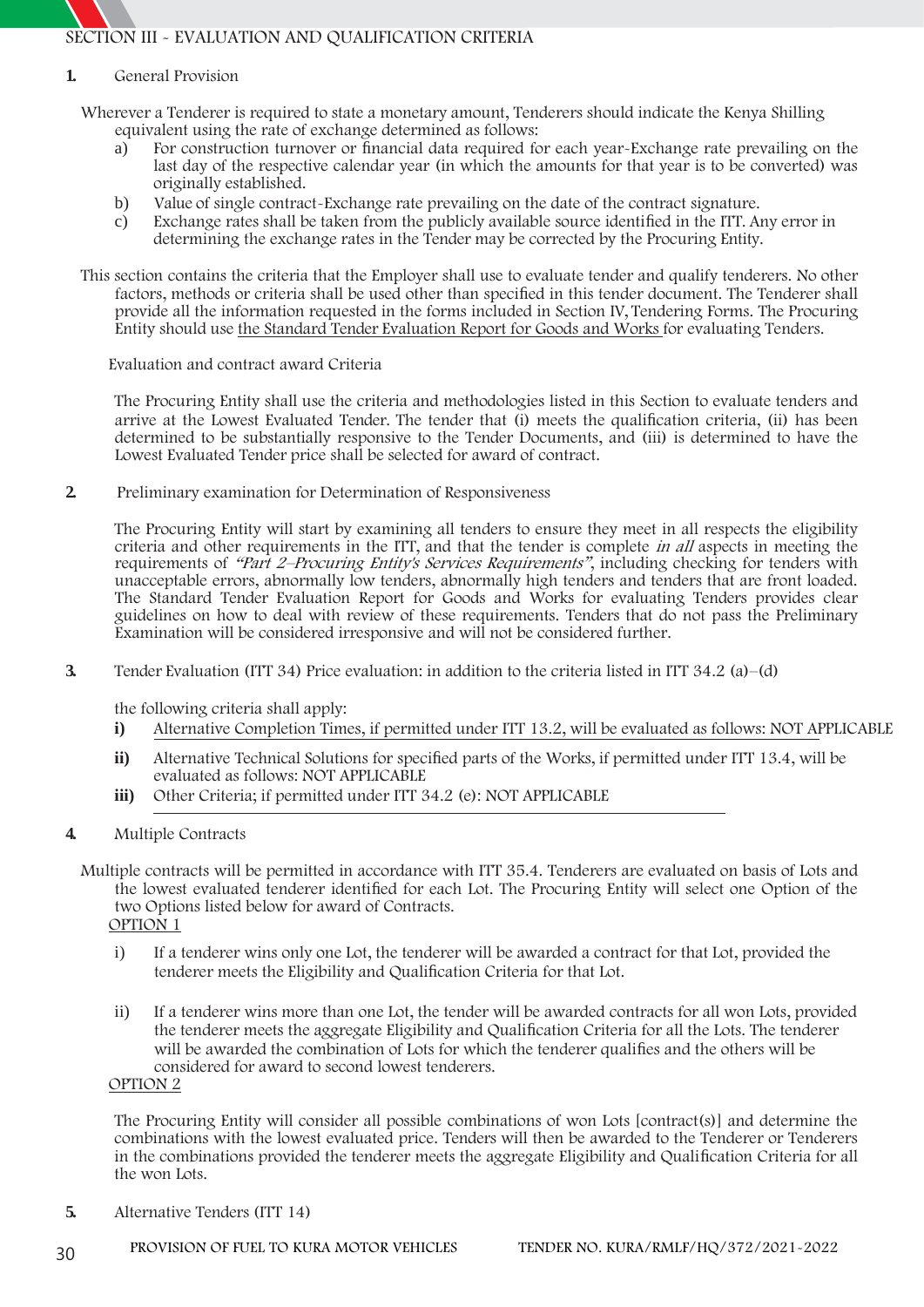

#### *An alternative if permitted under ITT 13.1, will be evaluated as follows:*

The Procuring Entity shall consider Tenders offered for alternatives as specified in Part 2- Procuring Entity's requirements. Only the technical alternatives, if any, of the Tenderer with the Best Evaluated Tender conforming to the basic technical requirements shall be considered by the Procuring Entity.

**6. Margin of Preference**

**Apply Margin of Preference**, if so allowed to all evaluated and accepted tender as follows.

- If the TDS so specifies, the Procuring Entity will grant a margin of preference of fifteen percent (15%) to be loaded on evaluated prices of foreign tenderers, where the percentage of shareholding of Kenyan citizens is less than fifty-one percent (51%).
- Contractors applying for such preference shall be asked to provide, as part of the data for qualification, such information, including details of ownership, as shall be required to determine whether, according to the classification established by the Procuring Entity, a particular contractor or group of contractor's qualifies for a margin of preference.
- After Tenders have been received and reviewed by the Procuring Entity, responsive Tenders shall be assessed to ascertain their percentage of shareholding of Kenyan citizens. Responsive tenders shall be classified into the following groups:
	- i) *Group A:* tenders offered by Kenyan Contractors and other Tenderers where Kenyan citizens hold shares of over fifty one percent (51%).
	- ii) *Group B:* tenders offered by foreign Contractors and other Tenderers where Kenyan citizens hold shares of less than fifty one percent (51%).
- All evaluated tenders in each group shall, as a first evaluation step, be compared to determine the lowest tender, and the lowest evaluated tender in each group shall be further compared with each other. If, as a result of this comparison, a tender from Group A is the lowest, it shall be selected for the award. If a tender from Group B is the lowest, an amount equal to the percentage indicated in Item 3.1 of the respective tender price, including unconditional discounts and excluding provisional sums and the cost of day works, if any, shall be added to the evaluated price offered in each tender from Group B. All tenders shall then be compared using new prices with added prices to Group B and the lowest evaluated tender from Group A. If the tender from Group A is still the lowest tender, it shall be selected for award. If not, the lowest evaluated tender from Group B based on the first evaluation price shall be selected.
- **7. Post qualification and Contract award (ITT 38.1), more specifically,**
	- a) In case the tender was subject to post-qualification, the contract shall be awarded to the lowest evaluated tenderer, subject to confirmation of prequalification data, if so required.
	- b) In case the tender was not subject to post-qualification, the tender that has been determined to be the lowest evaluated tenderer shall be considered for contract award, subject to meeting each of the following conditions.
		- i) The Tenderer shall demonstrate that it has access to, or has available, liquid assets, unencumbered real assets, lines of credit, and other financial means (independent of any contractual advance payment) sufficient to meet the **PROVISION OF FUEL TO KURA MOTOR VEHICLES**. Cash flow of Kenya Shillings 5,000,000.00.
		- ii) Minimum average annual services turnover of Kenya Shillings 15,000,000.00, equivalent calculated as total certified payments received for contracts in progress and/or completed within the last THREE years.
		- iii) At least FIVE of contract(s) of a similar nature executed within Kenya, or the East African Community or abroad, that have been satisfactorily and substantially completed as a prime contractor, or joint venture member or sub-contractor each of minimum value Kenya shillings equivalent. 5,000,000.00
		- iv) Contractor's Representative and Key Personnel, which are specified as TECHNICAL EVALUATION CRITERIA
		- *v)* Contractors key equipment listed on the table "Contractor's Equipment" below and more specifically listed as TECHNICAL EVALUATION CRITERIA
		- iv) Other conditions depending on their seriousness.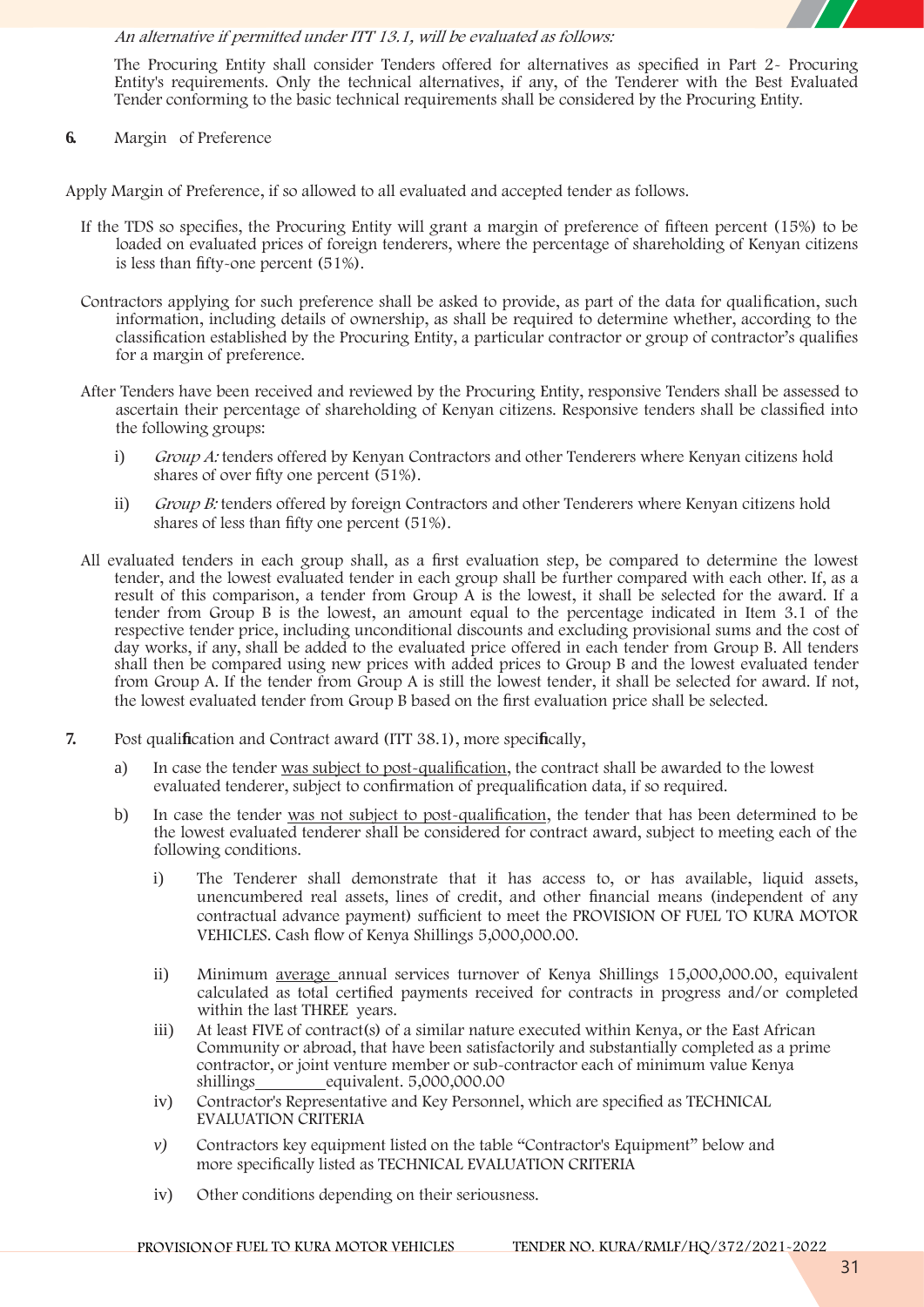a) **History of non-performing contracts**:

Tenderer and each member of JV in case the Tenderer is a JV, shall demonstrate that Nonperformance of a contract did not occur because of the default of the Tenderer, or the member of a JV in the last FIVE YEARS. The required information shall be furnished in the appropriate form.

**b) Pending Litigation**

Financial position and prospective long-term profitability of the Single Tenderer, and in the case the Tenderer is a  $\bar{N}$ , of each member of the  $\bar{N}$ , shall remain sound according to criteria established with respect to Financial Capability under Paragraph (i) above if all pending litigation will be resolved against the Tenderer. Tenderer shall provide information on pending litigations in the appropriate form.

**c) Litigation History**

There shall be no consistent history of court/arbitral award decisions against the Tenderer, in the last FIVE YEARS. All parties to the contract shall furnish the information in the appropriate form about any litigation or arbitration resulting from contracts completed or ongoing under its execution over the years specified. A consistent history of awards against the Tenderer or any member of a JV may result in rejection of the tender.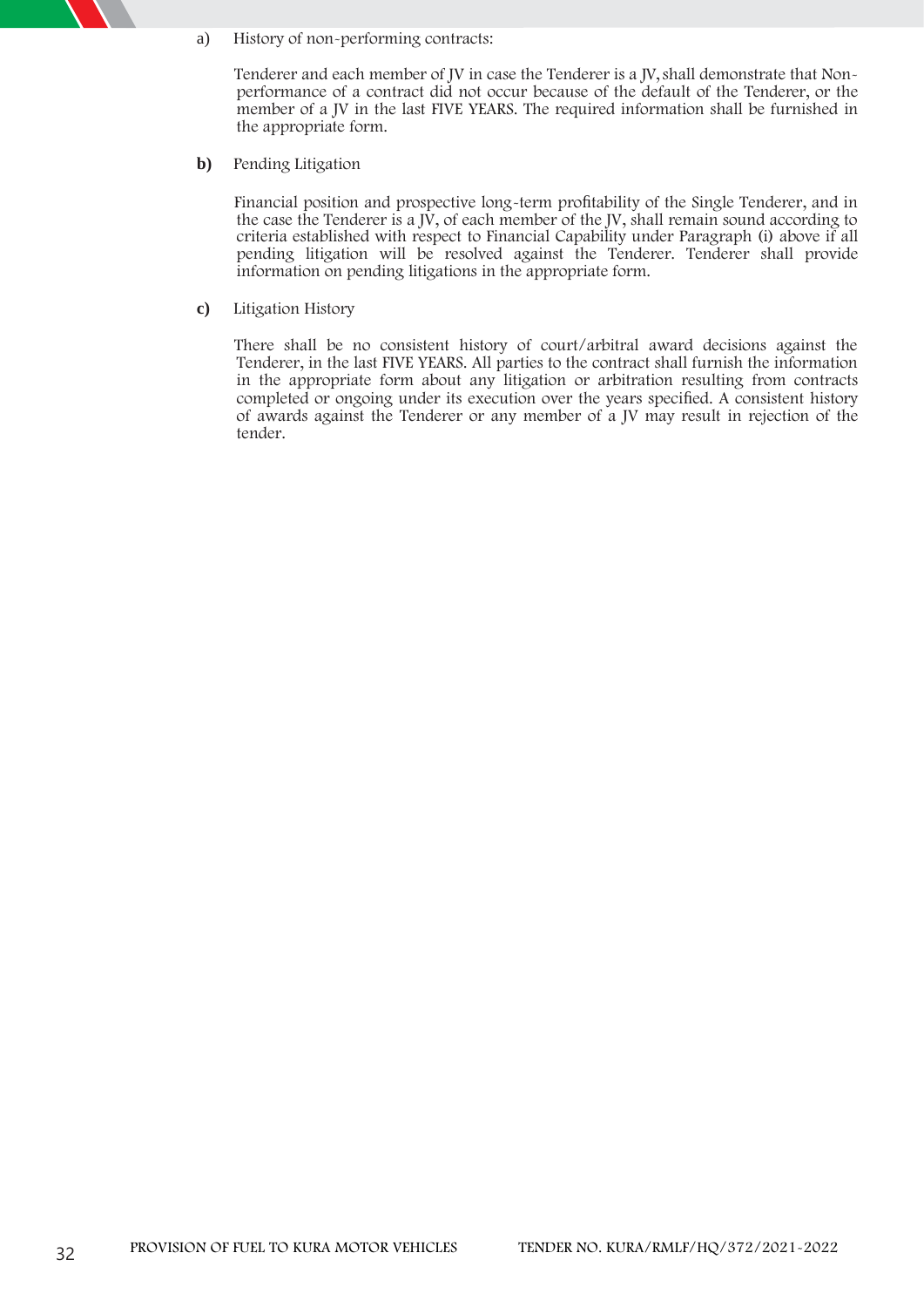

#### **SECTION IV - TENDERING FORMS**

#### **1. FORM OF TENDER**

#### *INSTRUCTIONS TO TENDERERS*

- *i) The Tenderer must prepare this Form of Tender on stationery with its letterhead clearly showing the Tenderer's complete name and business address.*
- *ii) All italicized text is to help Tenderer in preparing this form.*
- *iii) Tenderer must complete and sign and* TENDERER'S ELIGIBILITY- CONFIDENTIAL BUSINESS QUESTIONNAIRE, *CERTIFICATE OF INDEPENDENT TENDER DETERMINATION and the SELF DECLARATION OF THE TENDERER,* all *attached to this Form of Tender.*
- *(iv) The Form of Tender shall include the following Forms duly completed and signed by the Tenderer.*
	- *a) Tenderer's Eligibility-Confidential Business Questionnaire*
	- *a) Certificate of Independent Tender Determination*
	- *c) Self-Declaration of the Tenderer.*

**Date of this Tender submission is 7th June,2022**

#### **ITT No: KURA/RMLF/HQ/372/2021-2022.**

To: *Kenya Urban Roads Authority. [insert complete name of Procuring Entity]*

- a) **No reservations:** We have examined and have no reservations to the tendering document, including Addenda issued in accordance with ITT 9;
- b) **Eligibility**: We meet the eligibility requirements and have no conflict of interest in accordance with ITT 4;
- c) **Tender-Securing Declaration:** We have not been suspended nor declared ineligible by the Procuring Entity based on execution of a Tender-Securing Declaration or Proposal-Securing Declaration in Kenya in accordance with ITT 4.7;
- *d)* **Conformity:** We offer to provide the Maintenance services in conformity with the tendering document of the following: *[insert <sup>a</sup> brief description of the Maintenance services];*
- *e)* **Tender Price:** The total price of our Tender, excluding any discounts offered in item (f) below is: *[Insert one of the options below as appropriate]*

*Option <sup>1</sup>*, In case of one lot:Total price is: *[insert the total price of the Tender in words and figures, indicating the various amounts and the respective currencies];*

Or

*Option <sup>2</sup>*, in case of multiple lots: (a) Total price of each lot [*insert the total price of each lot in words and figures, indicating the various amounts and the respective currencies*]; and (b) Total price of all lots (sum of all lots) [*insert the total price of all lots in words and figures, indicating the various amounts and the respective currencies*];

- f) **Discounts:** The discounts offered and the methodology for their application are:
	- *i)* The discounts offered are: *[Specify in detail each discount offered.]*
	- ii) The exact method of calculations to determine the net price after application of discounts is shown below: [*Specify in detail the method that shall be used to apply the discounts*];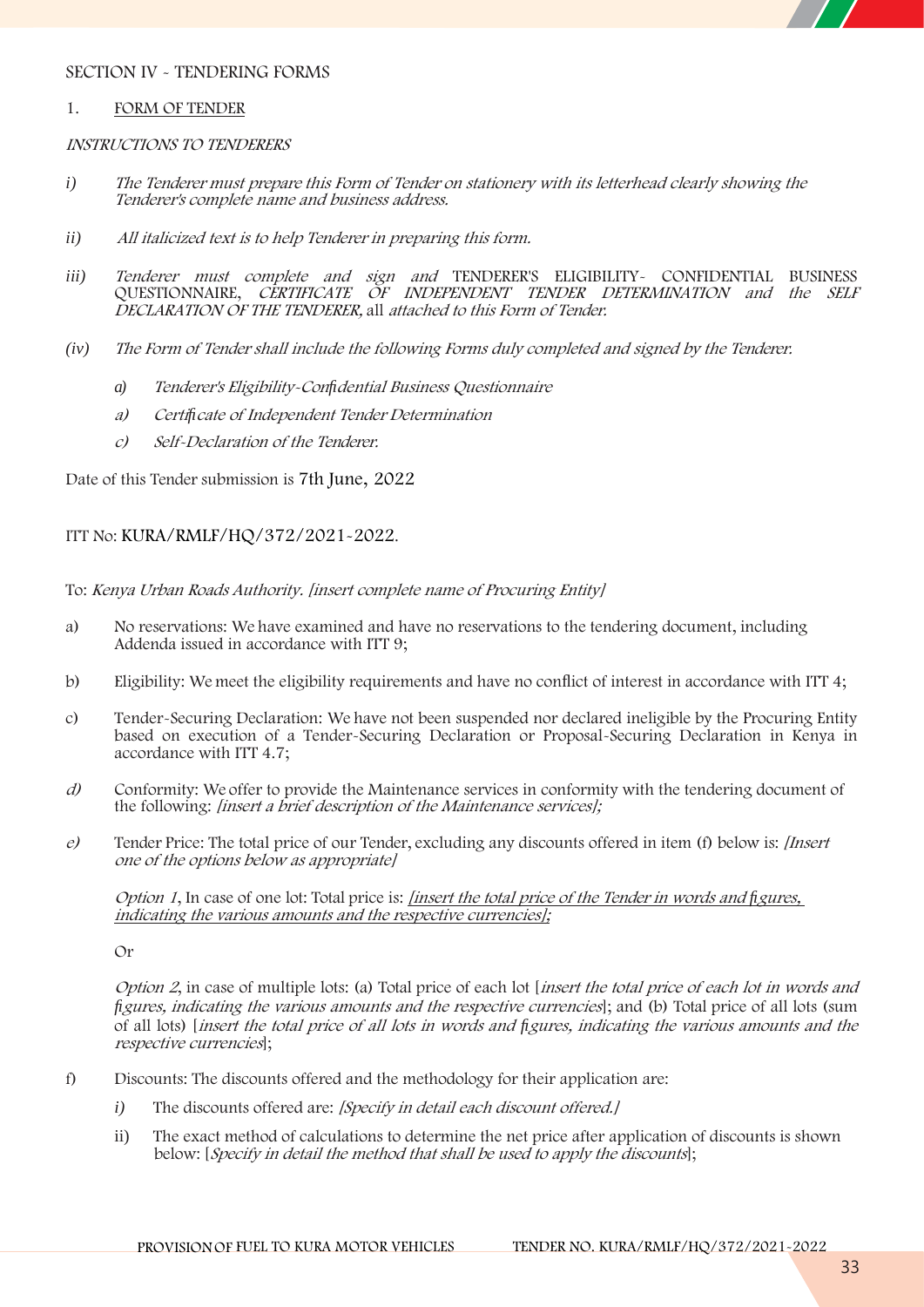

- g) **Tender Validity Period:** Our Tender shall be valid for the period specified in TDS 19.1 (as amended if applicable) from the date fixed for the Tender submission deadline (specified in TDS 23.1 (as amended if applicable), and it shall remain binding upon us and may be accepted at any time before the expiration of that period;
- h) **Performance Security:** If our Tender is accepted, we commit to obtain a Performance Security in accordance with the tendering document;
- i) **One Tender Per Tenderer:** We are not submitting any other Tender (s) as an individual Tenderer, and we are not participating in any other Tender (s) as a Joint Venture member or as a subcontractor, and meet the requirements of ITT 4.3, other than alternative Tenders submitted in accordance with ITT 14;
- j) **Suspension and Debarment**: We, along with any of our subcontractors, suppliers, consultants, manufacturers, or service providers for any part of the contract, are not subject to, and not controlled by any entity or individual that is subject to, a temporary suspension or a debarment imposed by the PPRA. Further, we are not ineligible under Kenya's official regulations or pursuant to a decision of the United Nations Security Council;
- k) State-owned enterprise or institution: *[select the appropriate option and delete the other]* [We are not a *state- owned enterprise or institution]/[We are <sup>a</sup> state-owned enterprise or institution but meet the requirements of ITT 4.6];*
- *l)* **Commissions, gratuities and fees**: We have paid, or will pay the following commissions, gratuities, or fees with respect to the Tendering process or execution of the Contract: *[insert complete name of each Recipient, its full address, the reason for which each commission or gratuity was paid and the amount and currency of each such commission or gratuity].*

| Name of Recipient | Address | Reason | Amount |
|-------------------|---------|--------|--------|
|                   |         |        |        |
|                   |         |        |        |
|                   |         |        |        |
|                   |         |        |        |

*(If none has been paid or is to be paid, indicate "none.")*

- m) *[Delete if not appropriate ,or amend to suit]* We confirm that we understand the provisions relating to Standstill Period as described in this tendering document and the Procurement Regulations.
- n) **Binding Contract**: We understand that this Tender, together with your written acceptance thereof included in your Form of Acceptance, shall constitute a binding contract between us, until a formal contract is prepared and executed;
- o) **Not Bound to Accept:** We understand that you are not bound to accept the lowest evaluated cost Tender, the Most Advantageous Tender or any other Tender that you may receive; and
- p) **Fraud and Corruption:** We hereby certify that we have taken steps to ensure that no person acting for us or on our behalf engages in any type of Fraud and Corruption.
- q) **Collusive practices**: We hereby certify and confirm that the tender is genuine, non-collusive and made with the intention of accepting the contract if awarded. To this effect we have signed the "Certificate of Independent tender Determination" attached below.
- r) **Code of Ethical Conduct:** We undertake to adhere by the Code of Ethical Conduct for Suppliers, Contractors and Service Providers, copy available from (*specify website*) during the procurement process and the execution of any resulting contract.
- s) We, the Tenderer, have completed fully and signed the following Forms as part of our Tender:
	- a) Tenderer's Eligibility; Confidential Business Questionnaire to establish we are not in any conflict to interest.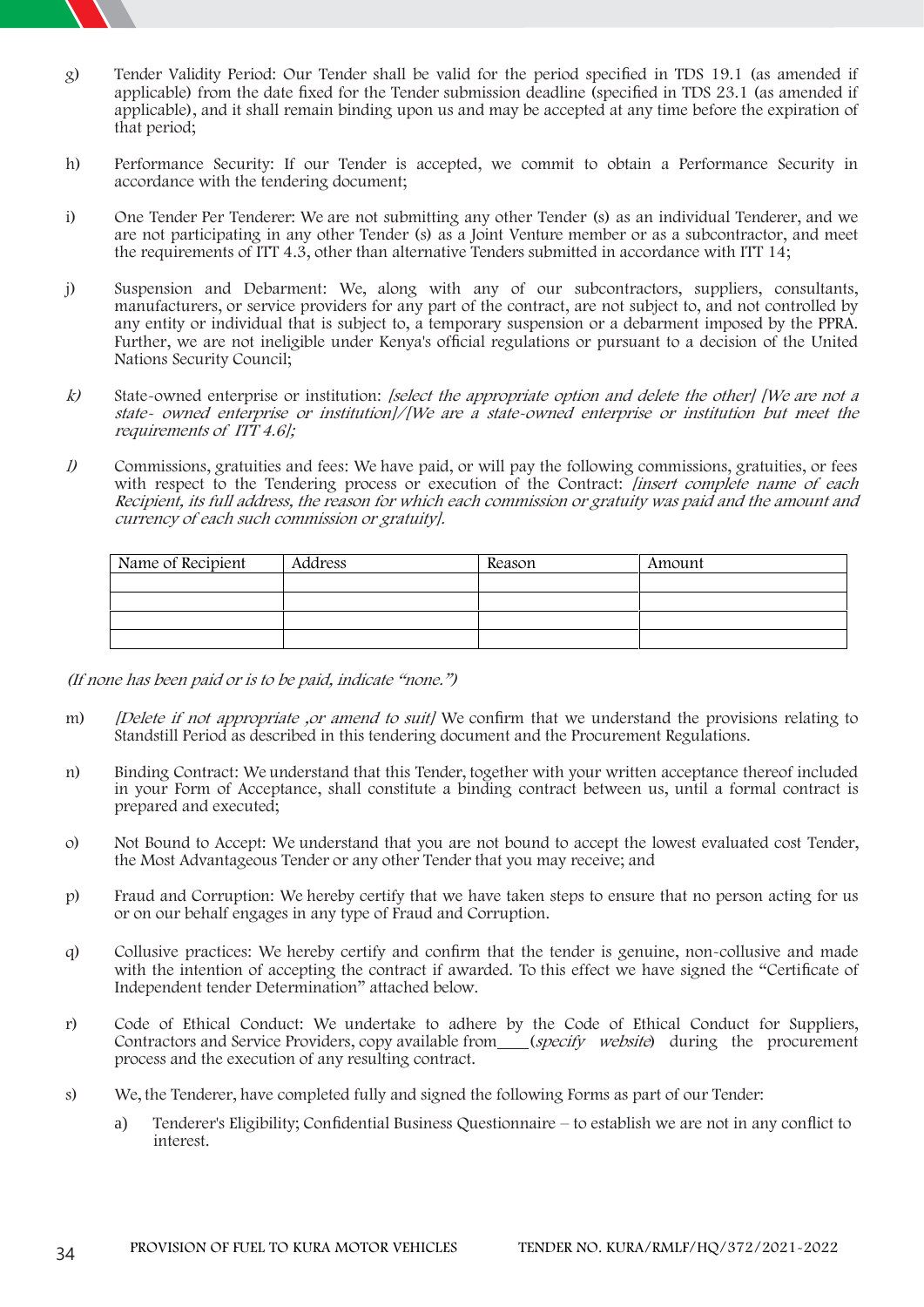

- b) Certificate of Independent Tender Determination  $\sim$  to declare that we completed the tender without colluding with other tenderers.
- c) Self-Declaration of the Tenderer- to declare that we will, if awarded a contract, not engage in any form of fraud and corruption.

Further, we confirm that we have read and understood the full content and scope of fraud and corruption as informed in **"Appendix 1- Fraud and Corruption**" attached to the Form of Tender.

**Name of the Tenderer**:\*....................*[insert complete name of person signing the Tender]*

**Name of the person duly authorized to sign the Tender on behalf of the Tenderer**:....................\*\**[insert complete name of person duly authorized to sign the Tender]*

**Title of the person signing the Tender**:.................... *[insert complete title of the person signing the Tender]*

**Signature of the person named above**:...........*[insert signature of person whose name and capacity are shown*

*above]* **Date signed**....................*[insert date of signing]* **day of**....................*[insert month], [insert year]*

#### **PRICE SCHEDULE OF SERVICES**

| Description | Quantity<br>Litres | Unit<br>price<br>@Litre (Kshs.) | Total price<br>(Kshs) | Remarks |
|-------------|--------------------|---------------------------------|-----------------------|---------|
| Petrol      | 13,983             |                                 |                       |         |
| Diesel      | 53,815             |                                 |                       |         |

Signature of tenderer

Note: In case of discrepancy between unit price and total, the unit price shall prevail

We undertake, if our tender is accepted, to **fuel to KURA Motor Vehicles** in accordance with the details specified herein above.

Name of the Bidder Firm.……………………………………………..

Name of signatory: ....................................................................................

In the capacity of: ………………………………………………………..

Authorized Signature: ................................................................................

Company Rubber Stamp/Seal: ……………………………………………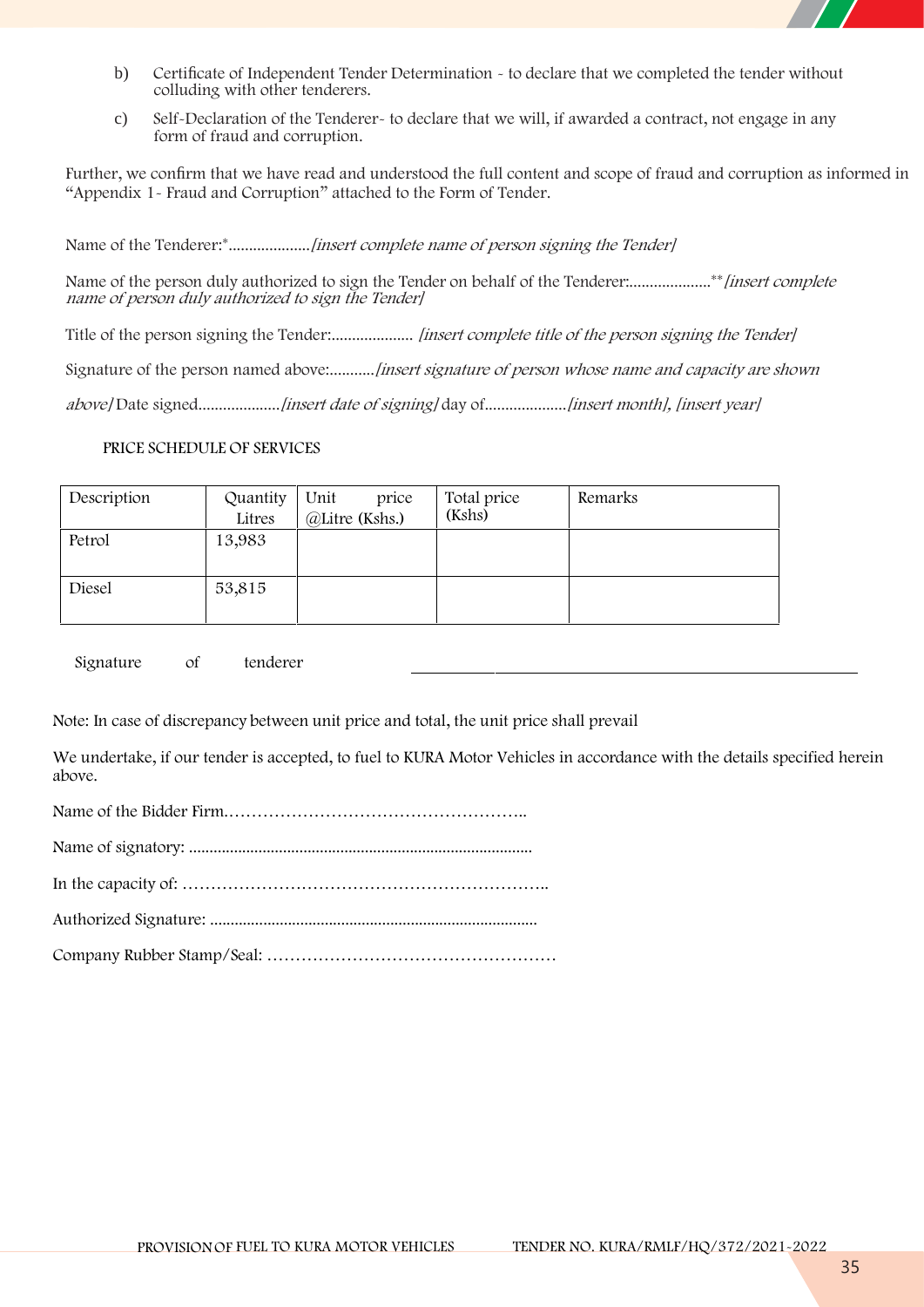

#### **i) TENDERER'S ELIGIBILITY- CONFIDENTIAL BUSINESS QUESTIONNAIRE**

#### **Instruction to Tenderer**

Tender is instructed to complete the particulars required in this Form, *one form for each entity if Tender is <sup>a</sup> JV.* Tenderer is further reminded that it is an offence to give false information on this Form.

**Tenderer's details**

|                     | <b>ITEM</b>                                                                                                                                                                                      | <b>DESCRIPTION</b>                                                                                                                                |
|---------------------|--------------------------------------------------------------------------------------------------------------------------------------------------------------------------------------------------|---------------------------------------------------------------------------------------------------------------------------------------------------|
| $\mathbf{1}$        | Name of the Procuring Entity                                                                                                                                                                     |                                                                                                                                                   |
| 2                   | Reference Number of the Tender                                                                                                                                                                   |                                                                                                                                                   |
| 3                   | Date and Time of Tender Opening                                                                                                                                                                  |                                                                                                                                                   |
| $\overline{4}$      | Name of the Tenderer                                                                                                                                                                             |                                                                                                                                                   |
| 5                   | Full Address and Contact Details of<br>the Tenderer.                                                                                                                                             | 1.<br>Country<br>2.<br>City<br>3.<br>Location<br>Building<br>4.<br>5.<br>Floor<br>Postal Address<br>6.<br>7.<br>Name and email of contact person. |
| 6                   | Current Trade License Registration<br>Number and Expiring date                                                                                                                                   |                                                                                                                                                   |
| $\overline{7}$<br>8 | Name, country and full address<br>(postal and physical addresses,<br>email, and telephone number) of<br>Registering Body/Agency<br>Description of Nature of Business                             |                                                                                                                                                   |
| 9                   | Maximum value of business which<br>the Tenderer handles.                                                                                                                                         |                                                                                                                                                   |
| 10                  | State if Tenders Company is listed<br>in stock exchange, give name and<br>full address (postal and physical<br>addresses, email, and telephone<br><i>number</i> of<br>state which stock exchange |                                                                                                                                                   |

**General and Specific Details**

**a) Sole Proprietor,** provide the following details.

Name in full Age

Nationality Country of Origin

Citizenship

**b) Partnership,** provide the following details

| Names of Partners | Nationality | Citizenship | % Shares owned |
|-------------------|-------------|-------------|----------------|
|                   |             |             |                |
|                   |             |             |                |
|                   |             |             |                |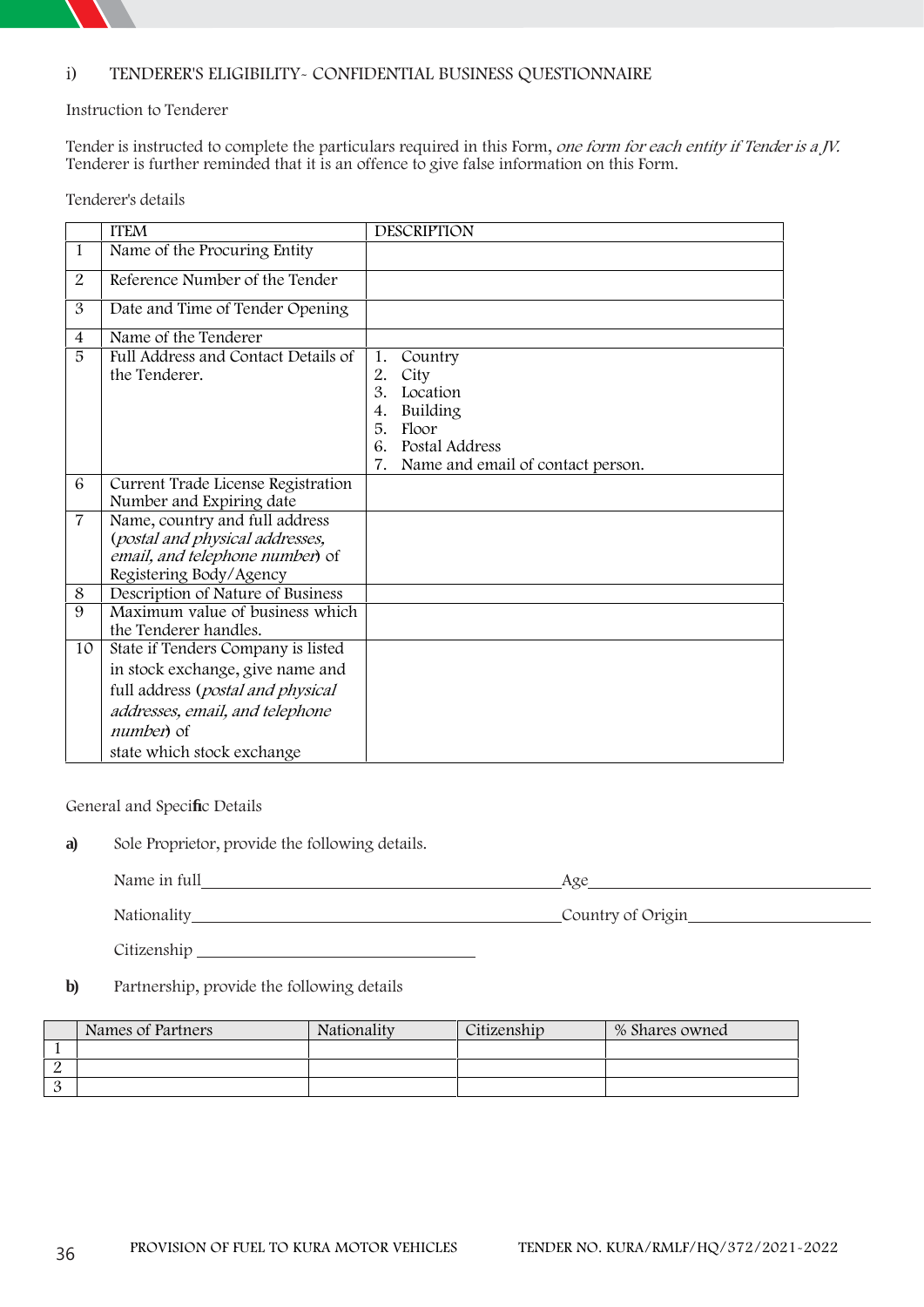

- **c) Registered Company,** provide the following details.
	- i) Private or public Company
	- ii) State the nominal and issued capital of the Company:-

Nominal Kenya Shillings (Equivalent)

Issued Kenya Shillings (Equivalent)

iii) Give details of Directors as follows.

|          | Names of Director | Nationality | Citizenshin | % Shares owned |
|----------|-------------------|-------------|-------------|----------------|
|          |                   |             |             |                |
|          |                   |             |             |                |
| $\Omega$ |                   |             |             |                |

**DISCLOSURE OF INTEREST-Interest of the Firm in the Procuring Entity.** 

i) Are there any person/persons in.................................................(*Name of Procuring Entity)* who has/have an interest or relationship in this firm? Yes/No.................................................

If yes, provide details as follows.

| Names of Person | Designation in the | Interest or Relationship with |
|-----------------|--------------------|-------------------------------|
|                 | Procuring Entity   | Tenderer                      |
|                 |                    |                               |
|                 |                    |                               |
|                 |                    |                               |

**(ii) Conflict of interest disclosure**

|                | Type of Conflict                                                                                                                                                                                                                                                                                     | Disclosure<br>YES OR NO | If YES provide details of the relationship<br>with Tenderer |
|----------------|------------------------------------------------------------------------------------------------------------------------------------------------------------------------------------------------------------------------------------------------------------------------------------------------------|-------------------------|-------------------------------------------------------------|
| $\mathbf{1}$   | Tenderer is directly or indirectly controlled by<br>or is under common control with another<br>tenderer.                                                                                                                                                                                             |                         |                                                             |
| 2              | Tenderer receives or has received any direct or<br>indirect subsidy from another tenderer.                                                                                                                                                                                                           |                         |                                                             |
| 3              | Tenderer has the same legal representative as<br>another tenderer                                                                                                                                                                                                                                    |                         |                                                             |
| $\overline{4}$ | Tender has a relationship with another<br>tenderer, directly or through common third<br>parties that puts it in a position to influence<br>the tender of another tenderer, or influence<br>the decisions of the Procuring Entity regarding<br>this tendering process.                                |                         |                                                             |
| 5              | Any of the Tenderer's affiliates participated as<br>a consultant in the preparation of the design<br>or technical specifications of the works that<br>are the subject of the tender.                                                                                                                 |                         |                                                             |
| 6              | Tenderer would be providing goods, works,<br>non-consulting services or consulting services<br>during implementation of the contract<br>specified in this Tender Document.                                                                                                                           |                         |                                                             |
| $\overline{7}$ | Tenderer has a close business or family<br>relationship with a professional staff of the<br>Procuring Entity who are directly or<br>indirectly involved in the preparation of the<br>Tender document or specifications of the<br>Contract, and/or the Tender evaluation<br>process of such contract. |                         |                                                             |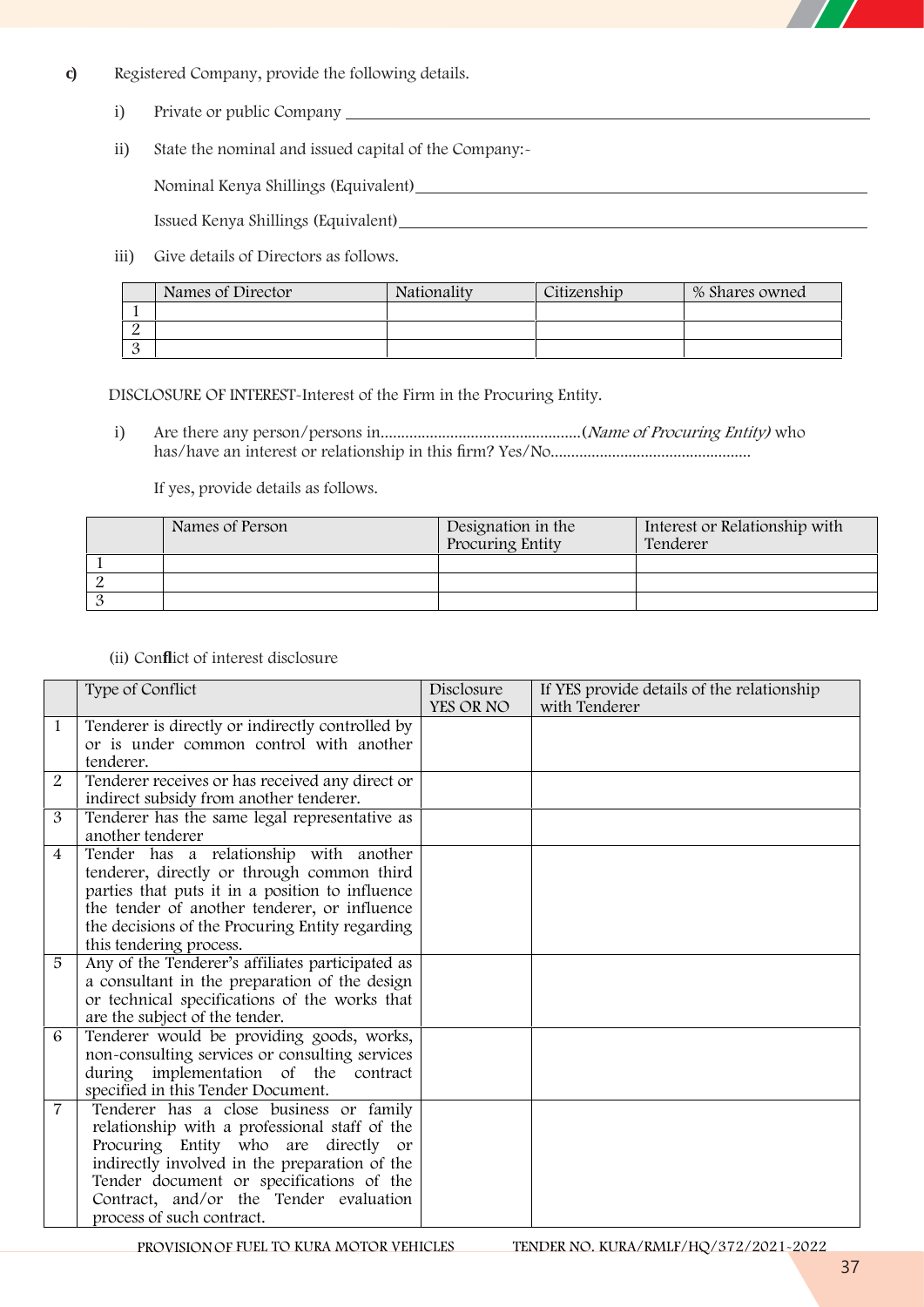|   | Type of Conflict                                                                                                                                                                                                       | Disclosure<br>YES OR NO | If YES provide details of the relationship<br>with Tenderer |
|---|------------------------------------------------------------------------------------------------------------------------------------------------------------------------------------------------------------------------|-------------------------|-------------------------------------------------------------|
| 8 | Tenderer has a close business or family<br>relationship with a professional staff of the<br>Procuring Entity who would be involved in<br>the implementation or supervision of the<br>such Contract.                    |                         |                                                             |
| 9 | Has the conflict stemming from such<br>relationship stated in item 7 and 8 above<br>been resolved in a manner acceptable to the<br>Procuring Entity throughout the tendering<br>process and execution of the Contract. |                         |                                                             |

## **f) Certification**

On behalf of the Tenderer, I certify that the information given above is complete, current and accurate as at the date of submission.

Full Name

Title or Designation

*(Signature) (Date)*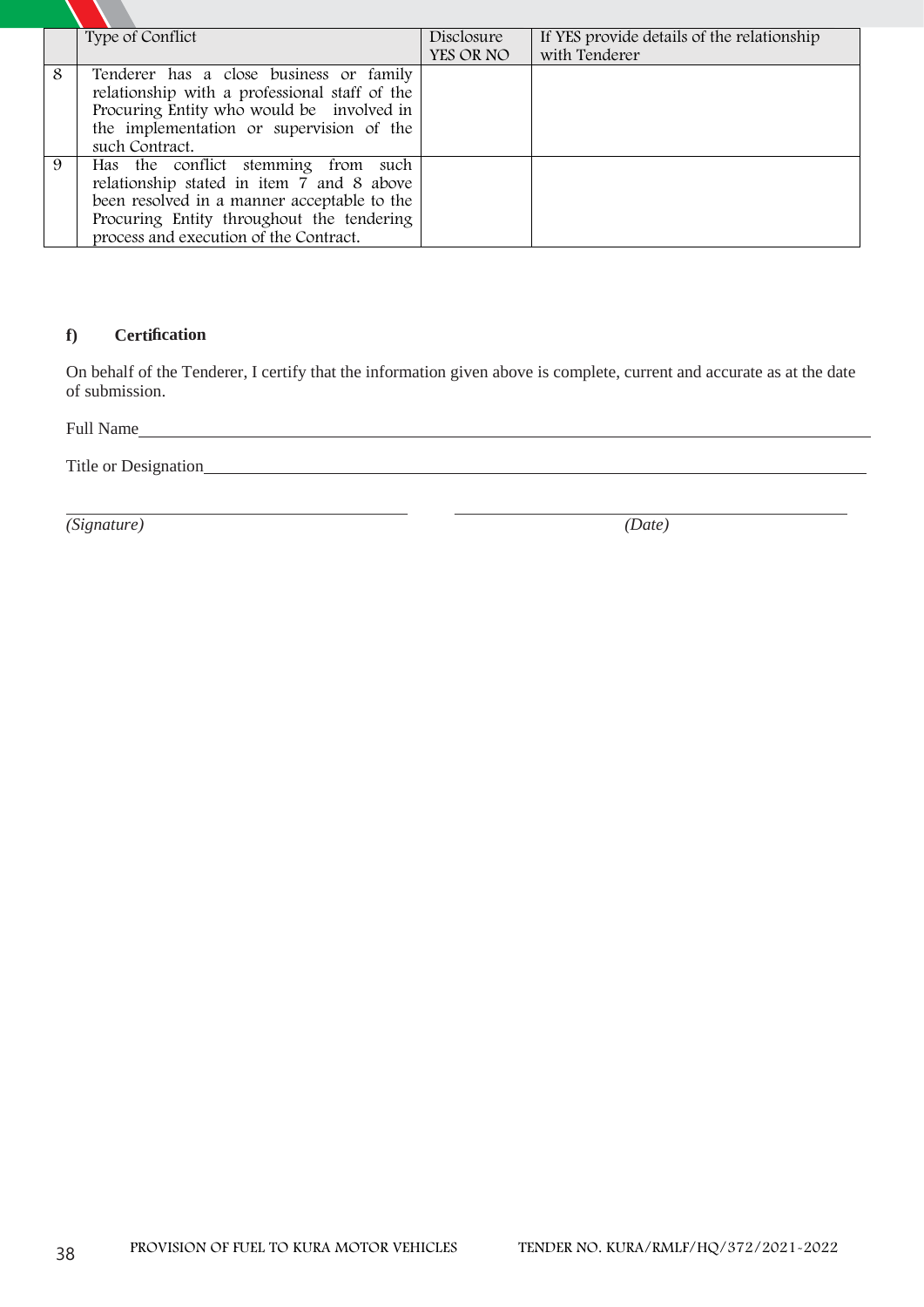

## **ii) CERTIFICATE OF INDEPENDENT TENDER DETERMINATION**

I, the undersigned, in submitting the accompanying Letter of Tender to the

|                                                                                                  | <i>Name of Procuring</i>  |
|--------------------------------------------------------------------------------------------------|---------------------------|
| <i>Entity</i> for:                                                                               | <i>Name and number of</i> |
| <i>tender</i> / in response to the request for tenders made by:                                  | [Name of Tenderer]        |
| do hereby make the following statements that I certify to be true and complete in every respect: |                           |
|                                                                                                  |                           |

I certify, on behalf of **I** certify, on behalf of **I** certify, on behalf of **I** certify, on behalf of **I** certify, on  $\theta$  is a set of  $\theta$  is a set of  $\theta$  is a set of  $\theta$  is a set of  $\theta$  is a set of  $\theta$  is a set of  $\$ 

- 1. I have read and I understand the contents of this Certificate;
- 2. I understand that the Tender will be disqualified if this Certificate is found not to be true and complete in every respect;
- 3. I am the authorized representative of the Tenderer with authority to sign this Certificate, and to submit the Tender on behalf of the Tenderer;
- 4. For the purposes of this Certificate and the Tender, I understand that the word "competitor" shall include any individual or organization, other than the Tenderer, whether or not affiliated with the Tenderer, who:
	- a) Has been requested to submit a Tender in response to this request for tenders;
	- b) could potentially submit a tender in response to this request for tenders, based on their qualifications, abilities or experience;
- 5. The Tenderer discloses that [check one of the following, as applicable]:
	- a) The Tenderer has arrived at the Tender independently from, and without consultation, communication, agreement or arrangement with, any competitor;
	- b) The Tenderer has entered into consultations, communications, agreements or arrangements with one or more competitors regarding this request for tenders, and the Tenderer discloses, in the attached document(s), complete details thereof, including the names of the competitors and the nature of, and reasons for, such consultations, communications, agreements or arrangements;
- 6. In particular, without limiting the generality of paragraphs (5) (a) or (5) (b) above, there has been no consultation, communication, agreement or arrangement with any competitor regarding:
	- a) prices;
	- b) methods, factors or formulas used to calculate prices;
	- c) the intention or decision to submit, or not to submit, a tender; or
	- d) the submission of a tender which does not meet the specifications of the request for Tenders; except as specifically disclosed pursuant to paragraph (5) (b) above;
- 7. In addition, there has been no consultation, communication, agreement or arrangement with any competitor regarding the quality, quantity, specifications or delivery particulars of the works or services to which this request for tenders relates, except as specifically authorized by the procuring authority or as specifically disclosed pursuant to paragraph (5) (b) above;
- 8. the terms of the Tender have not been, and will not be, knowingly disclosed by the Tenderer, directly or indirectly, to any competitor, prior to the date and time of the official tender opening, or of the awarding of the Contract, whichever comes first, unless otherwise required by law or as specifically disclosed pursuant to paragraph (5) (b) above.

| Name  |                                                                      |  |
|-------|----------------------------------------------------------------------|--|
| Title |                                                                      |  |
| Date  |                                                                      |  |
|       | [Name, title and signature of authorized agent of Tenderer and Date] |  |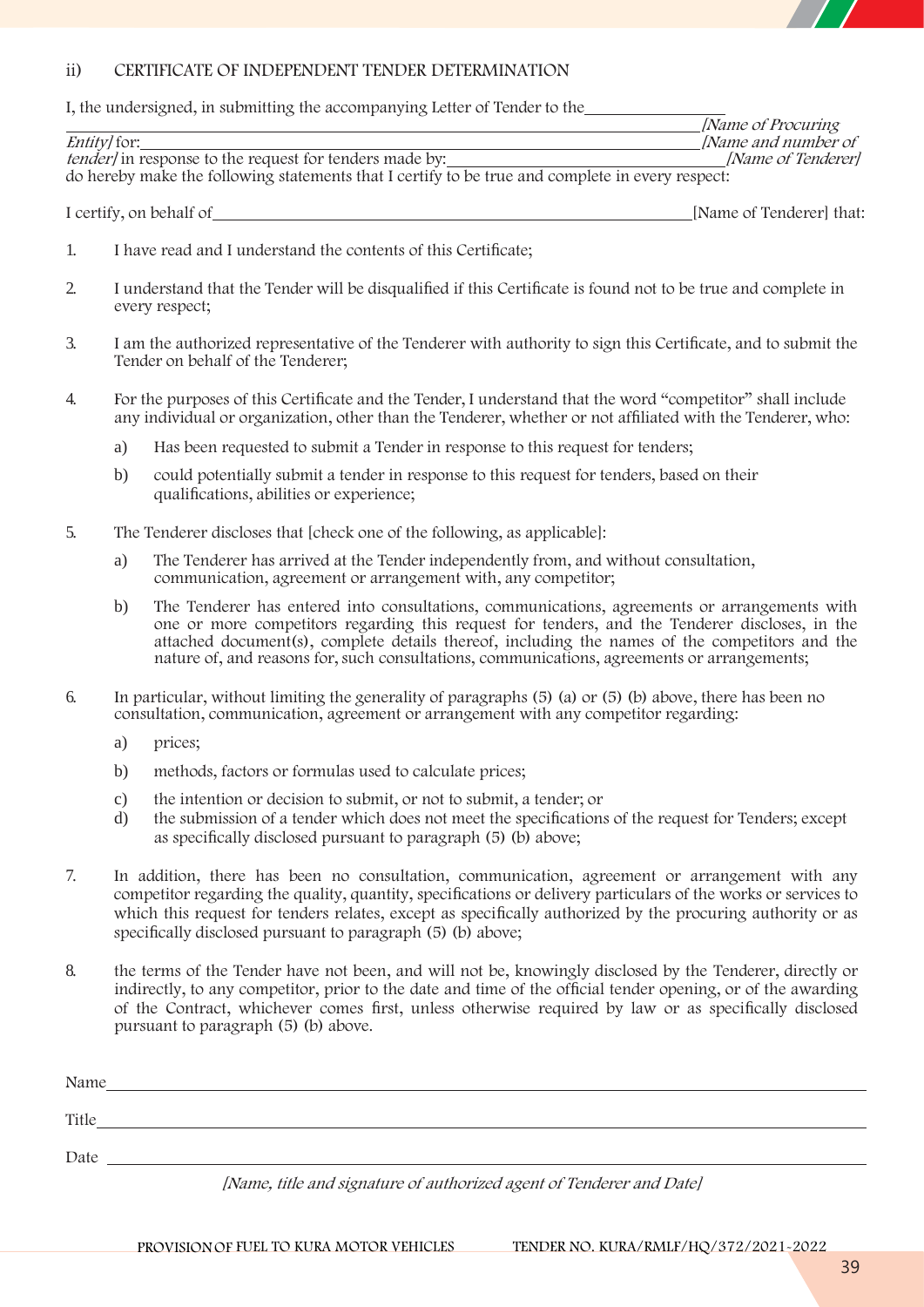## **(iii) SELF-DECLARATION FORMS**

### **FORM SD 1**

### **SELF DECLARATION THAT THE PERSON/TENDERER IS NOT DEBARRED IN THE MATTER OF THE PUBLIC PROCUREMENT AND ASSET DISPOSAL ACT 2015**.

| hereby make a statement as follows:- |  |
|--------------------------------------|--|

- 1. THAT <sup>I</sup> am the Company Secretary/Chief Executive/Managing Director/Principal Officer/Director of ………....……………………………….. *(insert name of the Company)* who is a Bidder in respect of **Tender No. KURA/RMLF/HQ/372/2021-2022** for**PROVISION OF FUEL TO KURA MOTOR VEHICLES.***)* For **Kenya Urban Roads Authority**) and duly authorized and competent to make this statement.
- 2. THAT the aforesaid Bidder, its Directors and subcontractors have not been debarred from participating in procurement proceeding under Part IV of the Act.
- 3. THAT what is deponed to herein above is true to the best of my knowledge, information and belief.

| (Title) | Signafure) | (Date) |
|---------|------------|--------|

Bidder Official Stamp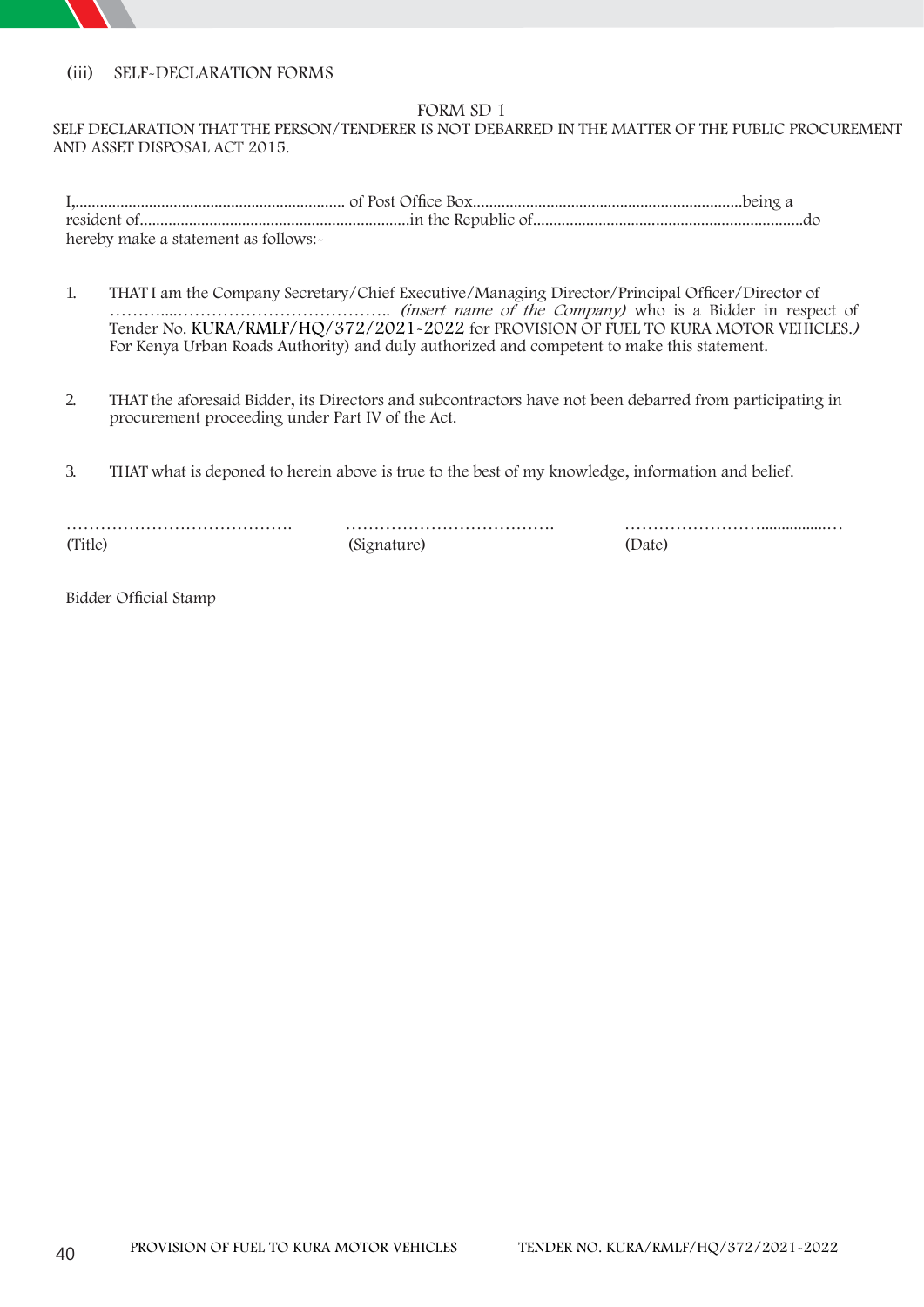

### **SELF DECLARATION THAT THE PERSON/TENDERER WILL NOT ENGAGE IN ANY CORRUPT OR FRAUDULENT PRACTICE.**

| make a statement as follows:- |  |
|-------------------------------|--|

- 1. THAT I am the Chief Executive/Managing Director/Principal Officer/Director of......................... ....................................................... *(insert name of the Company)* who is a Bidder in respect of **Tender No**................................... for …………………….. *(insert tender title/description)* for ………………*(insert name of the Procuring entity)* and duly authorized and competent to make this statement.
- 2. THAT the aforesaid Bidder, its servants and/or agents /subcontractors will not engage in any corrupt or fraudulent practice and has not been requested to pay any inducement to any member of the Board, Management, Staff and/or employees and/or agents of ……………………..*(insert name of the Procuring entity)* which is the procuring entity.
- *3.* THAT the aforesaid Bidder, its servants and/or agents/subcontractors have not offered any inducement to any member of the Board, Management, Staff and/or employees of……………………..*(name of the procuring entity).*
- 4. THAT the aforesaid Bidder will not engage /has not engaged in any corrosive practice with other bidders participating in the subject tender
- 5. THAT what is deponed to herein above is true to the best of my knowledge information and belief.

| ™ifler | 'atr |
|--------|------|

**Bidder's Official Stamp**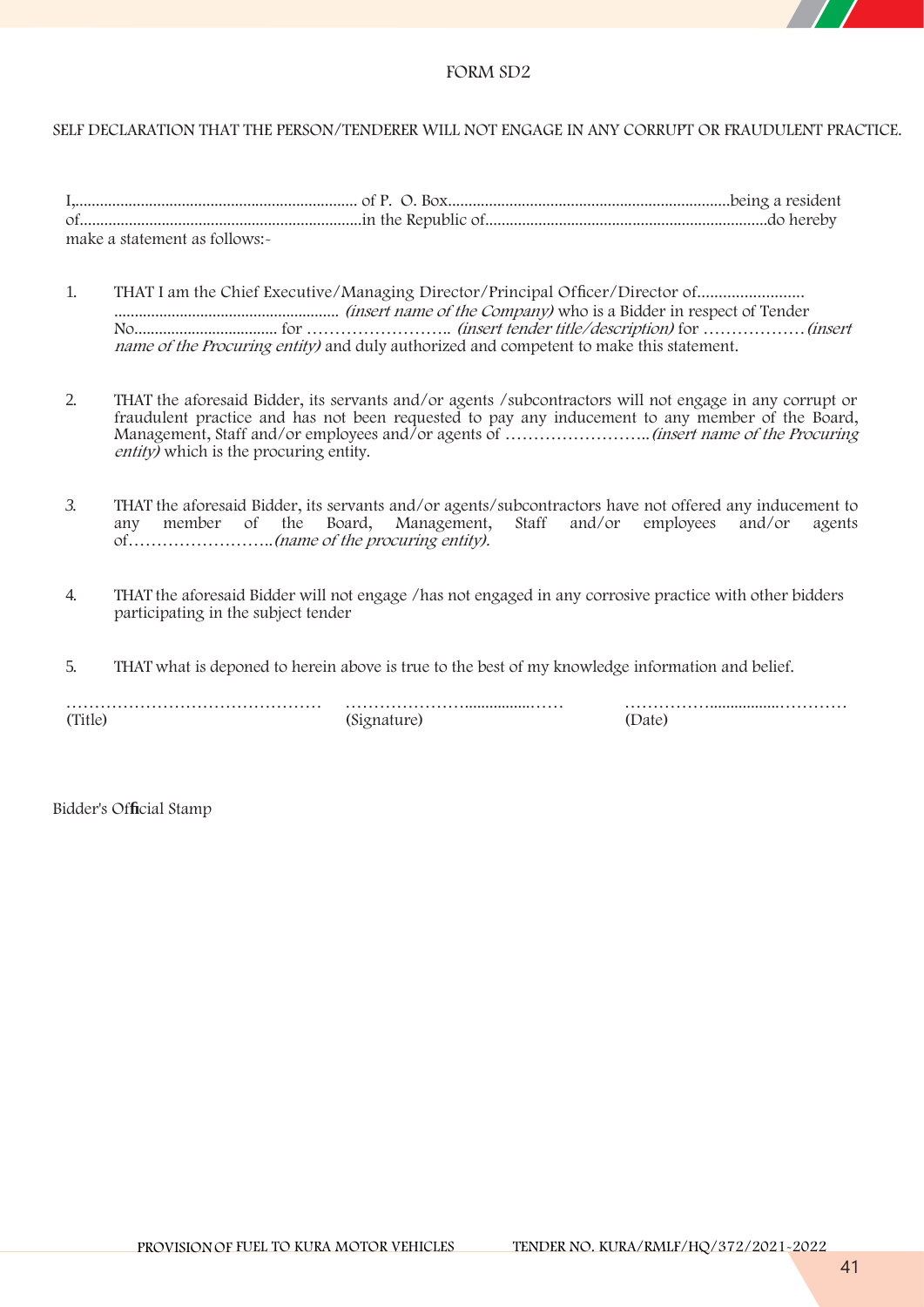

# **DECLARATION AND COMMITMENT TO THE CODE OF ETHICS**

| understood the contents of the Public Procurement & Asset Disposal Act, 2015, Regulations and the Code of<br>Ethics for persons participating in Public Procurement and Asset Disposal and my responsibilities under the<br>Code. |
|-----------------------------------------------------------------------------------------------------------------------------------------------------------------------------------------------------------------------------------|
| I do hereby commit to abide by the provisions of the Code of Ethics for persons participating in Public<br>Procurement and Asset Disposal.                                                                                        |
|                                                                                                                                                                                                                                   |
|                                                                                                                                                                                                                                   |
|                                                                                                                                                                                                                                   |
|                                                                                                                                                                                                                                   |
|                                                                                                                                                                                                                                   |
|                                                                                                                                                                                                                                   |
|                                                                                                                                                                                                                                   |
| (Company Seal/Rubber Stamp where applicable)                                                                                                                                                                                      |
|                                                                                                                                                                                                                                   |
| Witness                                                                                                                                                                                                                           |

Name………………………………...........................................................

Sign……………………….

Date…………………….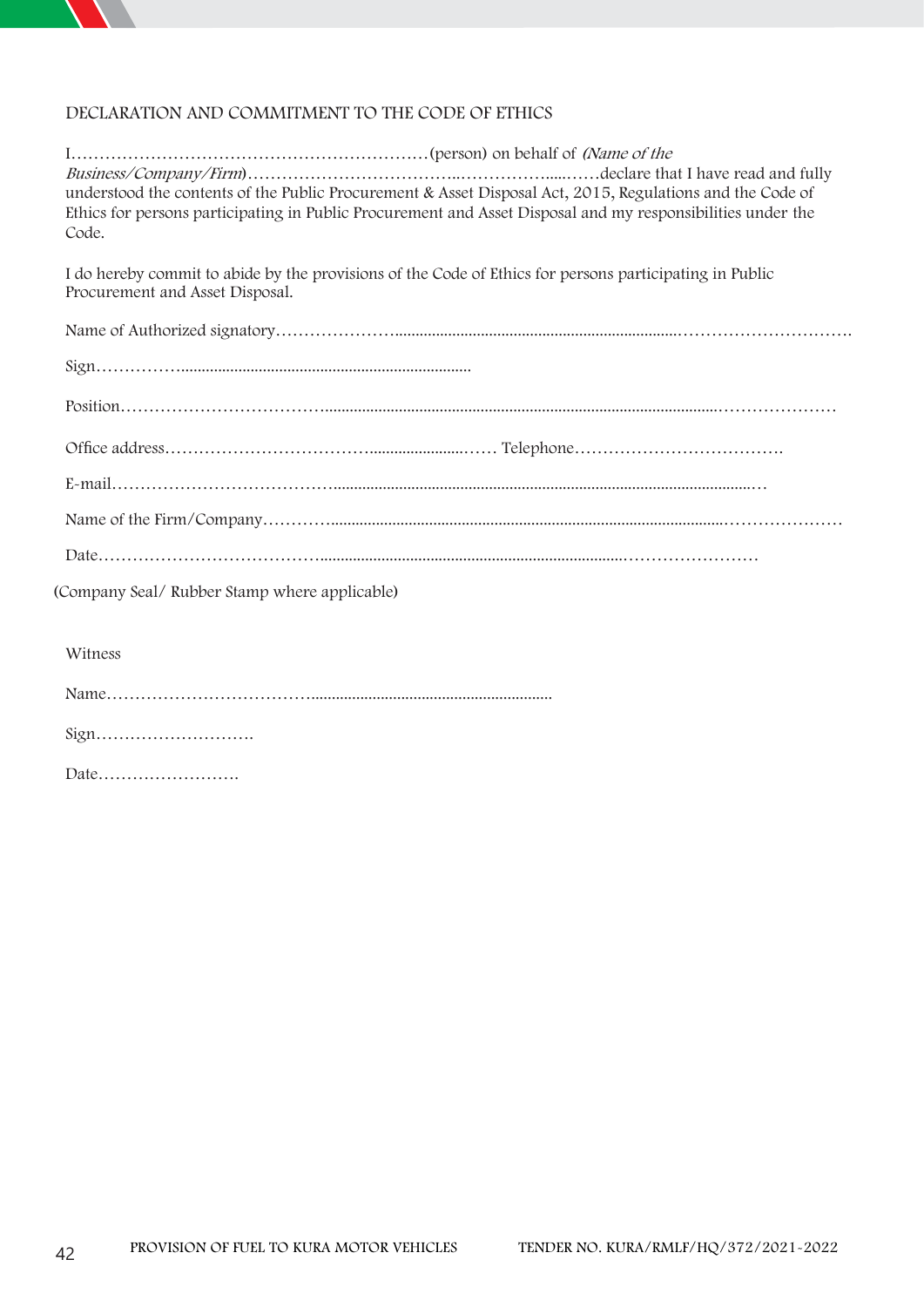#### **iv) APPENDIX 1-FRAUD AND CORRUPTION**

#### *(Appendix 1 shall not be modified)*

#### **1. Purpose**

The Government of Kenya's Anti-Corruption and Economic Crime laws and their sanction's policies and procedures, Public Procurement and Asset Disposal Act *(no. 33 of 2015)* and its Regulation, and any other Kenya's Acts or Regulations related to Fraud and Corruption, and similar offences, shall apply with respect to Public Procurement Processes and Contracts that are governed by the laws of Kenya.

### **2. Requirements**

- The Government of Kenya requires that all parties including Procuring Entities, Tenderers, (applicants/proposers), Consultants, Contractors and Suppliers; any Sub-contractors, Sub-consultants, Service providers or Suppliers; any Agents (whether declared or not); and any of their Personnel, involved and engaged in procurement under Kenya's Laws and Regulation, observe the highest standard of ethics during the procurement process, selection and contract execution of all contracts, and refrain from Fraud and Corruption and fully comply with Kenya's laws and Regulations as per paragraphs 1.1 above.
- Kenya's public procurement and asset disposal act *(no. 33 of 2015)* under Section 66 describes rules to be followed and actions to be taken in dealing with Corrupt, Coercive, Obstructive, Collusive or Fraudulent practices, and Conflicts of Interest in procurement including consequences for offences committed. A few of the provisions noted below highlight Kenya's policy of no tolerance for such practices and behavior:
	- 1) A person to whom this Actapplies shall not be involved in any corrupt, coercive, obstructive, collusive or fraudulent practice; or conflicts of interest in any procurement or asset disposal proceeding;
	- 2) A person referred to under subsection (1) who contravenes the provisions of that sub-section commits an offence;
	- 3) Without limiting the generality of the subsection (1) and (2), the person shall be:
		- a) disqualified from entering into a contract for a procurement or asset disposal proceeding; or
		- b) if a contract has already been entered into with the person, the contract shall be voidable;
	- 4) The voiding of a contract by the procuring entity under subsection (7) does not limit any legal remedy the procuring entity may have;
	- 5) An employee or agent of the procuring entity or a member of the Board or committee of the procuring entity who has a conflict of interest with respect to a procurement:
		- a) Shall not take part in the procurement proceedings;
		- b) Shall not, after a procurement contract has been entered into, take part in any decision relating to the procurement or contract; and
		- c) shall not be a subcontractor for the tenderer to whom was awarded contract, or a member of the group of tenderers to whom the contract was awarded, but the subcontract or appointed shall meet all the requirements of this Act.
	- 6) An employee, agent or member described in subsection (1) who refrains from doing anything prohibited under that subsection, but for that subsection, would have been within his or her duties shall disclose the conflict of interest to the procuring entity;
	- 7) If a person contravenes subsection (1) with respect to a conflict of interest described in subsection (5) (a) and the contract is awarded to the person orhis relative or to another person in whom one of them had a direct or indirect pecuniary interest, the contract shall be terminated and all costs incurred by the public entity shall be made good by the awarding officer. Etc.

In compliance with Kenya's laws, regulations and policies mentioned above, the Procuring Entity:

- a) Defines broadly, for the purposes of the above provisions, the terms set forth below as follows:
	- i) "corrupt practice" is the offering, giving, receiving, or soliciting, directly or indirectly, of anything of value to influence improperly the actions of another party;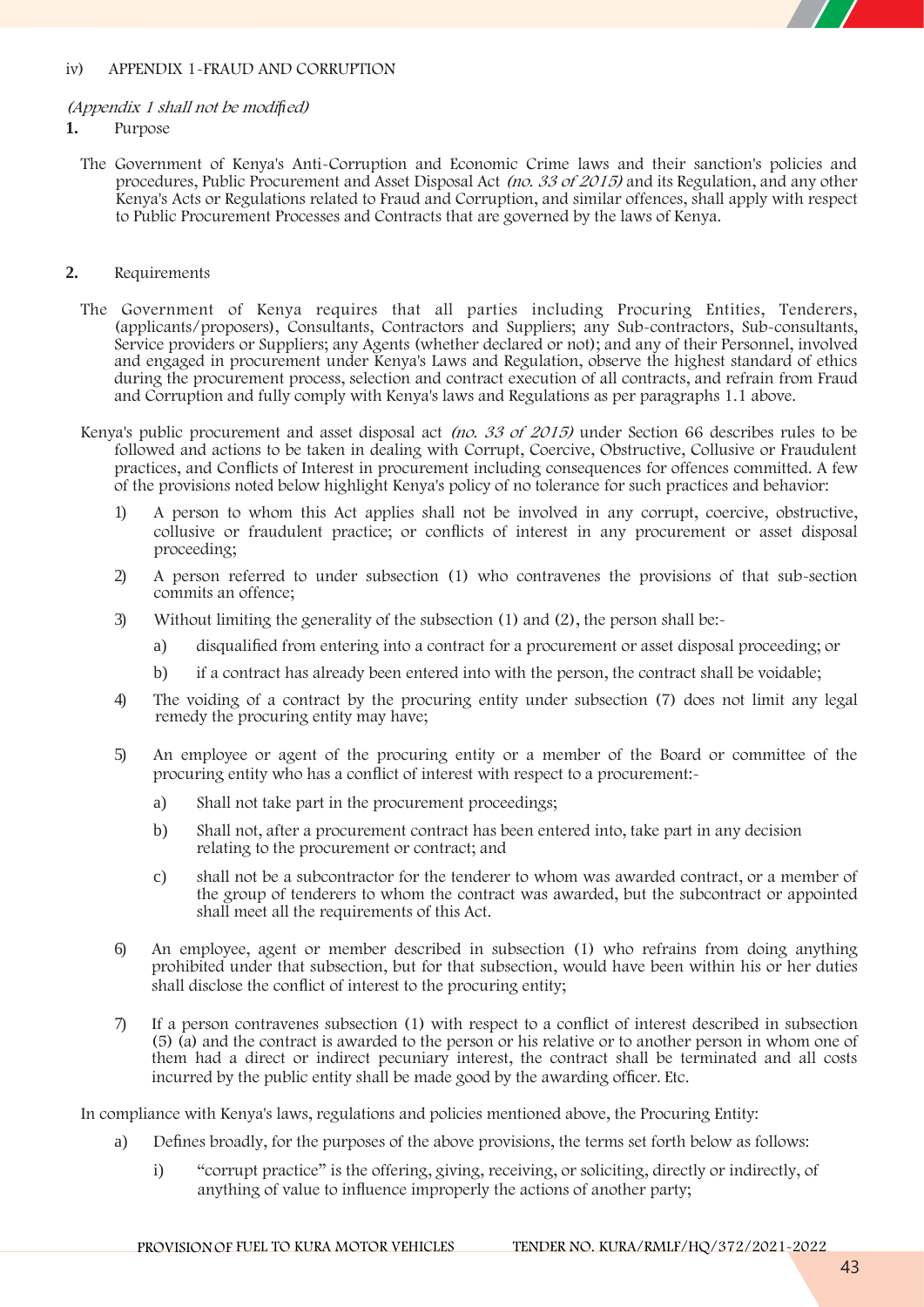

- ii) "fraudulent practice" is any act or omission, including misrepresentation, that knowingly or recklessly misleads, or attempts to mislead, a party to obtain financial or other benefit or to avoid an obligation;
- iii) "collusive practice" is an arrangement between two or more parties designed to achieve an improper purpose, including to influence improperly the actions of another party;
- iv) "coercive practice" is impairing or harming, or threatening to impair or harm, directly or indirectly, any party or the property of the party to influence improperly the actions of a party;
- v) "obstructive practice" is:
	- deliberately destroying, falsifying, altering, or concealing of evidence material to the investigation or making false statements to investigators in order to materially impede investigation by Public Procurement Regulatory Authority (PPRA) or any other appropriate authority appointed by Government of Kenya into allegations of a corrupt, fraudulent, coercive, or collusive practice; and/or threatening, harassing, or intimidating any party to prevent it from disclosing its knowledge of matters relevant to the investigation or from pursuing the investigation; or
	- acts intended to materially impede the exercise of the PPRA's or the appointed authority's inspection and audit rights provided for under paragraph 2.3 e. below.
- (b) Defines more specifically, in accordance with the above procurement Act provisions set forth for fraudulent and collusive practices as follows:

"fraudulent practice" includes a misrepresentation of fact in order to influence a procurement or disposal process or the exercise of a contract to the detriment of the procuring entity or the tenderer or the contractor, and includes collusive practices amongst tenderers prior to or after tender submission designed to establish tender prices at artificial non-competitive levels and to deprive the procuring entity of the benefits of free and open competition.

- c) Rejects a proposal for award of a contract if PPRA determines that the firm or individual recommended for award, any of its personnel, or its agents, or its sub-consultants, sub-contractors, service providers, suppliers and/ or their employees, has, directly or indirectly, engaged in corrupt, fraudulent, collusive, coercive, or obstructive practices in competing for the contract in question;
- d) Pursuant to the Kenya's above stated Acts and Regulations, may sanction or debar or recommend to appropriate authority(ies) for sanctioning and debarment of a firm or individual, as applicable under the Acts and Regulations;
- e) Requires that a clause be included in Tender documents and Request for Proposal documents requiring (i) Tenderers (applicants/proposers), Consultants, Contractors, and Suppliers, and their Sub-contractors, Sub-consultants, Service providers, Suppliers, Agents personnel, permit the PPRA or any other appropriate authority appointed by Government of Kenya to inspect<sup>2</sup> all accounts, records and other documents relating to the procurement process, selection and/or contract execution, and to have them audited by auditors appointed by the PPRA or any other appropriate authority appointed by Government of Kenya; and
- f) Pursuant to Section 62 of the above Act, requires Applicants/Tenderers to submit along with their Applications/Tenders/Proposals a "Self-Declaration Form" as included in the procurement document declaring that they and all parties involved in the procurement process and contract execution have not engaged/will not engage in any corrupt or fraudulent practices.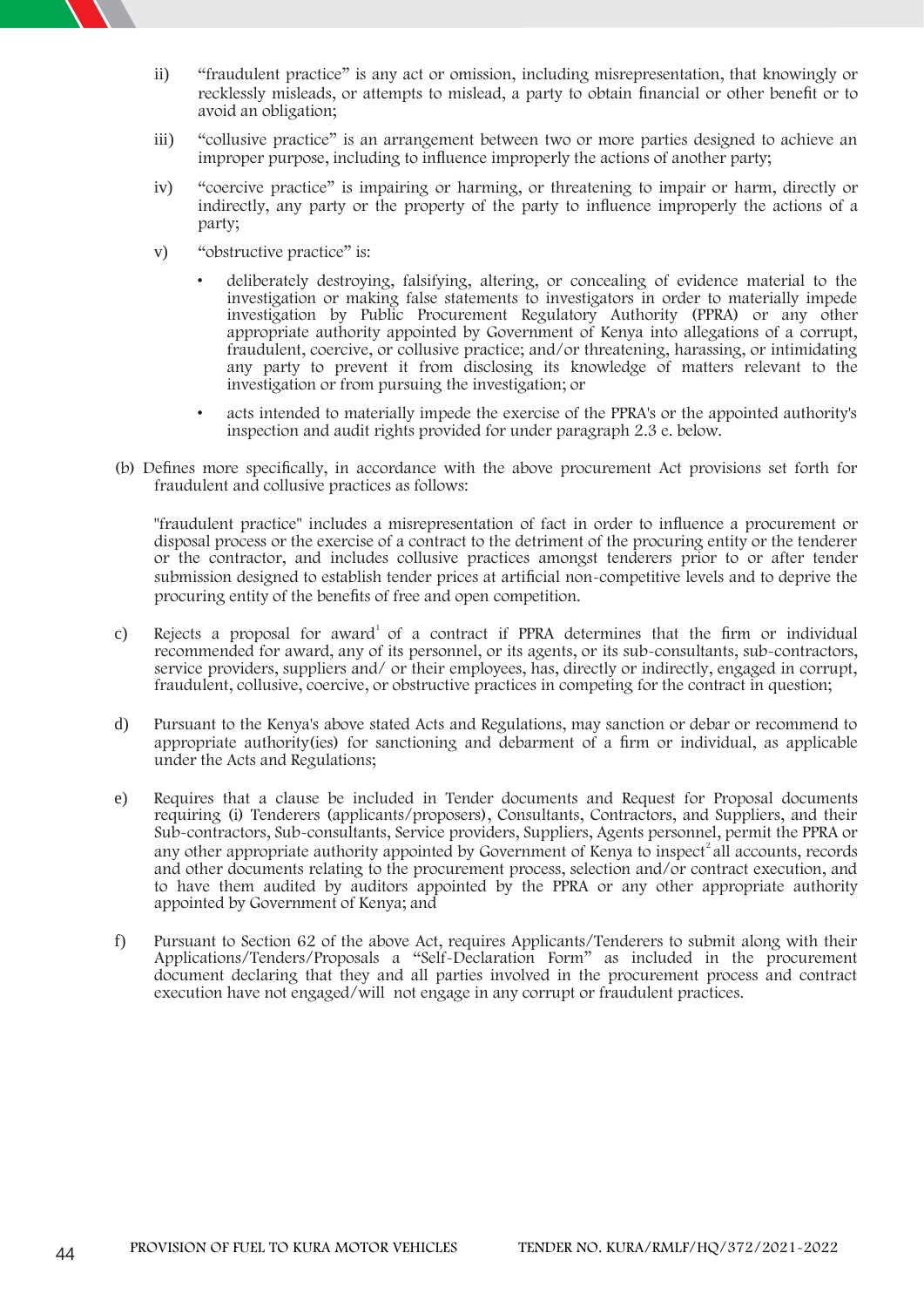## **2. TENDERER INFORMATION FORM**

*[The Tenderer shall fill in this Form in accordance with the instructions indicated below. No alterations to its format shall be permitted and no substitutions shall be accepted.]*

Date: [insert date (as day, month and year) of Tender submission].

ITT No.: *[insert number of Tendering process]*

Alternative No.: *[insert identification No if this is <sup>a</sup> Tender for an alternative]*

1. Tenderer's Name *[insert Tenderer's legal name]*

2. In case of JV, legal name of each member: *[insert legal name of each member in JV]*

3. Tenderer's actual or intended country of registration: *[insert actual or intended country of registration]*

4. Tenderer's year of registration: *[insert Tenderer's year of registration]*

5. Tenderer's Address in country of registration: *[insert Tenderer's legal address in country of registration]*

6. Tenderer's Authorized Representative Information Name: *[insert Authorized Representative's name]* Address: *[insert Authorized Representative's Address]* Telephone: *[insert Authorized Representative's telephone/fax numbers]* Email Address: *[insert Authorized Representative's email address]*

7. Attached are copies of original documents of *[check the box(es) of the attached original documents]*

 Articles of Incorporation (or equivalent documents of constitution or association), and/or documents of registration of the legal entity named above, in accordance with ITT 4.4.

In case of JV, Form of intent to form JV or JV agreement, in accordance with ITT 4.1.<br>  $\Box$  Acurrent tax clearance certificate or tax exemption certificate in case of Kenvan term

 Acurrent tax clearance certificate or tax exemption certificate in case of Kenyan tenderers issued by the the Kenya Revenue Authority in accordance with ITT 4.14.

- $\Box$  In case of state-owned enterprise or institution, in accordance with ITT 4.6 documents establishing:
- Legal and financial autonomy
- Operation under commercial law
- Establishing that the Tenderer is not under the supervision of the agency of the Procuring Entity
	-

8.Included are the organizational chart, a list of Board of Directors, and the beneficial ownership.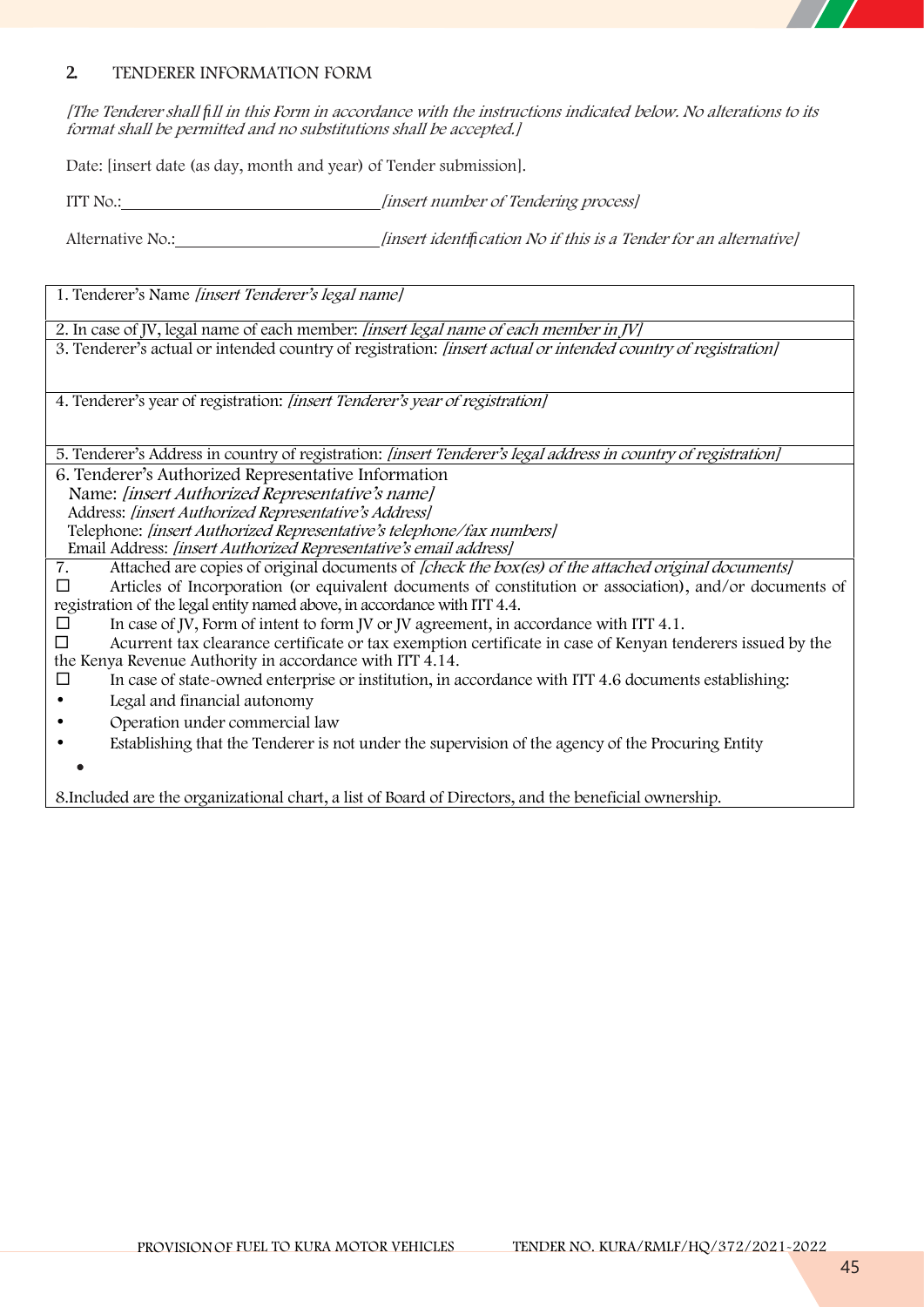

## **OTHER FORMS**

## **3. TENDERER'S JV MEMBERS INFORMATION FORM**

[The Tenderer shall fill in this Form in accordance with the instructions indicated below. The following table shall *be filled in for the Tenderer and for each member of <sup>a</sup> Joint Venture]].*

Date........................................................... *[insert date (as day, month and year) of Tender submission]*

ITT No.: ........................................................... *[insert number of Tendering process]*

Alternative No.:........................................................... *[insert identification No if this is a Tender for an alternative]*

## 1. Tenderer's Name: *[insert Tenderer's legal name]*

2. Tenderer's JV Member's name: *[insert JV's Member legal name]*

3. Tenderer's JV Member's country of registration: *[insert JV's Member country of registration]*

4. Tenderer's JV Member's year of registration: *[insert JV's Member year of registration]*

5. Tenderer's JV Member's legal address in country of registration: *[insert JV's Member legal address in country of registration]*

6. Tenderer's JV Member's authorized representative information

Name: *[insert name of JV's Member authorized representative]*

Address: *[insert address of JV's Member authorized representative]*

Telephone/Fax numbers: *[insert telephone/fax numbers of JV's Member authorized representative]*

Email Address: *[insert email address of JV's Member authorized representative]*

7. Attached are copies of original documents of *[check the box(es) of the attached original documents]*

- $\Box$  Articles of Incorporation (or equivalent documents of constitution or association), and/or registration documents of the legal entity named above, in accordance with ITT 4.4.
- $\Box$  In case of a state-owned enterprise or institution, documents establishing legal and financial autonomy, operation in accordance with commercial law, and that they are not under the supervision of the Procuring Entity, in accordance with ITT 4.6.

8. Included are the organizational chart, a list of Board of Directors, and the beneficial ownership.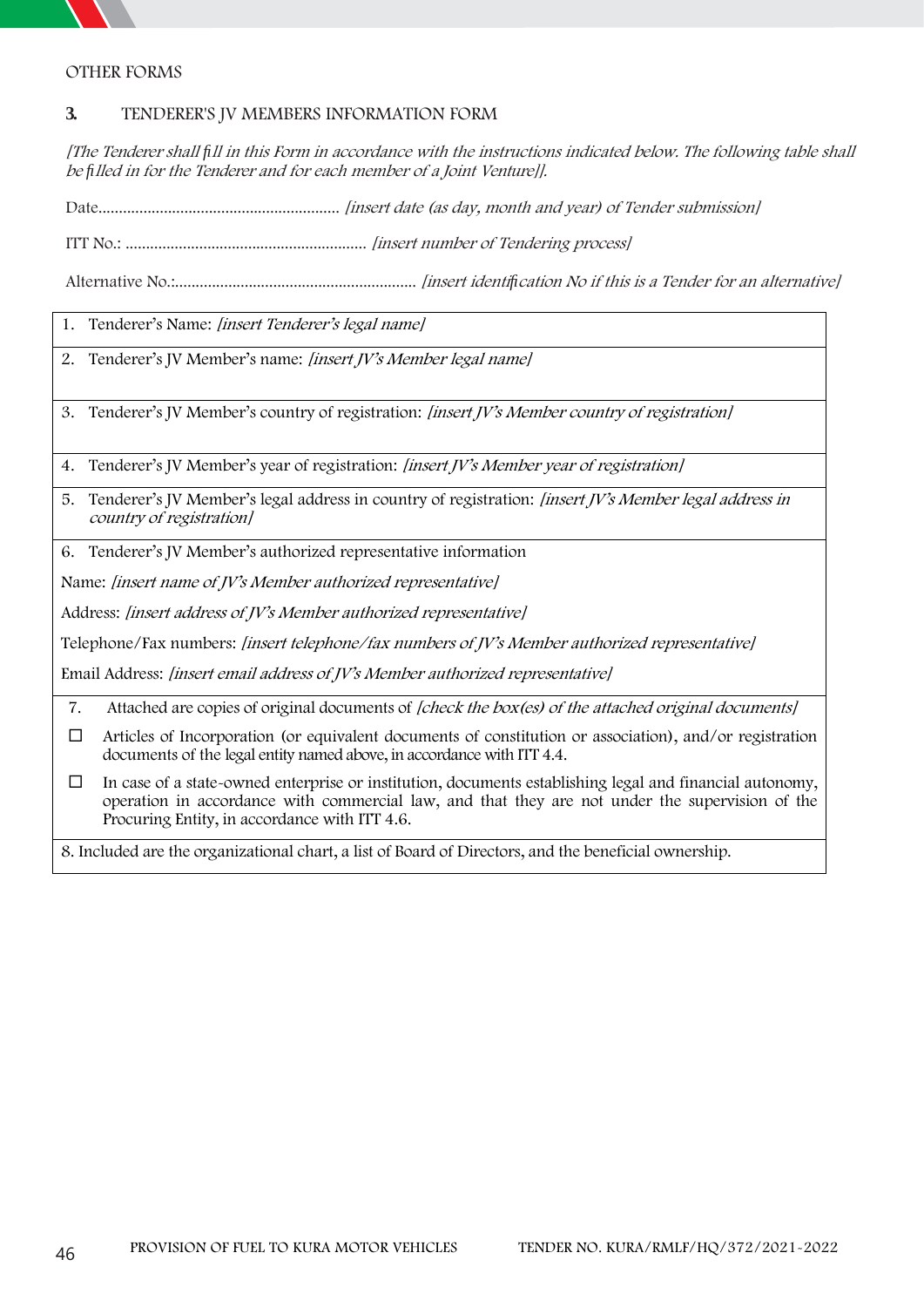## **4. FORM OF TENDER SECURITY- DEMAND BANK GUARANTEE**

| Beneficiary:            |
|-------------------------|
| Request for Tenders No: |
|                         |
| TENDER GUARANTEE No.:   |

**Guarantor:**

- 2. We have been informed that (herein after called "the Applicant") has submitted or will submit to the Beneficiary its Tender(hereinafter called "the Tender") for the execution of under Request for Tenders No. ("the ITT").
- 3. Furthermore, we understand that, according to the Beneficiary's conditions, Tenders must be supported by a Tender guarantee.
- 4. At the request of the Applicant, we, as Guarantor, hereby irrevocably undertake to pay the Beneficiary any sum or sums not exceeding in total an amount of <u>contained and the set of the sum</u> and the *sum or sums* not exceeding in total an amount of **(b)**  $\frac{1}{2}$  (c) upon receipt by us of the Beneficiary's complying demand, supported by the Beneficiary's statement, whether in the demand itself or a separate signed document accompanying or identifying the demand, stating that either the Applicant:
	- a) Has withdrawn its Tender during the period of Tender validity set forth in the Applicant's Letter of Tender ("the Tender Validity Period"), or any extension thereto provided by the Applicant; or
	- b) Having been notified of the acceptance of its Tender by the Beneficiary during the Tender Validity Period or any extension thereto provided by the Applicant, (i) has failed to execute the contract agreement, or (ii) has failed to furnish the Performance.
- 5. This guarantee will expire: (a) if the Applicant is the successful Tenderer, upon our receipt of copies of the contract agreement signed by the Applicant and the Performance Security and, or (b) if the Applicant is not the successful Tenderer, upon the earlier of (i) our receipt of a copy of the Beneficiary's notification to the Applicant of the results of the Tendering process; or (ii) thirty days after the end of the Tender Validity Period.
- 6. Consequently, any demand for payment under this guarantee must be received by us at the office indicated above on or before that date.

*[signature(s)]*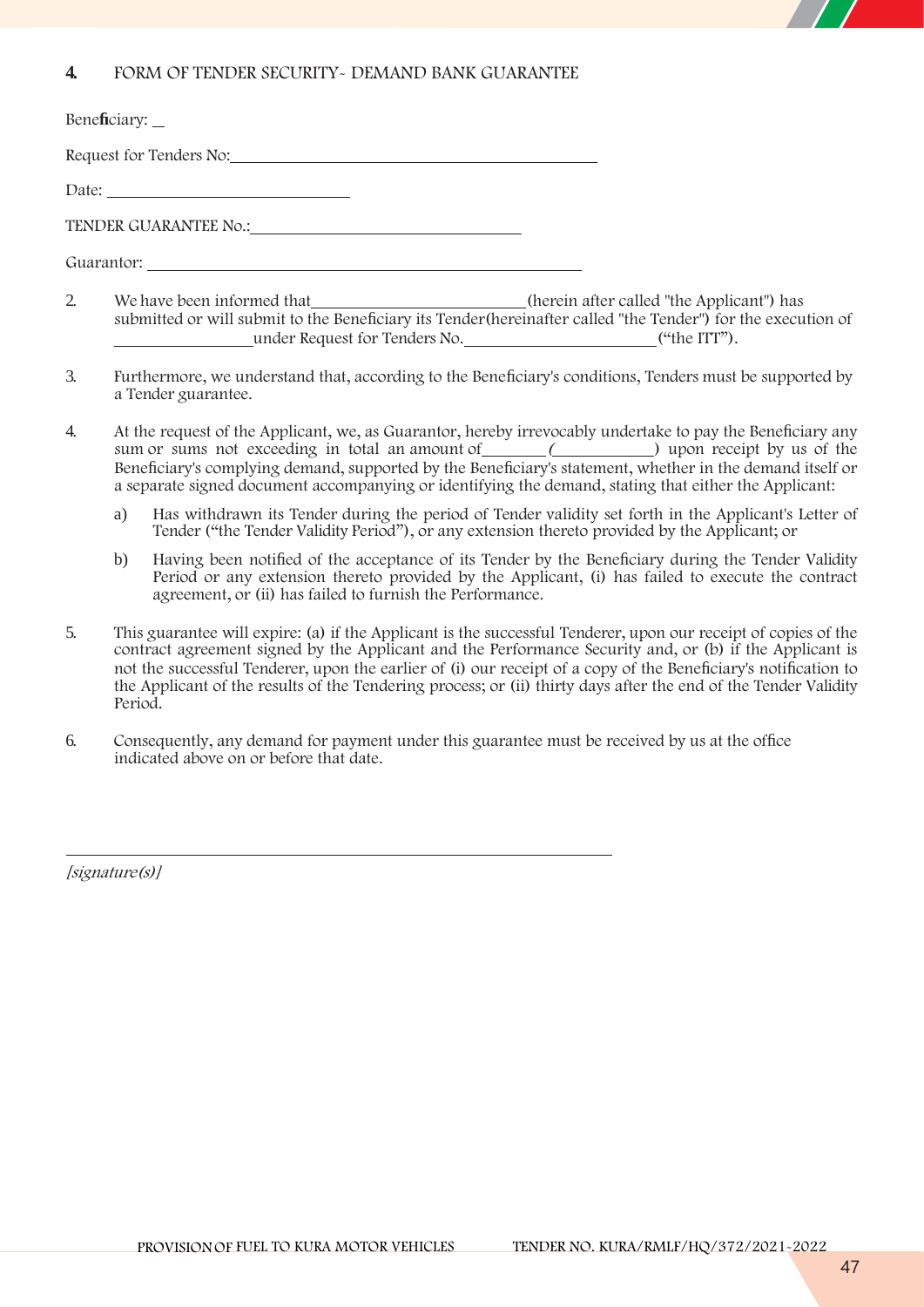## **5. FORM OF TENDER SECURITY (TENDER BOND)**

*[The Surety shall fill in this Tender Bond Form in accordance with the instructions*

*indicated.]* BOND NO.

- 1. BY THIS BOND*[name of tenderer]* as Principal (herein after called "the Principal"), and *[name, legal title, and address of surety],* **authorized to transact business in***[name of country of Purchaser],* as Surety (herein after called "the Surety"), are held and firmly bound unto *[name of Purchaser]* as Obligee (herein after called "the Purchaser") in the sum of *[amount of Bond]<sup>†</sup> [amount in words]*, for the payment of which sum, well and truly to be made, we, the said Principal and Surety, bind ourselves, our successors and assigns, jointly and severally, firmly by these presents.
- 2. WHEREAS the Principal has submitted or will submit a written Tender to the Purchaser dated the Day of 20 , for the supply of *[name of Contract]* (herein after called the "Tender").
- 3. NOW, THEREFORE, THE CONDITION OF THIS OBLIGATION is such that if the Principal:
	- a) Has withdrawn its Tender during the period of Tender validity set forth in the Principal's Letter of Tender ("the Tender Validity Period"), or any extension thereto provided by the Principal; or
	- b) Having been notified of the acceptance of its Tender by the Purchaser during the Tender Validity Period or any extension thereto provided by the Principal; (i) failed to execute the Contract agreement; or (ii) has failed to furnish the Performance Security, in accordance with the Instructions to tenderers ("ITT") of the Purchaser's Tendering document.

then the Surety undertakes to immediately pay to the Purchaser up to the above amount upon receipt of the Purchaser's first written demand, without the Purchaser having to substantiate its demand, provided that in its demand the Purchaser shall state that the demand arises from the occurrence of any of the above events, specifying which event(s) has occurred.

- 4. The Surety hereby agrees that its obligation will remain in full force and effect up to and including the date 30 days after the date of expiration of the Tender Validity Period set forth in the Principal's Letter of Tender or any extension thereto provided by the Principal.
- 5. IN TESTIMONY WHEREOF, the Principal and the Surety have caused these presents to be executed in their respective names this day of 20.

Principal: Surety: Corporate Seal (where appropriate)

*(Signature) (Signature)*

*(Printed name and title) (Printed name and title)*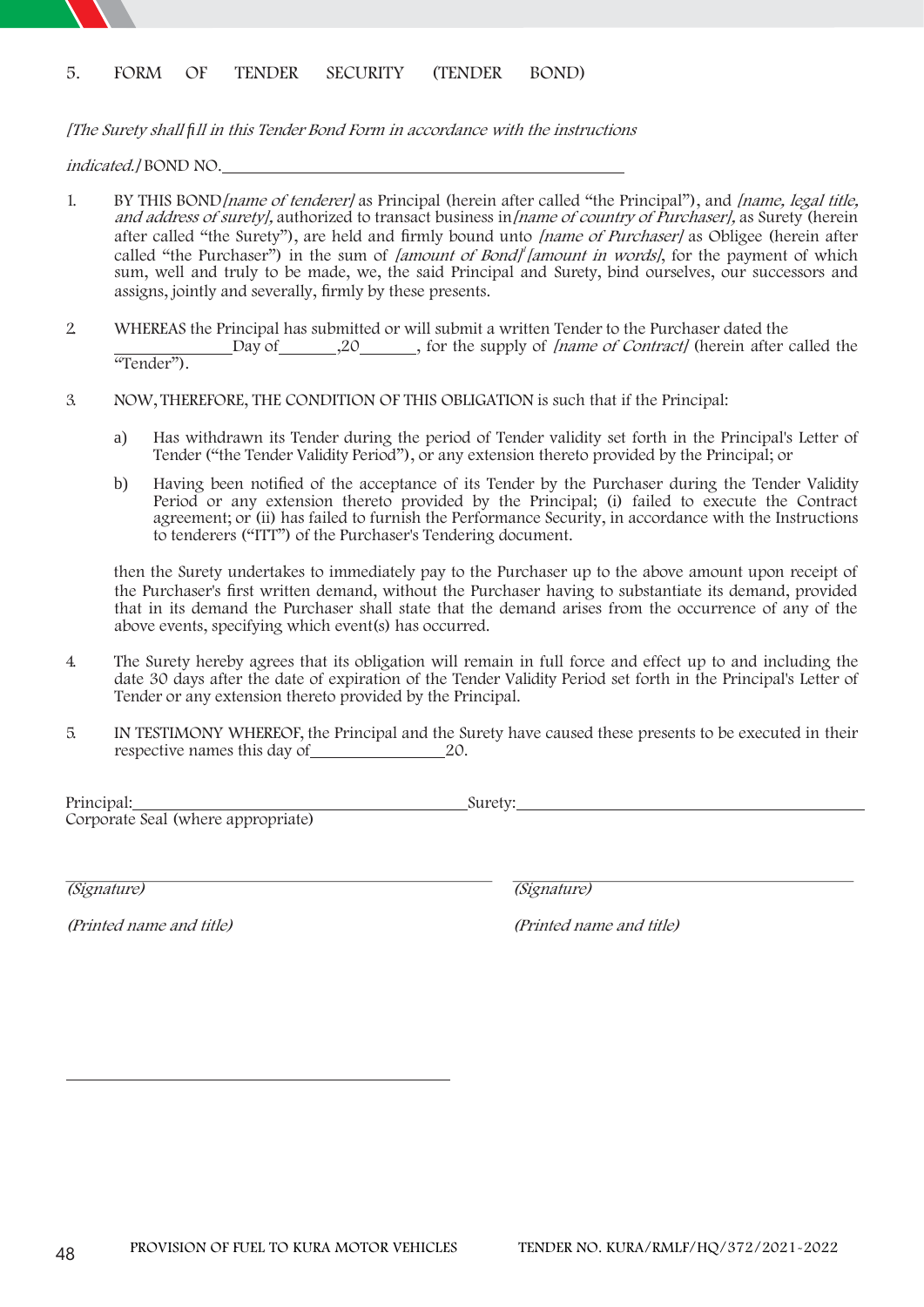

## 6. **FORM OF TENDER - SECURING DECLARATION**

*[The Tenderer shall fill in this Form in accordance with the instructions indicated.]*

|     |              | (as     | day,      | month                       | and | $\gamma$ ear)/ITT         |  |
|-----|--------------|---------|-----------|-----------------------------|-----|---------------------------|--|
|     |              |         | Tendering | <i>process</i> /Alternative |     |                           |  |
|     |              |         |           |                             |     |                           |  |
|     |              |         | name of   | Procuring                   |     | <i>Entity</i> We,         |  |
| the | undersigned, | declare |           |                             |     | that: We understand that, |  |

according to your conditions, Tenders must be supported by a Tender-Securing Declaration.

We accept that we will automatically be suspended from being eligible for Tendering or submitting proposals in any contract with the Procuring Entity for the period of time of *[number of months or years]* starting on *[date],* if we are in breach of our obligation(s) under the Tender conditions, because we:

- a) Have withdrawn our Tender during the period of Tender validity specified in the Form of Tender; or
- b) Having been notified of the acceptance of our Tender by the Procuring Entity during the period of Tender validity, (i) fail to sign the Contract agreement; or (ii) fail or refuse to furnish the Performance Security, if required, in accordance with the ITT.

We understand this Tender Securing Declaration shall expire if we are not the successful Tenderer, upon the earlier of (i) our receipt of your notification to us of the name of the successful Tenderer; or (ii) twenty-eight days after the expiration of our Tender.

| Name of the Tenderer <sup>*</sup> |                                                          |
|-----------------------------------|----------------------------------------------------------|
|                                   | Name of the person duly authorized to sign the Tender on |
| behalf of the Tenderer**          |                                                          |
|                                   | Title of the person signing the Tender                   |
|                                   | Signature of the person named above                      |
|                                   |                                                          |

**\***: In the case of the Tender submitted by joint venture specify the name of the Joint Venture as Tenderer

\*\*: Person signing the Tender shall have the power of attorney given by the Tenderer attached to the Tender

*[Note: In case of a Joint Venture, the Tender-Securing Declaration must be in the name of all members to the Joint Venture that submits the Tender.]*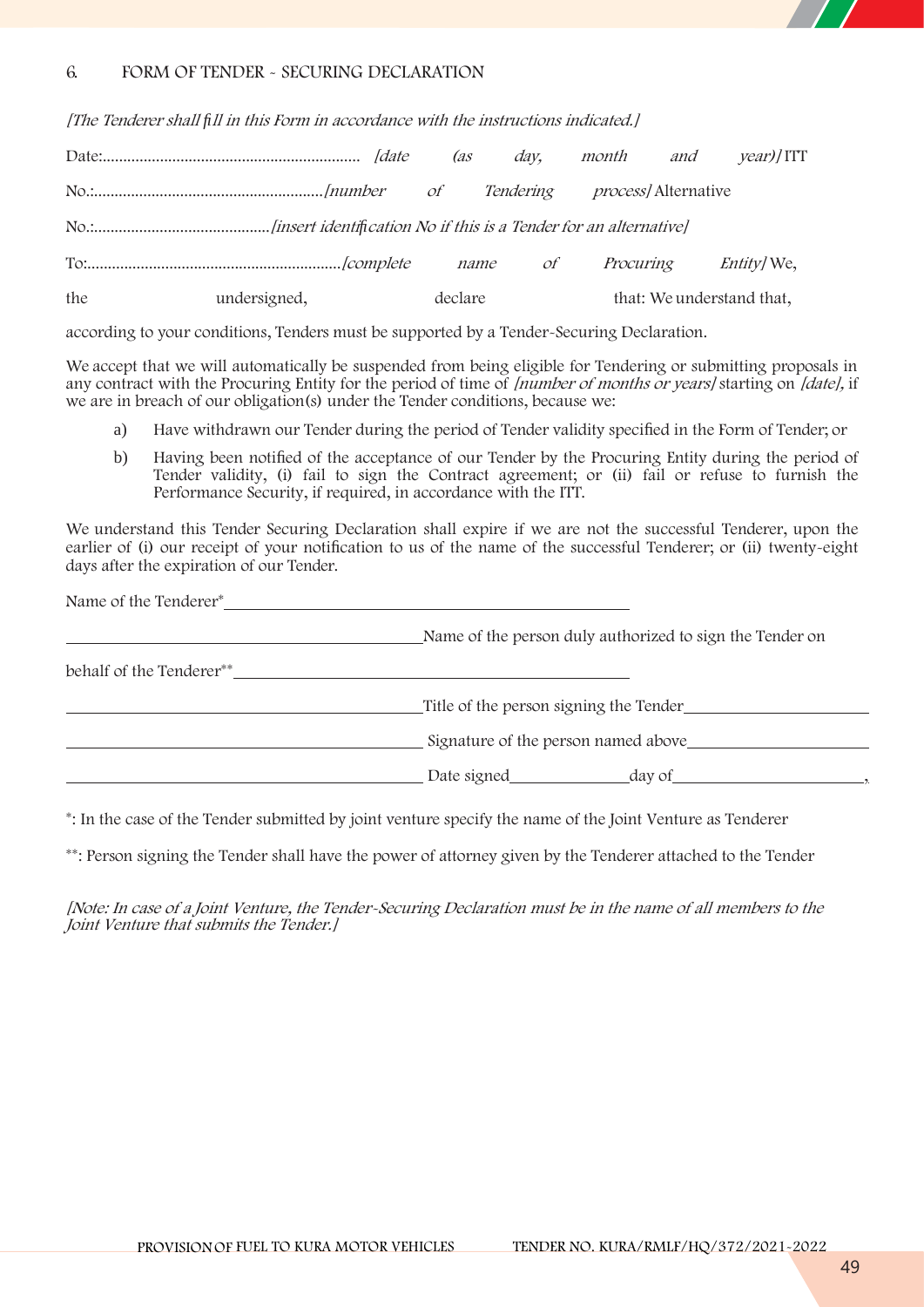

# **QUALIFICATION FORMS**

## **7. FOREIGN TENDERERS 40% RULE**

Pursuant to ITT 3.9, a foreign tenderer must complete this form to demonstrate that the tender fulfils this condition.

| <b>ITEM</b>              | Description of Work Item         | Describe location of | COST in      | Comments, if any |
|--------------------------|----------------------------------|----------------------|--------------|------------------|
|                          |                                  | Source               | K. shillings |                  |
| $\mathbf{A}$             | Local Labor                      |                      |              |                  |
| $\overline{1}$           |                                  |                      |              |                  |
| $\overline{2}$           |                                  |                      |              |                  |
| $\overline{3}$           |                                  |                      |              |                  |
| $\overline{4}$           |                                  |                      |              |                  |
| $\overline{5}$           |                                  |                      |              |                  |
| $\overline{B}$           | Sub contracts from Local sources |                      |              |                  |
| $\mathbf{1}$             |                                  |                      |              |                  |
| $\overline{2}$           |                                  |                      |              |                  |
| $\overline{3}$           |                                  |                      |              |                  |
| $\overline{4}$           |                                  |                      |              |                  |
| $\overline{5}$           |                                  |                      |              |                  |
| $\overline{C}$           | Local materials                  |                      |              |                  |
| $\overline{1}$           |                                  |                      |              |                  |
| $\overline{2}$           |                                  |                      |              |                  |
| $\overline{3}$           |                                  |                      |              |                  |
| $\overline{4}$           |                                  |                      |              |                  |
| $\overline{5}$           |                                  |                      |              |                  |
| $\overline{D}$           | Use of Local Plant and Equipment |                      |              |                  |
| $\overline{1}$           |                                  |                      |              |                  |
| $\overline{2}$           |                                  |                      |              |                  |
| $\overline{\mathcal{S}}$ |                                  |                      |              |                  |
| $\overline{4}$           |                                  |                      |              |                  |
| $\overline{5}$           |                                  |                      |              |                  |
| $\overline{\mathrm{E}}$  | Add any other items              |                      |              |                  |
| $\overline{1}$           |                                  |                      |              |                  |
| $\overline{2}$           |                                  |                      |              |                  |
| $\overline{3}$           |                                  |                      |              |                  |
| $\overline{4}$           |                                  |                      |              |                  |
| $\overline{5}$           |                                  |                      |              |                  |
| $\overline{6}$           |                                  |                      |              |                  |
|                          | TOTAL COST LOCAL CONTENT         |                      |              |                  |
|                          |                                  |                      | <b>XXXXX</b> |                  |
|                          | PERCENTAGE OF CONTRACT PRICE     |                      |              |                  |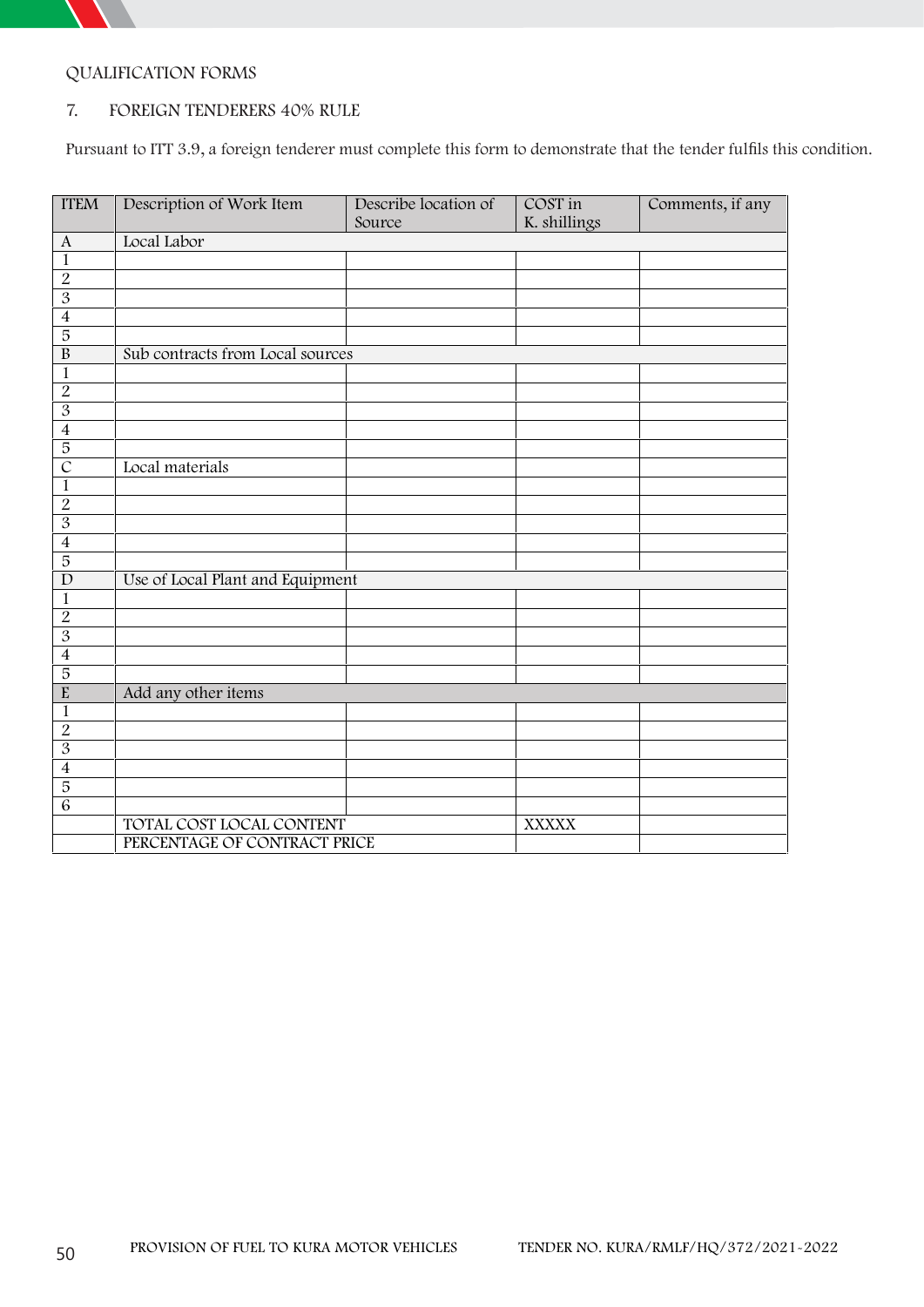# **8. FORM EQU: EQUIPMENT**

The Tenderer shall provide adequate information to demonstrate clearly that it has the capability to meet the requirements for the key equipment listed in Section III, Evaluation and Qualification Criteria. A separate Form shall be prepared for each item of equipment listed, or for alternative equipment proposed by the Tenderer.

| Item of equipment        |                                                |                               |
|--------------------------|------------------------------------------------|-------------------------------|
| Equipment<br>information | Name of manufacturer                           | Model and power rating        |
|                          | Capacity                                       | Year of manufacture           |
| Current status           | Current location                               |                               |
|                          | Details of current commitments                 |                               |
| Source                   | Indicate source of the equipment               |                               |
|                          | $\Box$ Rented<br>$\Box$ Owned<br>$\Box$ Leased | $\Box$ Specially manufactured |

Omit the following information for equipment owned by the Tenderer.

| Owner      | Name of owner    |                                                                            |
|------------|------------------|----------------------------------------------------------------------------|
|            | Address of owner |                                                                            |
|            |                  |                                                                            |
|            |                  |                                                                            |
|            | Telephone        | Contact name and title                                                     |
|            | Fax              | Telex                                                                      |
| Agreements |                  | Details of rental / lease / manufacture agreements specific to the project |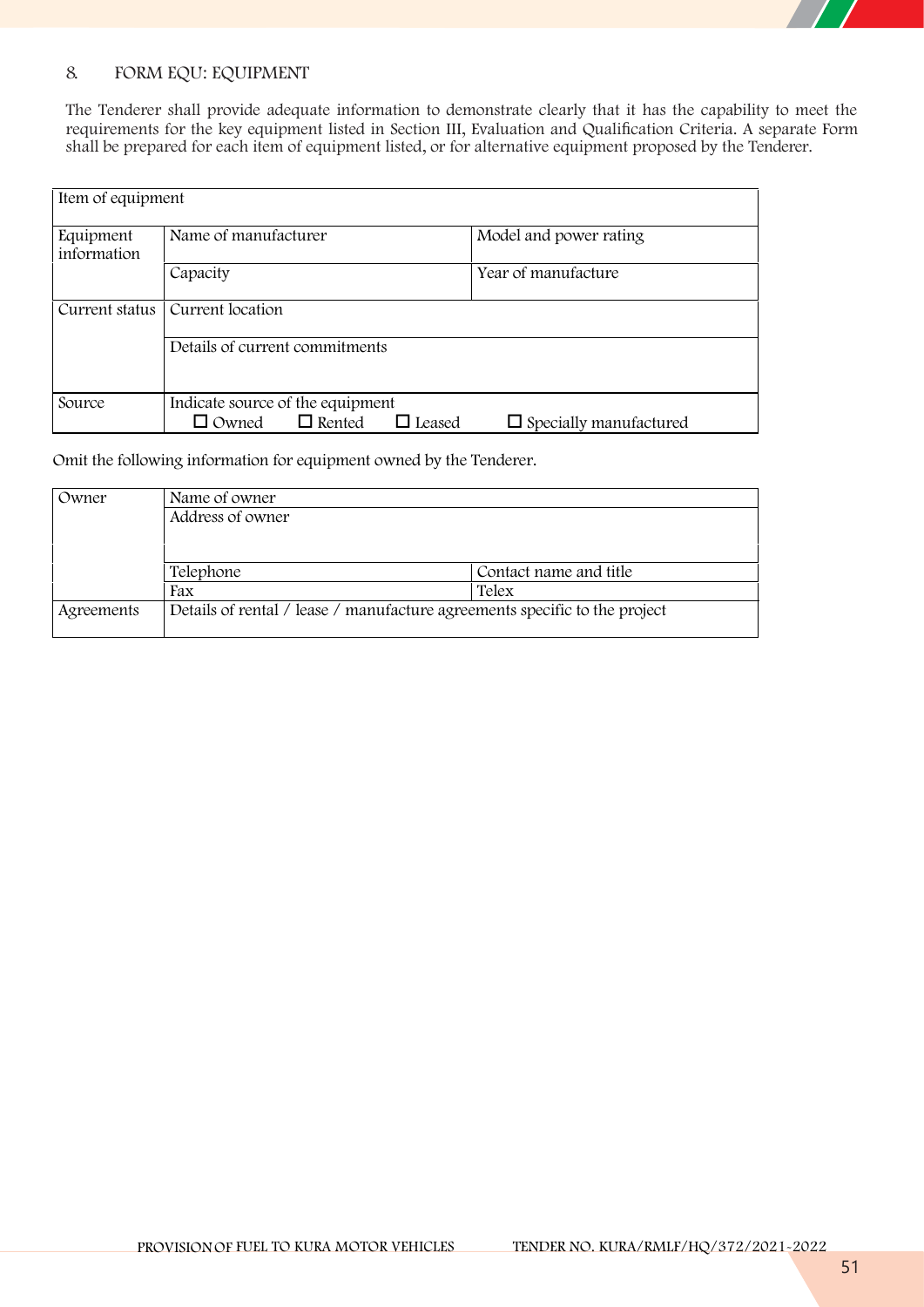

## **9. FORM PER-1 Tenderer's/Contractor's Representative**

### **and Key Personnel Schedule**

Tenderers should provide the names and details of the suitably qualified Contractor's Representative and Key Personnel to perform the Contract. The data on their experience should be supplied using the Form PER-2 below for each candidate.

**Tenderer's/Contractor' Representative and Key Personnel.**

| 1.               | Title of position: Contractor's Representative |                                                                                             |  |  |
|------------------|------------------------------------------------|---------------------------------------------------------------------------------------------|--|--|
|                  | Name of candidate:                             |                                                                                             |  |  |
|                  | Duration of appointment:                       | [insert the whole period (start and end dates) for which this position will be<br>engaged   |  |  |
|                  | Time commitment: for<br>this position:         | [insert the number of days/week/months/ that has been scheduled for this<br>position        |  |  |
|                  | Expected time schedule<br>for this position:   | [insert the expected time schedule for this position (e.g. attach high level<br>Gantt chart |  |  |
| $\overline{2}$ . | Title of position: /                           |                                                                                             |  |  |
|                  | Name of candidate:                             |                                                                                             |  |  |
|                  | Duration of appointment:                       | [insert the whole period (start and end dates) for which this position will be<br>engaged   |  |  |
|                  | Time commitment: for<br>this position:         | [insert the number of days/week/months/ that has been scheduled for this<br>position        |  |  |
|                  | Expected time schedule<br>for this position:   | [insert the expected time schedule for this position (e.g. attach high level<br>Gantt chart |  |  |
| $\overline{3}$ . | Title of position: [                           |                                                                                             |  |  |
|                  | Name of candidate:                             |                                                                                             |  |  |
|                  | Duration of appointment:                       | [insert the whole period (start and end dates) for which this position will be<br>engaged   |  |  |
|                  | Time commitment: for                           | [insert the number of days/week/months/ that has been scheduled for this                    |  |  |
|                  | this position:                                 | position                                                                                    |  |  |
|                  | Expected time schedule<br>for this position:   | [insert the expected time schedule for this position (e.g. attach high level<br>Gantt chart |  |  |
| 4.               | Title of position: [                           |                                                                                             |  |  |
|                  | Name of candidate:                             |                                                                                             |  |  |
|                  | Duration of appointment:                       | [insert the whole period (start and end dates) for which this position will be<br>engaged   |  |  |
|                  | Time commitment: for<br>this position:         | [insert the number of days/week/months/ that has been scheduled for this<br>position        |  |  |
|                  | Expected time schedule                         | [insert the expected time schedule for this position (e.g. attach high level                |  |  |
|                  | for this position:                             | Gantt chart                                                                                 |  |  |
| 5.               | Title of position: [insert title]              |                                                                                             |  |  |
|                  | Name of candidate                              |                                                                                             |  |  |
|                  | Duration of appointment:                       | [insert the whole period (start and end dates) for which this position will be<br>engaged   |  |  |
|                  | Time commitment: for<br>this position:         | [insert the number of days/week/months/ that has been scheduled for this<br>position        |  |  |
|                  | Expected time schedule<br>for this position:   | [insert the expected time schedule for this position (e.g. attach high level<br>Gantt chart |  |  |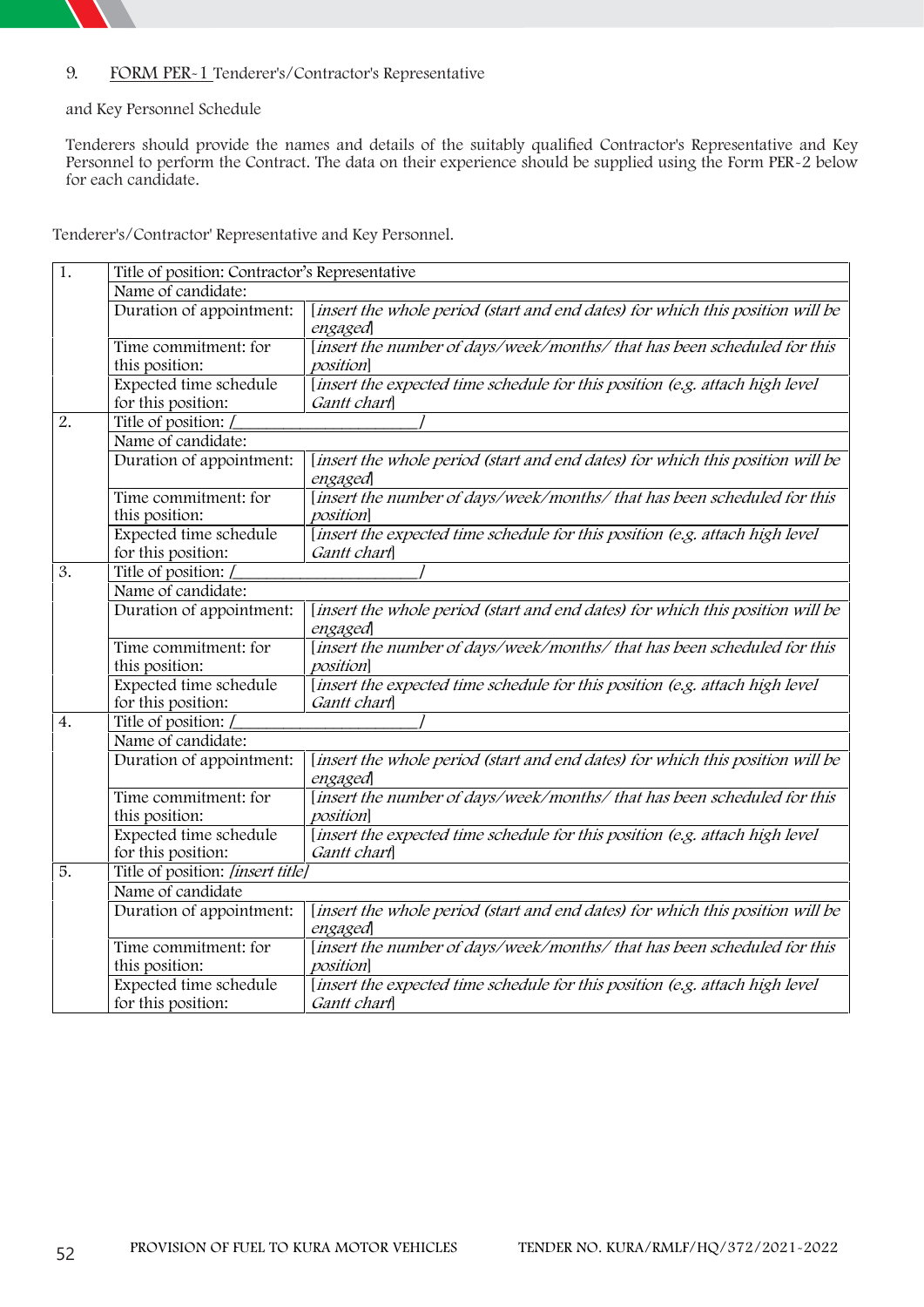

#### **10. FORM PER - 2:**

Resume and Declaration - Contractor's Representative and Key Personnel. Name of Tenderer\_\_\_\_\_\_\_\_\_\_\_\_\_\_\_\_\_\_\_\_\_\_\_\_\_\_\_\_\_\_\_\_\_\_\_\_\_\_\_\_

|                          | Position $[\# I]$ : [ <i>title of position from Form PER-1</i> ]                    |                                                                                            |
|--------------------------|-------------------------------------------------------------------------------------|--------------------------------------------------------------------------------------------|
| Personnel<br>information | Name:                                                                               | Date of birth:                                                                             |
|                          | Address:                                                                            | E-mail:                                                                                    |
|                          | Professional qualifications:                                                        |                                                                                            |
|                          | Academic qualifications:                                                            |                                                                                            |
|                          | Language proficiency: [language and levels of speaking, reading and writing skills] |                                                                                            |
| Details                  |                                                                                     | Address of Procuring Entity: [language and levels of speaking, reading and writing skills] |
|                          | Telephone:                                                                          | Contact (manager / personnel officer):                                                     |
|                          | Fax:                                                                                |                                                                                            |
|                          | Job title:                                                                          | Years with present Procuring Entity:                                                       |

Summarize professional experience in reverse chronological order. Indicate particular technical and managerial experience relevant to the project.

| Project                             | Role                                                    | Duration of<br>involvement | Relevant experience                                          |
|-------------------------------------|---------------------------------------------------------|----------------------------|--------------------------------------------------------------|
| [main<br><i>project</i><br>details] | <i>frole and</i><br>responsibilities on the<br>projectl | [time in role]             | [describe the experience relevant to this<br><i>position</i> |
|                                     |                                                         |                            |                                                              |
|                                     |                                                         |                            |                                                              |
|                                     |                                                         |                            |                                                              |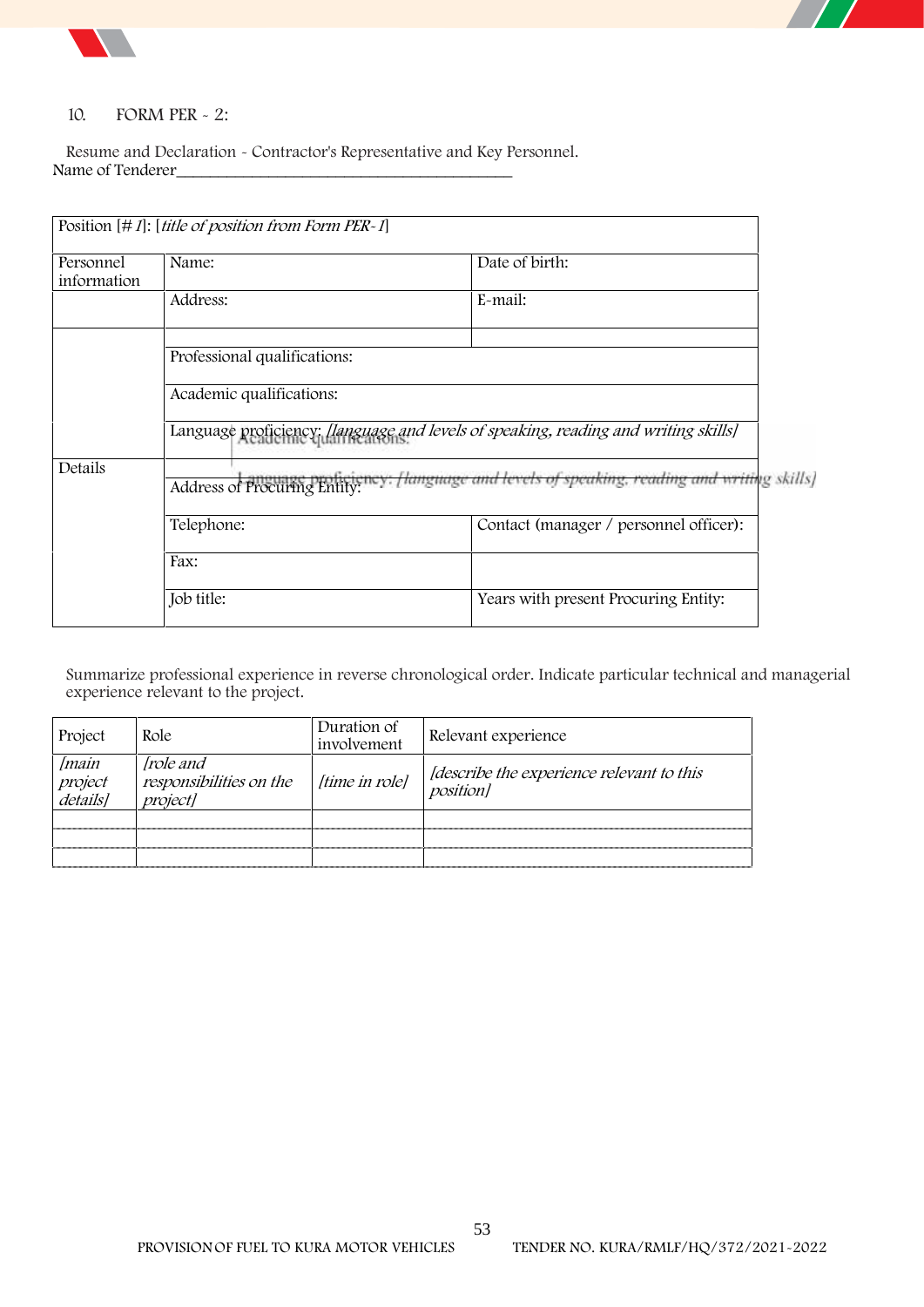

## **Declaration**

I, the undersigned................................................................................... *[insert either "Contractor's Representative" or "Key Personnel" as applicable]*, certify that to the best of my knowledge and belief, the information contained in this Form PER-2 correctly describes myself, my qualifications and my experience.

I confirm that I am available as certified in the following table and throughout the expected time schedule for this position as provided in the Tender:

| Commitment                          | Details                                                      |
|-------------------------------------|--------------------------------------------------------------|
| Commitment to duration of contract: | [insert period (start and end dates) for which this          |
|                                     | Contractor's Representative or Key Personnel is available to |
|                                     | work on this contract]                                       |
| Time commitment:                    | [insert period (start and end dates) for which this          |
|                                     | Contractor's Representative or Key Personnel is available to |
|                                     | work on this contract]                                       |

I understand that any misrepresentation or omission in this Form may:

- a) be taken into consideration during Tender evaluation;
- b) result in my disqualification from participating in the Tender;
- c) result in my dismissal from the contract.

Name of Contractor's Representative or Key Personnel: [*insert name*]

Signature:

Date: (day month year):

Countersignature of authorized representative of the Tenderer:

Signature:

Date: (day month year):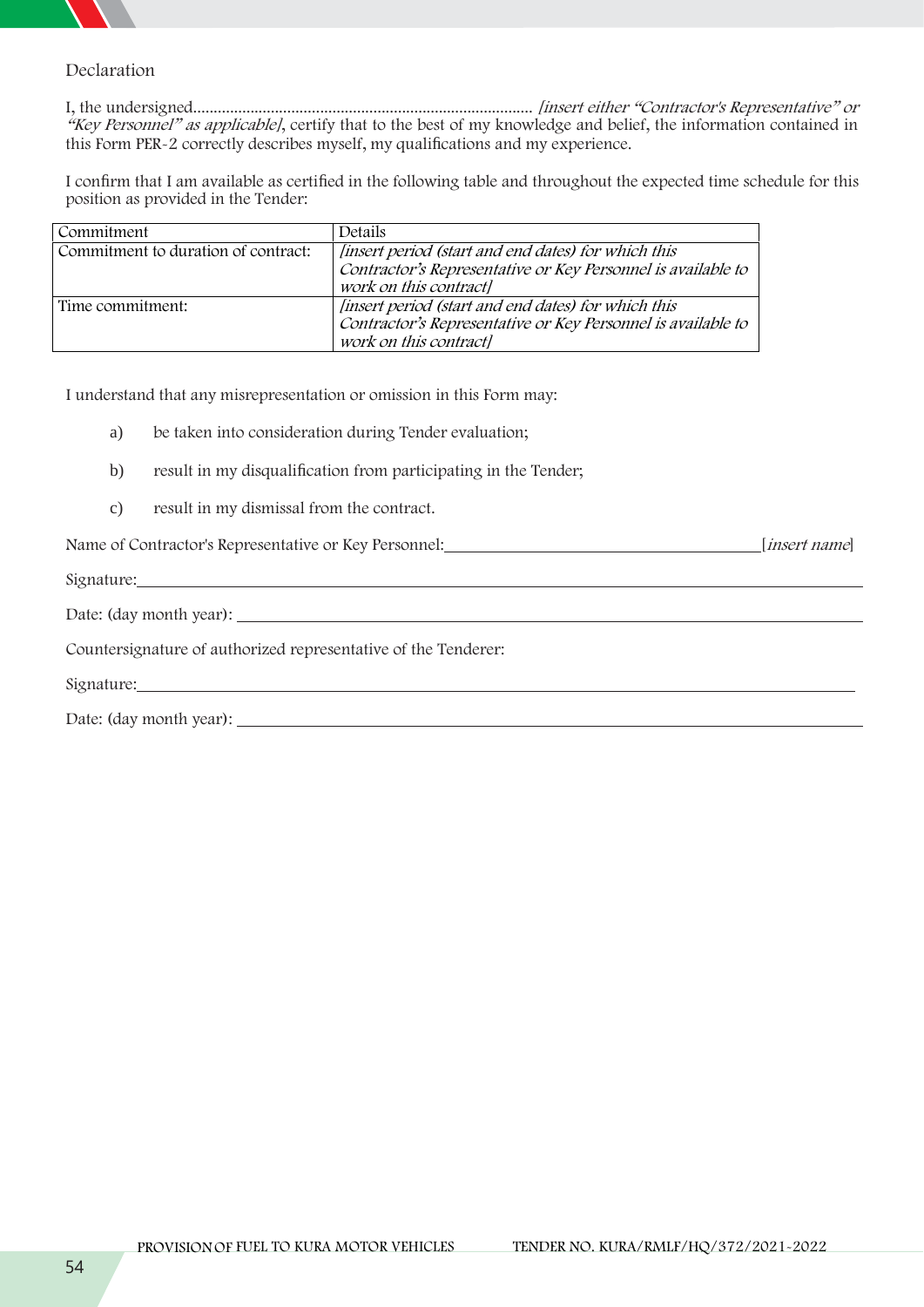

To establish its qualifications to perform the contract in accordance with Section III, Evaluation and Qualification Criteria the Tenderer shall provide the information requested in the corresponding Information Sheets included hereunder.

### **FORM EL I -1.1 Tenderer Information Form**

| ITT No. and title:                                                                                      |
|---------------------------------------------------------------------------------------------------------|
|                                                                                                         |
| Tenderer's name                                                                                         |
| In case of Joint Venture (JV), name of each member:                                                     |
| Tenderer's actual or intended country of registration:                                                  |
| [indicate country of Constitution]                                                                      |
| Tenderer's actual or intended year of incorporation:                                                    |
| Tenderer's legal address [in country of registration]:                                                  |
| Tenderer's authorized representative information                                                        |
| Name:                                                                                                   |
|                                                                                                         |
| Telephone/Fax numbers:                                                                                  |
| E-mail address:                                                                                         |
| 1. Attached are copies of original documents of                                                         |
| Articles of Incorporation (or equivalent documents of constitution or association), and/or documents of |
| registration of the legal entity named above, in accordance with ITT 4.4                                |
| In case of JV, letter of intent to form JV or JV agreement, in accordance with ITT 4.1                  |
| In case of state-owned enterprise or institution, in accordance with ITT 4.6, documents establishing:   |
| Legal and financial autonomy<br>$\bullet$                                                               |
| Operation under commercial law<br>$\bullet$                                                             |
| Establishing that the Tenderer is not under the supervision of the Procuring Entity<br>$\bullet$        |
| 2. Included are the organizational chart, a list of Board of Directors, and the beneficial ownership.   |
|                                                                                                         |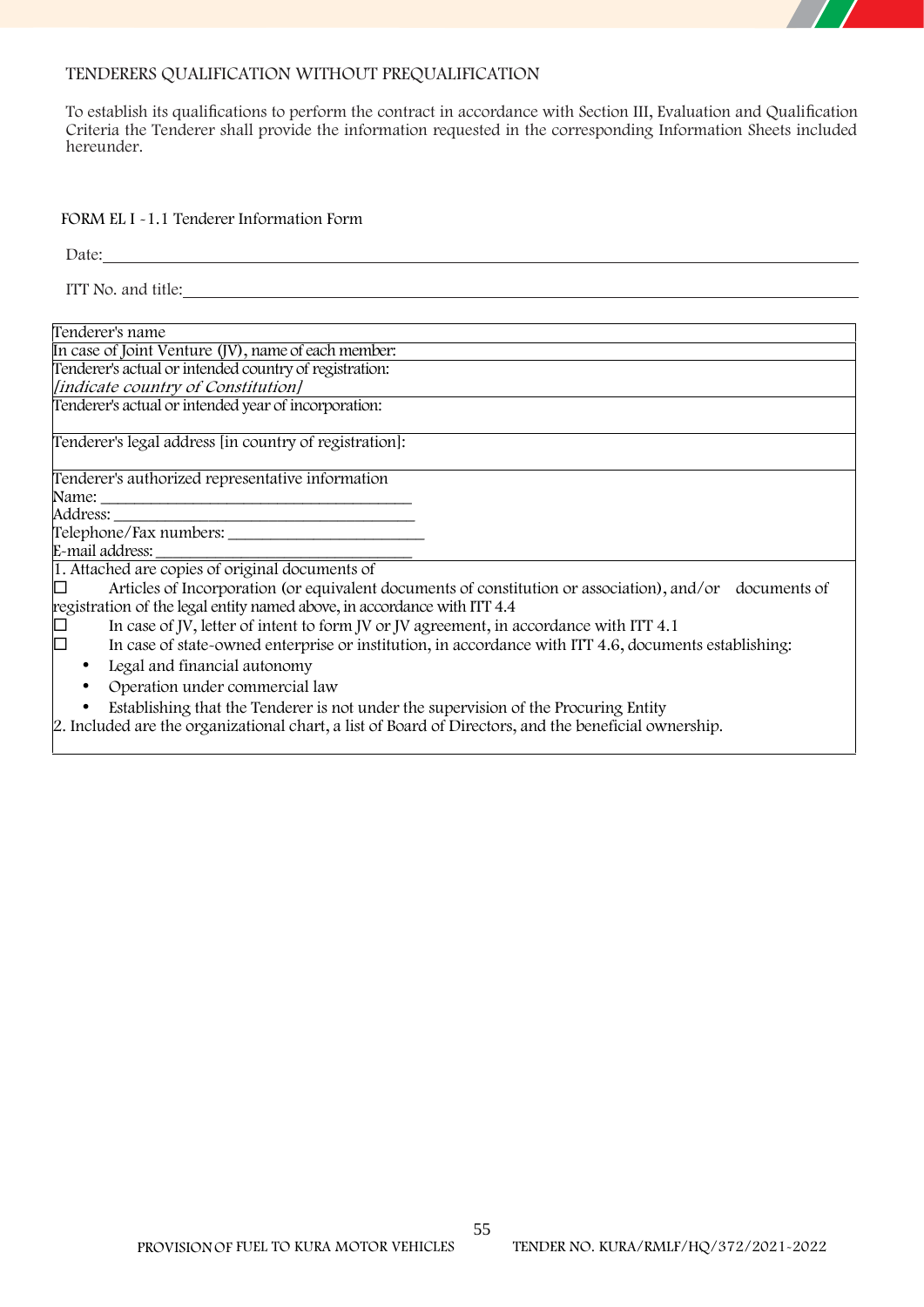

**FORM ELI - 1.2**

**Tenderer's JV Information Form**

*(to be completed for each member of Tenderer's JV)*

Date:

ITT No. and title:

| Tenderer's JV name:                                                                                                                                                                                                                                                                                                                                                                                                                                                                                                |
|--------------------------------------------------------------------------------------------------------------------------------------------------------------------------------------------------------------------------------------------------------------------------------------------------------------------------------------------------------------------------------------------------------------------------------------------------------------------------------------------------------------------|
| JV member's name:                                                                                                                                                                                                                                                                                                                                                                                                                                                                                                  |
| JV member's country of registration:                                                                                                                                                                                                                                                                                                                                                                                                                                                                               |
| JV member's year of constitution:                                                                                                                                                                                                                                                                                                                                                                                                                                                                                  |
| JV member's legal address in country of constitution:                                                                                                                                                                                                                                                                                                                                                                                                                                                              |
| JV member's authorized representative information                                                                                                                                                                                                                                                                                                                                                                                                                                                                  |
|                                                                                                                                                                                                                                                                                                                                                                                                                                                                                                                    |
| Telephone/Fax numbers:                                                                                                                                                                                                                                                                                                                                                                                                                                                                                             |
| E-mail address:                                                                                                                                                                                                                                                                                                                                                                                                                                                                                                    |
| 1. Attached are copies of original documents of<br>$\Box$ Articles of Incorporation (or equivalent documents of constitution or association), and/or registration<br>documents of the legal entity named above, in accordance with ITT 4.4.<br>$\Box$ In case of a state-owned enterprise or institution, documents establishing legal and financial<br>autonomy, operation in accordance with commercial law, and that they are not under the supervision of<br>the Procuring Entity, in accordance with ITT 4.6. |

2. Included are the organizational chart, a list of Board of Directors, and the beneficial ownership.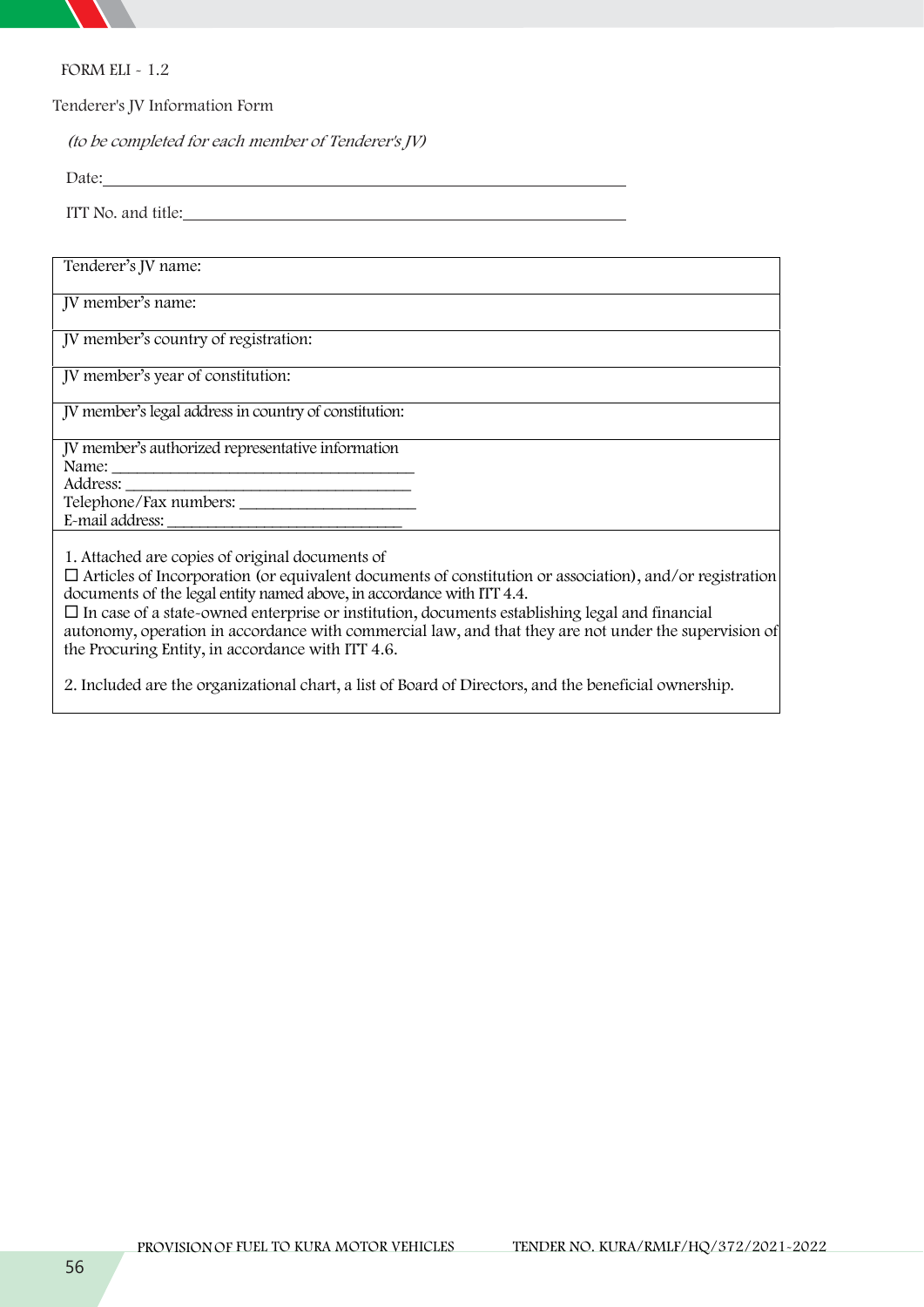**FORM CON -2**

Historical Contract Non-Performance, Pending Litigation and Litigation

History. Tenderer's Name:

Date: 

JV Member's Name

ITT No. and title:

Non-Performed Contracts in accordance with Section III, Evaluation and Qualification Criteria Contract non-performance did not occur since 1st January *[insert year]* specified in Section III, Evaluation and Qualification Criteria, Sub-Factor 2.1.

□ Contract(s) not performed since 1<sup>st</sup> January *[insert year]* specified in Section III, Evaluation and Qualification Criteria, requirement 2.1

| Year           | portion of          | Non- performed Contract Identification                                                                   | Total Contract<br>Amount (current |
|----------------|---------------------|----------------------------------------------------------------------------------------------------------|-----------------------------------|
|                |                     |                                                                                                          |                                   |
|                | contract            |                                                                                                          | value, currency,                  |
|                |                     |                                                                                                          | exchange rate and                 |
|                |                     |                                                                                                          | Kenya Shilling                    |
|                |                     |                                                                                                          | equivalent)                       |
| <i>linsert</i> | linsert amount      | Contract Identification: [indicate complete contract name/                                               | <i>linsert amountl</i>            |
| yearl          | and percentage]     | number, and any other identification]                                                                    |                                   |
|                |                     | Name of Procuring Entity: [insert full name]                                                             |                                   |
|                |                     | Address of Procuring Entity: [insert street/city/country]                                                |                                   |
|                |                     | Reason(s) for nonperformance: [indicate main reason(s)]                                                  |                                   |
|                |                     | Pending Litigation, in accordance with Section III, Evaluation and Qualification Criteria                |                                   |
| IП             |                     | No pending litigation in accordance with Section III, Evaluation and Qualification Criteria, Sub-        |                                   |
| Factor 2.3.    |                     |                                                                                                          |                                   |
| г              |                     | Pending litigation in accordance with Section III, Evaluation and Qualification Criteria, Sub-Factor 2.3 |                                   |
|                |                     |                                                                                                          |                                   |
|                | as indicated below. |                                                                                                          |                                   |

| Year of         | Amount in                      | Contract Identification                                                                        | Total Contract Amount (currency),            |
|-----------------|--------------------------------|------------------------------------------------------------------------------------------------|----------------------------------------------|
| dispute         | dispute                        |                                                                                                | Kenya Shilling Equivalent<br>(exchange rate) |
|                 | (currency)                     | Contract Identification:                                                                       |                                              |
|                 |                                |                                                                                                |                                              |
|                 |                                | Name of Procuring Entity:                                                                      |                                              |
|                 |                                | Address of Procuring Entity:                                                                   |                                              |
|                 |                                |                                                                                                |                                              |
|                 |                                | Party who initiated the dispute:                                                               |                                              |
|                 |                                | Status of dispute: ______________                                                              |                                              |
|                 |                                | Contract Identification:                                                                       |                                              |
|                 |                                | Name of Procuring Entity:                                                                      |                                              |
|                 |                                | Address of Procuring Entity:                                                                   |                                              |
|                 |                                | Matter in dispute:                                                                             |                                              |
|                 |                                | Party who initiated the dispute:                                                               |                                              |
|                 |                                | Status of dispute:                                                                             |                                              |
|                 |                                | Litigation History in accordance with Section III, Evaluation and Qualification Criteria       |                                              |
|                 |                                | No Litigation History in accordance with Section III, Evaluation and Qualification Criteria,   |                                              |
| Sub-Factor 2.4. |                                |                                                                                                |                                              |
|                 |                                | Litigation History in accordance with Section III, Evaluation and Qualification Criteria, Sub- |                                              |
|                 | Factor 2.4 as indicated below. |                                                                                                |                                              |
| Year of         | Outcome as                     | Contract Identification                                                                        | Total Contract Amount                        |
| award           | percentage                     |                                                                                                | (currency), Kenya Shilling                   |
|                 | of Net Worth                   |                                                                                                | Equivalent (exchange rate)                   |

57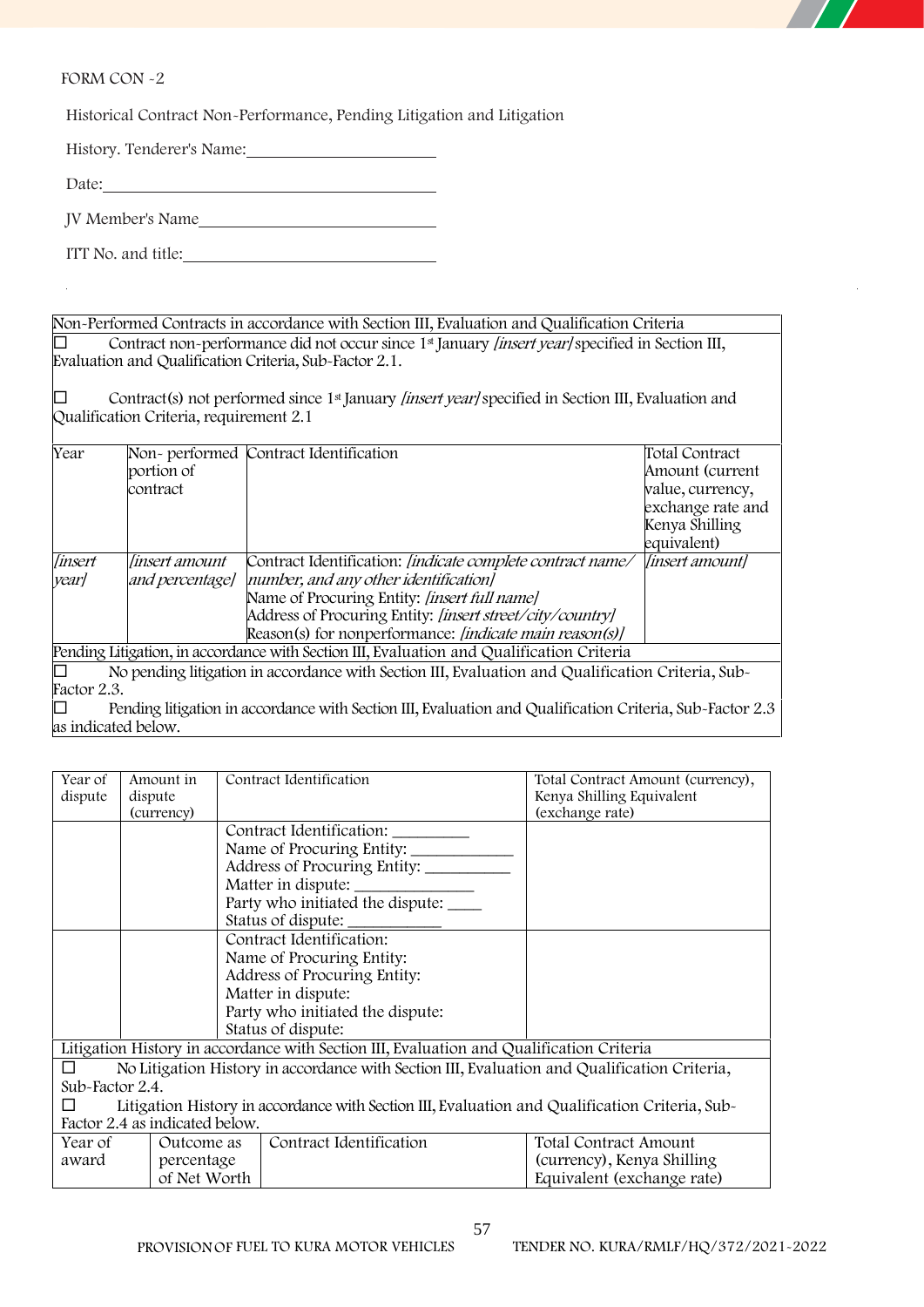| Year of        | Amount in          | Contract Identification                    | Total Contract Amount (currency), |
|----------------|--------------------|--------------------------------------------|-----------------------------------|
| dispute        | dispute            |                                            | Kenya Shilling Equivalent         |
|                | (currency)         |                                            | (exchange rate)                   |
| <i>finsert</i> | <i>linsert</i>     | Contract Identification: [indicate]        | <i>linsert amountl</i>            |
| year/          | <i>percentage]</i> | complete contract name, number,            |                                   |
|                |                    | and any other identification]              |                                   |
|                |                    | Name of Procuring Entity: <i>[insert</i> ] |                                   |
|                |                    | full namel                                 |                                   |
|                |                    | Address of Procuring Entity: [insert       |                                   |
|                |                    | street/city/country]                       |                                   |
|                |                    | Matter in dispute: <i>[indicate main</i> ] |                                   |
|                |                    | <i>issues in disputel</i>                  |                                   |
|                |                    | Party who initiated the dispute:           |                                   |
|                |                    | [indicate "Procuring Entity" or            |                                   |
|                |                    | "Contractor"                               |                                   |
|                |                    | Reason(s) for Litigation and award         |                                   |
|                |                    | decision <i>[indicate main reason(s)]</i>  |                                   |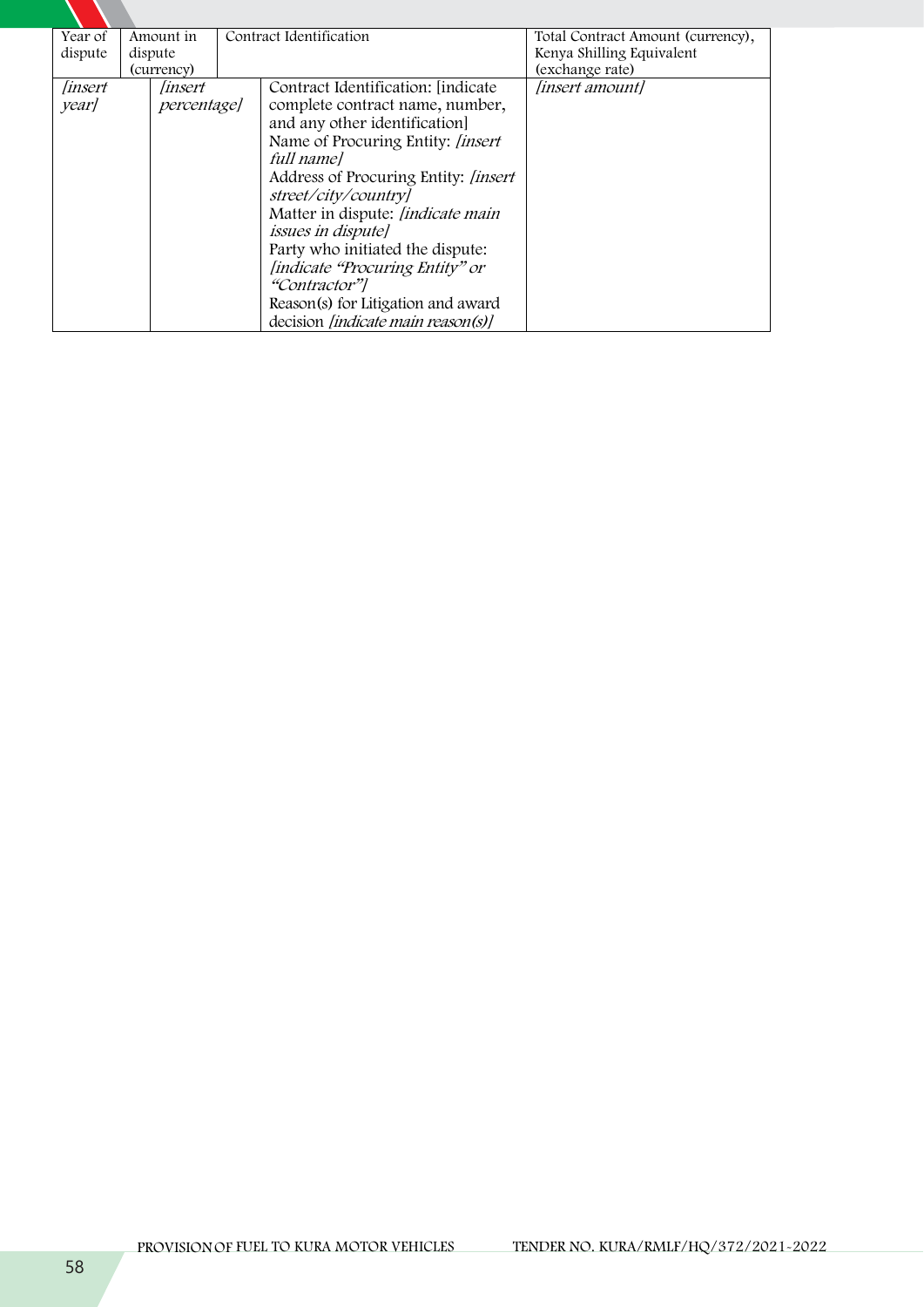



### **FORM FIN –3.1:**

**Financial Situation and Performance**

Tenderer's Name:

Date:

JV Member's Name

ITT No. and title:

**6.4.1. Financial Data**

| Type of Financial information<br>in_Ksh.                         | Historic information for previous THREE YEARS |                   |        |        |                   |  |
|------------------------------------------------------------------|-----------------------------------------------|-------------------|--------|--------|-------------------|--|
| (currency)                                                       |                                               |                   |        |        |                   |  |
|                                                                  | Year 1                                        | Year <sub>2</sub> | Year 3 | Year 4 | Year <sub>5</sub> |  |
| Statement of Financial Position (Information from Balance Sheet) |                                               |                   |        |        |                   |  |
| Total Assets (TA)                                                |                                               |                   |        |        |                   |  |
| Total Liabilities (TL)                                           |                                               |                   |        |        |                   |  |
| Total Equity/Net Worth (NW)                                      |                                               |                   |        |        |                   |  |
| Current Assets (CA)                                              |                                               |                   |        |        |                   |  |
| Current Liabilities (CL)                                         |                                               |                   |        |        |                   |  |
| Working Capital (WC)                                             |                                               |                   |        |        |                   |  |
| Information from Income Statement                                |                                               |                   |        |        |                   |  |
| Total Revenue (TR)                                               |                                               |                   |        |        |                   |  |
| Profits Before Taxes (PBT)                                       |                                               |                   |        |        |                   |  |
| Cash Flow Information                                            |                                               |                   |        |        |                   |  |
| Cash Flow from Operating<br><b>Activities</b>                    |                                               |                   |        |        |                   |  |

\*Refer to ITT 15 for the exchange rate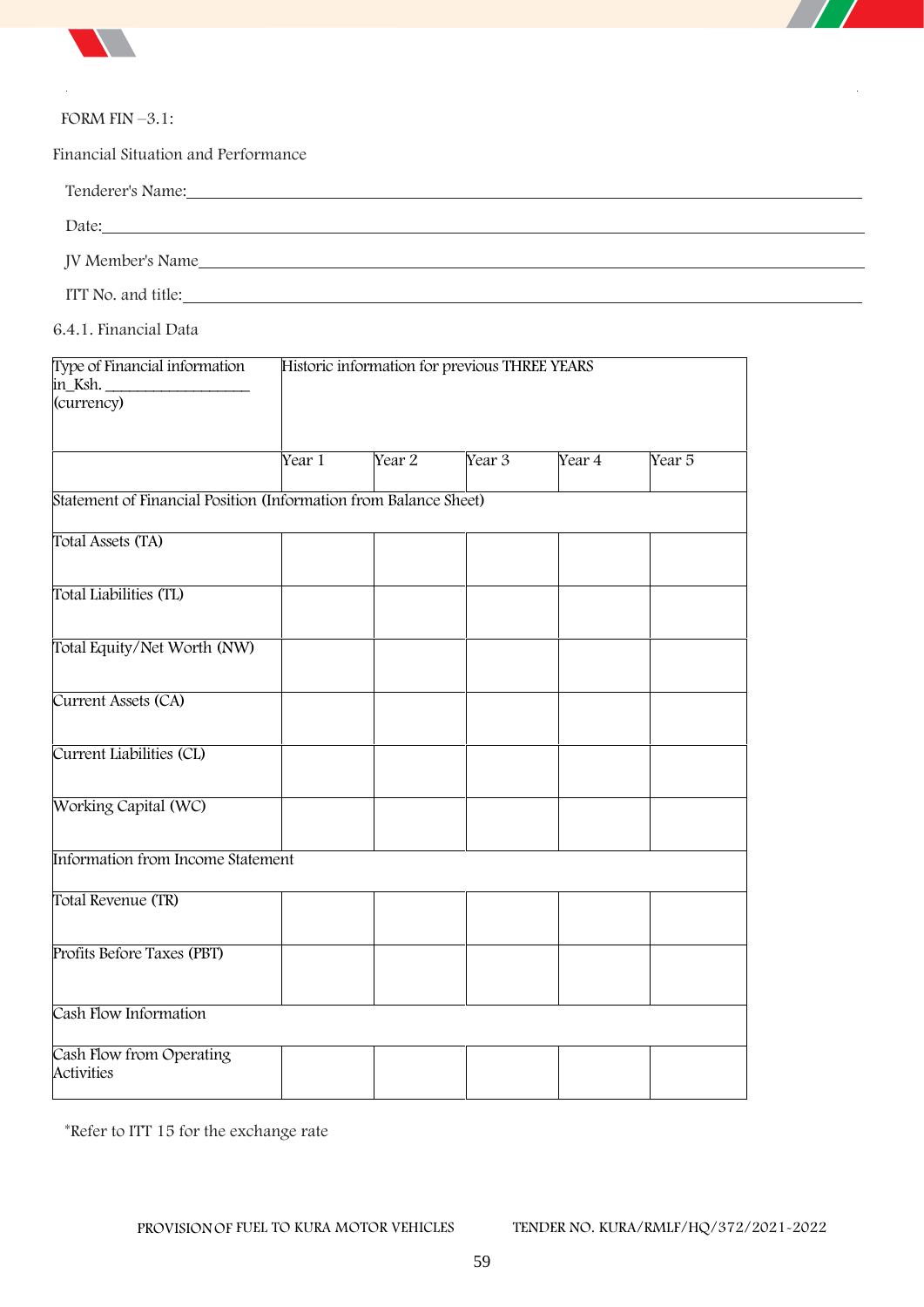

**Sources of Finance**

Specify sources of finance to meet the cash flow requirements on services currently in progress and for future contract commitments.

| No. | Source of finance | Amount (Kenya Shilling<br>equivalent) |
|-----|-------------------|---------------------------------------|
|     |                   |                                       |
|     |                   |                                       |
|     |                   |                                       |

### **Financial documents**

The Tenderer and its parties shall provide copies of financial statements for THREE YEARS pursuant Section III, Evaluation and Qualifications Criteria, Sub-factor 3.1. The financial statements shall:

- a) reflect the financial situation of the Tenderer or in case of JV member, and not an affiliated entity (such as parent company or group member).
- b) Be independently audited or certified in accordance with local legislation.
- c) Be complete, including all notes to the financial statements.
- d) Correspond to accounting periods already completed and audited.

Attached are copies of financial statements<sup>2</sup> for the THREE years required above; and complying with the requirements

*2 If the most recent set of financial statements is for a period earlier than 12 months from the date of Tender, the reason for this should be justified.*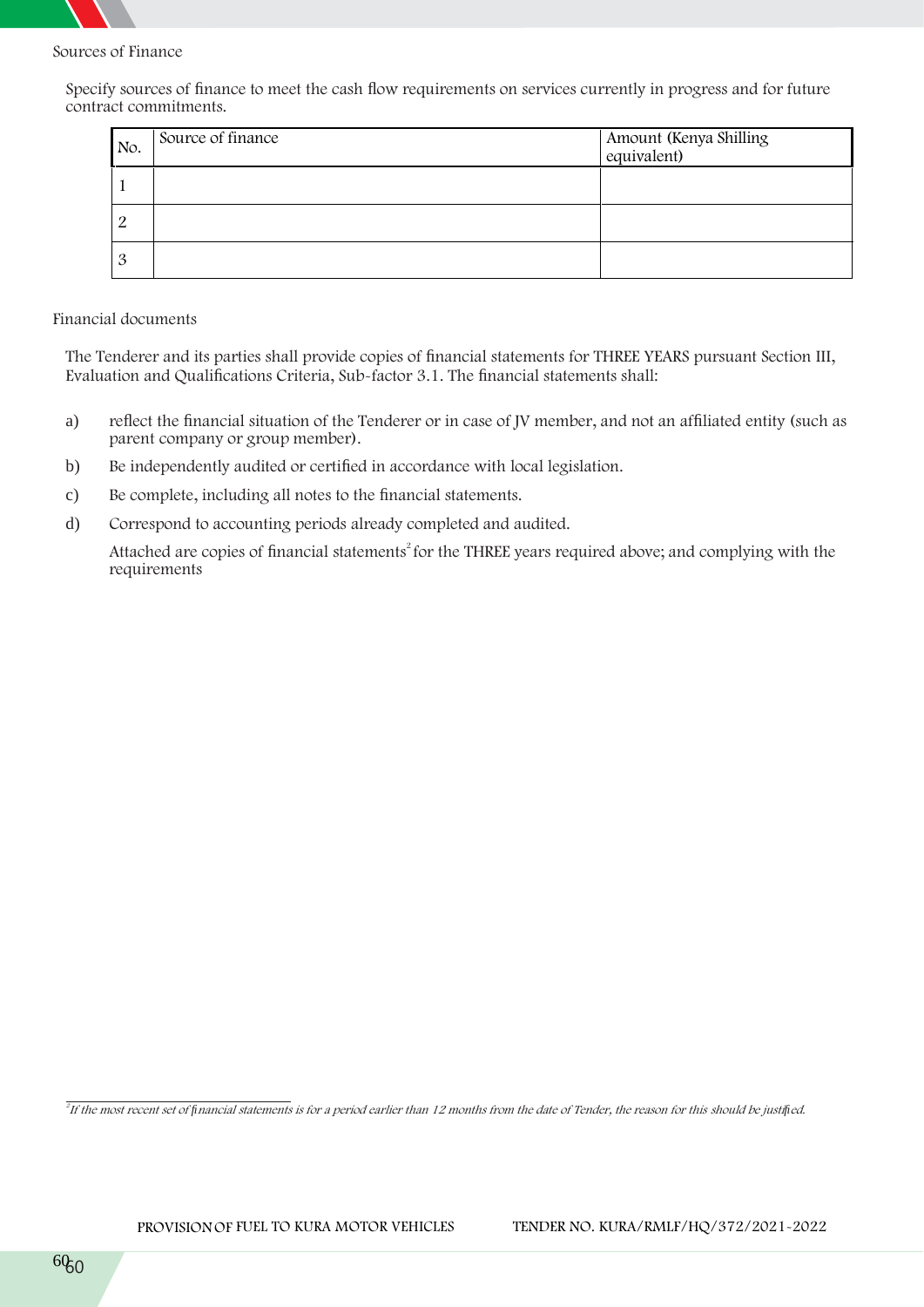

**FORM FIN –3.2:**

**Average Annual BUSINESS Turnover**

Tenderer's Name:

Date: when the contract of the contract of the contract of the contract of the contract of the contract of the contract of the contract of the contract of the contract of the contract of the contract of the contract of the JV Member's Name

ITT No. and title:

|                       | Annual turnover data        |               |                           |
|-----------------------|-----------------------------|---------------|---------------------------|
| Year                  | Amount                      | Exchange rate | Kenya Shilling equivalent |
|                       | Currency                    |               |                           |
| [indicate year]       | [insert amount and indicate |               |                           |
|                       | <i>currency</i>             |               |                           |
|                       |                             |               |                           |
|                       |                             |               |                           |
|                       |                             |               |                           |
|                       |                             |               |                           |
| Average               |                             |               |                           |
| Annual                |                             |               |                           |
| Turnover <sup>*</sup> |                             |               |                           |

\* See Section III, Evaluation and Qualification Criteria, Sub-Factor 3.2.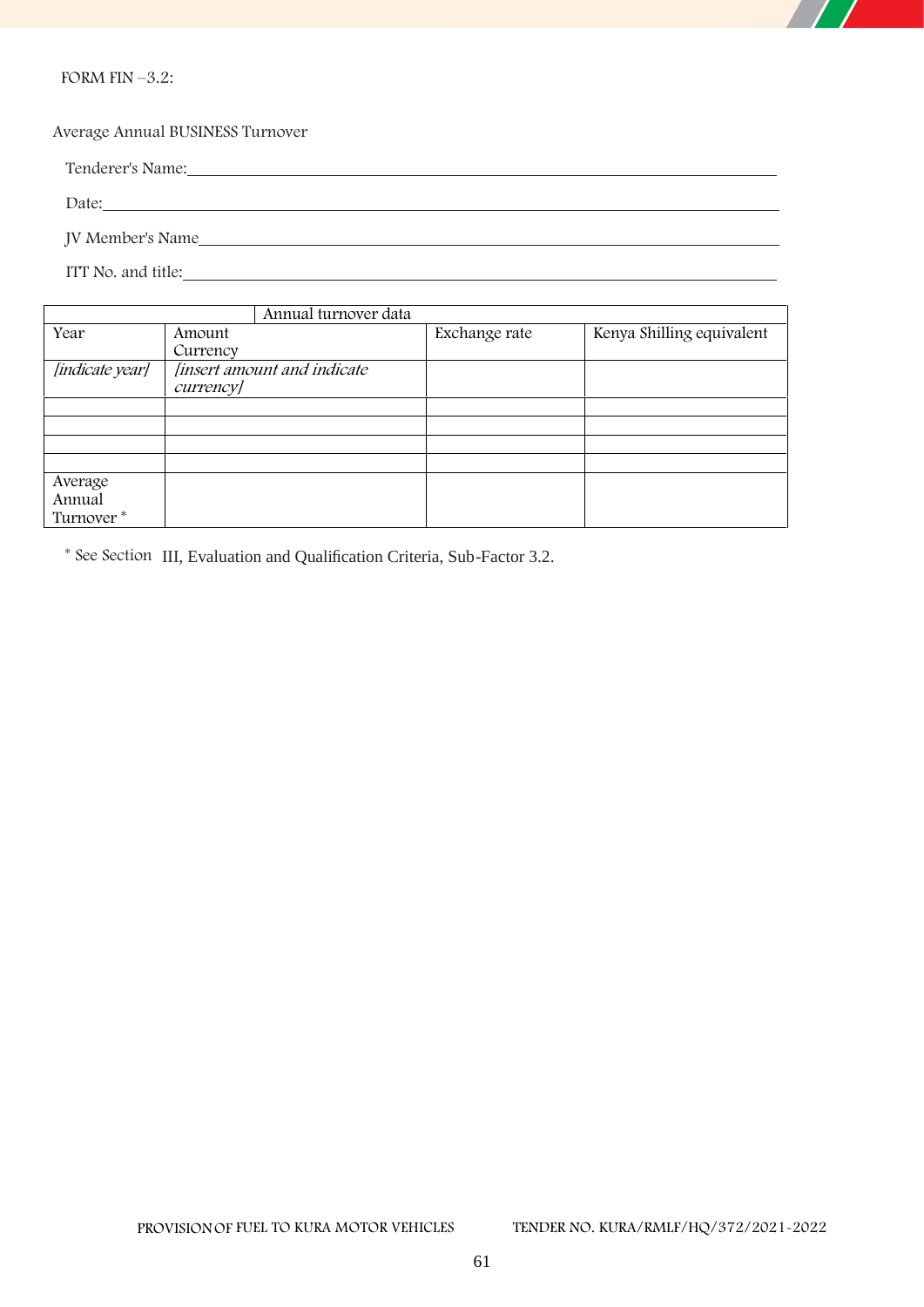

**FORM FIN -3.3:**

### **Financial Resources**

Specify proposed sources of financing, such as liquid assets, unencumbered real assets, lines of credit, and other financial means, net of current commitments, available to meet the total construction cash flow demands of the subject contractor contracts as specified in Section III, Evaluation and Qualification Criteria.

|     | <b>Financial Resources</b> |                                       |  |  |  |  |
|-----|----------------------------|---------------------------------------|--|--|--|--|
| No. | Source of financing        | Amount (Kenya Shilling<br>equivalent) |  |  |  |  |
|     |                            |                                       |  |  |  |  |
| 2   |                            |                                       |  |  |  |  |
| 3   |                            |                                       |  |  |  |  |
|     |                            |                                       |  |  |  |  |

**FORM FIN -3.4: Current Contract Commitments / Works in Progress**

Tenderers and each member to a JV should provide information on their current commitments on all contracts that have been awarded, or for which a letter of intent or acceptance has been received, or for contracts approaching completion, but for which an unqualified, full completion certificate has yet to be issued.

| No. | Name of Contract | Procuring Entity's<br>Contact Address, Tel, | Value of Outstanding<br>Work<br>[Current Kenya Shilling<br>/month Equivalent] | Estimated<br>Completion<br>Date | Average Monthly<br>Invoicing Over Last<br>Six Months<br>[Kenya Shilling<br>/month)] |
|-----|------------------|---------------------------------------------|-------------------------------------------------------------------------------|---------------------------------|-------------------------------------------------------------------------------------|
|     |                  |                                             |                                                                               |                                 |                                                                                     |
| 2   |                  |                                             |                                                                               |                                 |                                                                                     |
| 3   |                  |                                             |                                                                               |                                 |                                                                                     |
| 4   |                  |                                             |                                                                               |                                 |                                                                                     |
| 5   |                  |                                             |                                                                               |                                 |                                                                                     |
|     |                  |                                             |                                                                               |                                 |                                                                                     |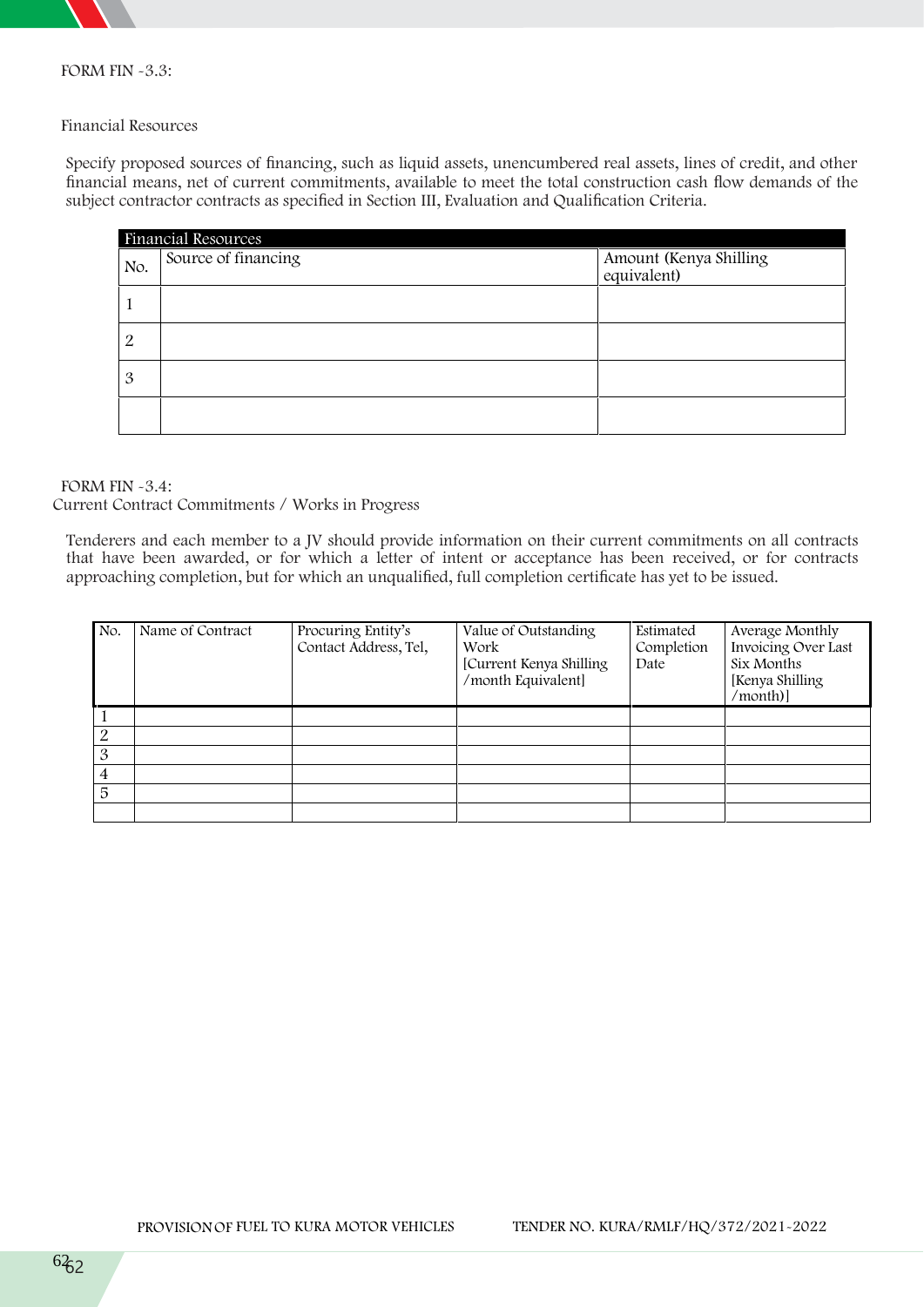**FORM EXP - 4.1 General Relevant Work Experience**

| Tenderer's Name:   |  |  |
|--------------------|--|--|
|                    |  |  |
| JV Member's Name   |  |  |
| ITT No. and title: |  |  |

Page of pages

| <b>Starting</b> | Ending | Contract Identification                         | Role of  |
|-----------------|--------|-------------------------------------------------|----------|
|                 | Year   |                                                 | Tenderer |
| Year            |        |                                                 |          |
|                 |        |                                                 |          |
|                 |        |                                                 |          |
|                 |        |                                                 |          |
|                 |        |                                                 |          |
|                 |        | Amount of contract: _____________________       |          |
|                 |        |                                                 |          |
|                 |        |                                                 |          |
|                 |        |                                                 |          |
|                 |        | Brief Description of the Works performed by the |          |
|                 |        |                                                 |          |
|                 |        | Amount of contract: ______________________      |          |
|                 |        |                                                 |          |
|                 |        |                                                 |          |
|                 |        |                                                 |          |
|                 |        | Brief Description of the Works performed by the |          |
|                 |        |                                                 |          |
|                 |        |                                                 |          |
|                 |        |                                                 |          |
|                 |        |                                                 |          |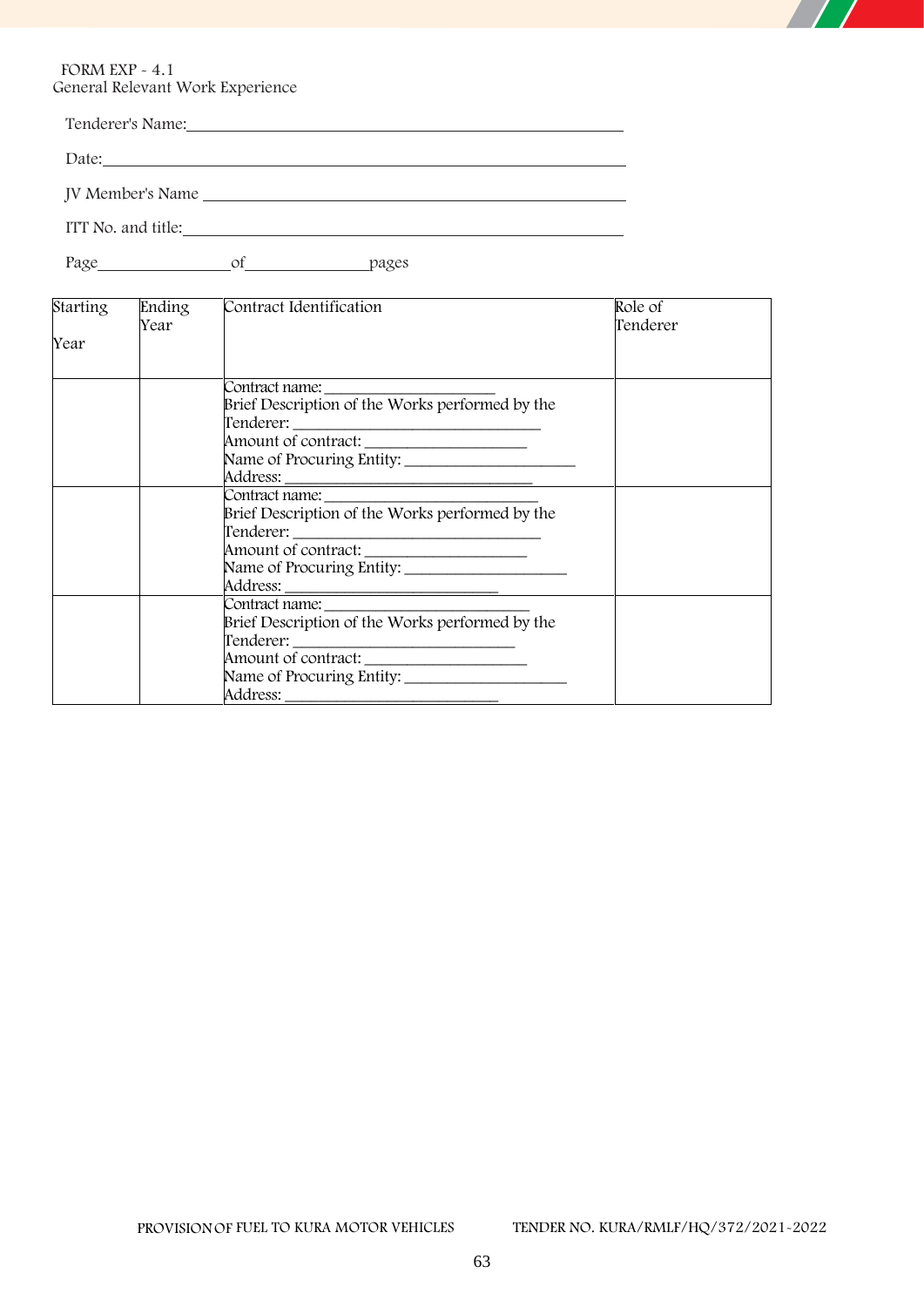

**FORM EXP - 4.2 (a)**

**Specific Work and Management Experience**

Tenderer's Name:

Date:

JV Member's Name

ITT No. and title:

| Similar Contract No.                    | Information           |                 |                          |                      |
|-----------------------------------------|-----------------------|-----------------|--------------------------|----------------------|
| Contract Identification                 |                       |                 |                          |                      |
| Award date                              |                       |                 |                          |                      |
| Completion date                         |                       |                 |                          |                      |
| Role in Contract                        | Prime<br>Contractor □ | Member in<br>JV | Management<br>Contractor | $Sub-$<br>contractor |
| <b>Total Contract Amount</b>            |                       |                 | Kenya Shilling           |                      |
| If member in a JV or sub-contractor,    |                       |                 |                          |                      |
| specify participation in total Contract |                       |                 |                          |                      |
| amount                                  |                       |                 |                          |                      |
| Procuring Entity's Name:                |                       |                 |                          |                      |
| Address:                                |                       |                 |                          |                      |
| Telephone/fax number                    |                       |                 |                          |                      |
| E-mail:                                 |                       |                 |                          |                      |
| Description of the similarity in        |                       |                 |                          |                      |
| accordance with Sub-Factor 4.2(a) of    |                       |                 |                          |                      |
| Section III:                            |                       |                 |                          |                      |
| 1.<br>Amount                            |                       |                 |                          |                      |
| Physical size of required works<br>2.   |                       |                 |                          |                      |
| items                                   |                       |                 |                          |                      |
| 3.<br>Complexity                        |                       |                 |                          |                      |
| 4.<br>Methods/Technology                |                       |                 |                          |                      |
| 5.<br>Construction rate for key         |                       |                 |                          |                      |
| activities                              |                       |                 |                          |                      |
| 6.<br>Other Characteristics             |                       |                 |                          |                      |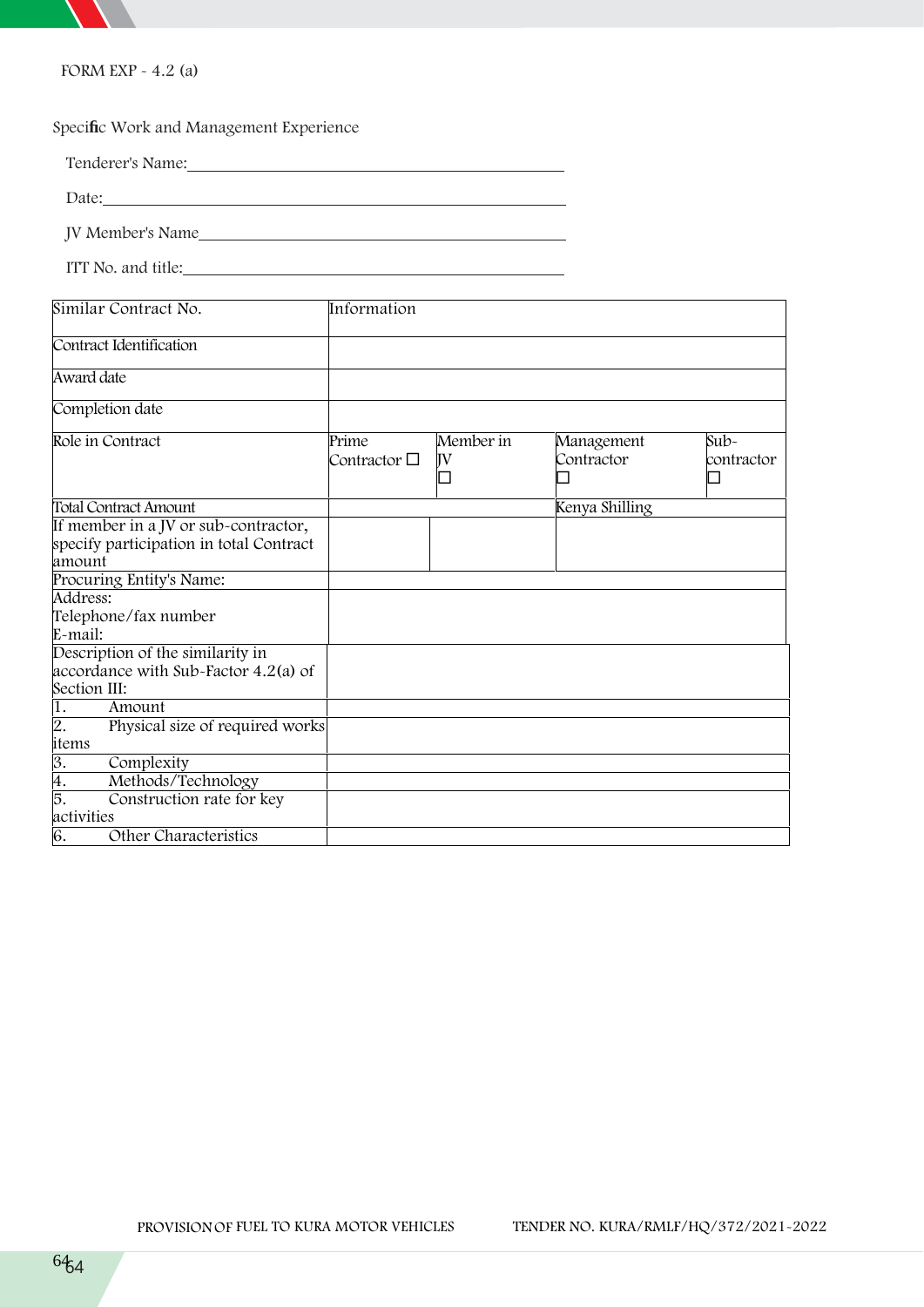

**FORMEXP- 4.2 (b)**

**Work Experience in Key Activities**

| Tenderer's Name: Tenderer's Name:                                                                              |
|----------------------------------------------------------------------------------------------------------------|
|                                                                                                                |
| Tenderer's JV Member Name: Manual Manual Manual Manual Manual Manual Manual Manual Manual Manual Manual Manual |
| Sub-contractor's Name <sup>3</sup> (as per ITT 34):                                                            |
| ITT No. and title:                                                                                             |

All Sub-contractors for key activities must complete the information in this form as per ITT 34 and Section III, Evaluation and Qualification Criteria, Sub-Factor 4.2.

## **1. Key Activity No One:**

|                                                                                                                                   | Information                              |    |                                     |                          |                                                      |
|-----------------------------------------------------------------------------------------------------------------------------------|------------------------------------------|----|-------------------------------------|--------------------------|------------------------------------------------------|
| Contract Identification                                                                                                           |                                          |    |                                     |                          |                                                      |
| Award date                                                                                                                        |                                          |    |                                     |                          |                                                      |
| Completion date                                                                                                                   |                                          |    |                                     |                          |                                                      |
| Role in Contract                                                                                                                  | Prime<br>Contractor                      | ΙV | Member in                           | Management<br>Contractor | $Sub-$<br>contractor                                 |
| <b>Total Contract Amount</b>                                                                                                      |                                          |    |                                     | Kenya Shilling           |                                                      |
| Quantity (Volume, number or rate of<br>production, as applicable) performed<br>under the contract per year or part of the<br>year | Total quantity in<br>the contract<br>(i) |    | Percentage<br>participation<br>(ii) |                          | Actual<br>Quantity<br>Performed<br>$(i) \times (ii)$ |
| Year 1                                                                                                                            |                                          |    |                                     |                          |                                                      |
| Year 2                                                                                                                            |                                          |    |                                     |                          |                                                      |
| Year 3                                                                                                                            |                                          |    |                                     |                          |                                                      |
| Year 4                                                                                                                            |                                          |    |                                     |                          |                                                      |
| Procuring Entity's Name:                                                                                                          |                                          |    |                                     |                          |                                                      |
| Address:<br>Telephone/fax number<br>E-mail:                                                                                       |                                          |    |                                     |                          |                                                      |

**1.** Activity No. Two

3. ...................................................

*3 If applicable*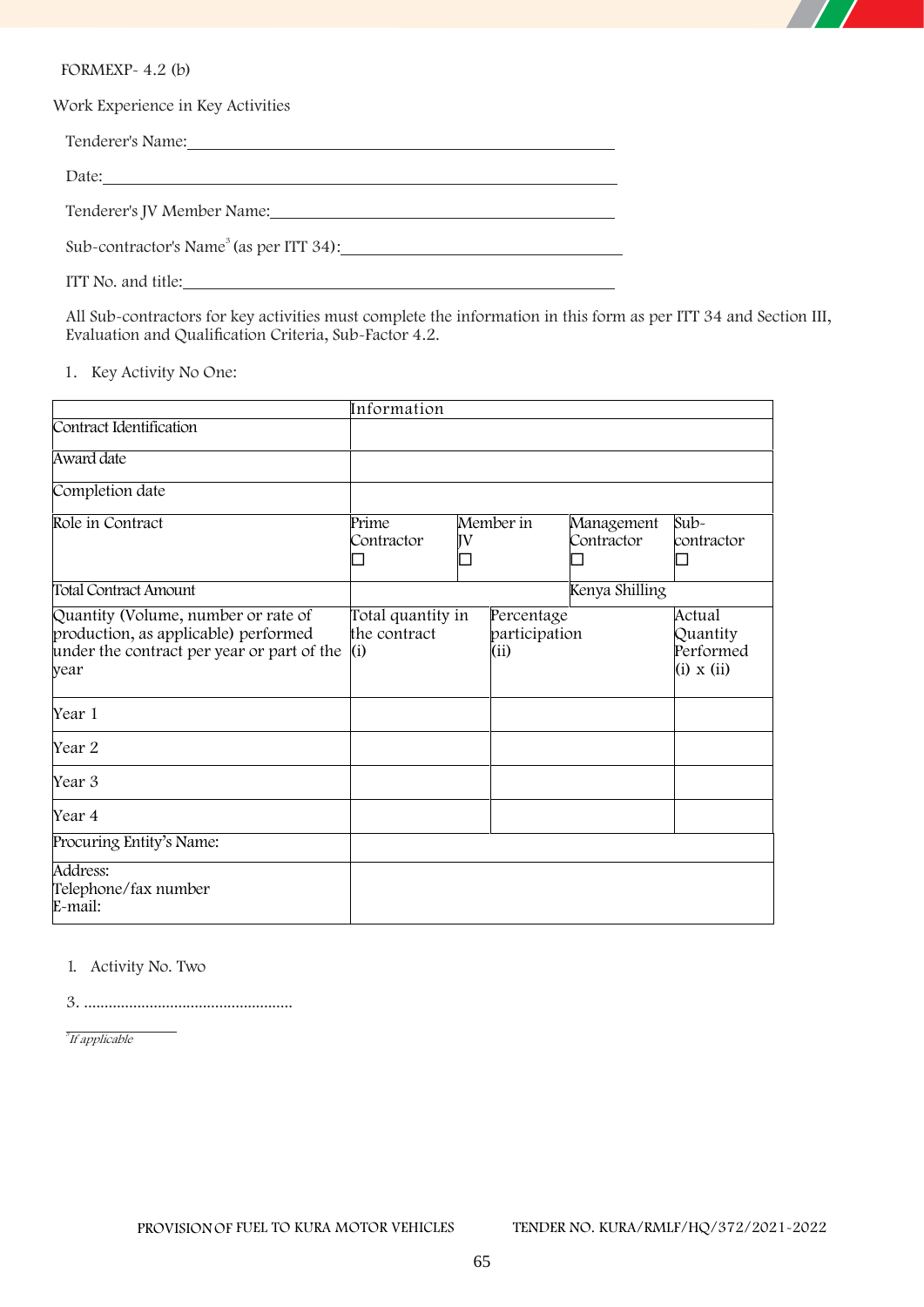

# **SCHEDULE FORMS**

[The Tenderer shall fill in these Forms in accordance with the instructions indicated. The list of line items in *column1of the Activity Schedules shall coincide with the List of Maintenance services specified in the Procuring Entity's Requirements.]*

**PROVISIONOF FUEL TO KURA MOTOR VEHICLES TENDER NO. KURA/RMLF/HQ/372/2021-2022**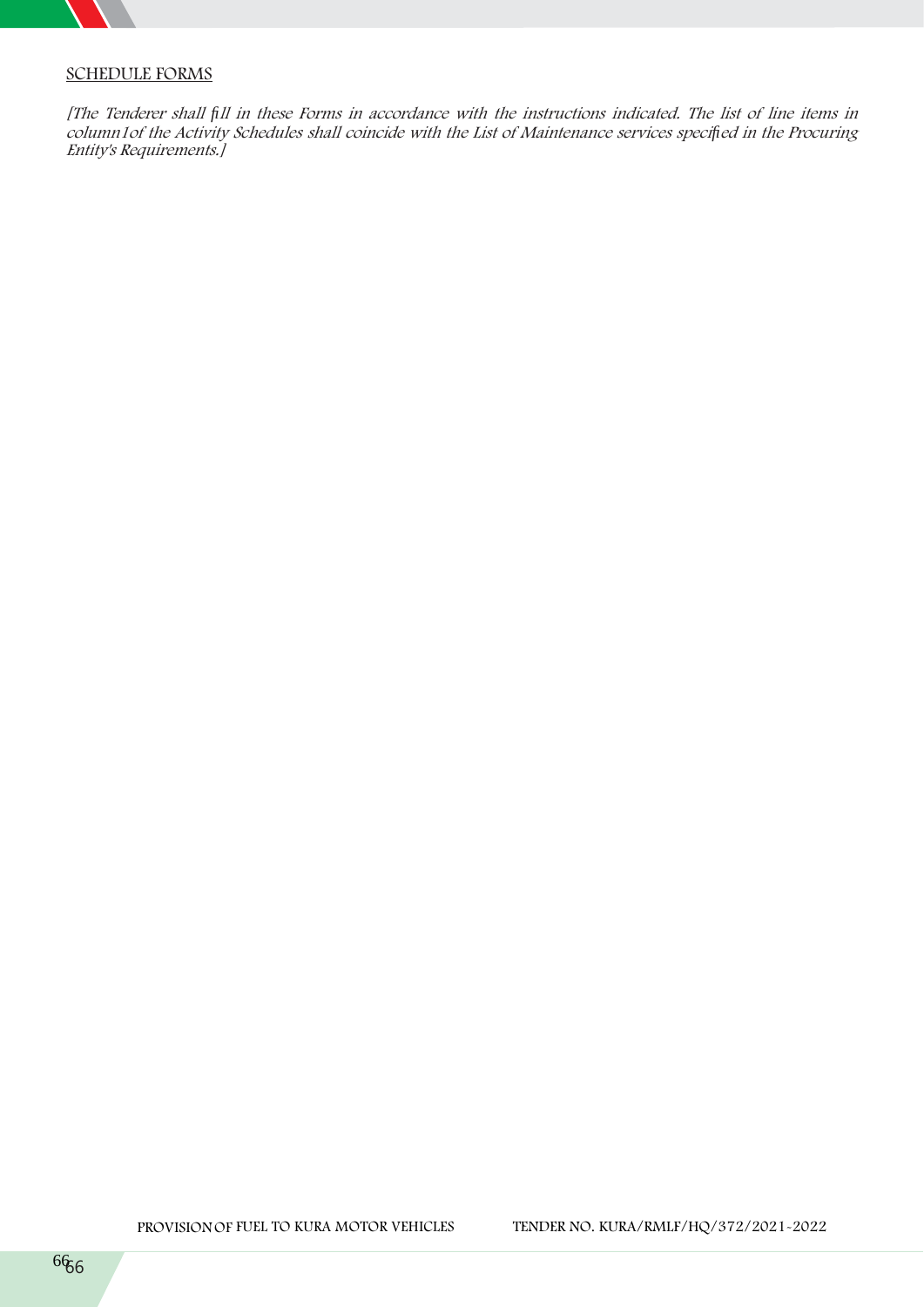## **WORK SCHEDULES AND SPECIFICATIONS**

 $\overline{\phantom{a}}$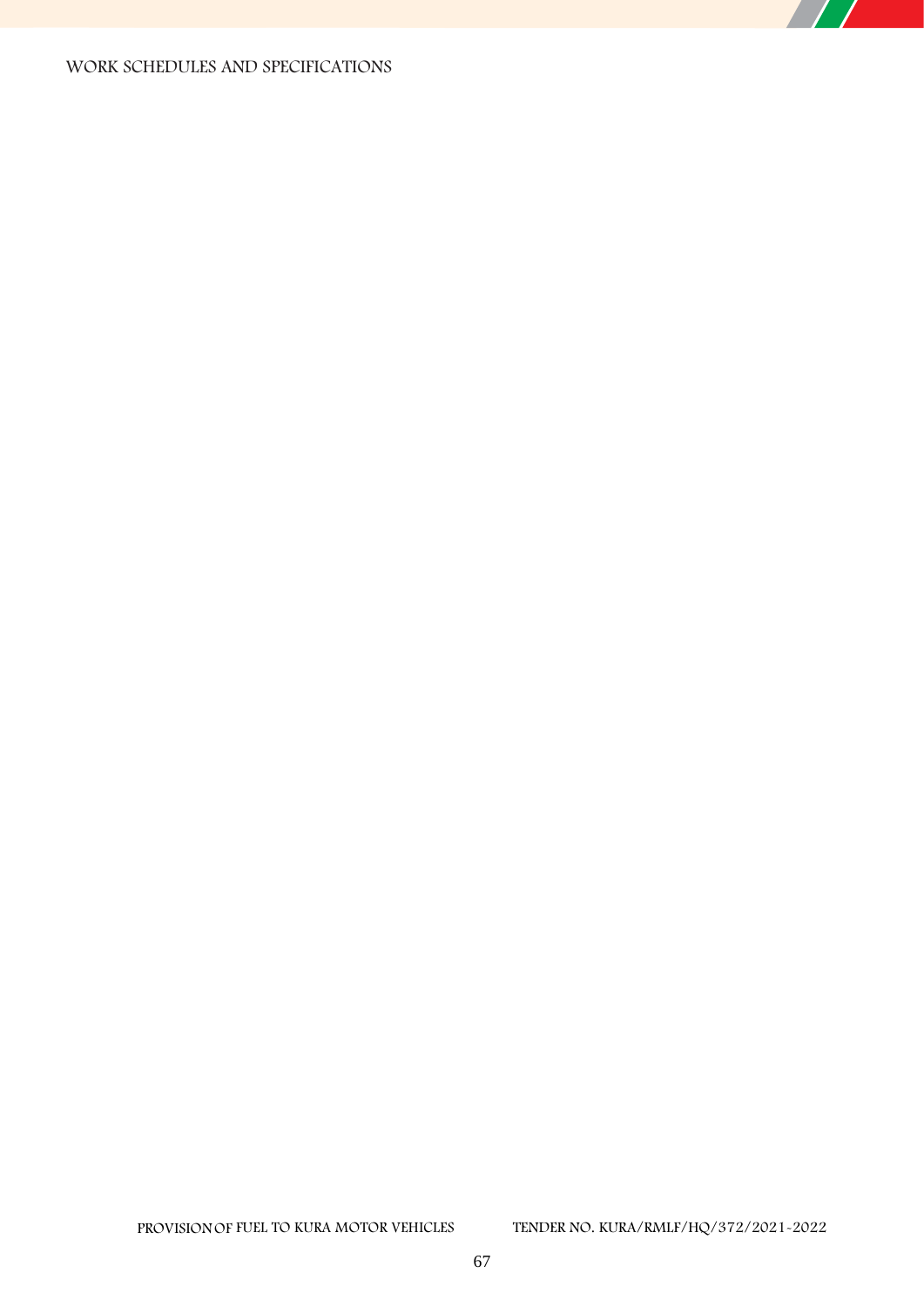**The Specifications and Priced Activity Schedules Date: \_\_\_\_\_\_\_\_\_\_\_\_\_\_\_\_\_\_\_\_\_\_, ITT No: \_\_\_\_\_\_\_\_\_\_\_\_\_\_\_\_\_\_\_\_\_, Alternative No: \_\_\_\_\_\_\_\_\_\_\_\_\_\_\_\_\_\_\_\_\_\_\_\_\_\_\_**

**SECTION VI: TECHNICAL SPECIFICATIONS / DESCRIPTION OF SERVICES**

The Oil Marketing Company **MUST** have **Fueling Stations** in all towns across the country. The company must provide a list of all its stations and their geographical location for ease of identification. In addition, the company must provide the following technical information;

|                     | No.            | <b>SPECIFICATIONS</b>                                                                                                           | REQUIRED  | TENDERER'S RESPONSE |
|---------------------|----------------|---------------------------------------------------------------------------------------------------------------------------------|-----------|---------------------|
| $\overline{\omega}$ | $\mathbf{1}$   | Certificate of registration as an Oil<br>Marketing Company with Ministry Energy                                                 | Mandatory |                     |
|                     | $\overline{2}$ | Certificate of membership to Petroleum<br>Institute of East Africa (PIEA)                                                       | Mandatory |                     |
|                     | 3              | Steady supply of high-quality petroleum<br>products e.g. petrol, diesel, lubricants and car<br>care products/services.          | Mandatory |                     |
|                     | $\overline{4}$ | A friendly and dedicated customer service<br>team and operations support in the offices $\&$<br>filling stations.               | Yes/NO    |                     |
|                     | 5              | Provide reliable and accessible contact<br>personnel to handle communication and sort<br>out fuel transactional issues.         | Yes/No    |                     |
|                     | $\,6\,$        | Allow use of prepaid or postpaid fuel cards in<br>all filling stations across the country.                                      | Mandatory |                     |
|                     |                | Fuel cards system                                                                                                               |           |                     |
|                     | $\overline{7}$ | Generate fuel cards for all the Authority's<br>registered motor vehicles provided.                                              | Mandatory |                     |
|                     | 8              | Generate fuel cards for any new vehicles<br>included in the Authority's fleet.                                                  | Mandatory |                     |
|                     | 9              | Allow Immediate replacement of lost or<br>damaged fuel cards.                                                                   | Mandatory |                     |
|                     | 10             | Enhance security in use of the RFID fuel<br>cards by providing Confidential PIN Code per<br>card.                               | Mandatory |                     |
|                     | 11             | Assign each driver an individual code<br>separate from the PIN code of the card, to<br>allow trail of drivers fueling vehicles. | Yes/No    |                     |
|                     | 12             | Allow easy and friendly Remote PIN<br>Unblocking, in case of any blocking of PIN.                                               | Mandatory |                     |
|                     | 13             | Allows the fleet administrators to pre-set<br>tank size per vehicle to prevent fueling above<br>the set tank size.              | Yes/No    |                     |

**PROVISIONOF FUEL TO KURA MOTOR VEHICLES TENDER NO. KURA/RMLF/HQ/372/2021-2022**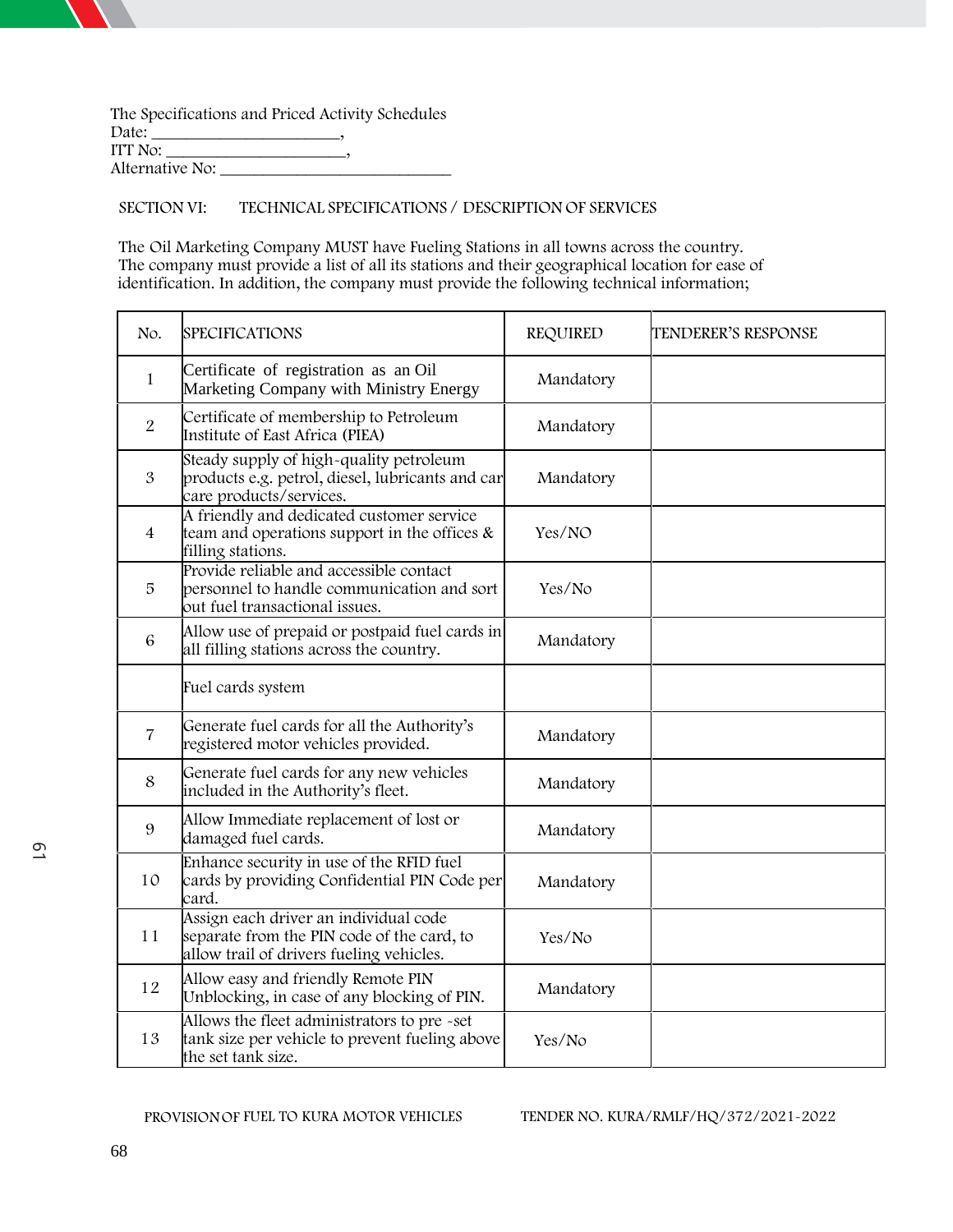

| 14 | Provide customized restrictions on the cards<br>in relation to authorized zones, mileage, time<br>zones, and products restrictions.                                                                                                                                 | Mandatory |  |
|----|---------------------------------------------------------------------------------------------------------------------------------------------------------------------------------------------------------------------------------------------------------------------|-----------|--|
| 15 | Avail an interactive web based tool/system<br>that will enable fleet administrators to log in<br>and perform selected tasks on the Authority's<br>account in the system.                                                                                            | Mandatory |  |
| 16 | The interactive web based tool/system to<br>provide different log in status to different<br>fleet administrators distributed countrywide.                                                                                                                           | Yes/No    |  |
| 17 | For security reasons, dormant Fuel cards to<br>have a 6-months validity period before<br>becoming inactive                                                                                                                                                          | Yes/No    |  |
| 18 | The inactive cards to automatically renew<br>after written request from the appointed fleet<br>administrators.                                                                                                                                                      | Yes/No    |  |
| 19 | Give provision for mileage check, which will<br>enable monitoring of the consumption rate<br>for each card and address any anomalies in<br>the event the odometer reading is<br>inaccurately entered.                                                               | Mandatory |  |
|    | Fuel Card Reports                                                                                                                                                                                                                                                   |           |  |
| 20 | The interactive web based tool/system to<br>provide customized auto generated electronic<br>reports (e.g. daily/monthly, per vehicle Fuel<br>Consumption reports, Mileage reports etc.)<br>for information and monitoring of fuel<br>replenishment and consumption. | Mandatory |  |
|    | Payment mode                                                                                                                                                                                                                                                        |           |  |
| 21 | Provide invoices for fuel payment                                                                                                                                                                                                                                   | Mandatory |  |
| 22 | Allow payment for the cards to be done<br>through electronic funds transfer, cheque or<br>Bankers cheques.                                                                                                                                                          | Mandatory |  |
| 23 | Allow pre-paid mode of payment for the<br>cards.                                                                                                                                                                                                                    | Yes/No    |  |
|    | Contract period                                                                                                                                                                                                                                                     |           |  |
| 24 | An initial contract period for three (3) years<br>renewable subject to the Authority's<br>satisfaction with the services rendered.<br>Subsequent Framework Contract shall<br>follow.                                                                                | Yes/No    |  |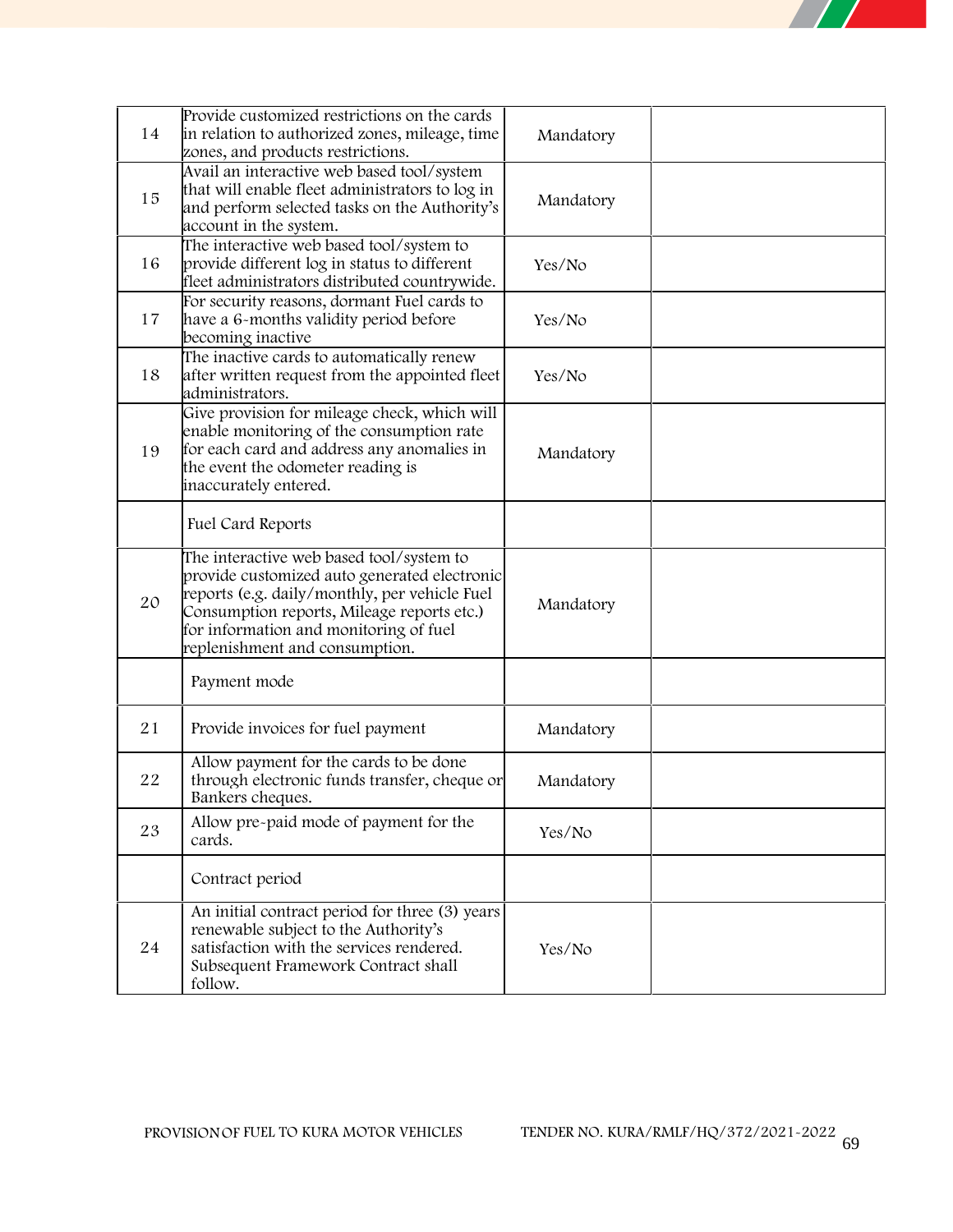

### **SECTION VII – SCHEDULE OF REQUIREMENTS (REGIONS) FOR PROVISION OF FUEL Background**

The Kenya Urban Roads Authority (KURA) is a State Corporation established under the Ministry of Roads by the Kenya Roads Act, 2007 with the core mandate of management, development, rehabilitation and maintenance of all public roads in Cities and Municipalities in Kenya except where those roads are national roads. As a leading Government Agency with the above mandate, KURA has set aside funds for the provision of fuel to KURA motor vehicles for the financial year 2020/2021.

**Notes for preparing Schedule of Requirements**

- 1. The schedule of Requirements shall be included in the tender documents by KURA and shall cover, at the minimum, a description of the provision of fuel to all KURA motor vehicles.
- 2. The objectives of the schedule of requirements are to provide sufficient information to enable tenderers to prepare their tenders comprehensively, efficiently and accurately. In particular the price schedule for which a form is provided in Section VI must be carefully completed.
- 3. In addition, the schedule of requirements together with the price schedule should serve as a basis in the event of services variation at the time of award of contract pursuant to instruction to tenderers paragraph 2.26

**No. Region Office Location Coverage** 1 | Head Offices | Barabara Plaza, Mazao Road, JKIA Entire Nairobi County 2 Nairobi Region Public Works, Machakos Road Entire Nairobi County 3 | Coast Region | Mombasa | All towns in Coast 4 Lower Eastern Machakos All towns in Lower Eastern 5 Upper Eastern Meru All towns in Upper Eastern 6 | Central Region | Nyeri | All towns in Central 7 South Rift Region Nakuru All towns in South Rift 8 North Rift Region Eldoret All towns in North Rift 9 | Western Region | Kakamega | All towns in Western 10 | Nyanza Region | Kisumu | All towns in Nyanza 11 North Eastern Region Garissa All towns in North Eastern

Listed are the regions where KURA has offices;

Name of Tenderer…………………………………..……………Signature of Tenderer……………………….

Date ……………………….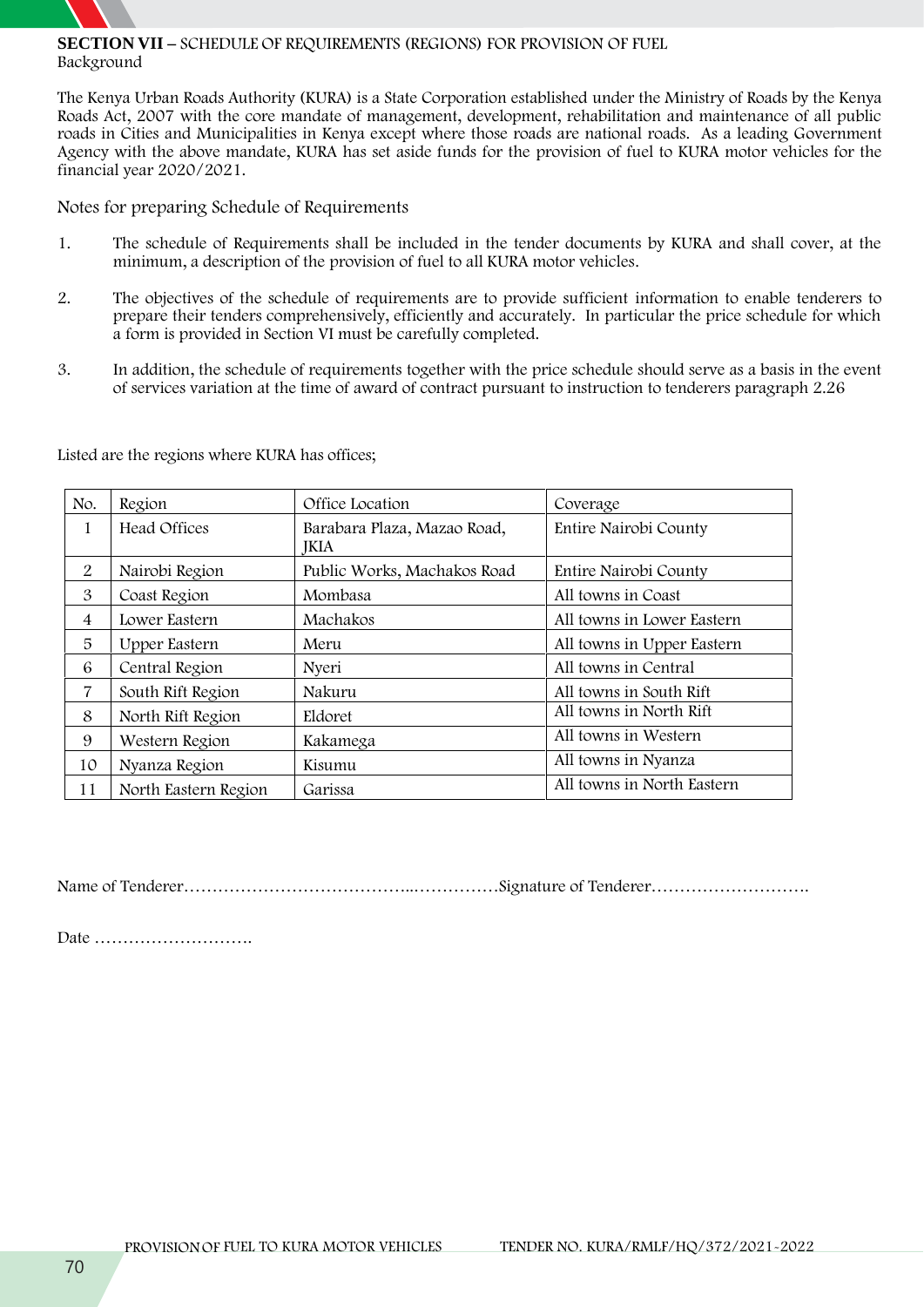**4. OTHERS – TIME SCHEDULE** *(to be used by Tenderer when alternative Time for Completion is invited in ITT 14.2)*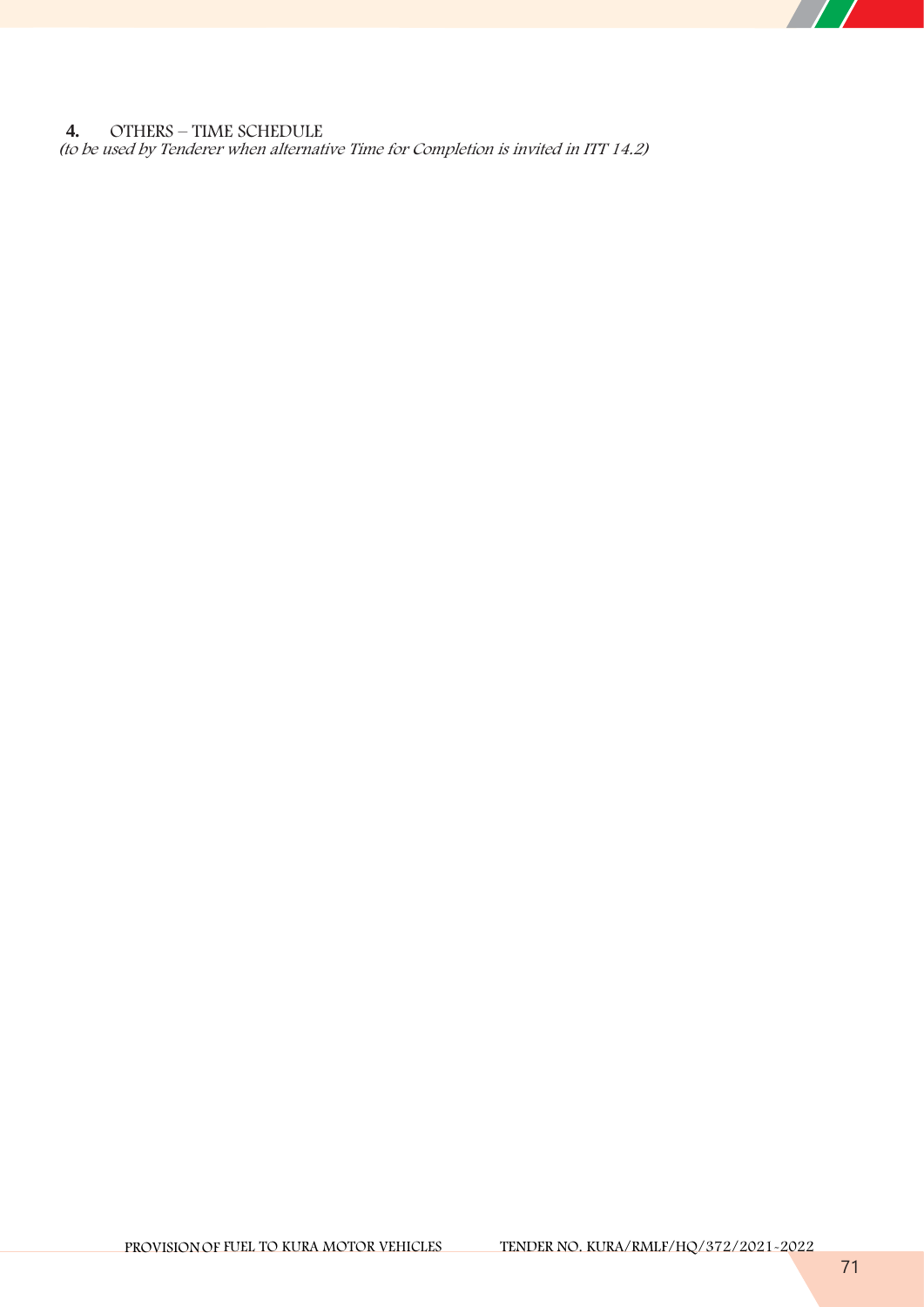

## **5. NOTIFICATION OF INTENTION TO AWARD**

*[This Notification of Intention to Award shall be sent to each Tenderer that submitted a Tender.] [Send this Notification to the Tenderer's Authorized Representative named in the Tenderer Information Form]*

1) For the attention of Tenderer's Authorized Representative

Name:.....................................*[insert Authorized Representative's*

*name]*

Address:.....................................*[insert Authorized Representative's Address]*

Telephone numbers:.....................................*[insert Authorized Representative's telephone/fax numbers]*

Email Address:.....................................*[insert Authorized Representative's email address]*

[IMPORTANT: insert the date that this Notification is transmitted to Tenderers. The Notification must be sent to all *Tenderers simultaneously. This means on the same date and as close to the same time as possible.]*

**DATEOFTRANSMISSION**: This Notification is sent by: [*email/fax*] on [*date*] (local time)

**Procuring Entity:**.....................................*[insert the name of the Procuring Entity]*

**Contract title:**.........................................*[insert the name of the contract]*

**ITT No:**.................................................*[insert ITT reference number from Procurement Plan].*

This Notification of Intention to Award (Notification) notifies you of our decision to award the above contract. The transmission of this Notification begins the Standstill Period. During the Standstill Period you may:

- a) Request a debriefing in relation to the evaluation of your Tender, and/or
- b) Submit a Procurement-related Complaint in relation to the decision to award the contract.

**The successful Tenderer**

| Name:           | [insert name of successful Tenderer]             |
|-----------------|--------------------------------------------------|
| Address:        | [insert address of the successful Tenderer]      |
| Contract price: | [insert contract price of the successful Tender] |

**2) Other Tenderers [INSTRUCTIONS: insert names of all Tenderers that submitted a Tender. If the Tender's price was evaluated include the evaluated price as well as the Tender price as read out.]**

| Name of Tenderer   | Tender price                   | Evaluated Tender price<br>(if applicable) |
|--------------------|--------------------------------|-------------------------------------------|
| <i>insert name</i> | [ <i>insert Tender price</i> ] | [ <i>insert evaluated price</i> ]         |
| <i>insert name</i> | [ <i>insert Tender price</i> ] | <i>linsert evaluated price</i>            |
| <i>insert name</i> | <i>[insert Tender price]</i>   | [ <i>insert evaluated price</i> ]         |
| <i>insert name</i> | [ <i>insert Tender price</i> ] | [ <i>insert evaluated price</i> ]         |
| <i>insert name</i> | <i>[insert Tender price]</i>   | [ <i>insert evaluated price</i> ]         |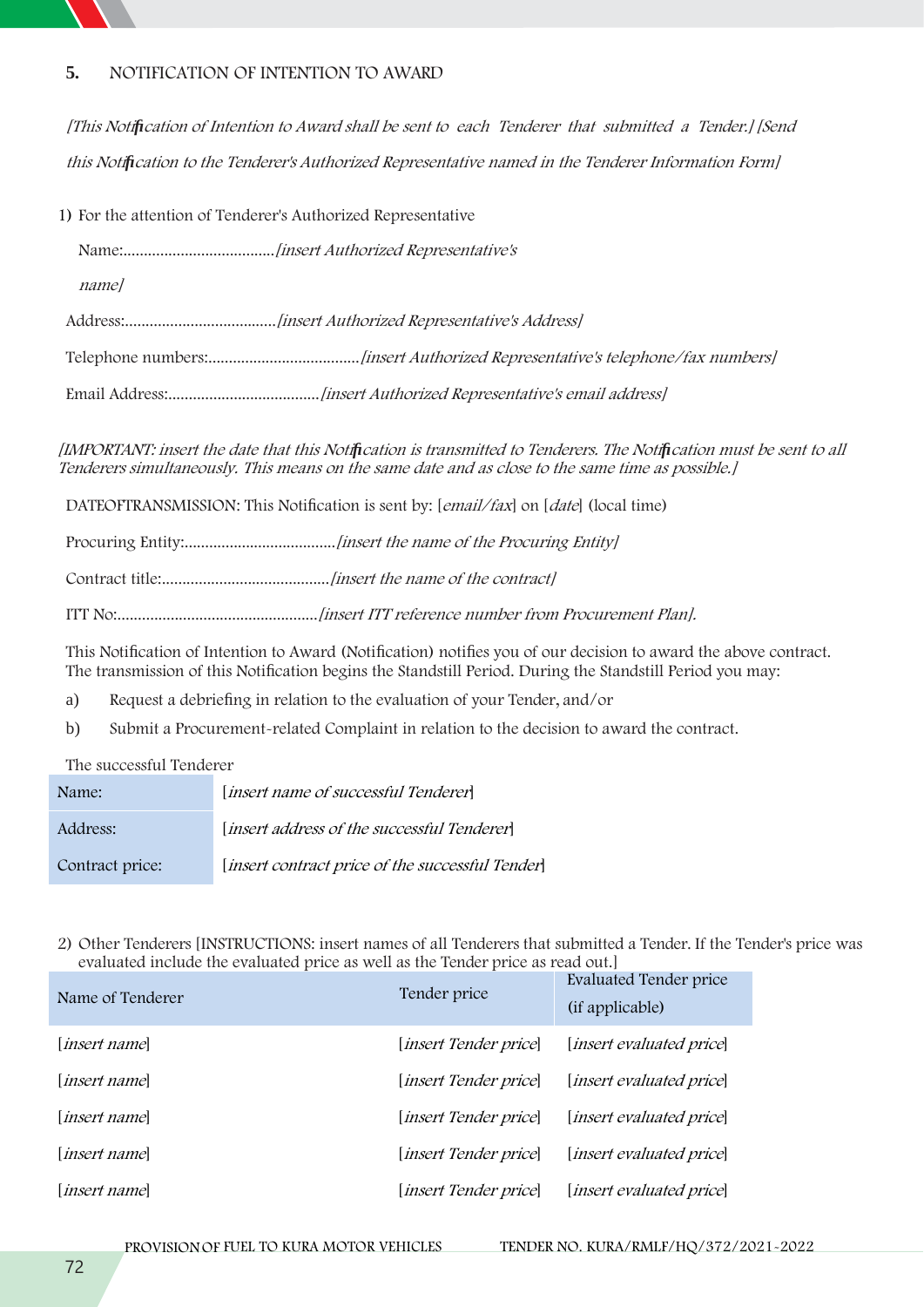

#### **3) How to request a debriefing**

**DEADLINE: The deadline to request a debriefing expires at midnight on [***insert date***] (local time).** You may request a debriefing in relation to the results of the evaluation of your Tender. If you decide to request a debriefing your written request must be made within three (3) Business Days of receipt of this Notification of Intention to Award.

Provide the contract name, reference number, name of the Tenderer, contact details; and address the request for debriefing as follows:

If your request for a debriefing is received within the 3 Business Days deadline, we will provide the debriefing within five (5) Business Days of receipt of your request. If we are unable to provide the debriefing within this period, the Standstill Period shall be extended by five (5) Business Days after the date that the debriefing is provided. If this happens, we will notify you and confirm the date that the extended Standstill Period will end.

The debriefing may be in writing, by phone, video conference call or in person. We shall promptly advise you in writing how the debriefing will take place and confirm the date and time.

If the deadline to request a debriefing has expired, you may still request a debriefing. In this case, we will provide the debriefing as soon as practicable, and normally no later than fifteen (15) Business Days from the date of publication of the Contract Award Notice.

**4) How to make a complaint**

**Period: Procurement-related Complaint challenging the decision to award shall be submitted by [***insert date and time***].**

Provide the contract name, reference number, name of the Tenderer, contact details; and address the Procurement-related Complaint as follows:

**Attention**:...................................... *[insert full name of person, if applicable]*

**Title/position**:......................................*[insert title/position]*

**Agency**:...................................... *[insert name of Procuring Entity]*

**Email address**:...................................... *[insert email address]*

At this point in the procurement process, you may submit a Procurement-related Complaint challenging the decision to award the contract. You do not need to have requested, or received, a debriefing before making this complaint. Your complaint must be submitted within the Standstill Period and received by us before the Standstill Period ends.

In summary, there are four essential requirements:

- 1. You must be an 'interested party'. In this case, that means a Tenderer who submitted a Tender in this tendering process, and is the recipient of a Notification of Intention to Award.
- 2. The complaint can only challenge the decision to award the contract.
- 3. You must submit the complaint within the period stated above.
- 4. You must include, in your complaint, all of the information required to support the complaint.
- 5. The application must be accompanied by the fees set out in the Procurement Regulations, which shall not  $h$ <sup> $\theta$ </sup>

refundable (information available from the Public Procurement Authority at complaints@ppra.go.ke

**PROVISIONOF FUEL TO KURA MOTOR VEHICLES TENDER NO. KURA/RMLF/HQ/372/2021-2022**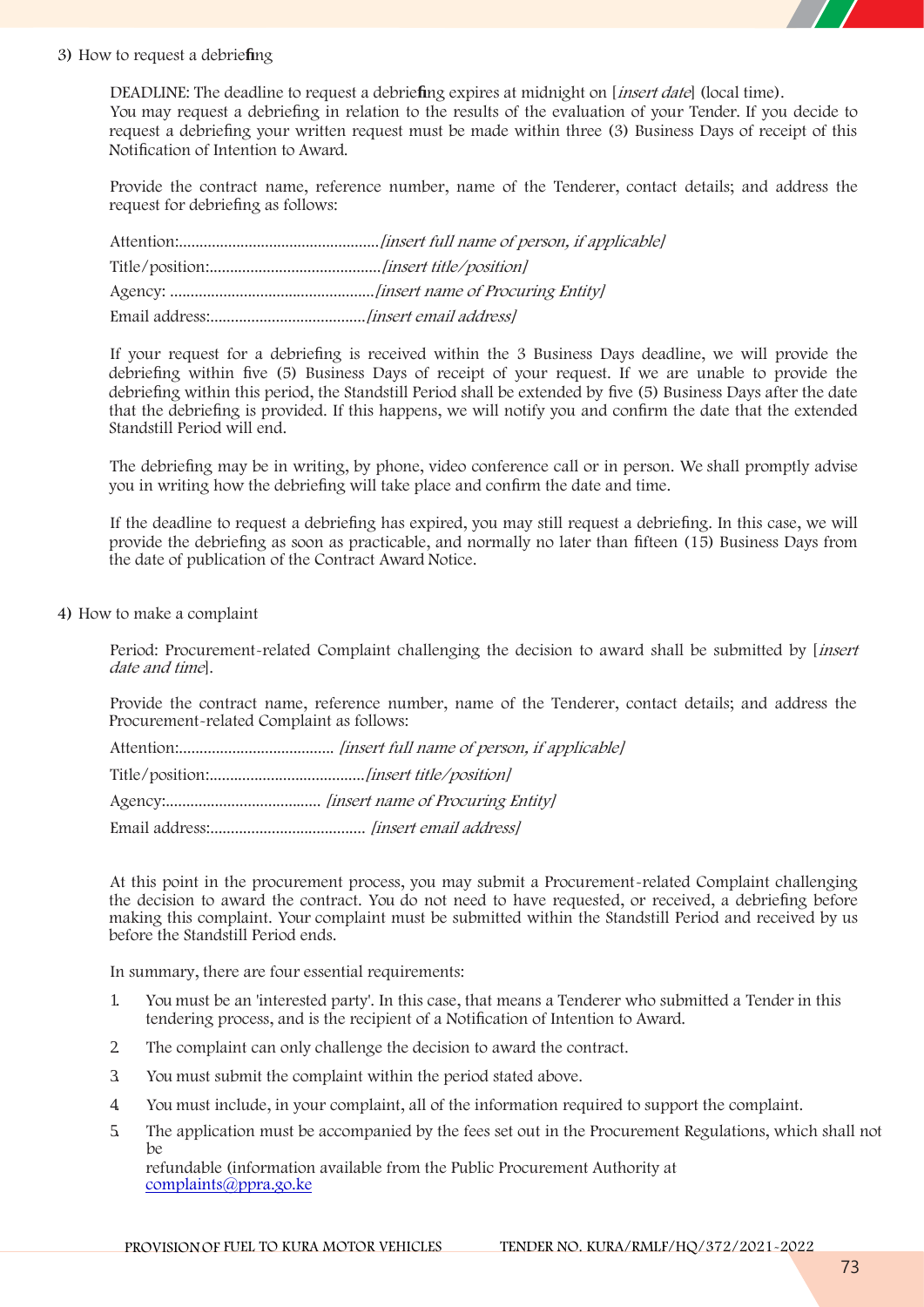

|  |  | 5) Standstill Period |  |
|--|--|----------------------|--|
|--|--|----------------------|--|

**DEADLINE: The Standstill Period is due to end at midnight on** *[insert date]* **(local time).**

The Standstill Period lasts ten (10) Business Days after the date of transmission of this Notification of Intention to Award.

The Standstill Period may be extended as stated in Section 4 above. If you have

any questions regarding this Notification pleased don't hesitate to contact us. On

behalf of the Procuring Entity: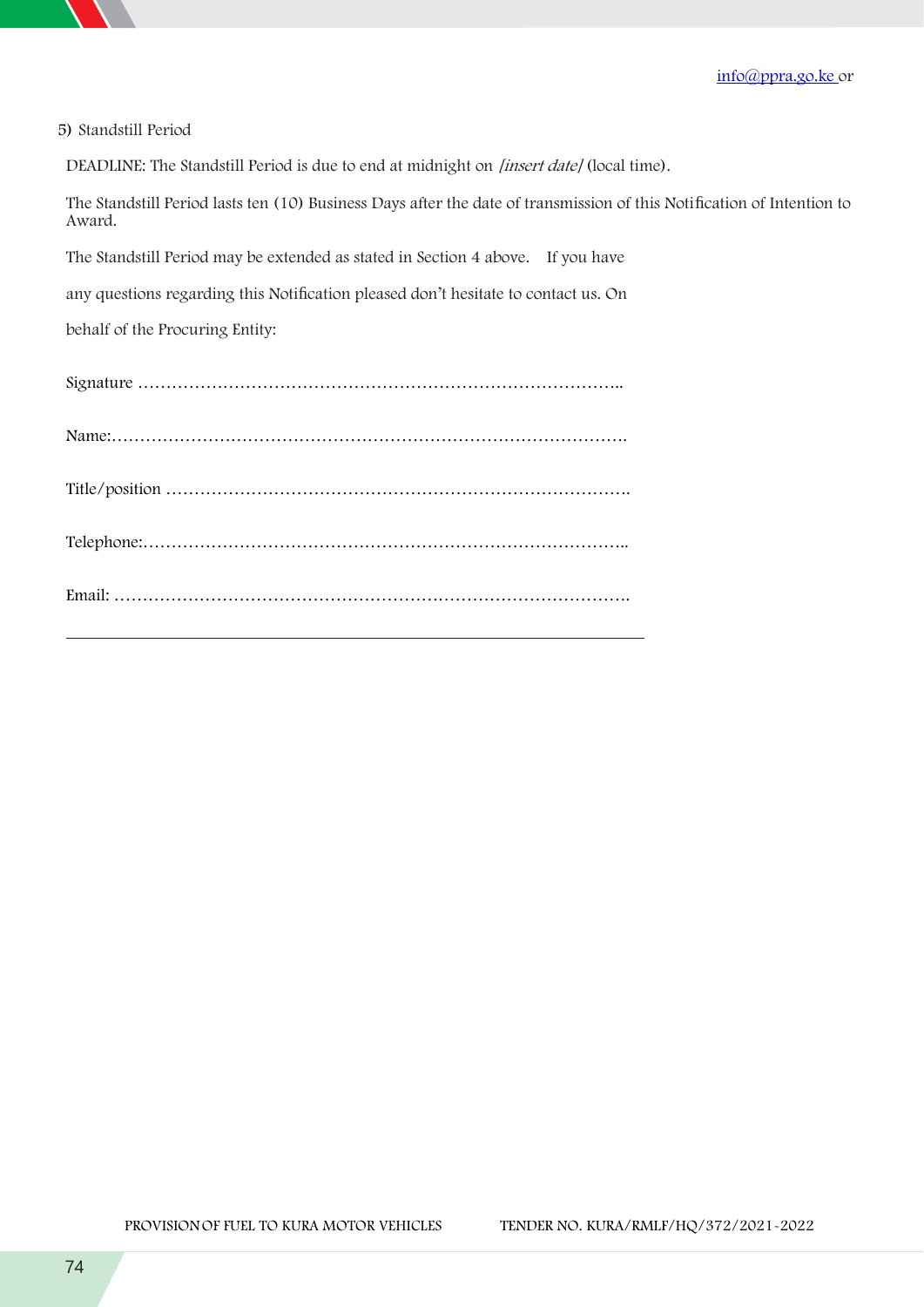#### **FORM FOR REVIEW (r.203 (1))**

#### **PUBLIC PROCUREMENT ADMINISTRATIVE REVIEW BOARD**

#### **APPLICATION NO…………….OF……….….20……...**

#### **BETWEEN**

**…………………………...……………………………….APPLICANT (Review Board)**

**AND**

**…………………………………RESPONDENT (Procuring Entity)**

Request for review of the decision of the…………… (Name of the Procuring Entity of ……………dated the…day of ………….20……….in the matter of Tender No **KURA/RMLF/HQ/372/2021-2022**………..…of …………..20….. for .........(Tender description).

#### **REQUEST FOR REVIEW**

I/We……………………………,the above named Applicant(s), of address: Physical address…………….P. O. Box No…………. Tel. No……..Email ……………, hereby request the Public Procurement Administrative Review Board to review the whole/part of the above mentioned decision on the following grounds , namely:

1.

2.

By this memorandum, the Applicant requests the Board for an order/orders that:

1.

2.

SIGNED ……………….(Applicant) Dated on…………….day of ……………/…20……

**\_\_\_\_\_\_\_\_\_\_\_\_\_\_\_\_\_\_\_\_\_\_\_\_\_\_\_\_\_\_\_\_\_\_\_\_\_\_\_\_\_\_\_\_\_\_\_\_\_\_\_\_\_\_\_\_\_\_\_\_\_\_\_\_\_\_\_\_\_\_\_\_\_\_\_**

FOR OFFICIAL USE ONLY Lodged with the Secretary Public Procurement Administrative Review Board on…………day of ………....20….………

**SIGNED**

**Board Secretary**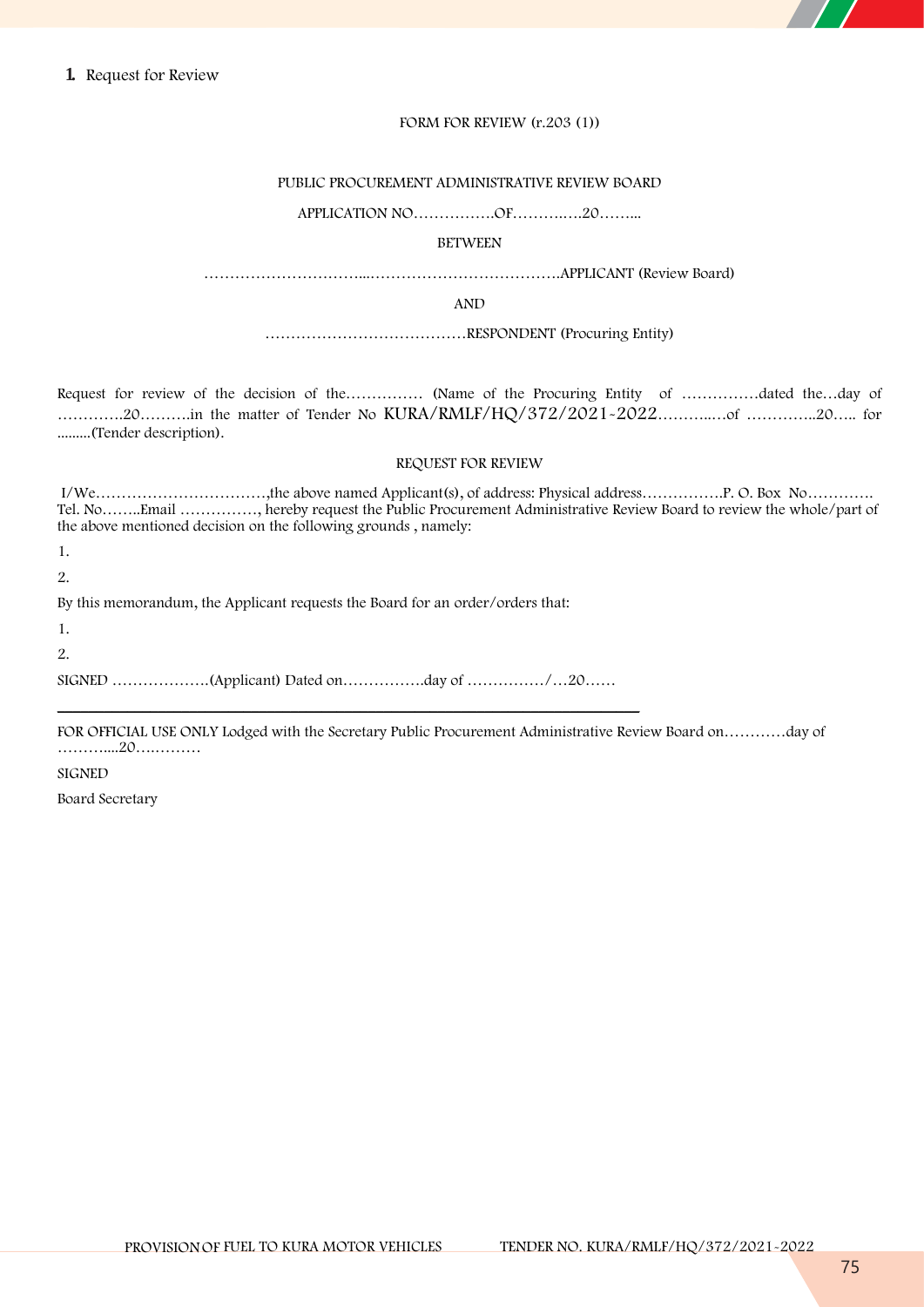# **2. NOTIFICATION OF AWARD-FORM OF ACCEPTANCE**

*[Form head paper of the Procuring Entity] [date]*

To:......*[name and address of the Service*

*Provider]*

This is to notify you thatyour Tender dated *[date]* for execution of the *[name of the Contract and identification number, as given in the Special Conditions of Contract]* for the Contract Price of the equivalent of *[amount in numbers and words] [name of currency]*, as corrected and modified in accordance with the Instructions to Tenderers is hereby accepted by us (Procuring Entity).

You are requested to furnish the Performance Security within 28 days in accordance with the Conditions of Contract, using, for that purpose, one of the Performance Security Forms included in Section X, Contract Forms, of the tender document.

Please return the attached Contract dully signed Authorized Signature: Name and Title of

Signatory: Name of Agency:

Attachment: Contract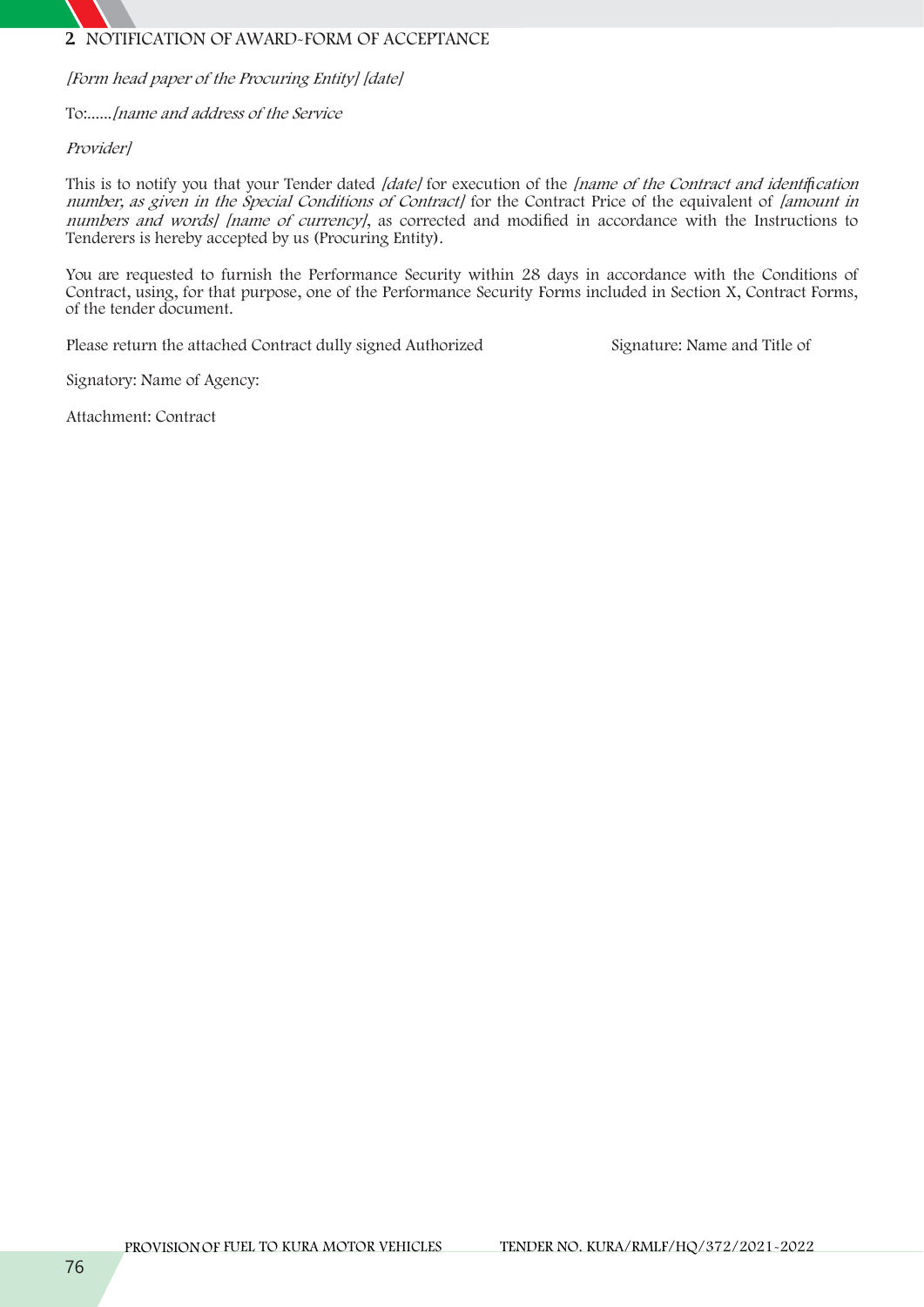

# **3. FORM OF CONTRACT [Form head paper of the Procuring Entity]**

#### **LUMP-SUMREMUNERATION**

This CONTRACT (herein after called the "Contract") is made the [day] day of the month of [month], [year], between, on the one hand, [name of Procuring Entity] (herein after called the "Procuring Entity") and, on the other hand, *[name of Service Provider]* (herein after called the "Service Provider").

[*Note: In the text below text in brackets is optional; all notes should be deleted in final text*. *If the Service Provider consist of more than one entity, the above should be partially amended to read as follows:*"…(herein after called the "Procuring Entity") and, on the other hand, a joint venture consisting of the following entities, each of which will be jointly and severally liable to the Procuring Entity for all the Service Provider's obligations under this Contract, namely, *[name of Service Provider]* and *[name of Service Provider]* (herein after called the "Service Provider<sup>"</sup>).

#### WHEREAS

- a) the Procuring Entity has requested the Service Provider to provide certain Services as defined in the General Conditions of Contract attached to this Contract (herein after called the "Services");
- b) the Service Provider, having represented to the Procuring Entity that they have the required professional skills, and personnel and technical resources, have agreed to provide the Services on the terms and conditions set forth in this Contract at a contract price of……………………;

NOW THEREFORE the parties hereto hereby agree as follows:

- 1. The following documents shall be deemed to form and be read and construed as part of this Agreement, and the priority of the documents shall be as follows:
	- a) The Form of Acceptance;
	- b) The Service Provider's Tender
	- c) The Special Conditions of Contract;
	- d) The General Conditions of Contract;
	- e) The Specifications and the Priced Activity Schedule; and
	- *f)* The following Appendices: *[Note: If any of these Appendices are not used, the words "Not Used" should be inserted below next to the title of the Appendix and on the sheet attached hereto carrying the title of that Appendix.]*

Appendix A: Description of the Services

Appendix B: Schedule of Payments

Appendix C: Subcontractors Appendix

D: Breakdown of Contract Price

- 2. The mutual rights and obligations of the Procuring Entity and the Service Provider shall be as set forth in the Contract, in particular:
	- a) The Service Provider shall carry out the Services in accordance with the provisions of the Contract; and
	- b) The Procuring Entity shall make payments to the Service Provider in accordance with the provisions of the Contract.

IN WITNESS WHEREOF, the Parties hereto have caused this Contract to be signed in the irrespective names as of the day and year first above written.

For and on behalf of *[name of Procuring*

*Entity] [Authorized Representative]*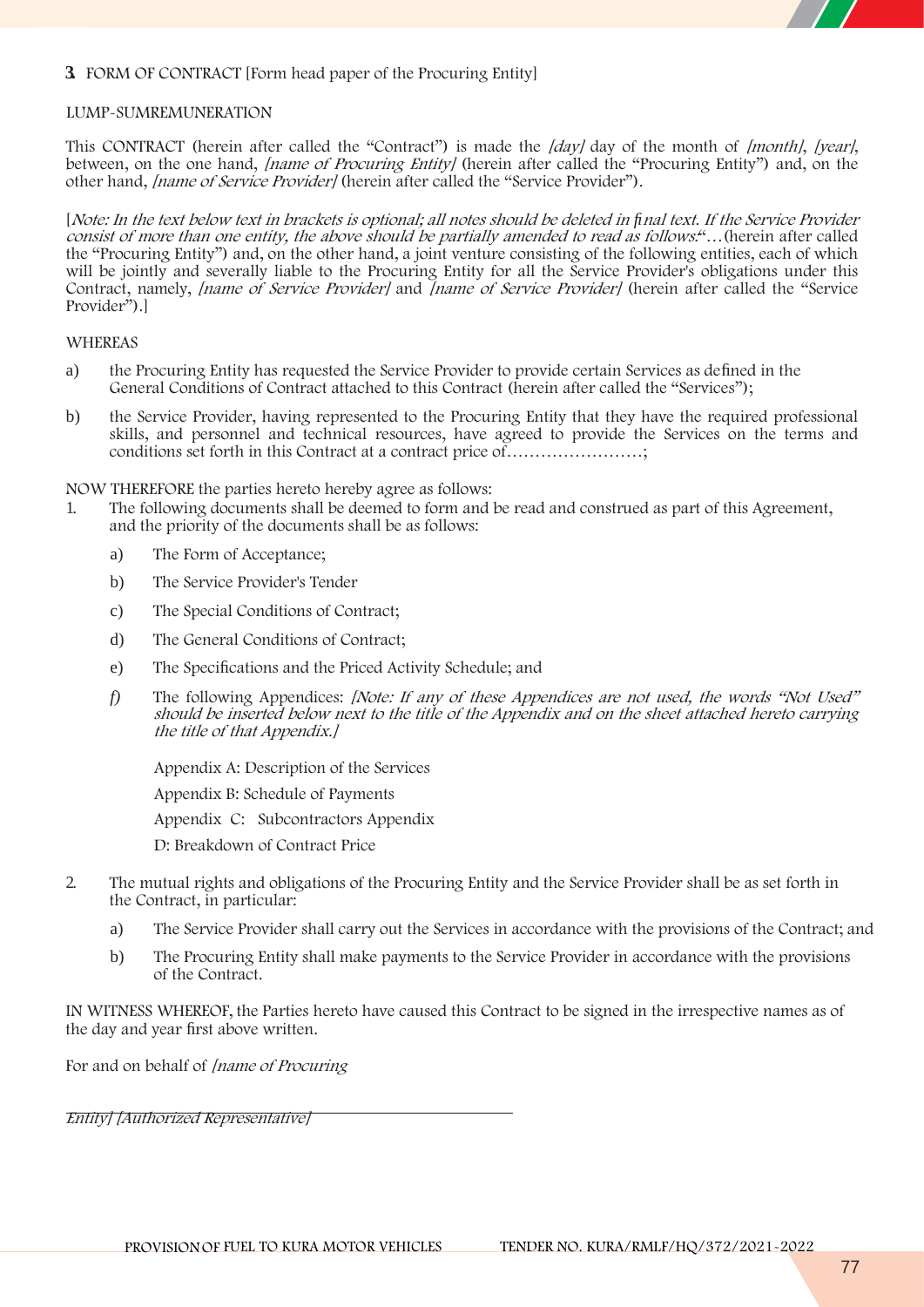

For and on behalf of *[name of Service*

## *Provider] [Authorized Representative]*

[Note: If the Service Provider consists of more than one entity, all these entities should appear as signatories, e.g., *in the following manner:]*

For and on behalf of each of the Members of the Service Provider

*[name of member]*

*[Authorized Representative]*

*[name of member]*

*[Authorized Representative]*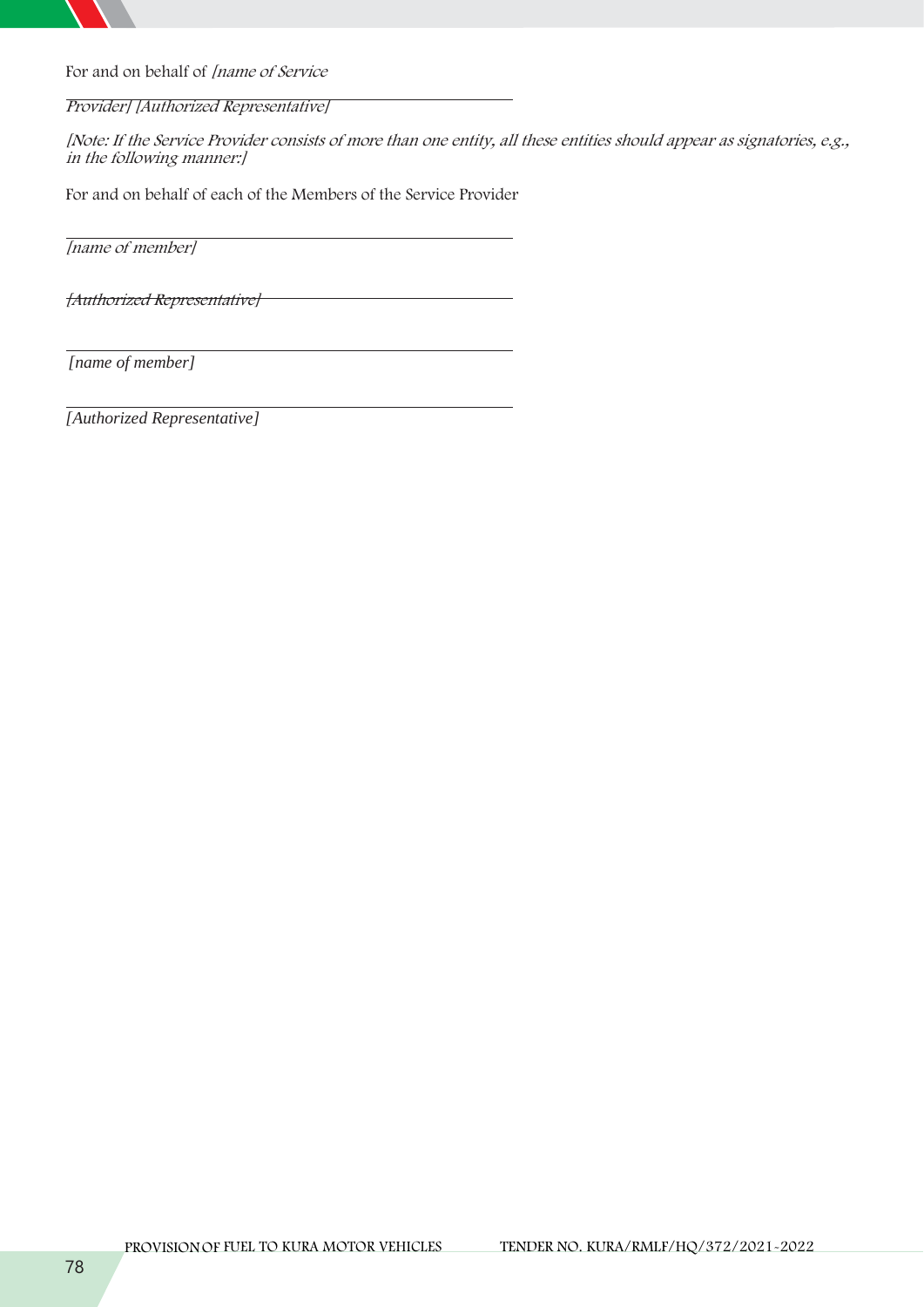# **8. FORM OF TENDER SECURITY**(Bank Guarantee)

*[The bank shall fill in this Bank Guarantee Form in accordance with the instructions*

*indicated.] [Guarantor Form head or SWIFT identifier code]*

**Beneficiary:** *[Procuring Entity to insert its name and address]*

**ITT No.:** *[Procuring Entity to insert reference number for the Request for*

*Tenders]* **Alternative No***.: [Insert identification No if this is a Tender for an*

*alternative]* **Date:** *[Insert date of issue]*

**TENDER GUARANTEE No.:** *[Insert guarantee reference number]*

**Guarantor:** *[Insert name and address of place of issue, unless indicated in the Form head]*

We have been informed that *[insert name of the Tenderer, which in the case of <sup>a</sup> joint venture shall be the name of the joint venture (whether legally constituted or prospective) or the names of all members thereof]* (hereinafter called "the Applicant") has submitted or will submit to the Beneficiary its Tender (hereinafter called "the Tender") for the execution of under Request for Tenders No.  $($ "the ITT").

Furthermore, we understand that, according to the Beneficiary's conditions, Tenders must be supported by a Tender guarantee.

AttherequestoftheApplicant,we,asGuarantor,herebyirrevocablyundertaketopaytheBeneficiaryanysumor sums not exceeding in total an amount of () upon receipt by us of the  $\Box$  upon receipt by us of the Beneficiary's complying demand, supported by the Beneficiary's statement, whether in the demand itself or a separate signed document accompanying or identifying the demand, stating that either the Applicant:

- a) Has withdrawn its Tender during the period of Tender validity set forth in the Applicant's Form of Tender ("the Tender Validity Period"), or any extension thereto provided by the Applicant; or
- b) Having been notified of the acceptance of its Tender by the Beneficiary during the Tender Validity Period or<br>extension extension thereto or any extension thereto providedbytheApplicant,(i)hasfailedtosignthecontractagreement,or(ii)hasfailed to furnish the performance security, in accordance with the Instructions to Tenderers ("ITT") of the Beneficiary's tendering document.

This guarantee will expire: (a) if the Applicant is the successful Tenderer, upon our receipt of copies of the Contract agreement signed by the Applicant and the performance security issued to the Beneficiary in relation to such Contract agreement; or (b) if the Applicant is not the successful Tenderer, upon the earlier of (i) our receipt of a copy of the Beneficiary's notification to the Applicant of the results of the Tendering process; or (ii)twenty-eight days after the end of the Tender Validity Period.

Consequently, any demand for payment under this guarantee must be received by us at the office indicated above on or before that date.

This guarantee is subject to the Uniform Rules for Demand Guarantees (URDG) 2010 Revision, ICC Publication No. 758.

*[Signature(s)] Note: All italicized text is for use in preparing this form and shall be deleted from the final product.*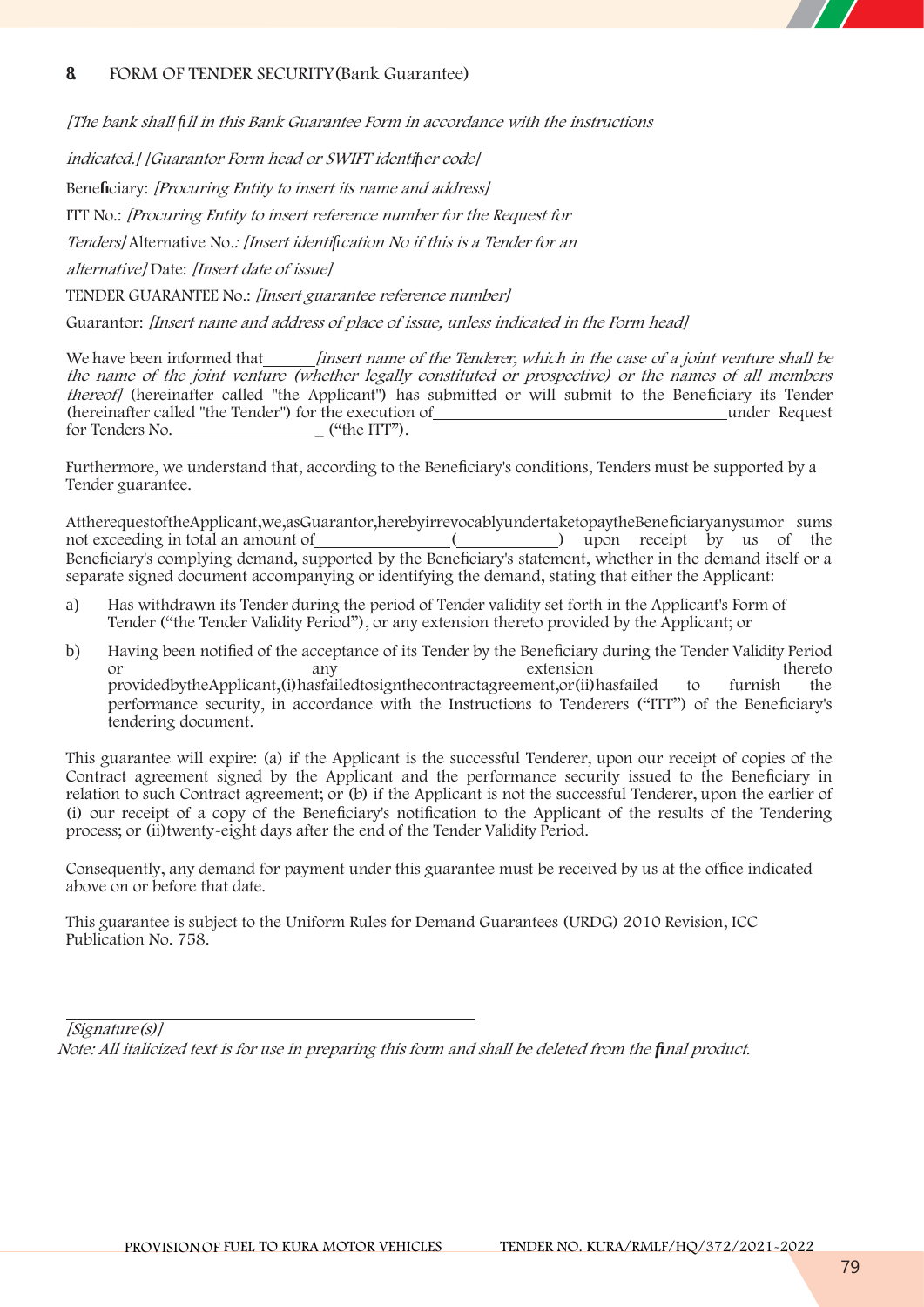# **9. FORM OF TENDER SECURITY (TENDER BOND)**

*[The Surety shall fill in this Tender Bond Form in accordance with the instructions*

*indicated.]* BOND NO.

BY THIS BOND *[name of Tenderer]* as Principal (hereinafter called "the Principal"), and *[name, legal title, and address of surety],* **authorized to transact business in Kenya***,* as Surety (herein after called "the Surety"), are held and firmly bound unto *[name of Procuring Entity]* as Obligee (hereinafter called "the Procuring Entity") in the sum of *[ amount of Bond] [amount in words]*, for the payment of which sum,well and truly to be made, we, the said Principal and Surety, bind ourselves, our successors and assigns, jointly and severally, firmly by these presents.

WHEREAS the Principal has submitted or will submit a written Tender to the Procuring Entity dated the

day of , 20 , for the supply of *[name of Contract]* (hereinafter called the "Tender").

NOW, THEREFORE, THE CONDITION OF THIS OBLIGATION is such that if the Principal:

- a) has withdrawn its Tender during the period of Tender validity set forth in the Principal's Form of Tender ("the Tender Validity Period"), or any extension thereto provided by the Principal; or
- b) having been notified of the acceptance of its Tender by the Procuring Entity during the Tender Validity Period or any extension thereto provided by the Principal; (i) failed to execute the Contract agreement; or (ii) has failed to furnish the Performance Security, in accordance with the Instructions to Tenderers ("ITT") of the Procuring Entity's tendering document.

then the Surety undertakes to immediately pay to the Procuring Entity up to the above amount upon receipt of the Procuring Entity's first written demand, without the Procuring Entity having to substantiate its demand, provided that in its demand the Procuring Entity shall state that the demand arises from the occurrence of any of the above events, specifying which event(s) has occurred.

The Surety hereby agrees that its obligation will remain in full force and effect up to and including the date 28 days after the date of expiration of the Tender Validity Period set for thin the Principal's Form of Tender or any extension thereto provided by the Principal.

INTESTIMONY WHEREOF, the Principal and the Surety have caused these presents to be executed in the irrespective names this day of 20.

Principal:

Corporate Seal (where appropriate)

Surety:

*(Printed name and title) (Printed name and title)*

*(Signature) (Signature)*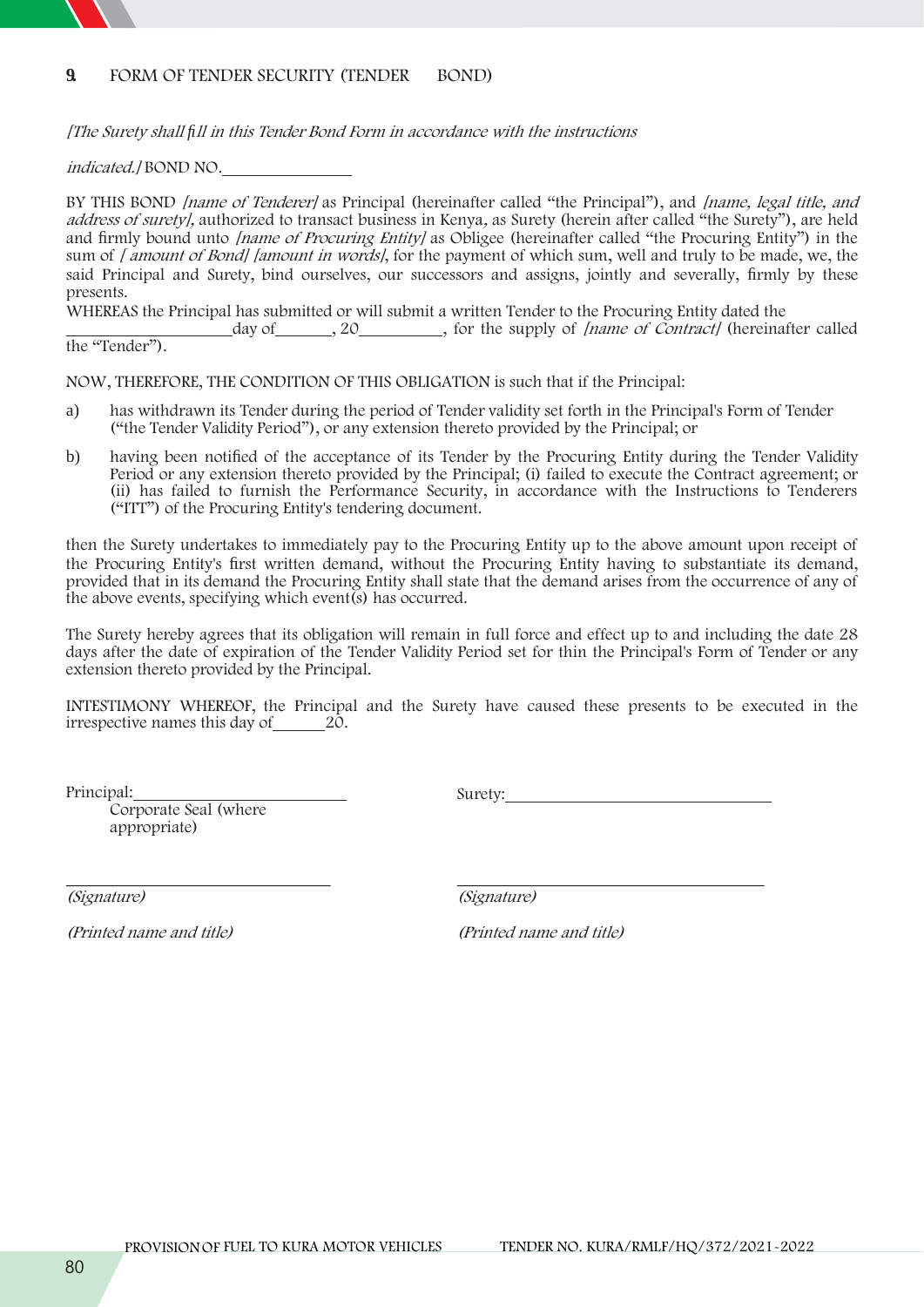

# **10. FORM OF TENDER-SECURING DECLARATION**

*[The Tenderer shall fill in this Form in accordance with the instructions indicated.]*

Date: *[date (as day, month and year)]*

ITT No.: *[number of Tendering process]*

Alternative No.: *[insert identification No if this is <sup>a</sup> Tender for an alternative]*

To: *[complete name of Procuring Entity]* We, the undersigned, declare that:

We understand that, according to your conditions, Tenders must be supported by a Tender-Securing Declaration. We accept that we will automatically be suspended from being eligible for Tendering or submitting proposals in any contract with the Procuring Entity for the period of time of *[number of months or years]* starting on *[date],* if we are in breach of our obligation(s) under the Tender conditions, because we:

- a) Have withdrawn our Tender during the period of Tender validity specified in the Form of Tender; or
- b) Having been notified of the acceptance of our Tender by the Procuring Entity during the period of Tender validity,

(i) fail to sign the Contract agreement; or (ii) fail or refuse to furnish the Performance Security, if required, in accordance with the ITT.

We understand this Tender Securing Declaration shall expire if we are not the successful Tenderer, upon the earlier of (i) our receipt of your notification to us of the name of the successful Tenderer; or (ii) twenty-eight days after the expiration of our Tender.

Name of the Tenderer**\*** Name of the person duly authorized to sign the Tender on behalf of the

| Tenderer**                          | Title of the person |
|-------------------------------------|---------------------|
| signing the Tender                  |                     |
| Signature of the person named above |                     |

Date signed day of  $\alpha$ 

**\***: In the case of the Tender submitted by joint venture specify the name of the Joint Venture as Tenderer

\*\*: Person signing the Tender shall have the power of attorney given by the Tenderer attached to the Tender

*[Note: In case of a Joint Venture, the Tender-Securing Declaration must be in the name of all members to the Joint Venture that submits the Tender.*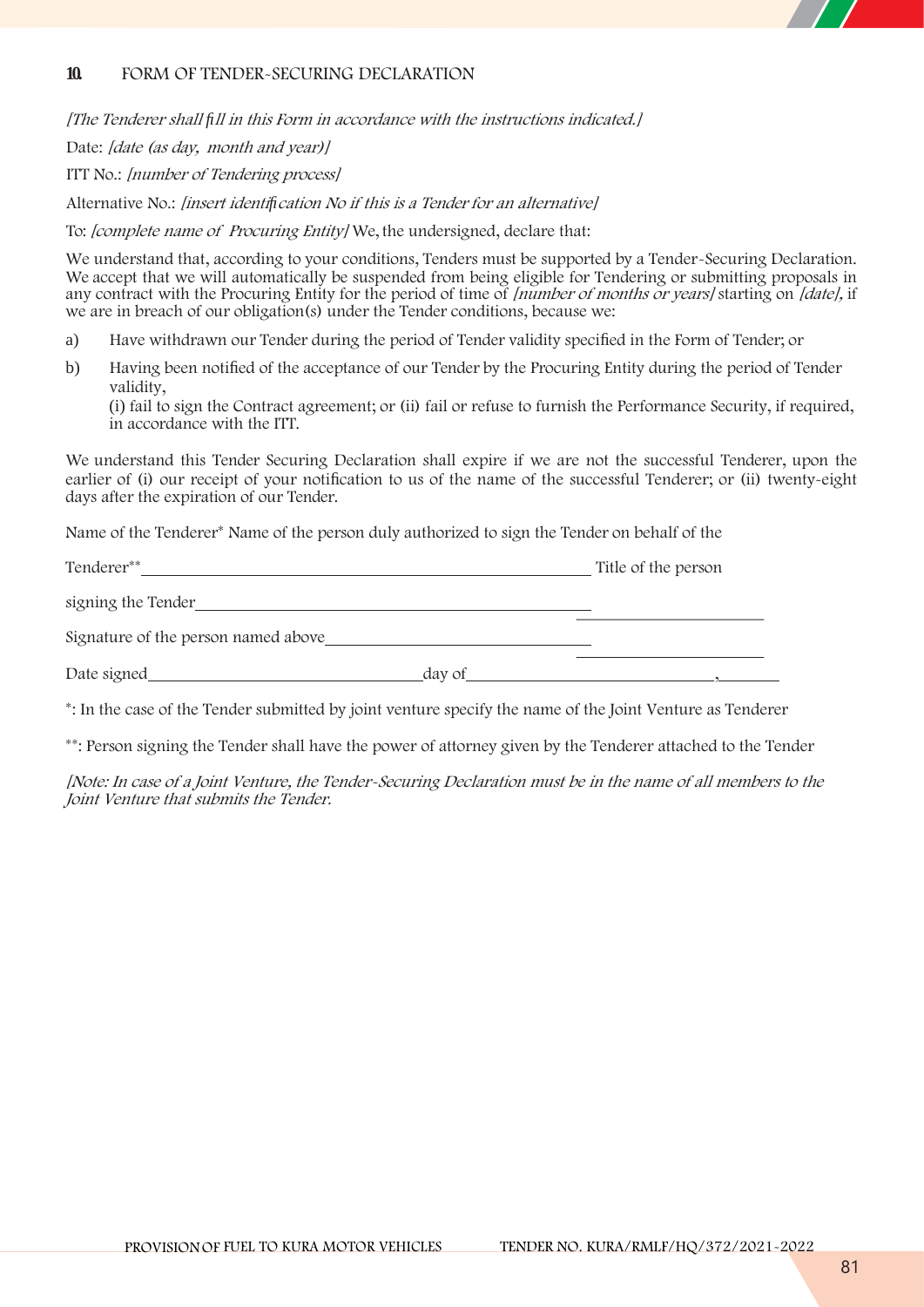

# **PART II – PROCURING ENTITY'S REQUIREMENTS**

**The evaluation criteria will be carried out as stipulated in SECTION III CLAUSE 4 OPTION 2**

# **CRITERIA FOR PRELIMINARY EVALUATION**

The method of evaluation will be Merit Point System, and the evaluation criteria will be applied as indicated here below:  $\sim$ 

**All documents** *MUST* **be certified by a Commissioner of Oaths**

| 1.            | MANDATORY REQUIREMENTS                                                                                               | <b>POINTS</b> |
|---------------|----------------------------------------------------------------------------------------------------------------------|---------------|
| a)            | Submit valid tender security of Kshs.200,000/- and in the form<br>stipulated in the tender document                  | YES/NO        |
| $\mathbf{b}$  | Certified Certificate of registration as an Oil Marketing<br>Company with Ministry Energy                            |               |
|               | Certified copy of membership of Petroleum Institute of East<br>Africa (PIEA)                                         |               |
| $\mathcal{C}$ | Certified copy of Certificate of Incorporation/Registration                                                          |               |
| d)            | Certified copy of Valid Tax Compliance Certificate from KRA                                                          |               |
| e)            | Certified Copy of PIN/VAT Certificate                                                                                |               |
| f)            | Certified copy of current CR 12                                                                                      |               |
| <sub>8</sub>  | Certified Copy of Current Business License from Nairobi City<br>County or any other County where business is located |               |
| h)            | Completed Confidential Business Questionnaire Form                                                                   |               |
| J             | Duly completed, signed and stamped form of tender                                                                    |               |
| $\mathbf{k}$  | Properly bound, good presented document. Loose documents will<br>not be accepted.                                    |               |
| $\mathbf{I}$  | All pages must be sequentially serialized as per the tender notice                                                   |               |

*NB: - Bidders must meet all the Mandatory requirements to qualify for technical evaluation.*

82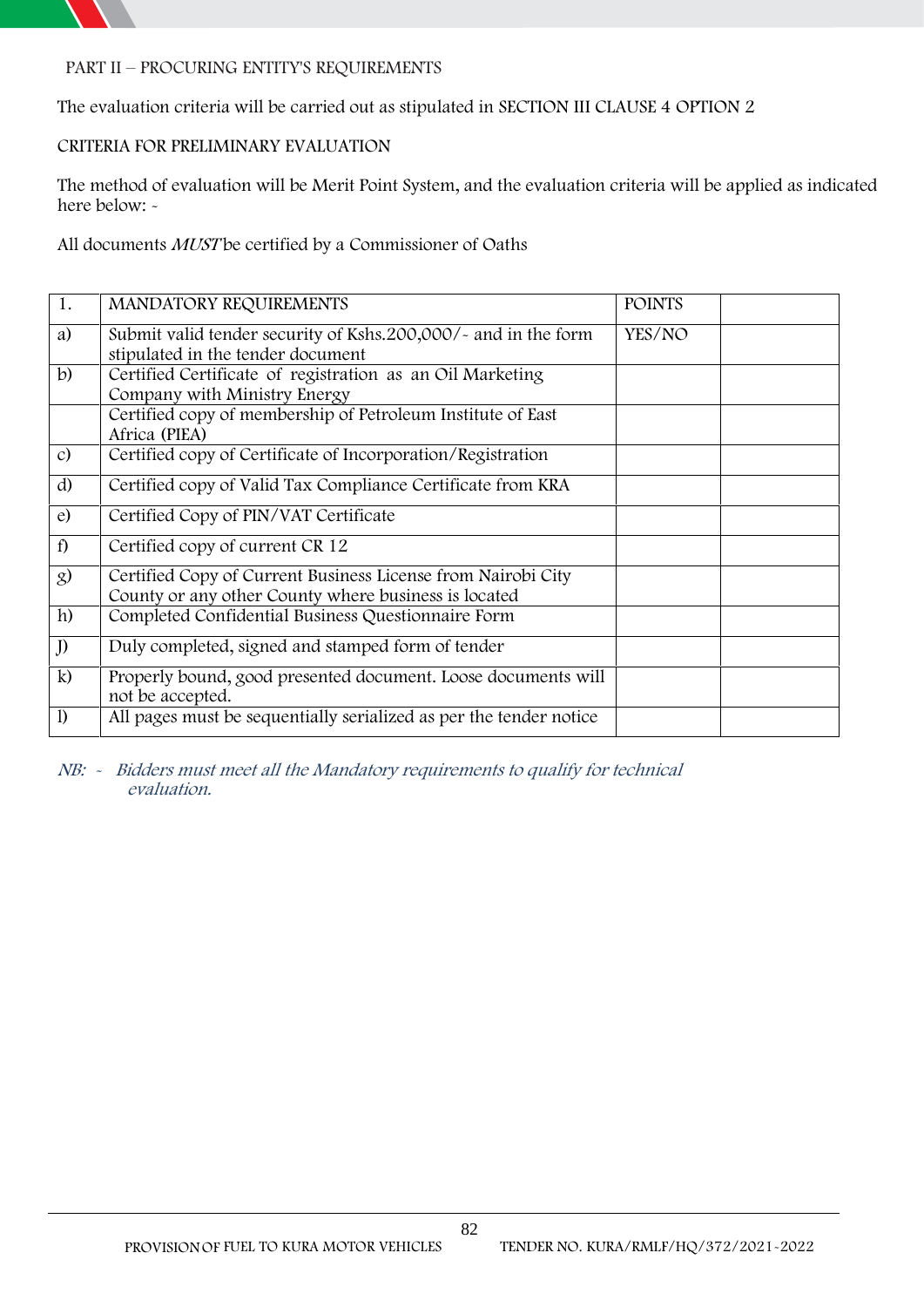| $\overline{2}$ . | <b>TECHNICAL EVALUATION</b><br>OPERATIONS PERFORMANCE & HUMAN RESOURCES                                                                                                                                                                         | <b>MAXIMU</b><br>M SCORE | <b>PERCENTAG</b><br>E SCORES |
|------------------|-------------------------------------------------------------------------------------------------------------------------------------------------------------------------------------------------------------------------------------------------|--------------------------|------------------------------|
| a)               | Firms Experience;                                                                                                                                                                                                                               | 20                       |                              |
|                  | i. Certified List of at least 5 major Corporate Clients, Contract<br>Sum and their recommendation letters.                                                                                                                                      |                          |                              |
|                  | Certified Copies of most recent award letters or contract for<br>ii.<br>provision of Fuel for at least five 5 major Corporate Clients.                                                                                                          |                          |                              |
| $\mathbf{b}$     | Professional qualifications and experience of key personnel                                                                                                                                                                                     | 20                       |                              |
|                  | Certified List of at least four (4) key professional staff and their<br>CVs, copies of certificates and responsibilities, who will be<br>handling the clients.                                                                                  |                          |                              |
| $\mathcal{C}$    | Technical capability (Conformity to the Specifications)                                                                                                                                                                                         | 22                       |                              |
|                  | The Bidder must provide and meet the all stated requirements<br>under Section VI.                                                                                                                                                               |                          |                              |
|                  | System Demonstration                                                                                                                                                                                                                            | 20                       |                              |
|                  | The Bidder shall be required to demonstrate a dummy of the Fuel<br>Card system and its functionality.                                                                                                                                           |                          |                              |
| d)               | Financial Capability                                                                                                                                                                                                                            | 12                       |                              |
|                  | i. Certified audited accounts for the last three (3) years.                                                                                                                                                                                     |                          |                              |
|                  | Proof of financial stability-provide evidence (working<br>ii.<br>capital).                                                                                                                                                                      |                          |                              |
| f)               | Insurance Policy                                                                                                                                                                                                                                | $6\phantom{1}6$          |                              |
|                  | General Insurance for Employer's Liability, Public Liability Valid<br>Work Injury Benefit policy, Contractual liability insurance<br>policy cover of not less than 10,000,000/- per event per Year.<br>Attach certified copies of the policies. |                          |                              |
|                  | TOTAL TECHNICAL SCORE                                                                                                                                                                                                                           | 100                      |                              |

**Qualification Mark**

The qualification mark shall be **70 %** (**percent)** for a bidder to qualify for the financial evaluation.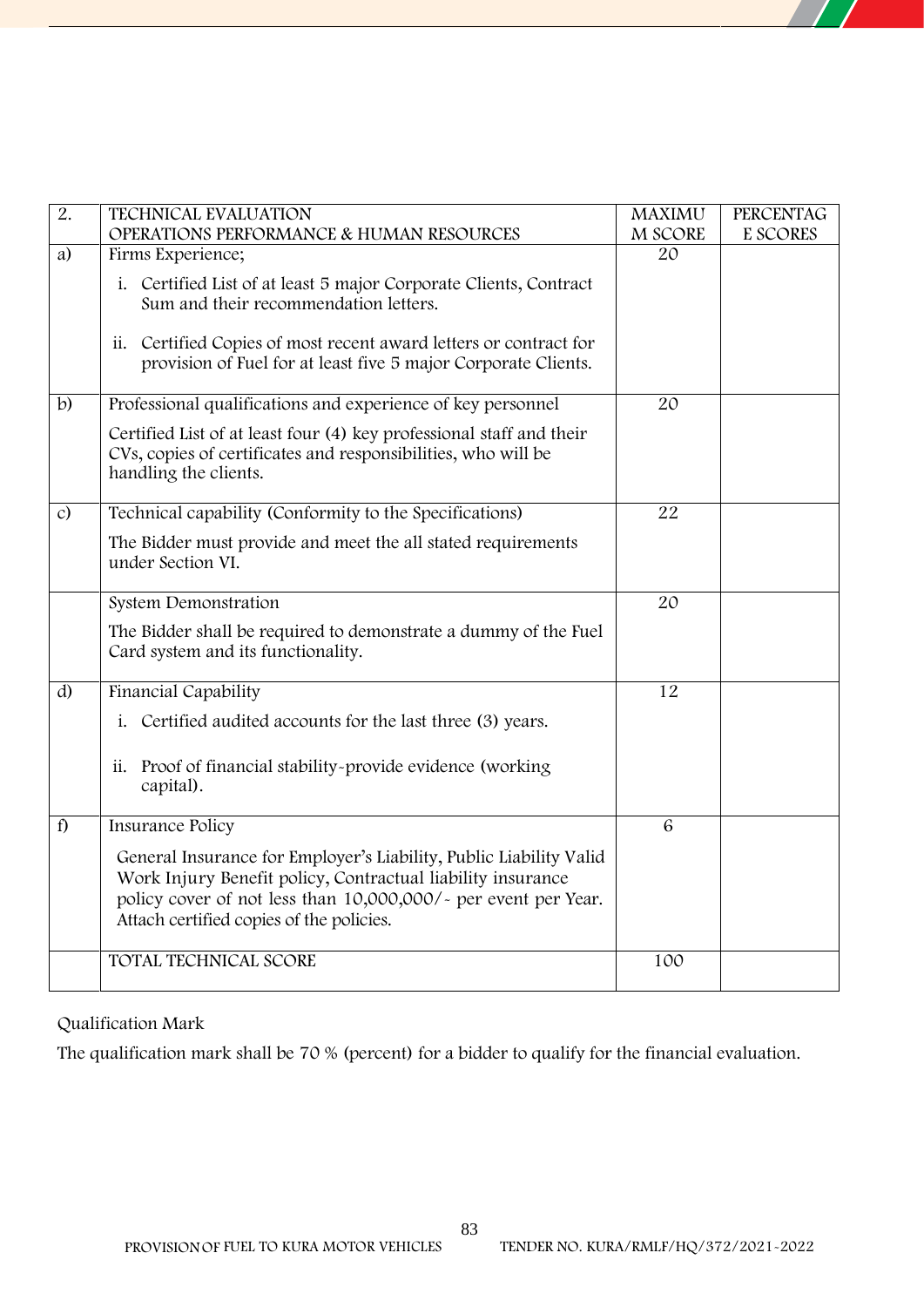## **SECTION VII - ACTIVITY SCHEDULE**

**Objectives**

The objectives of the Activity Schedule are:-

- (a) to provide sufficient information on the quantities of Services to be performed to enable Tenders to be prepared efficiently and accurately; and
- (b) when a Contract has been entered into, to provide a priced Activity Schedule for use in the periodic valuation of Services executed.

In order to attain these objectives, Services should be itemized in the Activity Schedule insufficient detail to distinguish between the different classes of Services, or between Services of the same nature carried out in different locations or in other circumstances which may give rise to different considerations of cost. Consistent with these requirements, the layout and content of the Activity Schedule should be as simple and brief as possible.

#### **Day work Schedule**

A Day work Schedule should be included only if the probability of unforeseen work, outside the items included in the Activity Schedule, is high. To facilitate checking by the Procuring Entity of the realism of rates quoted by the Tenderers, the Day work Schedule should normally comprise the following:

- a) A list of the various classes of Services, labor, materials, and plant for which basic day work rates or prices are to be inserted by the Tenderer, together with a statement of the conditions under which the Service Provider will be paid for services delivered on a day work basis.
- b) Nominal quantities for each item of Day work, to be priced by each Tenderer at Day work rates as Tender. The rate to be entered by the Tenderer against each basic Day work item should include the Service Provider's profit, overheads, supervision, and other charges.

#### **Provisional Sums**

The estimated cost of specialized services to be carried out, or of special goods to be supplied, by other Service Providers should be indicated in the relevant part of the Activity Schedule as a particular provisional sum with an appropriate brief description. A separate procurement procedure is normally carried out by the Procuring Entity to select such specialized Service Providers. To provide an element of competition among the Tenderers in respect of any facilities, amenities, attendance, etc., to be provided by the successful Tenderer as prime Service Provider for the use and convenience of the specialist contractors, each related provisional sum should be followed by an item in the Activity Schedule inviting the Tenderer to quote a sum for such amenities, facilities, attendance, etc.

*These Notes for Preparing an Activity Schedule are intended only as information for the Procuring Entity or the person drafting the tendering document. They should not be included in the final documents.*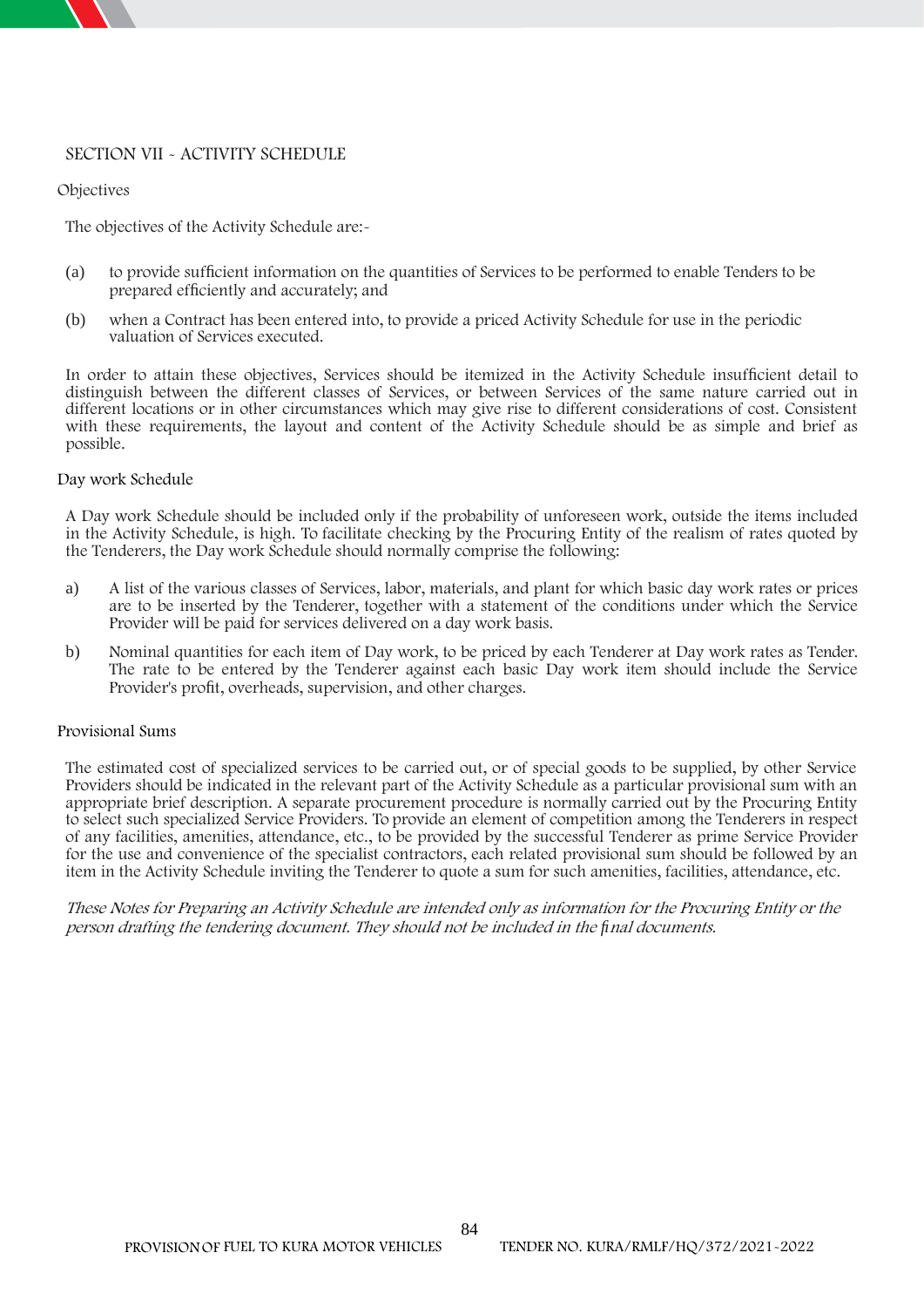# **PERFORMANCE SPECIFICATIONS AND DRAWINGS**

#### *(Describe Out puts and Performances, rather than Inputs, wherever possible) Notes on Specifications*

A set of precise and clear specifications is a prerequisite for Tenderers to respond realistically and competitively to the requirements of the Procuring Entity without qualifying or conditioning their Tenders. In the context of international competitive Tendering, the specifications must be drafted to permit the widest possible competition and, at the same time, present a clear statement of the required standards of workmanship, materials, and performance of the goods and services to be procured. Only if this is done will the objectives of economy, efficiency, and fairness in procurement be realized, responsiveness of Tenders be ensured, and the subsequent task of Tender evaluation facilitated. The specifications should require that all goods and materials to be incorporated in the Services be new, unused, of the most recent or current models, and incorporate all recent improvements in design and materials unless provided otherwise in the Contract.

Samples of specifications from previous similar projects are useful in this respect. The use of metric units is encouraged. Most specifications are normally written specially by the Procuring Entity to suit the Contract in hand. There is no standard set of Specifications for universal application in all sectors, but there are established principles and practices, which are reflected in this document

There are considerable advantages in standardizing General Specifications for repetitive Services in recognized public sectors, such as education, health, sanitation, social and urban housing, roads, ports, railways, irrigation, and water supply, in the same country or region where similar conditions prevail. The General Specifications should cover all classes of workmanship, materials, and equipment commonly involved in the provision of Services, although not necessarily to be used in a particular Services Contract. Deletions or addenda should then adapt the General Specifications to the particular Services.

Care must be taken in drafting specifications to ensure that they are not restrictive. In the specification of standards for goods, materials, Services, and workmanship, recognized international standards should be used as much as possible. Where other particular standards are used, whether national standards of Kenya or other standards, the specifications should state that goods, materials, Services and workmanship that meet other authoritative standards, and which ensure substantially equal or higher quality than the standards mentioned, will also be acceptable.

If technical alternatives for parts of the Services are permitted in the tendering document, these parts shall be *described in this Section.*

*These Notes for Preparing Specifications are intended only as information for the Procuring Entity or the person drafting the tendering document.*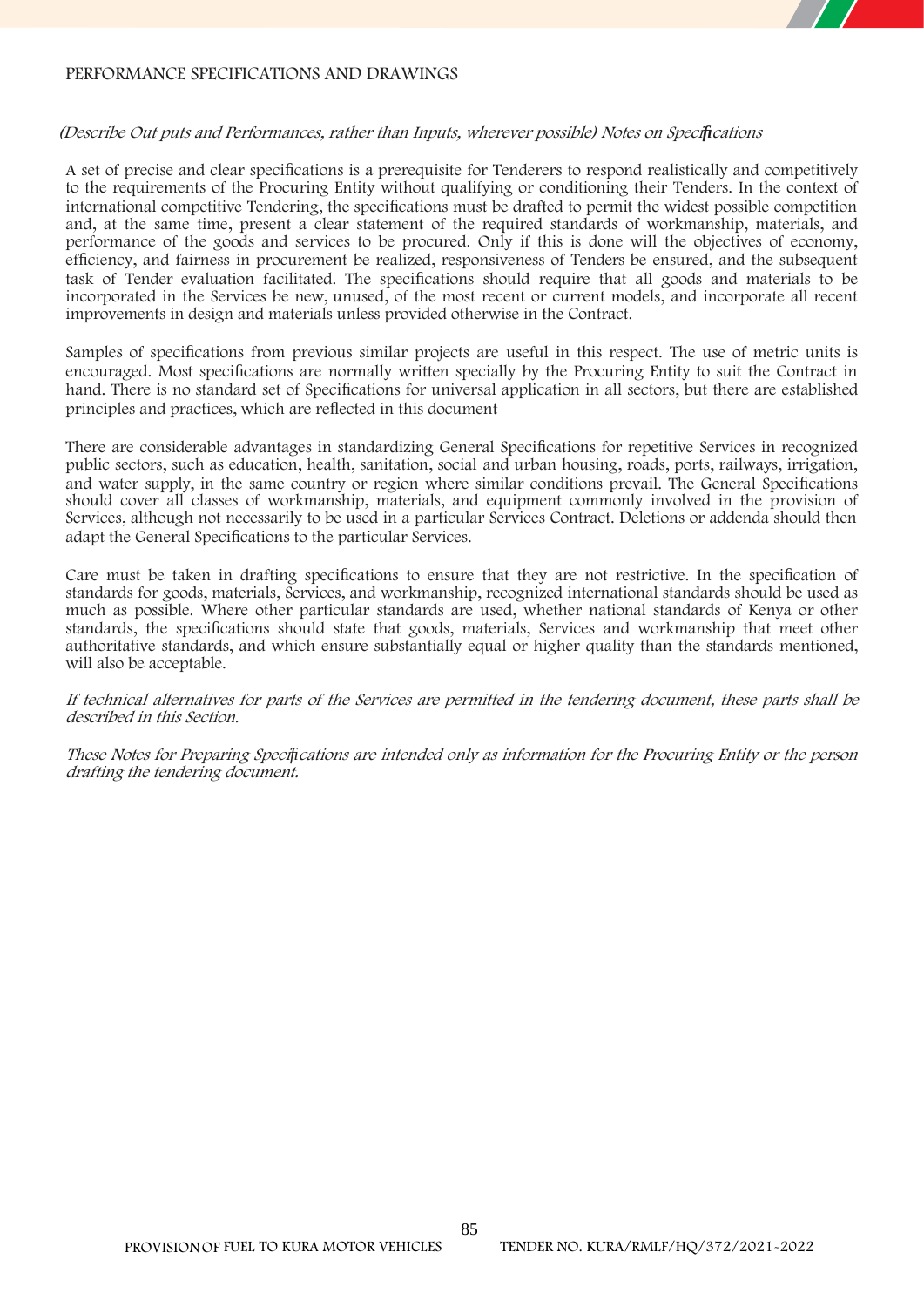# **SECTION VIII - GENERAL CONDITIONS OF CONTRACT**

#### **A. General Provisions**

### **1. Definitions**

Unless the context otherwise requires, the following terms whenever used in this Contract have the following meanings:

- a) The Adjudicator is the person appointed jointly by the Procuring Entity and the Service Provider to resolve disputes in the first instance, as provided for in Sub-Clause 8.2 hereunder.
- b) "Activity Schedule" is the priced and completed list of items of Services to be performed by the Service Provider forming part of his Tender;
- d) "Completion Date" means the date of completion of the Services by the Service Provider as certified by the Procuring Entity
- e) "Contract" means the Contract signed by the Parties, to which these General Conditions of Contract (GCC) are attached, together with all the documents listed in Clause1of such signed Contract;
- f) "Contract Price" means the price to be paid for the performance of the Services, in accordance with Clause 6;
- g) "Day works" means varied work inputs subject to payment on a time basis for the Service Provider's employees and equipment, in addition to payments for associated materials and administration.
- h) "Procuring Entity" means the Procuring Entity or party who employs the Service Provider
- i) "Foreign Currency" means any currency other than the currency of Kenya;
- j) "GCC" means these General Conditions of Contract;
- k) "Government" means the Government of Kenya;
- l) "Local Currency" means Kenya shilling;
- m) "Member," in case the Service Provider consist of a joint venture of more than one entity, means any of theseentities;"Members"meansalltheseentities,and"MemberinCharge"meanstheentityspecifiedin the SC to act on their behalf in exercising all the Service Provider' rights and obligations towards the Procuring Entity under this Contract;
- n) "Party" means the Procuring Entity or the Service Provider, as the case may be, and "Parties" means both of them;
- o) "Personnel" means persons hired by the Service Provider or by any Subcontractor as employees and assigned to the performance of the Services or any part thereof;
- p) "Service Provider" is a person or corporate body whose Tender to provide the Services has been accepted by the Procuring Entity;
- q) "Service Provider's Tender" means the completed Tendering Document submitted by the Service Provider to the Procuring Entity
- r) "SCC" means the Special Conditions of Contract by which the GCC may be amended or supplemented;
- s) "Specifications" means the specifications of the service included in the Tendering Document submitted by the Service Provider to the Procuring Entity
- t) "Services" means the work to be performed by the Service Provider pursuant to this Contract, as described in Appendix A; and in the Specifications and Schedule of Activities included in the Service Provider's Tender.
- u) "Subcontractor" means any entity to which the Service Provider subcontracts any part of the Services in accordance with the provisions of Sub-Clauses 3.5 and 4;
- v) "Public Procurement Regulatory Authority (PPRA)" shall mean the Government Agency responsible for oversight of public procurement.
- w) "Project Manager" shall the person appointed by the Procuring Entity to act as the Project Manager for the purposes of the Contract and named in the Particular Conditions of Contract, or other person appointed from time to time by the Procuring Entity and notified to the Contractor.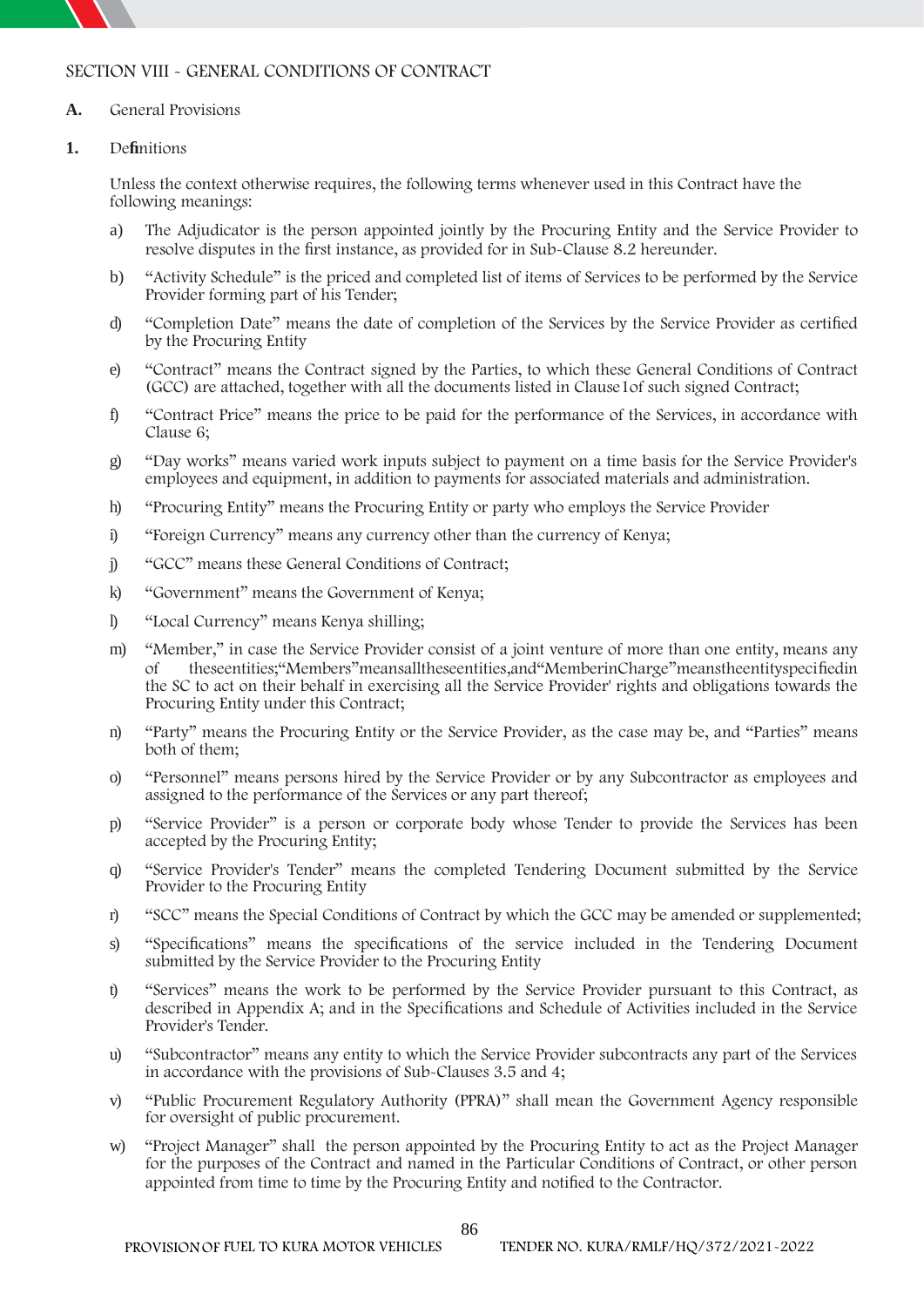

x) "Notice of Dissatisfaction" means the notice given by either Party to the other indicating its dissatisfaction and intention to commence arbitration.

#### **1.2Applicable Law**

The Contract shall be interpreted in accordance with the laws of Kenya**.**

#### **1.3Language**

This Contract has been executed in the English language**,** which shall be the binding and controlling language for all matters relating to the meaning or interpretation of this Contract.

#### **1.4Notices**

Any notice, request, or consent made pursuant to this Contract shall be in writing and shall be deemed to have been made when delivered in person to an authorized representative of the Party to whom the communication is addressed, or when sentby registered mail, hand delivery, or email to such Party at the address **specified in the SCC.**

#### **1.5Location**

The Services shall be performed at such locations as are specified in Appendix A, in the specifications and, where the location of a particular task is not so specified, at such locations, whether in Kenya or elsewhere, as the Procuring Entity may approve.

#### **1.6Authorized Representatives**

Any action required or permitted to be taken, and any document required or permitted to be executed, under this Contract by the Procuring Entity or the Service Provider may be taken or executed by the officials **specified in the SCC.**

#### **1.7Inspection and Audit by the PPRA**

Pursuant to paragraph 2.2 e. of Attachment 1 to the General Conditions, the Service Provider shall permit and shall cause its subcontractors and sub-consultants to permit, PPRA and/or persons appointed by PPRA to inspect the Site and/or the accounts and records relating to the procurement process, selection and/or contract execution, and to have such accounts and records audited by auditors appointed by PPRA. The Service Provider's and its Subcontractors' and sub-consultants' attention is drawn to Sub-Clause 3.10 which provides, *inter alia*, that acts intended to materially impede the exercise of PPRA's inspection and audit rights constitute a prohibited practice subject to contract termination (as well as to a determination of ineligibility pursuant to PPRA's prevailing sanctions procedures).

#### **1.8Taxes and Duties**

The Service Provider, Subcontractors, and their Personnel shall pay such taxes, duties, fees, and other impositions as may be levied under the Applicable Law, the amount of which is deemed to have been included in the Contract Price.

### **2. Commencement, Completion, Modification, and Termination of Contract**

#### **2.1Effectiveness of Contract**

This Contract shall come into effect on the date the Contract is signed by both parties or such other later date as may be **stated in the SCC.**

#### **2.3Commencement of Services**

### **2.4Program**

### **2.5Starting Date**

The Service Provider shall start carrying out the Services thirty (30) days after the date the Contract becomes effective, or at such other date as may be **specified in the SCC.**

87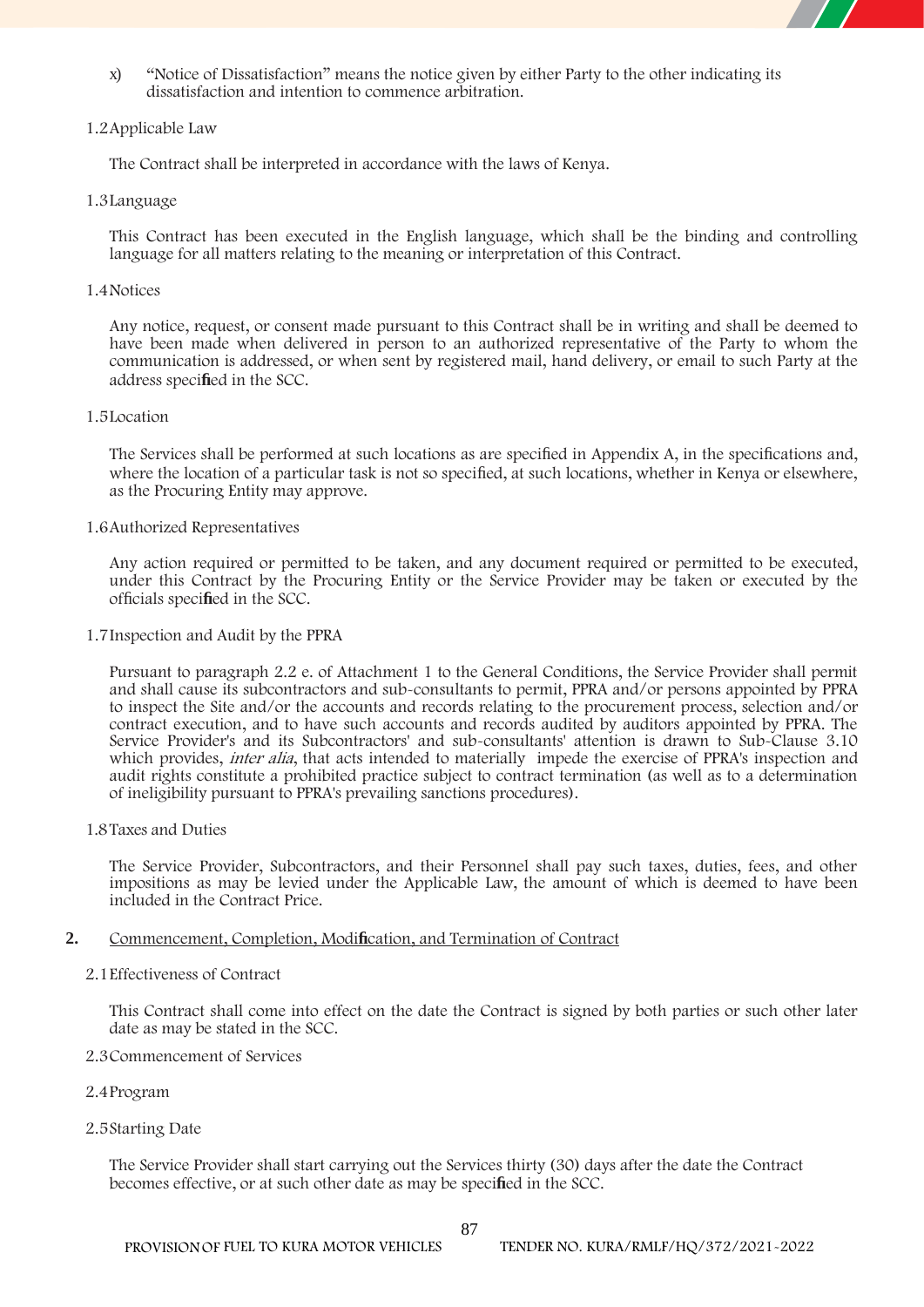# **2.6Intended Completion Date**

Unless terminated earlier pursuant to Sub-Clause 2.6, the Service Provider shall complete the activities by the Intended Completion Date, as is **specified in the SCC.** If the Service Provider does not complete the activities by the Intended Completion Date, it shall be liable to pay liquidated damage as per Sub-Clause 3.8. In this case, the Completion Date will be the date of completion of all activities.

#### **2.6Modification**

2.6.1 Modification of the terms and conditions of this Contract, including any modification of the scope of the Services or of the Contract Price, may only be made by written agreement between the Parties.

#### **2.6.2 Value Engineering**

The Service Provider may prepare, at its own cost, a value engineering proposal at any time during the performance of the contract. The value engineering proposal shall, at a minimum, include the following;

- a) The proposed change(s), and a description of the difference to the existing contract requirements;
- b) a full cost/benefit analysis of the proposed change(s) including a description and estimate of costs (including life cycle costs, if applicable) the Procuring Entity may incur in implementing the value engineering proposal; and
- c) a description of any effect(s) of the change on performance/functionality.

The Procuring Entity may accept the value engineering proposal if the proposal demonstrates benefits that:

- a) accelerates the delivery period; or
- b) reduces the Contract Price or the lifecycle costs to the Procuring Entity; or
- c) improves the quality, efficiency, safety or sustainability of the services; or
- d) yields any other benefits to the Procuring Entity, without compromising the necessary functions of the Facilities.

If the value engineering proposal is approved by the Procuring Entity and results in:

- a) a reduction of the Contract Price; the amount to be paid to the Service Provider shall be the percentage specified in the SCC of the reduction in the Contract Price; or
- b) an increase in the Contract Price; but results in a reduction in lifecycle costs due to any benefit described in
	- (a) to (d) above, the amount to be paid to the Service Provider shall be the full increase in the Contract Price.
- **2.7 Force Majeure**

### **2.7.1 Definition**

For the purposes of this Contract, "Force Majeure" means an event which is beyond the reasonable control of a Party and which makes a Party's performance of its obligations under the Contract impossible or so impractical as to be considered impossible under the circumstances.

### **2.7.2 No Breach of Contract**

The failure of a Party to fulfill any of its obligations under the contract shall not be considered to be a breach of, or default under, this Contract insofar as such inability arises from an event of Force Majeure, provided that the Party affected by such an event (a) has taken all reasonable precautions, due care and reasonable alternative Measures in order to carry out the terms and conditions of this Contract, and (b) has informed the other Party as soon as possible about the occurrence of such an event.

#### **2.7.4 Extension of Time**

Any period within which a Party shall, pursuant to this Contract, complete any action or task, shall be extended for a period equal to the time during which such Party was unable to perform such action as a result of Force Majeure.

#### **2.7.5 Payments**

During the period of their inability to perform the Services as a result of an event of Force Majeure, the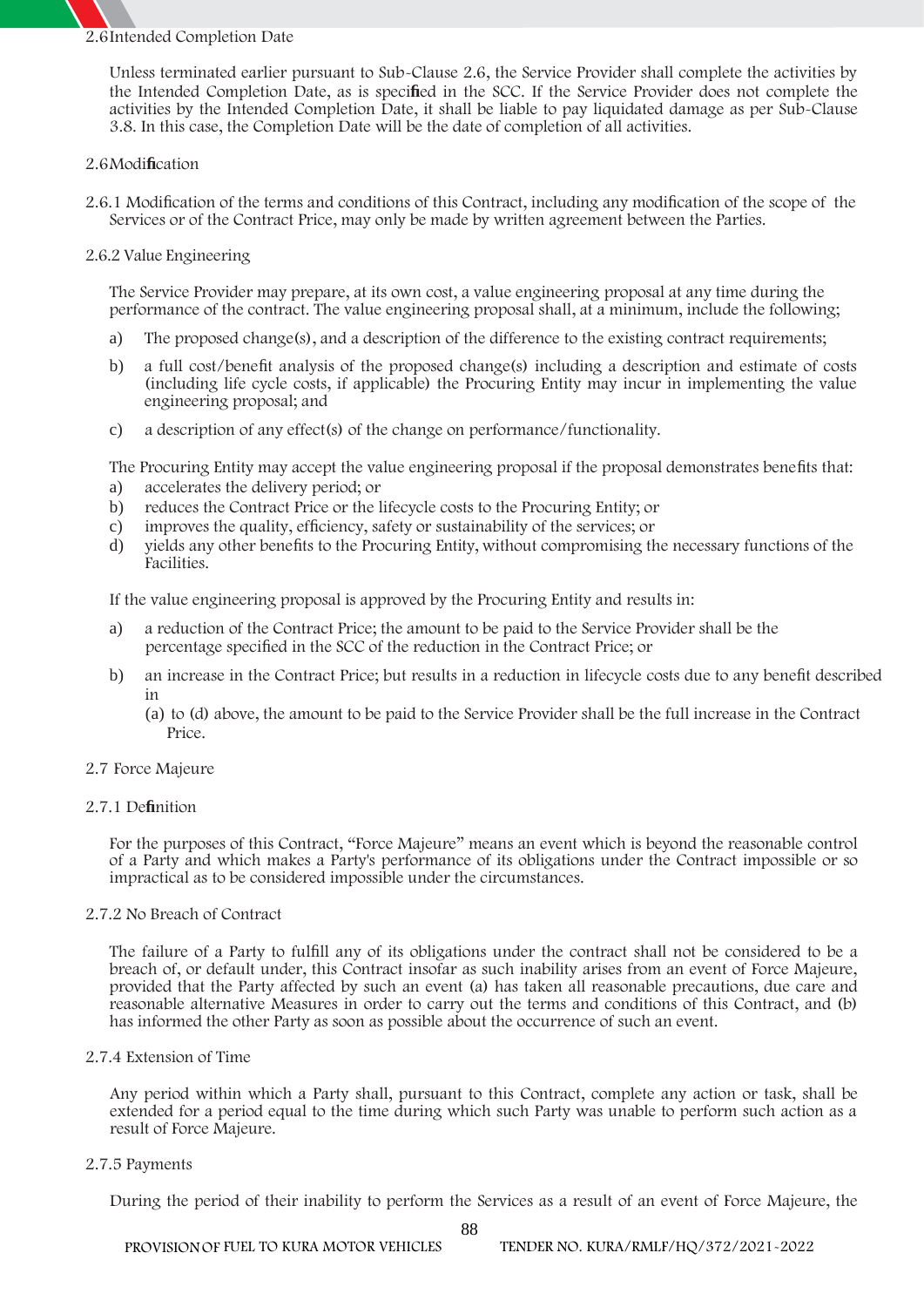Service Provider shall be entitled to continue to be paid under the terms of this Contract, as well as to be reimbursed for additional costs reasonably and necessarily incurred by them during such period for the purposes of the Services and in reactivating the Service after the end of such period.

#### **2.8 Termination**

**2.8.1 By the Procuring Entity**

The Procuring Entity may terminate this Contract, by not less than thirty (30) days' written notice of termination to the Service Provider, to be given after the occurrence of any of the events specified in paragraphs (a ) through

(d) of this Sub-Clause 2.6.1:

- a) If the Service Provider does not remedy a failure in the performance of its obligations under the Contract, within thirty (30) days after being notified or within any further period as the Procuring Entity may have subsequently approved in writing;
- b) If the Service Provider become insolvent or bankrupt;
- c) if, as the result of Force Majeure, the Service Provider is unable to perform a material portion of the Services for a period of not less than sixty (60) days; or
- d) if the Service Provider, in the judgment of the Procuring Entity has engaged in Fraud and Corruption, as defined in paragraph 2.2 a. of Attachment 1 to the GCC, in competing for or in executing the Contract

#### **2.8.2 By the Service Provider**

The Service Provider may terminate this Contract, by not less than thirty (30) days' written notice to the Procuring Entity, such notice to be given after the occurrence of any of the events specified in paragraphs (a) and

- (b) of this Sub-Clause 2.6.2:
- a) If the Procuring Entity fails to pay any monies due to the Service Provider pursuant to this Contract and not subject to dispute pursuant to Clause 7 within forty-five (45) days after receiving written notice from the Service Provider that such payment is overdue; or
- b) if, as the result of Force Majeure, the Service Provider is unable to perform a material portion of the Services for a period of not less than sixty (60) days.

### **2.8.3 Payment upon Termination**

Upon termination of this Contract pursuant to Sub-Clauses 2.6.1 or 2.6.2, the Procuring Entity shall make the following payments to the Service Provider:

- a) remuneration pursuant to Clause 6 for Services satisfactorily performed prior to the effective date of termination;
- b) except in the case of termination pursuant to paragraphs (a), (b), (d) of Sub-Clause 2.6.1, reimbursement of any reasonable cost incident to the prompt and orderly termination of the Contract, including the cost of the return travel of the Personnel.
- **3. Obligations of the Service Provider**

#### **3.1General**

The Service Provider shall perform the Services in accordance with the Specifications and the Activity Schedule, and carry out its obligations with all due diligence, efficiency, and economy, in accordance with generally accepted professional techniques and practices, and shall observe sound management practices, and employ appropriate advanced technology and safe methods. The Service Provider shall always act, in respect of any matter relating to this Contractor to the Services, as faithful adviser to the Procuring Entity, and shall at all times support and safeguard the Procuring Entity's legitimate interests in any dealings with Subcontractors or third parties.

### **3.2Conflict of Interests**

**3.2.1 Service Provider Not to Benefit from Commissions and Discounts.**

The remuneration of the Service Provider pursuant to Clause 6 shall constitute the Service Provider's sole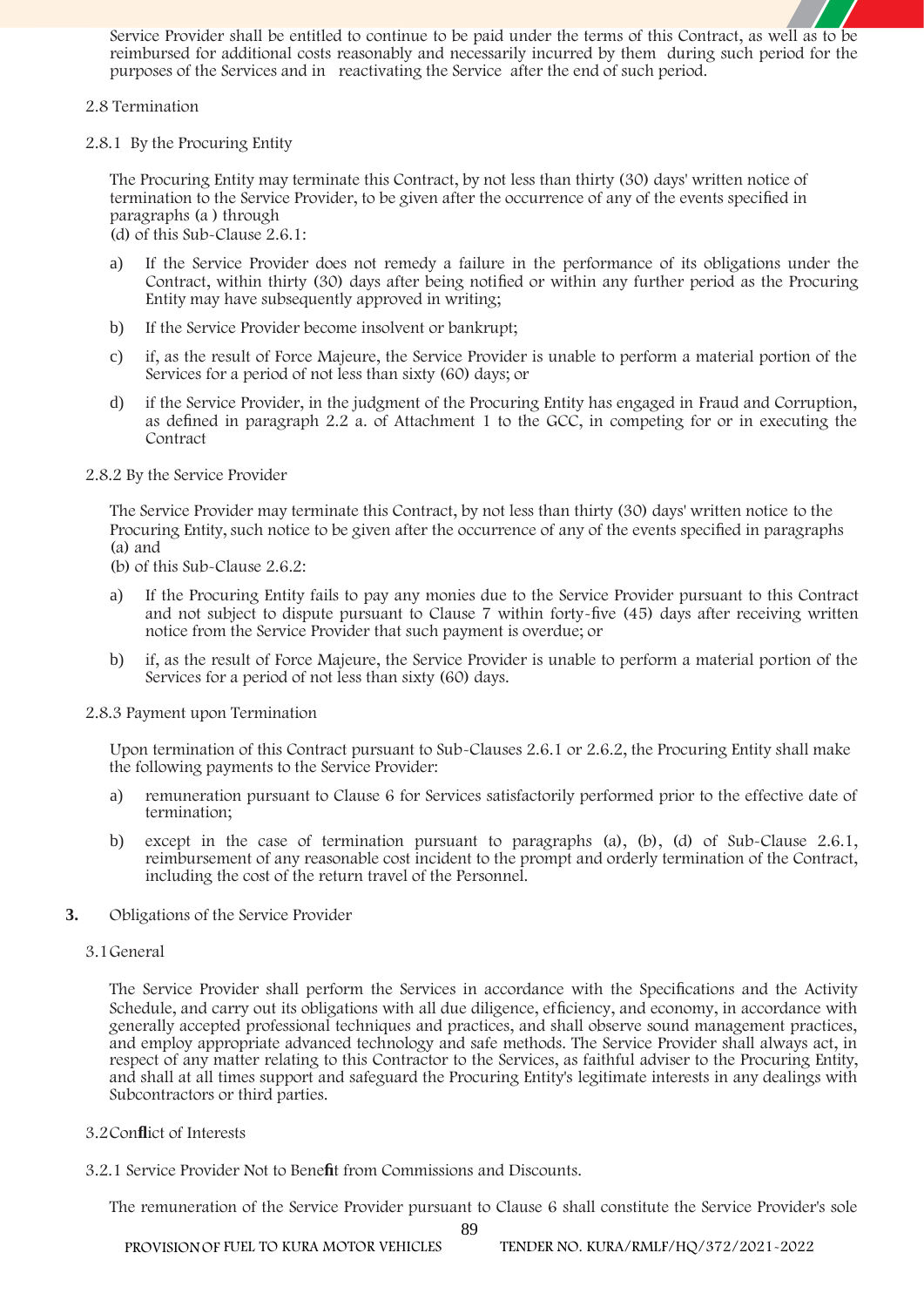remuneration in connection with this Contract or the Services, and the Service Provider shall not accept for their own benefit any trade commission, discount, or similar payment in connection with activities pursuant to this Contract or to the Services or in the discharge of their obligations under the Contract, and the Service Provider shall use their best efforts to ensure that the Personnel, any Subcontractors, and agents of either of them similarly shall not receive any such additional remuneration.

**3.2.2 Service Provider and Affiliates Not to be Otherwise Interested in Project**

The Service Provider agree that, during the term of this Contract and after its termination, the Service Provider and its affiliates, as well as any Subcontractor and any of its affiliates, shall be disqualified from providing goods, works, or Services (other than the Services and any continuation thereof) for any project resulting from or closely related to the Services.

**3.2.3 Prohibition of Conflicting Activities**

Neither the Service Provider nor its Subcontractors nor the Personnel shall engage, either directly or indirectly, in any of the following activities:

- a) During the term of this Contract, any business or professional activities in Kenya which would conflict with the activities assigned to them under this Contract;
- b) during the term of this Contract, neither the Service Provider nor their Subcontractors shall hire public employees in active duty or on any type of leave, to perform any activity under this Contract;
- **c)** after the termination of this Contract, such other activities as may be **specified in the SCC.**

#### **3.3 Confidentiality**

The Service Provider, its Subcontractors, and the Personnel of either of them shall not, either during the term or within two (2) years after the expiration of this Contract, disclose any proprietary or confidential information relating to the Project, the Services, this Contract, or the Procuring Entity's business or operations without the prior written consent of the Procuring Entity.

- **3.4 The Service Provider** (a) shall take out and maintain, and shall cause any Subcontractors to take out and maintain, at its (or the Subcontractors', as the case may be) own cost but on terms and conditions approved by the Procuring Entity, insurance against the risks, and for the coverage, as shall be **specified in the SCC;** and (b) at the Procuring Entity's request, shall provide evidence to the Procuring Entity showing that such insurance has been taken out and maintained and that the current premiums have been paid.
- **3.5 Service Provider's Actions Requiring Procuring Entity's Prior Approval**

The Service Provider shall obtain the Procuring Entity's prior approval in writing before taking any of the following actions:

- a) enteringintoasubcontractfortheperformanceofanypartoftheServices,
- b) appointing such members of the Personnel not listed by name in Appendix C ("Key Personnel and Subcontractors"),
- c) changing the Program of activities; and
- **d)** any other action that may be **specified in the SCC.**

#### **3.6 Reporting Obligations**

The Service Provider shall submit to the Procuring Entity the reports and documents specified in Appendix Bin the form, in the numbers, and within the periods set forth in the said Appendix.

**3.7 Documents Prepared by the Service Provider to Be the Property of the Procuring Entity**

All plans, drawings, specifications, designs, reports, and other documents and software submitted by the Service Provider in accordance with Sub-Clause 3.6 shall become and remain the property of the Procuring Entity, and the Service Provider shall, not later than upon termination or expiration of this Contract, deliver all such documents and software to the Procuring Entity, together with a detailed inventory thereof. The Service Provider may retain a copy of such documents and software. Restrictions about the future use of these documents, if any, shall be **specified in the SCC.**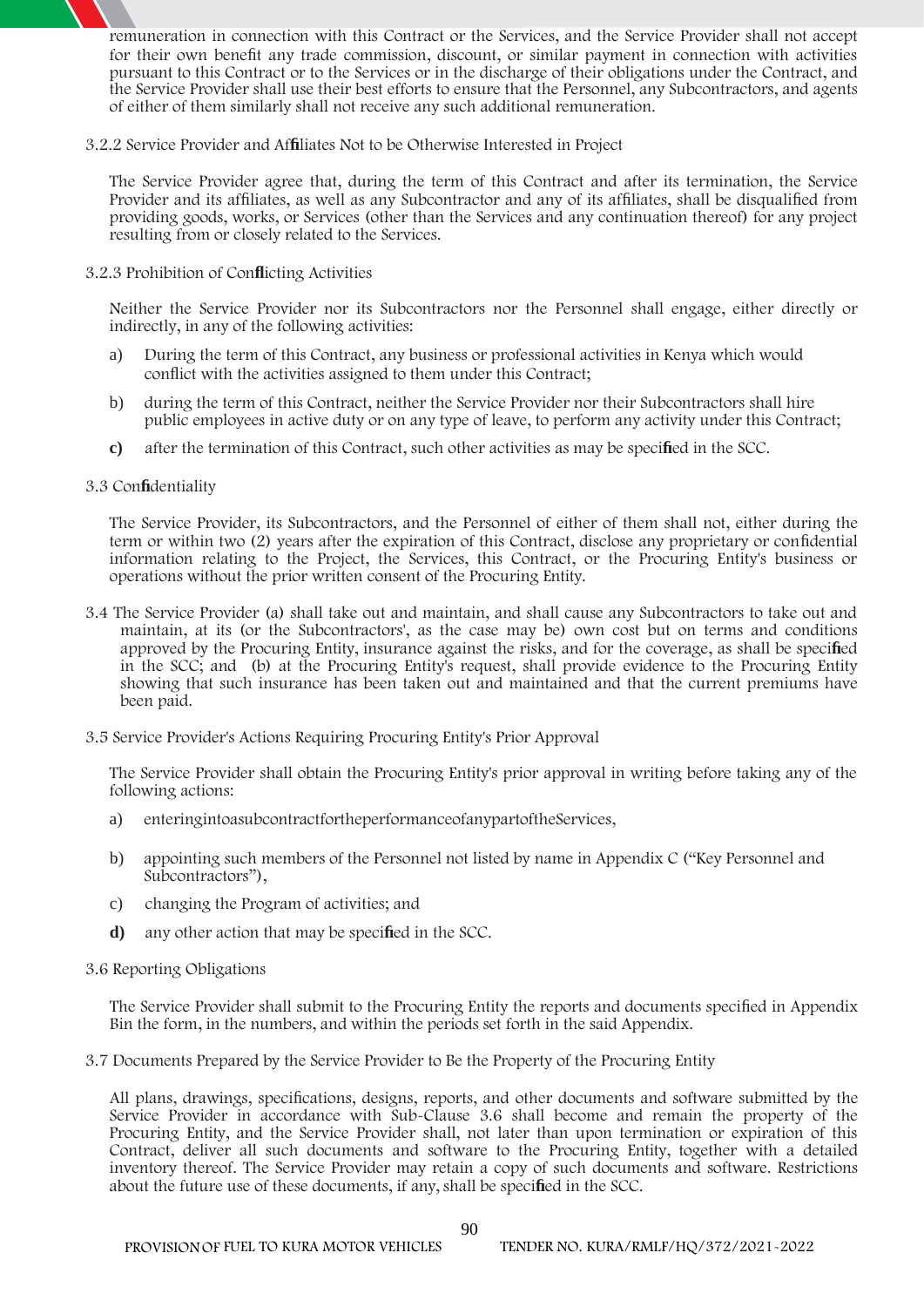#### **3.8 Liquidated Damages**

#### **3.8.1 Payments of Liquidated Damages**

The Service Provider shall pay liquidated damages to the Procuring Entity at the rate per day **stated in the SCC** for each day that the Completion Date is later than the Intended Completion Date. The total amount of liquidated damages shall not exceed the amount **defined in the SCC.** The Procuring Entity may deduct liquidated damages from payments due to the Service Provider. Payment of liquidated damages shall not affect the Service Provider's liabilities.

#### **3.8.2 Correction for Over-payment**

If the Intended Completion Date is extended after liquidated damages have been paid, the Procuring Entity shall correct any overpayment of liquidated damages by the Service Provider by adjusting the next payment certificate. The Service Provider shall be paid interest on the overpayment, calculated from the date of payment to the date of repayment, at the rates specified in Sub-Clause 6.5.

#### **3.8.3 Lack of performance penalty**

If the Service Provider has not corrected a Defect within the time specified in the Procuring Entity's notice, a penalty for Lack of performance will be paid by the Service Provider. The amount to be paid will be calculated as a percentage of the cost of having the Defect corrected, assessed as described in Sub-Clause 7.2 and **specified in the SCC.**

#### **3.9 Performance Security**

The Service Provider shall provide the Performance Security to the Procuring Entity no later than the date specified in the Form of acceptance. The Performance Security shall be issued in an amount and form and by a bank or surety acceptable to the Procuring Entity, and denominated in the types and proportions of the currencies in which the Contract Price is payable. The performance Security shall be valid until a date 28 day from the Completion Date of the Contract in case of a bank guarantee, and until one year from the Completion Date of the Contract in the case of a Performance Bond.

#### **3.10 Fraud and Corruption**

The Procuring Entity requires compliance with the Government's Anti-Corruption laws and its prevailing sanctions. The Procuring Entity requires the Service Provider to disclose any commissions or fees that may have been paid or are to be paid to agents or any other party with respect to the tendering process or execution of the Contract. The information disclosed must include at least the name and address of the agent or other party, the amount and currency, and the purpose of the commission, gratuity or fee.

#### **3.11 Sustainable Procurement**

The Service Provider shall conform to the sustainable procurement contractual provisions, if and as specified in the SCC.

### **4. Service Provider's Personnel**

#### **4.1 Description of Personnel**

The titles, agreed job descriptions, minimum qualifications, and estimated periods of engagement in the carrying out of the Services of the Service Provider's Key Personnel are described in Appendix C. The Key Personnel and Subcontractors listed by title as well as by name in Appendix C are hereby approved by the Procuring Entity.

#### **4.2 Removal and/or Replacement of Personnel**

- a) Except as the Procuring Entity may otherwise agree, no changes shall be made in the Key Personnel. If, for any reason beyond the reasonable control of the Service Provider, it becomes necessary to replace any of the Key Personnel, the Service Provider shall provide as a replacement a person of equivalent or better qualifications.
- b) If the Procuring Entity finds that any of the Personnel have (i) committed serious misconduct or have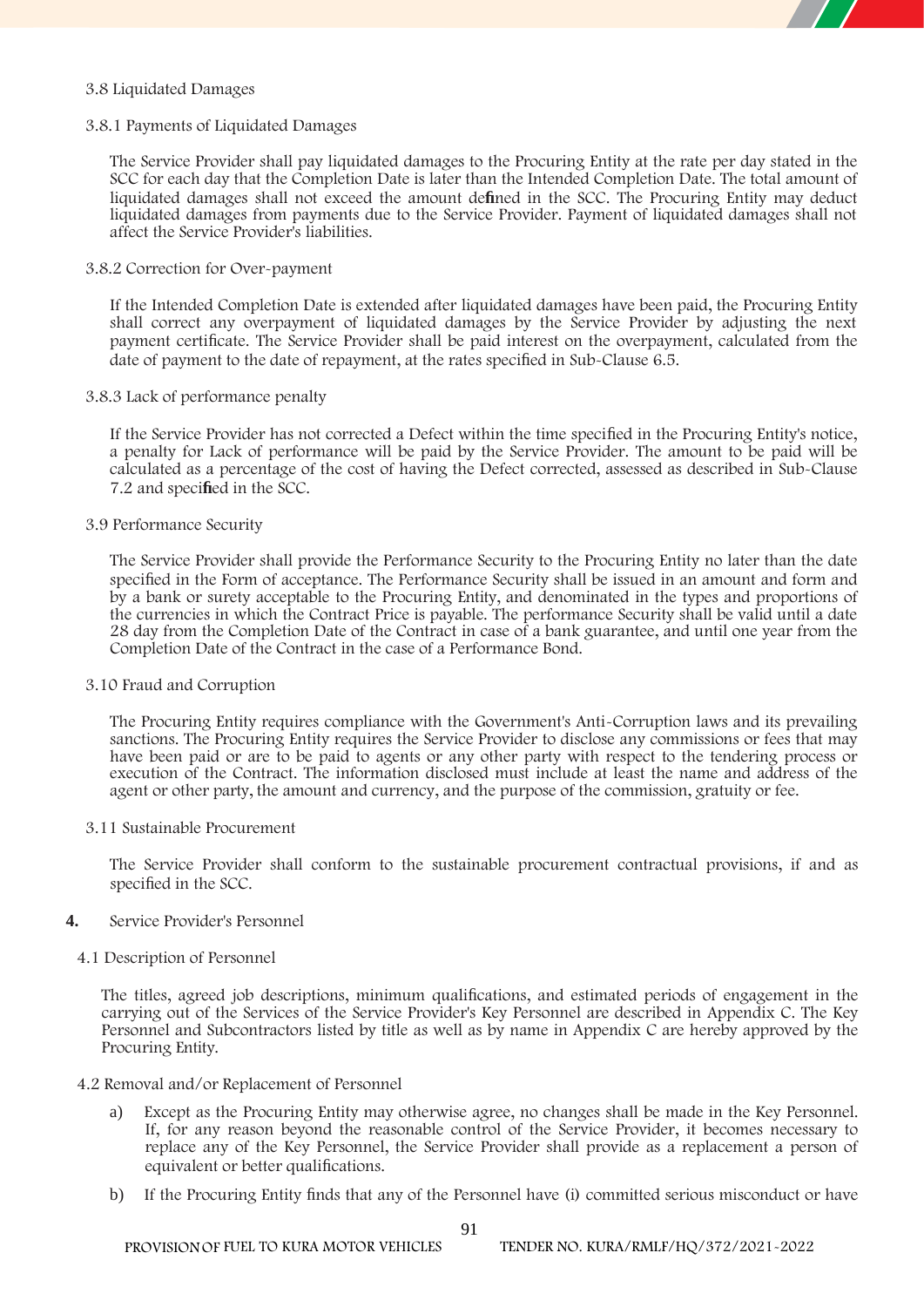

- c) The Service Provider shall have no claim for additional costs arising out of or incidental to any removal and/or replacement of Personnel.
- **5. Obligations of the Procuring Entity**
	- **5.1 Assistance and Exemptions**

The Procuring Entity shall use its best efforts to ensure that the Government shall provide the Service Provider such assistance and exemptions as **specified in the SCC.**

**5.2 Change in the Applicable Law**

If, after the date of this Contract, there is any change in the Applicable Law with respect to taxes and duties which increases or decreases the cost of the Services rendered by the Service Provider, then the remuneration and reimbursable expenses otherwise payable to the Service Provider under this Contract shall be increased or decreased accordingly by agreement between the Parties, and corresponding adjustments shall be made to the amounts referred to in Sub-Clauses 6.2 (a)or (b), as the case may be.

**5.3 Services and Facilities**

The Procuring Entity shall make available to the Service Provider the Services and Facilities listed under Appendix F.

- **6. Payments to the Service Provider**
	- **6.1 Lump-Sum Remuneration**

6.1.1 The Service Provider's remuneration shall not exceed the Contract Price and shall be a fixed lump-sum including all Subcontractors' costs, and all other costs incurred by the Service Provider in carrying out the Services described in Appendix A. Except as provided in Sub-Clause 5.2, the Contract Price may only be increased above the amounts stated in Sub-Clause 6.2 if the Parties have agreed to additional payments in accordance with Sub- Clauses 2.4 and 6.3.

- 6.1.2 Where the contract price is different from the corrected tender price, in order to ensure the contract or is not paid less or more relative to the contract price (*which would be the tender price*), any part payment valuation and variation orders on omissions and additions valued based on rates in the schedule of rates in the Tender, will be adjusted by a plus or minus percentage. The percentage already worked out during tender evaluation isworked out as follows: *(corrected tender price-tender price)/tenderpriceX100*.
- **6.2 Contract Price**
	- **a)** The price payable is **set forth in the SCC.**
	- b) No price will be payable in foreign currency.
- **6.3 Payment for Additional Services, and Performance Incentive Compensation**
- 6.3.1 For the purpose of determining the remuneration due for additional Services as may be agreed under Sub-Clause 2.4, a breakdown of the lump-sum price is provided in Appendices D and E.
- **6.3.2 If the SCC so specify,** the service provider shall be paid performance incentive compensation as set out in the Performance Incentive Compensation appendix.
- **6.4Terms and Conditions of Payment**

Payments will be made to the Service Provider according to the payment schedule **stated in the SCC. Unless otherwise stated in the SCC**, the advance payment (Advance for Mobilization, Materials and Supplies) shall be made against the provision by the Service Provider of a bank guarantee for the same amount, and shall be valid for the period **stated in the SCC.** Any other payment shall be made after the conditions **listed in the SCC** for such payment have been met, and the Service Provider have submitted an invoice to the Procuring Entity specifying the amount due.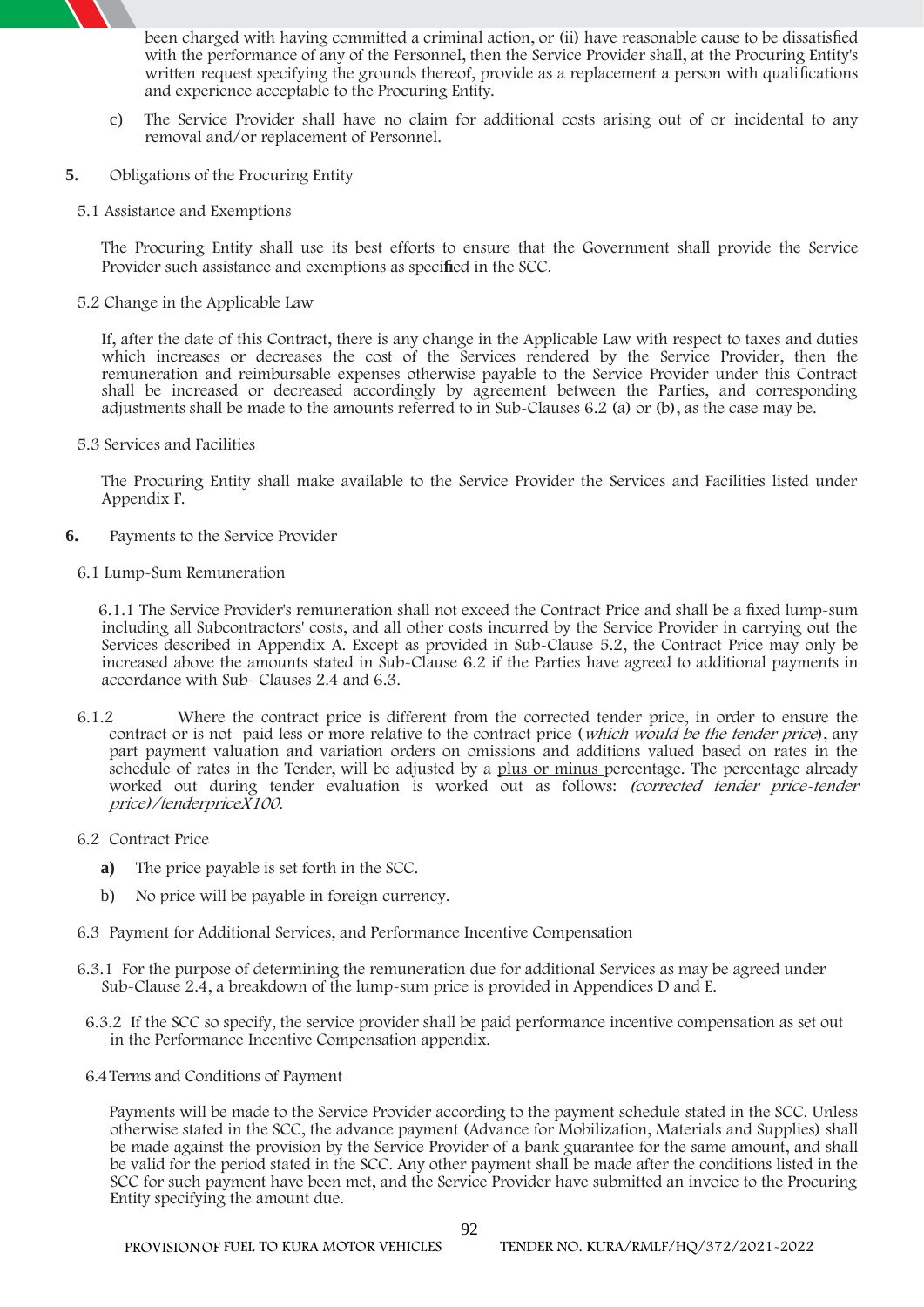

#### **6.5Interest on Delayed Payments**

If the Procuring Entity has delayed payments beyond thirty (30) days after the due date stated in the SCC, interest shall be paid to the Service Provider for each day of delay at the rate stated in **the SCC**.

- **6.6 Price Adjustment**
- 6.6.1 Prices shall be adjusted for fluctuations in the cost of inputs only if **provided for in the SCC.** If so provided, the amounts certified in each payment certificate, after deducting for Advance Payment, shall be adjusted by applying the respective price adjustment factor to the payment amounts due in each currency. A separate formula of the type indicated below applies to each Contract currency:

 $P_c = A_c + B_c$  **Lmc/Loc** +  $C_c$  **Imc/Ioc** 

Where:

 $P_c$  is the adjustment factor for the portion of the Contract Price payable in a specific currency "c".

 $A_c$ ,  $B_c$  and  $C_c$  are coefficients specified in the SCC, representing: A<sub>c</sub> the non-adjustable portion; B<sub>c</sub> the adjustable portion relative to labor costs and  $C<sub>c</sub>$  the adjustable portion for other inputs, of the Contract Price payable in that specific currency "c"; and

Lmc is the index prevailing at the first day of the month of the corresponding invoice date and Loc is the index prevailing 28 days before Tender opening for labor; both in the specific currency "c".

Imc is the index prevailing at the first day of the month of the corresponding invoice date and Ioc is the index prevailing 28 days before Tender opening for other inputs payable; both in the specific currency  $\mathcal{C}^{(2)}$ 

If a price adjustment factor is applied to payments made in a currency other than the currency of the source of the index for a particular indexed input, a correction factor Zo/Zn will be applied to the respective component factor of pn for the formula of the relevant currency. Zo is the number of units of Kenya Shillings of the index, equivalent to one unit of the currency payment on the date of the base index, and Zn is the corresponding number of such currency units on the date of the current index.

- 6.6.2 If the value of the index is changed after it has been used in a calculation, the calculation shall be corrected and an adjustment made in the next payment certificate. The index value shall be deemed to take account of all changes in cost due to fluctuations in costs.
- **6.7 Dayworks**
- 6.7.1 If applicable, the Day work rates in the Service Provider's Tender shall be used for small additional amounts of Services only when the Procuring Entity has given written instructions in advance for additional services to be paid in that way.
- 6.7.2 All work to be paid for as Dayworks shall be recorded by the Service Provider on forms approved by the Procuring Entity. Each completed form shall be verified and signed by the Procuring Entity representative as indicated in Sub-Clause 1.6 within two days of the Services being performed.
- 6.7.3 The Service Provider shall be paid for Dayworks subject to obtaining signed Dayworks forms as indicated in Sub-Clause 6.7.2
- **7. Quality Control**
	- **7.1Identifying Defects**

The principle and modalities of Inspection of the Services by the Procuring Entity shall be as **indicated in the SCC.** The Procuring Entity shall check the Service Provider's performance and notify him of any Defects that are found. Such checking shall not affect the Service Provider's responsibilities. The Procuring Entity may instruct the Service Provider to search for a Defect and to uncover and test any service that the Procuring Entity considers may have a Defect. Defect Liability Period is as **defined in the SCC**.

**7.2Correction of Defects, and Lack of Performance Penalty**

a) The Procuring Entity shall give notice to the Service Provider of any Defects before the end of the Contract. The Defects liability period shall be extended for as long as Defects remain to be corrected.

b) Every time notice a Defect is given, the Service Provider shall correct the notified Defect within the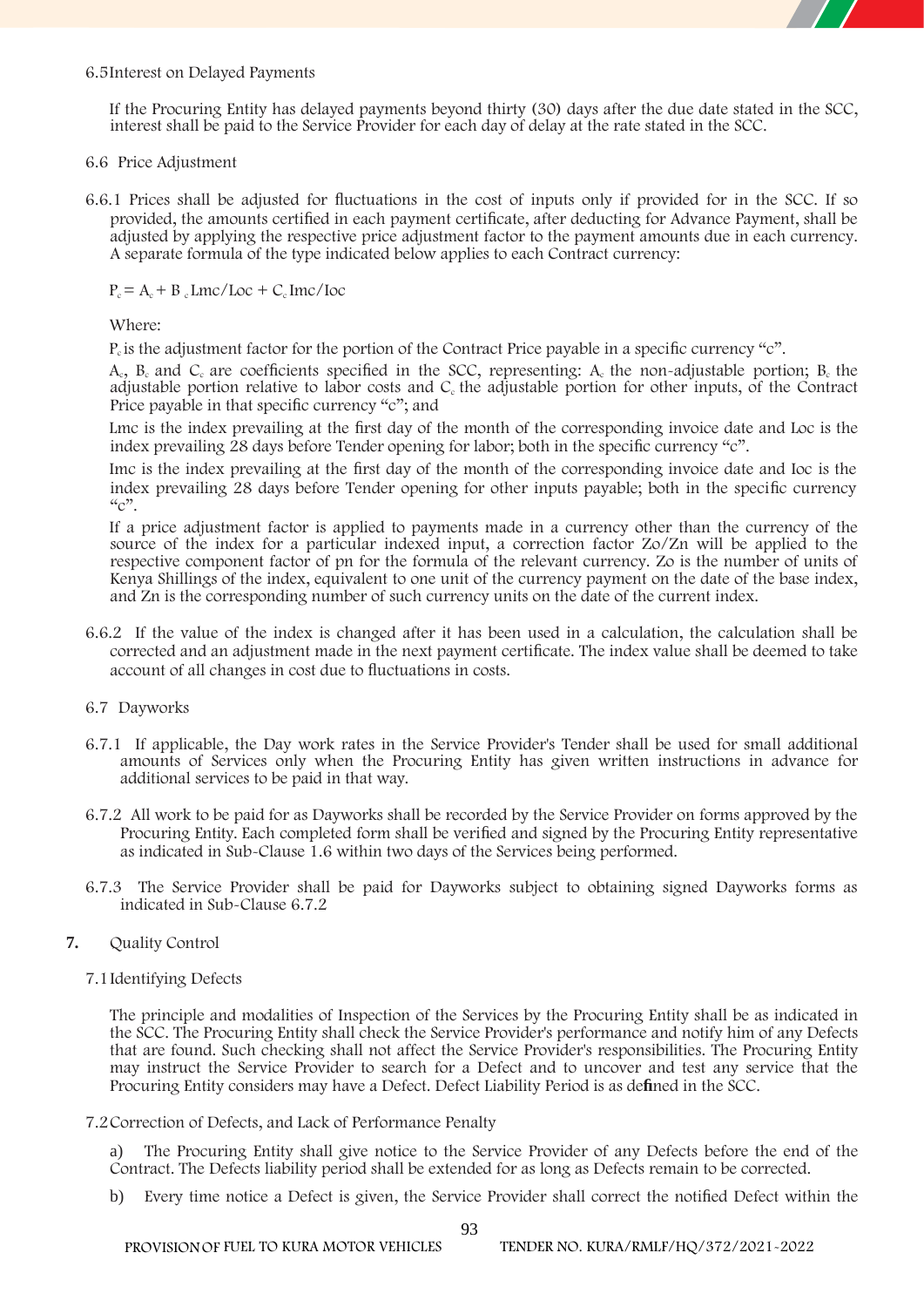length of time specified by the Procuring Entity's notice.

c) If the Service Provider has not corrected a Defect within the time specified in the Procuring Entity's notice, the Procuring Entity will assess the cost of having the Defect corrected, the Service Provider will pay this amount, and a Penalty for Lack of Performance calculated as described in Sub-Clause 3.8.

#### **8. Settlement of Disputes**

#### **8.1Contractor's Claims**

- 8.1.1 If the Contractor considers himself to be entitled to any extension of the Time for Completion and/or any additional payment, under any Clause of these Conditions or otherwise in connection with the Contract, the Contractor shall give notice to the Project Manager, describing the event or circumstance giving rise to the claim. The notice shall be given as soon as practicable, and not later than 28 days after the Contractor became aware, or should have become aware, of the event or circumstance.
- 8.1.2 If the Contractor fails to give notice of a claim within such period of 28 days, the Time for Completion shall not be extended, the Contractor shall not be entitled to additional payment, and the Procuring Entity shall be discharged from all liability in connection with the claim. Otherwise, the following provisions of this Sub-Clause shall apply.
- 8.1.3 The Contractor shall also submit any other notices which are required by the Contract, and supporting particulars for the claim, all as relevant to such event or circumstance.
- 8.1.4 The Contractor shall keep such contemporary records as may be necessary to substantiate any claim, either on the Site or at another location acceptable to the Project Manager. Without admitting the Procuring Entity's liability, the Project Manager may, after receiving any notice under this Sub-Clause, monitor the record-keeping and/or instruct the Contract or to keep further contemporary records. The Contractor shall permit the Project Manager to inspect all these records, and shall (if instructed) submit copies to the Project Manager.
- 8.1.5 Within 42 days after the Contractor became aware (or should have become aware) of the event or circumstance giving rise to the claim, or within such other period asmay be proposed by the Contractor and approved by the Project Manager, the Contractor shall send to the Project Manager a fully detailed claim which includes full Supporting particulars of the basis of the claim and of the extension of time and/or additional payment claimed. If the event or circumstance giving rise to the claim has a continuing effect:
	- a) This fully detailed claim shall be considered as interim;
	- b) The Contractor shall send further interim claims at monthly intervals, giving the accumulated delay and/or amount claimed, and such further particulars as the Project Manager may reasonably require; and
	- c) The Contractor shall send a final claim within 28 days after the end of the effects resulting from the event or circumstance, or within such other period as may be proposed by the Contractor and approved by the Project Manager.
- 8.1.6 Within 42 days after receiving a claim or any further particulars supporting a previous claim, or within such other period as may be proposed by the Project Manager and approved by the Contractor, the Project Manager shall respond with approval, or with disapproval and detailed comments. He may also request any necessary further particulars, but shall never the less give his response on the principles of the claim with in the above defined time period.
- 8.1.7 Within the above defined period of 42 days, the Project Manager shall proceed in accordance with Sub-Clause

3.5 [Determinations] to agree or determine (i) the extension (if any) of the Time for Completion (before or after its expiry) in accordance with Sub-Clause 8.4 [Extension of Time for Completion], and/or (ii) the additional payment (if any) to which the Contractor is entitled under the Contract.

- 8.1.8 Each Payment Certificate shall include such additional payment for any claim as has been reasonably substantiated as due under the relevant provision of the Contract. Unless and until the particulars supplied are sufficient to substantiate the whole of the claim, the Contractor shall only been titled to payment for such part of the claim as he has been able to substantiate.
- 8.1.9 If the Project Manager does not respond within the time frame defined in this Clause, either Party may consider that the claim is rejected by the Project Manager and any of the Parties may refer to Arbitration in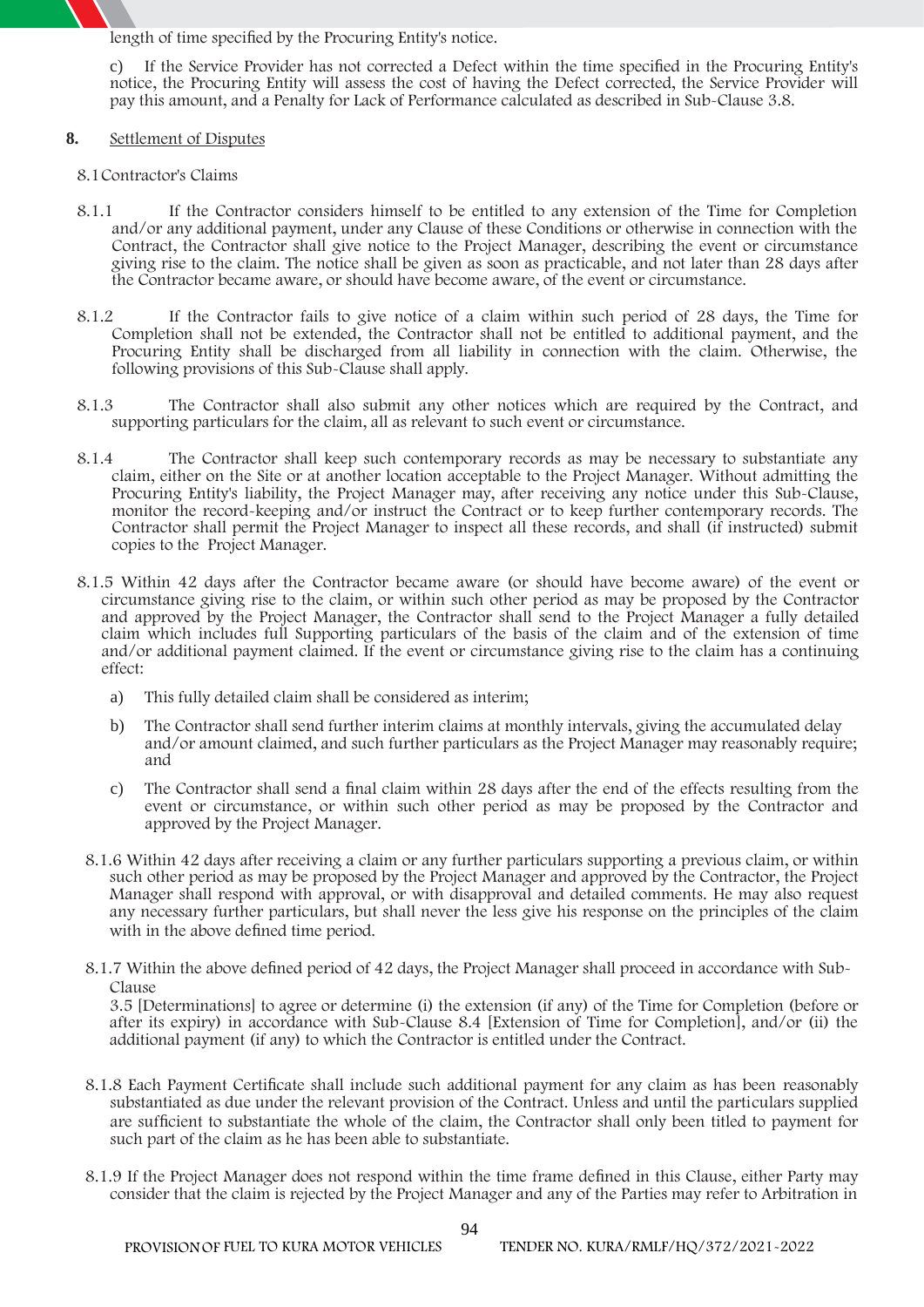accordance with Sub-Clause 8.2 [Matters that may be referred to arbitration].

- 8.1.10 The requirements of this Sub-Clause are in addition to those of any other Sub-Clause which may apply to a claim. If the Contractor fails to comply with this or another Sub-Clause in relation to any claim, any extension of time and/or additional payment shall take account of the extent (if any) to which the failure has prevented or prejudiced proper investigation of the claim, unless the claim is excluded under the second paragraph of this Sub- Clause.
- **8.2Matters that may be referred to arbitration**
- **8.2.1** Notwithstanding anything stated herein the following matters may be referred to arbitration before the practical completion of the Services or abandonment of the Services or termination of the Contract by either party:
	- a) The appointment of a replacement Project Manager upon the said person ceasing to act.
	- b) Whether or not the issue of an instruction by the Project Manager is empowered by these Conditions.
	- c) Whether or not a certificate has been improperly withheld or is not in accordance with these Conditions.
	- e) Any dispute arising in respect of war risks or war damage.
	- f) All other matters shall only be referred to arbitration after the completion or alleged completion of the Services or termination or alleged termination of the Contract, unless the Procuring Entity and the Contractor agree otherwise in writing.

#### **8.3Amicable Settlement**

Where a Notice of Dissatisfaction has been given, both Parties shall attempt to settle the dispute amicably before the commencement of arbitration. However, unless both Parties agree otherwise, the Party giving a Notice of Dissatisfaction in accordance with Sub-Clause 8.1 above should move to commence arbitration after the fifty- sixth day from the day on which a Notice of Dissatisfaction was given, even if no attempt at an amicable settlement has been made.

#### **8.4Arbitration**

- 8.4.1 Any claim or dispute between the Parties arising out of or in connection with the Contract not settled amicably in accordance with Sub-Clause 8.3 shall be finally settled by arbitration. Arbitration shall be conducted in accordance with the Arbitration Laws of Kenya.
	- 8.4.2 The arbitrators shall have full power to open up, review and revise any certificate, determination, instruction, opinion or valuation of the Project Manager, relevant to the dispute. Nothing shall disqualify representatives of the Parties and the Project Manager from being called as a witness and giving evidence before the arbitrators on any matter whatsoever relevant to the dispute.
	- 8.4.3 Party shall be limited in the proceedings before the arbitrators to the evidence, or to the reasons for dissatisfaction given in its Notice of Dissatisfaction.
	- 8.4.5 Arbitration may be commenced prior to or after completion of the services. The obligations of the Parties, and the Project Manager shall not be altered by reason of any arbitration being conducted during the progress of the services.
	- 8.4.6 The terms of the remuneration of each or all the members of Arbitration shall be mutually agreed upon by the Parties when agreeing the terms of appointment. Each Party shall be responsible for paying one-half of this remuneration.
	- **8.5Arbitration with proceedings**
	- 8.5.1 In case of any claim or dispute, such claim or dispute shall be notified in writing by either party to the other with a request to submit it to arbitration and to concur in the appointment of an Arbitrator within thirty days of the notice. The dispute shall be referred to the arbitration and final decision of a person to be agreed between the parties. Failing agreement to concur in the appointment of an Arbitrator, the Arbitrator shall be appointed, on the request of the applying party, by the Chairman or Vice Chairman of any of the following professional institutions;
		- i) Law Society of Kenya or
		- ii) Chartered Institute of Arbitrators (Kenya Branch)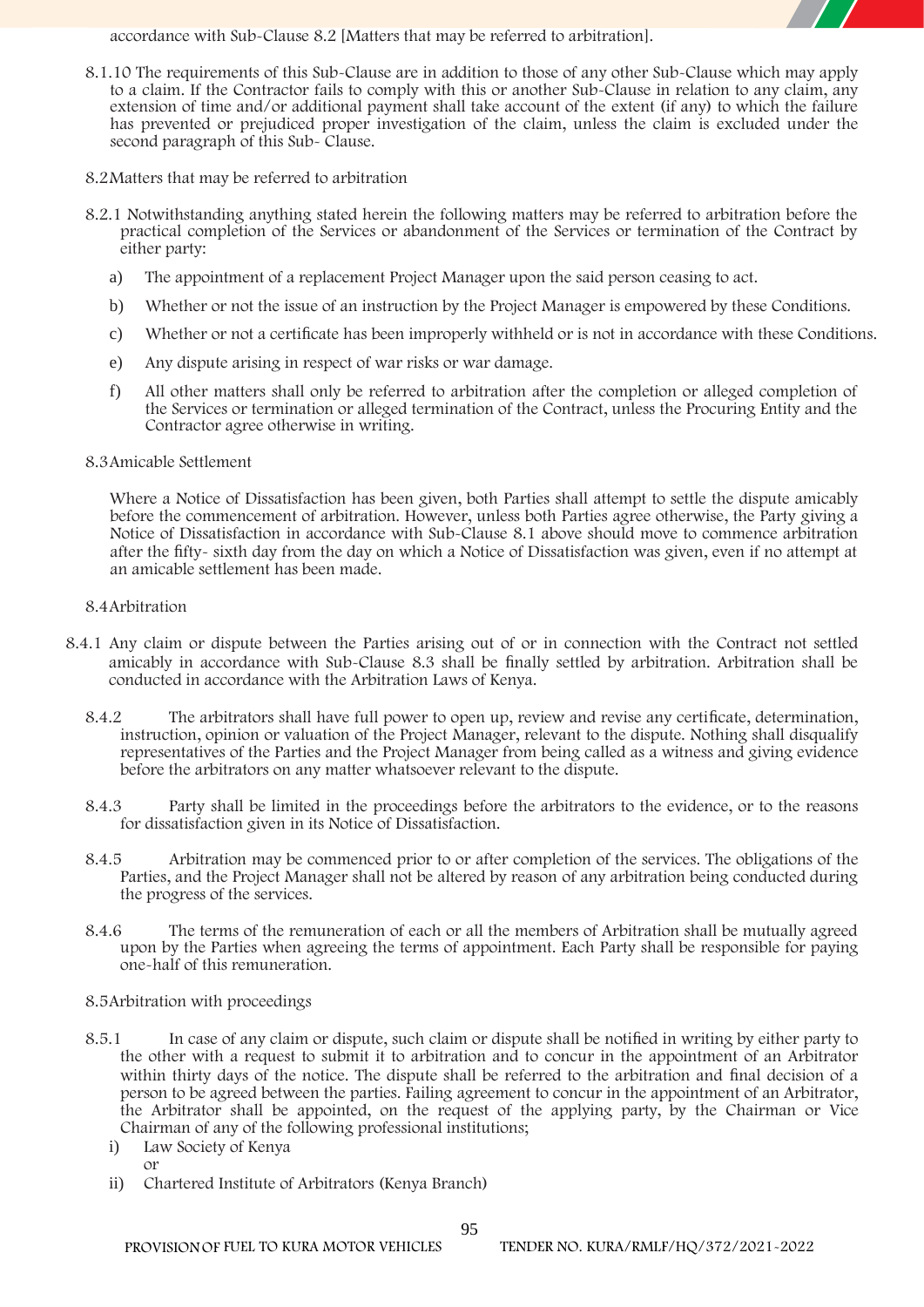- 8.5.2 The institution written to first by the aggrieved party shall take precedence overall other institutions.
- 8.5.3 The arbitration may be on the construction of this Contract or on any matter or thing of whatsoever nature arising there under or in connection there with, including any matter or thing left by this Contract to the discretion of the Project Manager, or the withholding by the Project Manager of any certificate to which the Contractor may claim to be entitled to or the measurement and valuation referred to in clause 23.0 of these conditions, or the rights and liabilities of the parties subsequent to the termination of Contract.
- 8.5.4 Provided that no arbitration proceedings shall be commenced on any claim or dispute where notice of a claim or dispute has not been given by the applying party within ninety days of the occurrence or discovery of the matter or issue giving rise to the dispute.
- 8.5.5 Notwithstanding the issue of a notice as stated above, the arbitration of such a claim or dispute shall not commence unless an attempt has in the first instance been made by the parties to settle such claim or dispute amicably with or without the assistance of third parties. Proof of such attempt shall be required.
- 8.5.6 The Arbitrator shall, without prejudice to the generality of his powers, have powers to direct such measurements, computations, tests or valuations as may in his opinion be desirable in order to determine the rights of the parties and assess and award any sums which ought to have been the subject of or included in any certificate.
- 8.5.7 The Arbitrator shall, without prejudice to the generality of his powers, have powers to open up, review and revise any certificate, opinion, decision, requirement or notice and to determine all matters in dispute which shall be submitted to him in the same manner as if no such certificate, opinion, decision requirement or notice had been given.
- 8.5.8 The award of such Arbitrator shall be final and binding upon the parties.

**8.6Failure to Comply with Arbitrator's Decision**

- 8.6.1 In the event that a Party fails to comply with a final and binding Arbitrator's decision, then the other Party may, without prejudice to any other rights it may have, refer the matter to a competent court of law.
- **9. The Adjudicator**
	- 9.1. Should the Adjudicator resign or die, or should the Procuring Entity and the Service Provider agree that the Adjudicator is not functioning in accordance with the provisions of the Contract, a new Adjudicator will be jointly appointed by the Procuring Entity and the Service Provider. In case of disagreement between the Procuring Entity and the Service Provider, within 30 days, the Adjudicator shall be designated by the Appointing Authority **designated in the SCC** at the request of either party, within 14 days of receipt of such request.
	- 9.2The Adjudicator shall be paid by the hour at the rate **specified in the TDS and SCC,** together with reimbursable expenses of the types **specified in the SCC**, and the cost shall be divided equally between the Procuring Entity and the Service Provider, whatever decision is reached by the Adjudicator. Either party may refer a decision of the Adjudicator to an Arbitrator within 28 days of the Adjudicator's written decision. If neither party refers the dispute to arbitration within the above 28 days, the Adjudicator's decision will be final and binding.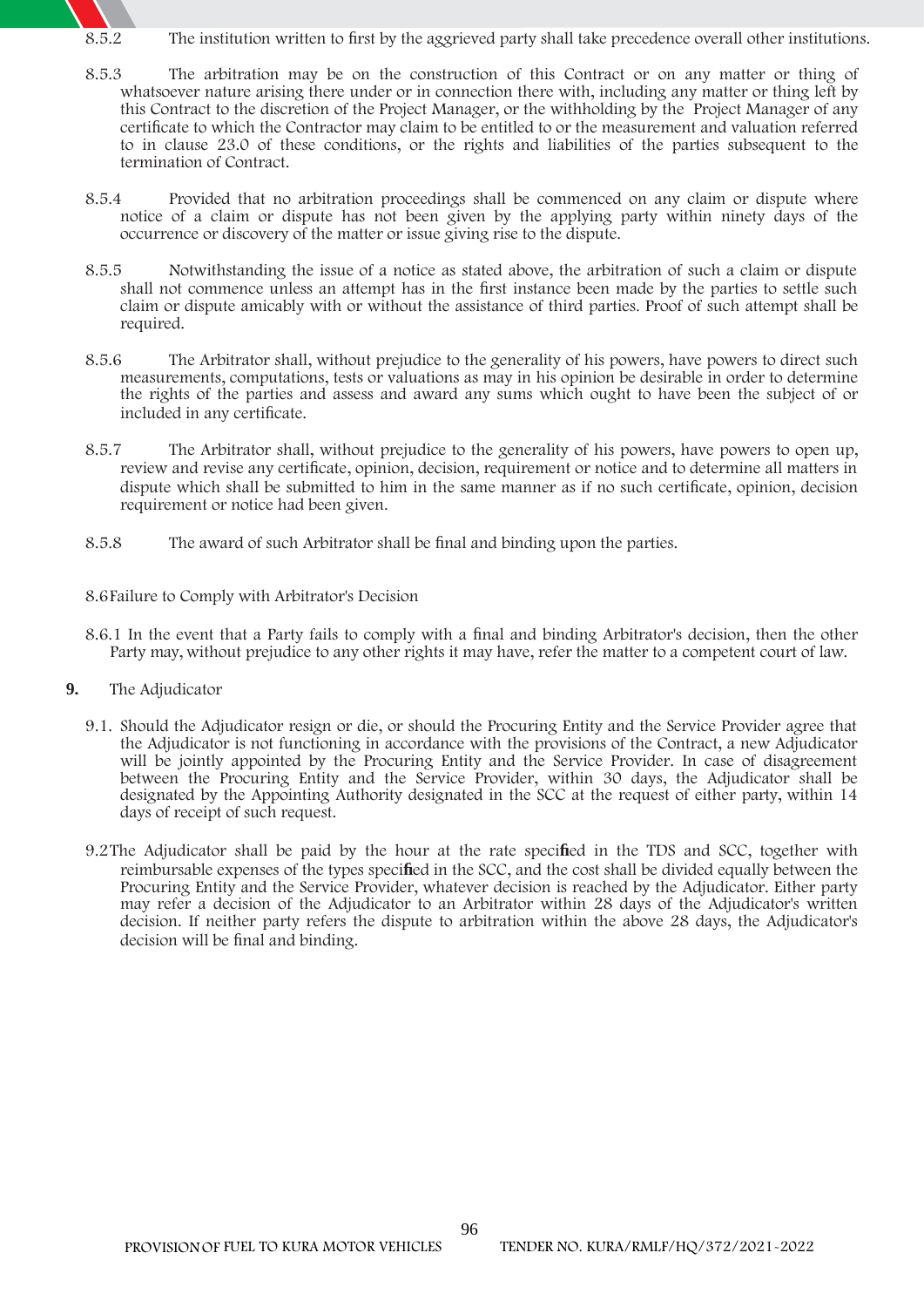

# **SECTION IX - SPECIAL CONDITIONS OF CONTRACT**

The following Special Conditions of Contract (SCC) shall supplement or amend the General Conditions of Contract (GCC). Whenever there is a conflict, the provisions of the SCC shall prevail over those in the General Conditions of Contract. For the purposes of clarity, any referenced GCC clause numbers are indicated in the left column of the SCC.

| Reference of general conditions of<br>contract | Special condition of contract                                                                                                                                                                                                  |
|------------------------------------------------|--------------------------------------------------------------------------------------------------------------------------------------------------------------------------------------------------------------------------------|
| 3.6 Performance Security                       | A performance security of 5% of the total contract price in<br>the form of a bank guarantee from a reputable<br>commercial bank will be required from the winning<br>bidder.                                                   |
| 3.7 Delivery of Services                       | 2021/2022-2023/2024, financial years renewable for a<br>further period of Three (3) years at sole discretion of<br>KURA based on performance.                                                                                  |
| 3.8 Payment                                    | Within 30 days after receipt of Invoice/Debit Notes                                                                                                                                                                            |
| 3.9 Price Adjustments                          | Price adjustments shall be as issued by the Energy and<br>Petroleum Regulatory Authority (EPRA) throughout the<br>entire contract period                                                                                       |
| 3.14 Disputes                                  | In case of a dispute between the purchaser and the<br>supplier and in case of a failure to amicably solve issues,<br>the dispute shall be referred to the adjudication or<br>arbitration in accordance with the laws of Kenya. |
| 3.17 Applicable law                            | The Laws of Kenya                                                                                                                                                                                                              |
| 3.18 Notices                                   | The Director General,<br>Kenya Urban Roads Authority,<br>Barabara Plaza, Block D-Ground Floor,<br>Mazao Road, Off South Airport Road,<br>P.O. Box $41727 - 00100$ ,<br>NAIROBI.<br>Tel. 020 8013844                            |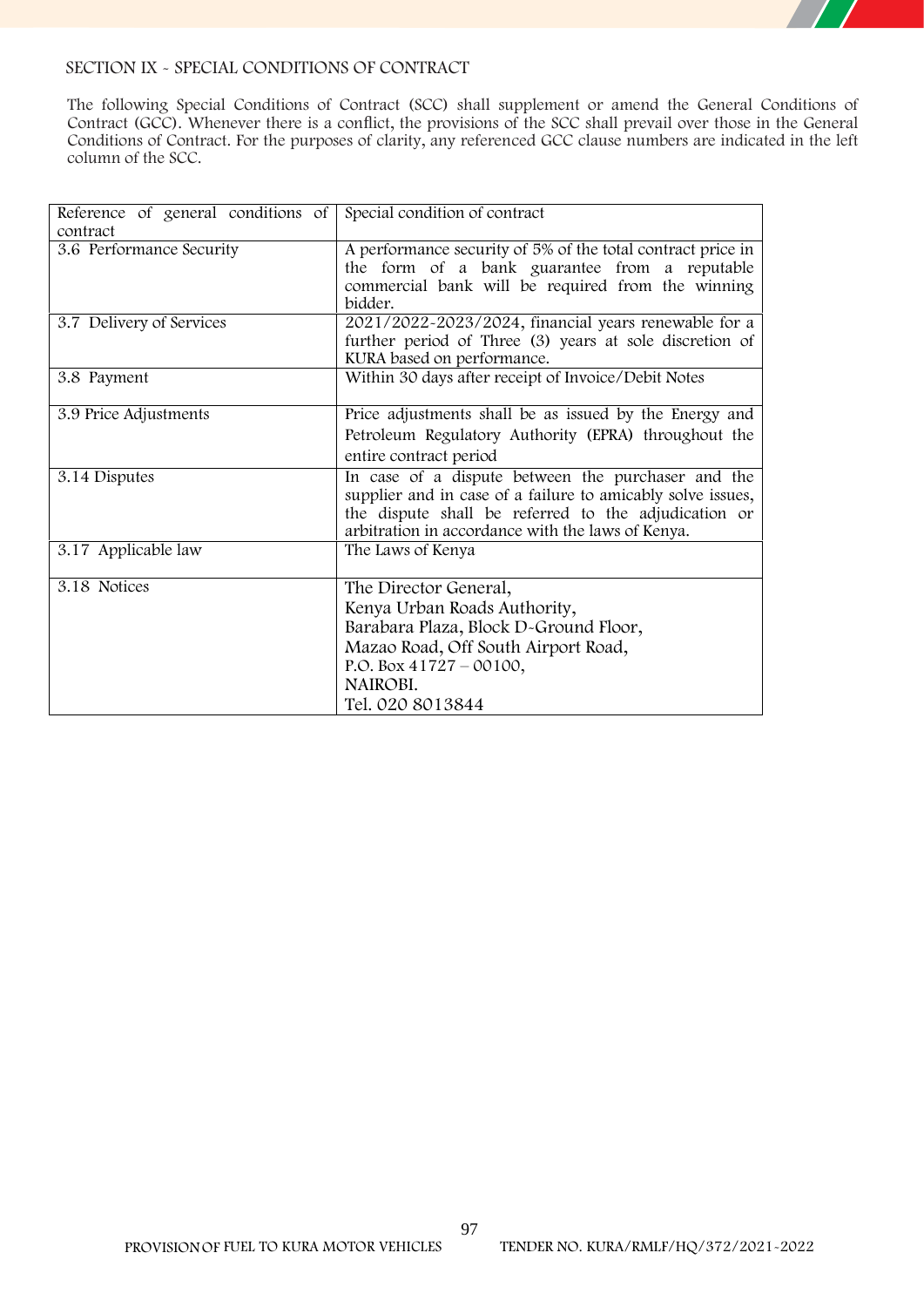

# **Appendices**

**Appendix A - Description of the Services**

Give detailed descriptions of the Services to be provided, dates for completion of various tasks, place of *performance for different tasks, specifi<sup>c</sup> tasks to be approved by Procuring Entity, etc.*

**Appendix B - Schedule of Payments and Reporting Requirements**

*List all milestones for payments and list the format, frequency, and contents of reports or products to be delivered; persons to receive them; dates of submission; etc. If no reports are to be submitted, state here "Not applicable."*

**Appendix C - Subcontractors** *No sub-contracting*

**Appendix D – Breakdown of Contract Price** *List here the elements of cost used to arrive at the breakdown of the lump-sum price. This appendix will exclusively be used for determining remuneration for additional Services.*

**Appendix E - Services and Facilities Provided by the Procuring Entity**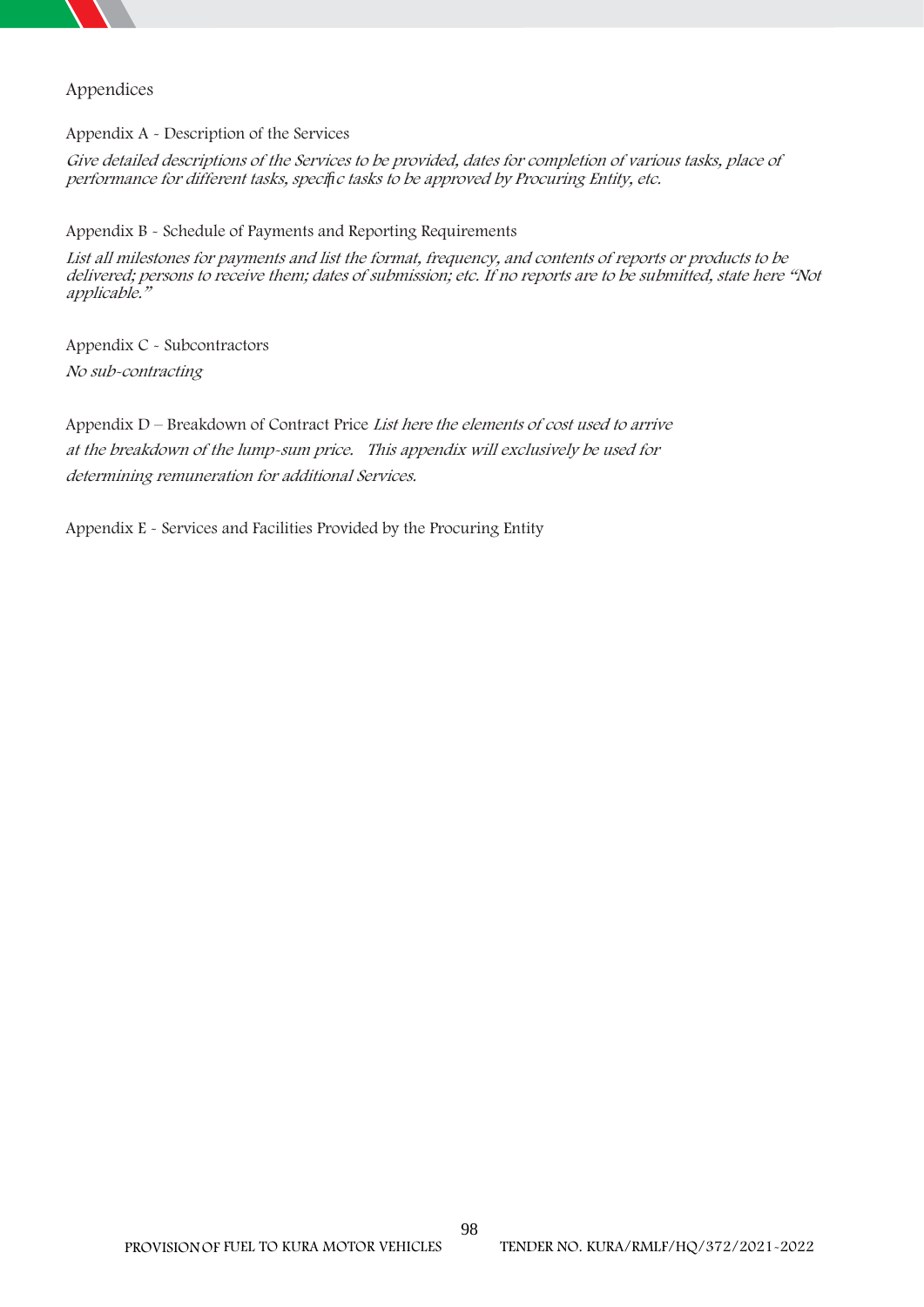# **Section X - Contract Forms**

**Table of Forms**

- 1. PERFORMANCE SECURITY OPTION 1–(Unconditional Demand Bank Guarantee)
- 2. PERFORMANCE SECURITY OPTION 2–(Performance Bond)
- 3. ADVANCE PAYMENT SECURITY [Demand Bank Guarantee]

 $\overline{\phantom{a}}$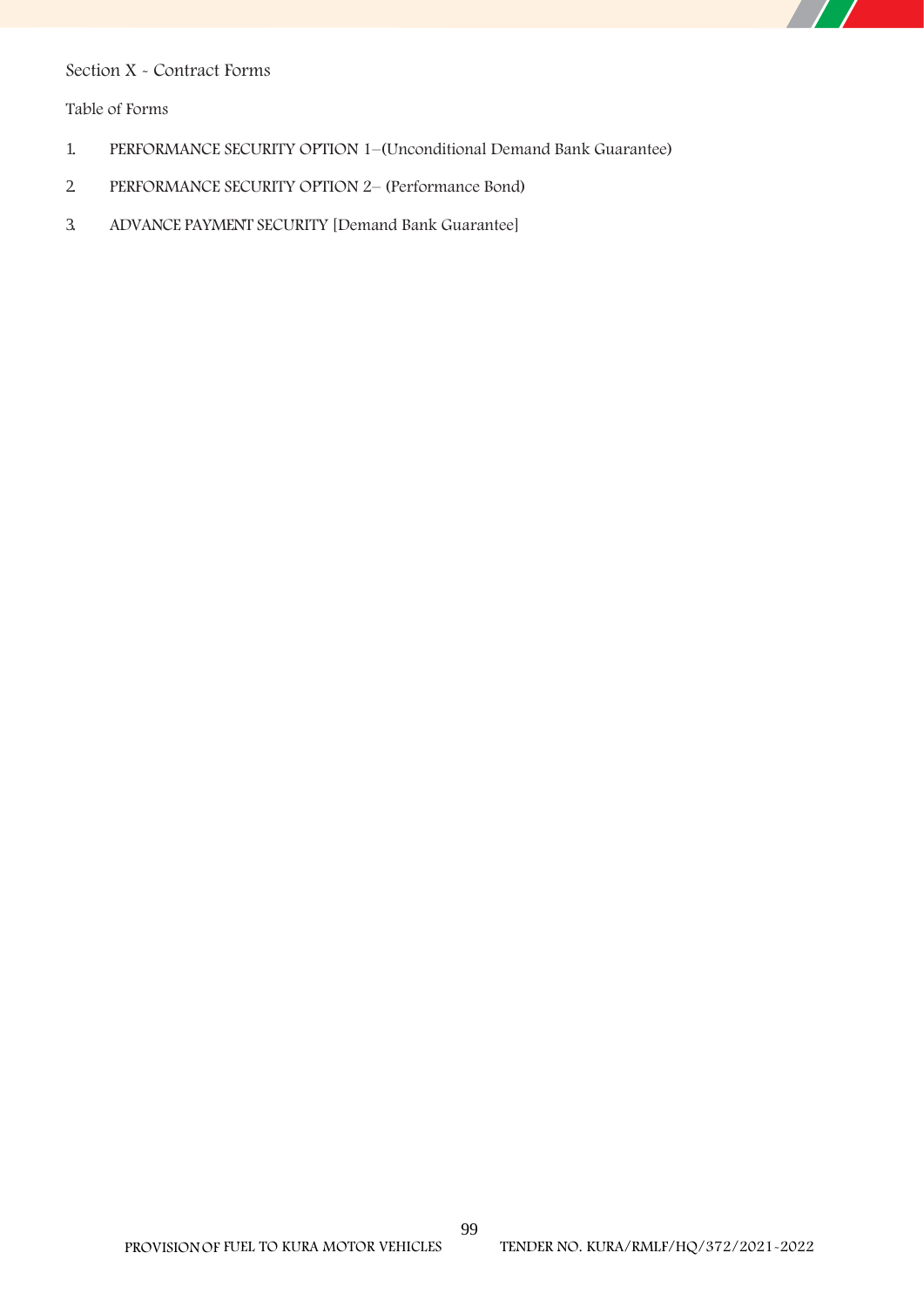

# **FORM NO. 1 - PERFORMANCE SECURITY - (Unconditional Demand Bank Guarantee)**

*[Guarantor letterhead or SWIFT identifier code]*

**Beneficiary:** *[insert name and Address of* Procuring

Entity*]* **Date:** *[Insert date of issue]*

**PERFORMANCE GUARANTEE No. :**

**Guarantor:** *[Insert name and address of place of issue, unless indicated in the letterhead]*

- 1. We have been informed that\_\_\_\_\_\_\_\_\_\_\_\_\_\_(herein after called" the Applicant") has entered into Contract No. *Materiana Contract No. <i>alated [dated*] *Material* with the Beneficiary, for the execution of *(herein after called" the Contract"*).
- 2. Furthermore, we understand that, according to the conditions of the Contract, a performance guarantee is required.
- 3. At the request of the Applicant, we as Guarantor, hereby irrevocably undertake to pay the Beneficiary any sum or sums not exceeding in total an amount of  $()$ , such sum being payable in the types and proportions of currencies in which the Contract Price is payable, upon receipt by us of the Beneficiary's complying demand supported by the Beneficiary's statement, whether in the demand itself or in a separate signed document accompanying or identifying the demand, stating that the Applicant is in breach of its obligation(s) under the Contract, without the Beneficiary needing to prove or to show grounds for your demand or the sum specified therein.
- 4. This guarantee shall expire, no later than the ... mail and may be main and any set all any and any demand for payment under it must be received by us at this office indicated above on or before that date.
- 5. The Guarantor agrees to a one-time extension of this guarantee for a period not to exceed *[six months] [one year],* in response to the Beneficiary's written request for such extension, such request to be presented to the Guarantor before the expiry of the guarantee."

*[Name of Authorized Official, signature(s) and seals/stamps]*

*Note: All italicized text (including footnotes) is for use in preparing this form and shall be deleted from the final product.*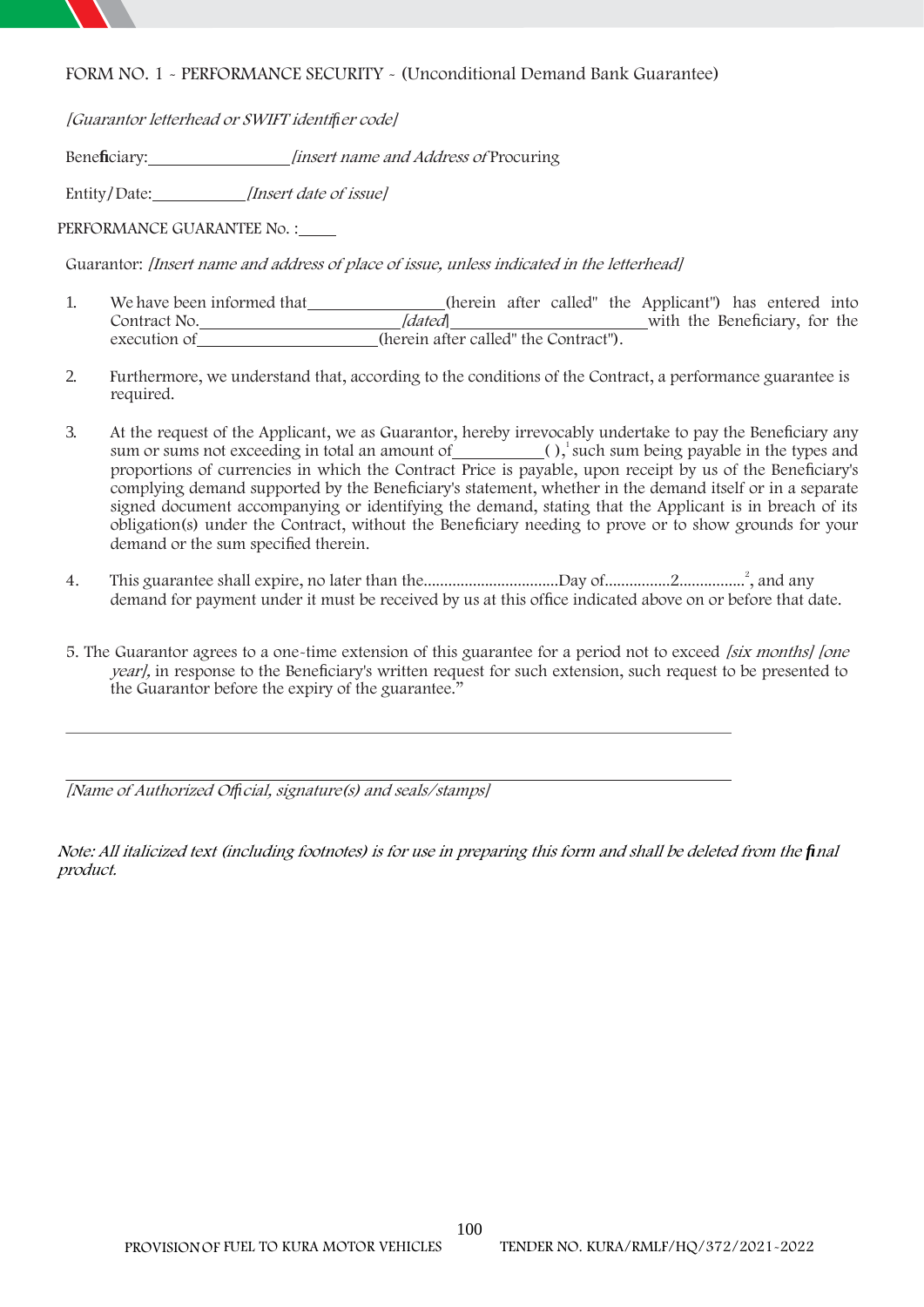

# **FORM No. 2 - PERFORMANCE SECURITY OPTION 2 - (Performance Bond)**

*[Note: Procuring Entities are advised to use Performance Security – Unconditional Demand Bank Guarantee instead of Performance Bond due to difficulties involved in calling Bond holder to action]*

*[Guarantor letterhead or SWIFT identifier code]*

| Beneficiary: | <i>linsert name and Address of Procuring</i> |
|--------------|----------------------------------------------|
| Entity/Date: | <i>Insert date of issuel</i>                 |

**PERFORMANCE BOND No.:**

**Guarantor:** *[Insert name and address of place of issue, unless indicated in the letterhead]*

- 1. By this Bond as Principal (hereinafter called "the Contractor") and  $\qquad$  as Surety (hereinafter called "the Surety"), are held and firmly bound unto *]* as Obligee (herein after called "the Procuring Entity") in the amount of for the payment of which sum well and truly to be made in the types and proportions of currencies in which the Contract Price is payable, the Contractor and the Surety bind themselves, their heirs, executors, administrators, successors and assigns, jointly and severally, firmly by these presents.
- 2. WHEREAS the Contractor has entered into a written Agreement with the Procuring Entity dated the Day of , 20, for in accordance with the documents, plans, specifications, and amendments thereto, which to the extent herein provided for, are by reference made part hereof and are herein after referred to as the Contract.
- 3. NOW, THEREFORE, the Condition of this Obligation is such that, if the Contractor shall promptly and faithfully perform the said Contract (including any amendments thereto), then this obligation shall be null and void; otherwise, it shall remain in full force and effect. Whenever the Contractor shall be, and declared by the Procuring Entity to be, in default under the Contract, the Procuring Entity having performed the Procuring Entity's obligations thereunder, the Surety may promptly remedy the default, or shall promptly:
	- 1) Complete the Contract in accordance with its terms and conditions; or
	- 2) Obtain a tender or tenders from qualified tenderers for submission to the Procuring Entity for completing the Contract in accordance with its terms and conditions, and upon determination by the Procuring Entity and the Surety of the lowest responsive Tenderers, arrange for a Contract between such Tenderer, and Procuring Entity and make available as work progresses (even though there should be a default or a succession of defaults under the Contract or Contracts of completion arranged under this paragraph) sufficient funds to pay the cost of completion less the Balance of the Contract Price; but not exceeding, including other costs and damages for which the Surety may be liable hereunder, the amount set forth in the first paragraph hereof. The term "Balance of the Contract Price," as used in this paragraph, shall mean the total amount payable by Procuring Entity to Contractor under the Contract, less the amount properly paid by Procuring Entity to Contractor; or
	- 3) Pay the Procuring Entity the amount required by Procuring Entity to complete the Contract in accordance with its terms and conditions up to a total not exceeding the amount of this Bond.
- 4. The Surety shall not be liable for a greater sum than the specified penalty of this Bond.
- 5. Any suit under this Bond must be instituted before the expiration of one year from the date of the issuing of the Taking-Over Certificate. No right of action shall accrue on this Bond to or for the use of any person or corporation other than the Procuring Entity named herein or the heirs, executors, administrators, successors, and assigns of the Procuring Entity.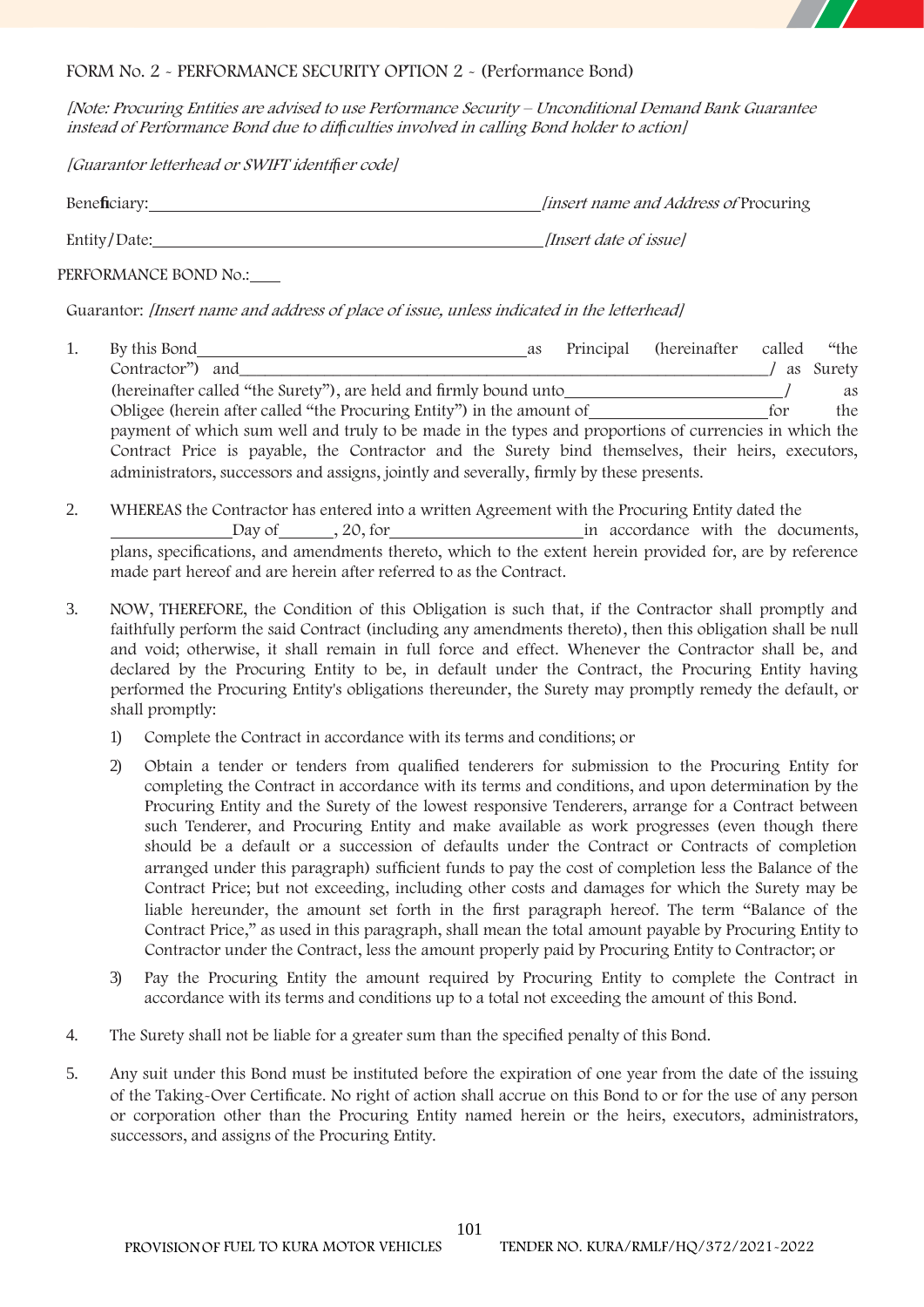

6. In testimony whereof, the Contractor has hereunto set his hand and affixed his seal, and the Surety has caused these presents to be sealed with his corporate seal duly attested by the signature of his legal representative, this day of 20 .

| SIGNED ON                                              | on behalf of       |  |  |
|--------------------------------------------------------|--------------------|--|--|
| By                                                     | in the capacity    |  |  |
|                                                        | <b>SIGNED ON</b>   |  |  |
|                                                        | on behalf of       |  |  |
| By<br><u> 1989 - Johann Stein, syntysk politiker (</u> | in the capacity of |  |  |
|                                                        |                    |  |  |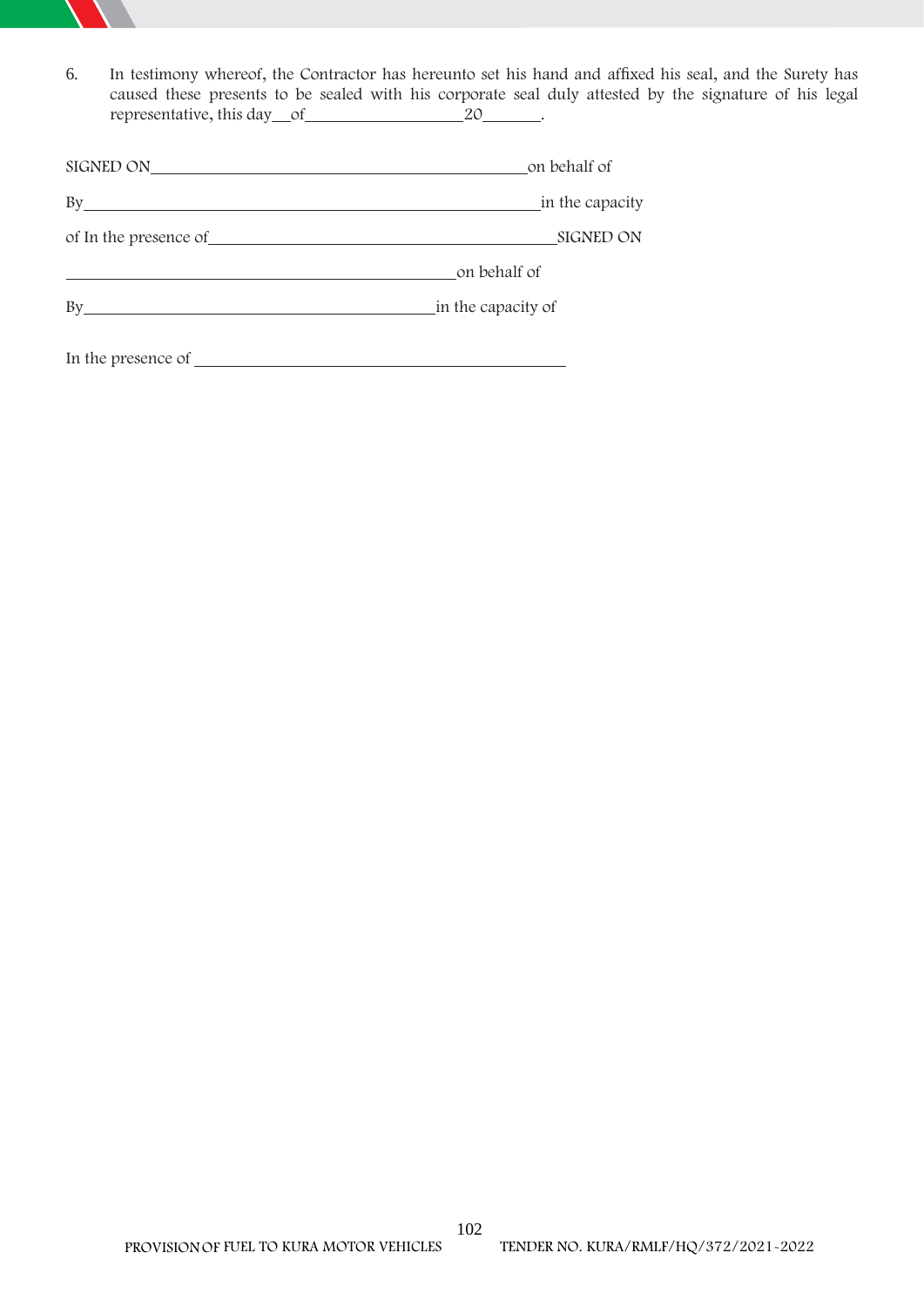### **FORM NO. 3 - ADVANCE PAYMENT SECURITY [Demand Bank Guarantee]** *[Guarantor letterhead or SWIFT identifier*

*code] [Guarantor letterhead or SWIFT*

*identifier code]*

**Beneficiary:** *[Insert name and Address of* Procuring Entity*]* **Date:** *[Insert date of issue]*

**ADVANCE PAYMENT GUARANTEE No.:** *[Insert guarantee reference number]* **Guarantor:**

**[***Insert name and address of place of issue, unless indicated in the letterhead]*

- 1. We have been informed that \_\_\_\_\_\_\_\_\_\_\_\_\_\_(herein after called "the Applicant") has entered into Contract No. *dated* date-value with the Beneficiary, for the execution of (herein after called" the Contract").
- 2. Furthermore, we understand that, according to the conditions of the Contract, an advance payment in the sum ( ) is to be made against an advance payment guarantee.
- 3. At the request of the Applicant, we as Guarantor, hereby irrevocably undertake to pay the Beneficiary any sum or sums not exceeding in total an amount of  $\_\_$   $\)$ <sup> $1$ </sup> upon receipt by us of the Beneficiary's complying demand supported by the Beneficiary's statement, whether in the demand itself or in a separate signed document accompanying or identifying the demand, stating either that the Applicant:
	- a) Has used the advance payment for purposes other than the costs of mobilization in respect of the Works; or
	- b) Has failed to repay the advance payment in accordance with the Contract conditions, specifying the amount which the Applicant has failed to repay.
- 4. A demand under this guarantee may be presented as from the presentation to the Guarantor of a certificate from the Beneficiary's bank stating that the advance payment referred to above has been credited to the Applicant on its account number  $\overrightarrow{a}$  at .
- 5. The maximum amount of this guarantee shall be progressively reduced by the amount of the advance payment repaid by the Applicant as specified in copies of interim statements or payment certificates which shall be presented to us. This guarantee shall expire, at the latest, upon our receipt of a copy of the interim payment certificate indicating that ninety (90) percent of the Accepted Contract Amount, less provisional sums, has been certified for payment, or on the day of  $, 2<sup>2</sup>$  whichever is earlier. Consequently, any demand for payment under this guarantee must be received by us at this office on or before that date.
- 6. The Guarantor agrees to a one-time extension of this guarantee for a period not to exceed *[six months] [one year]*, in response to the Beneficiary's written request for such extension, such request to be presented to the Guarantor before the expiry of the guarantee.

*[Name of Authorized Official, signature(s) and seals/stamps*]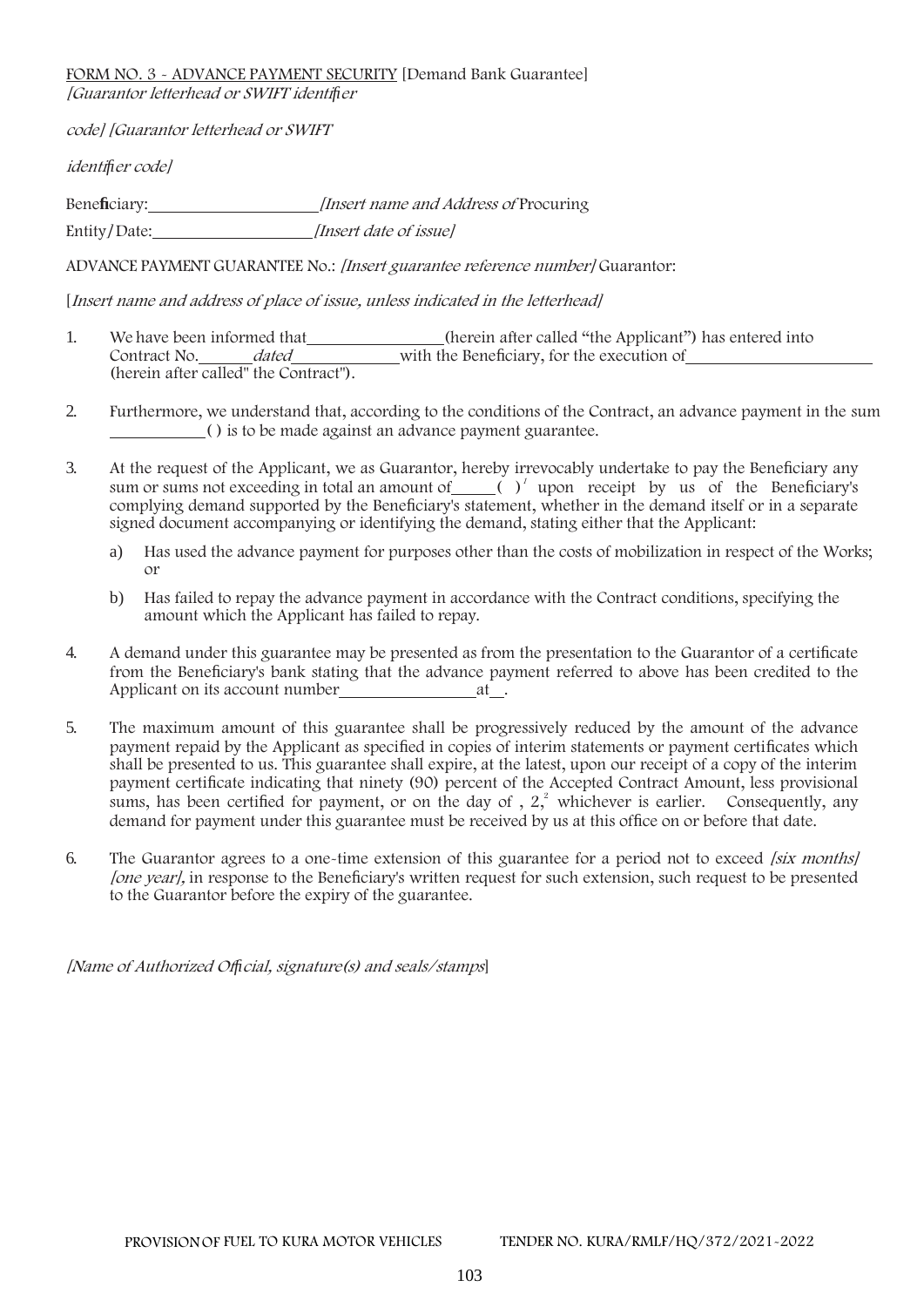# **BENEFICIAL OWNERSHIP DISCLOSURE FORM**

# *INSTRUCTIONS TO TENDERERS: DELETE THIS BOX ONCE YOU HAVE COMPLETED THE FORM*

*This Beneficial Ownership Disclosure Form ("Form") is to be completed by the successful tenderer pursuant to Regulation 4 of the Companies (Beneficial Ownership Information) (Amendment) Regulations, 2022. In case of joint venture, the tenderer must submit a separate Form for each member. The beneficial ownership information to be submitted in this Form shall be current as of the date of its submission.*

Tender Reference No.: [*insert identification or controls the legal person (tenderer) or arrangements or a natural person on whose behalf a transaction is conducted, and includes those persons who exercise ultimate effective control over a legal person*

*no*] Name of the Tender Title/Description: *<i>[insert name of the* 

*assignment]* to: *[insert complete name of Procuring Entity]*

In response to the requirement in your notification of award dated *[insert date of notification of award]* to furnish additional information on beneficial ownership: *[select one option as applicable and delete the options that are not applicable]*

*For the purposes of this Form, a Beneficial Owner of a Tenderer is any natural person who ultimately owns*

# I) We here by provide the following beneficial ownership information.

# *Details of beneficial ownership*

|    | <b>Details of all</b><br><b>Beneficial Owners</b>          | % of shares a person<br>holds in the company<br>Directly or indirectly | % of voting rights a<br>person holds in the<br>company | Directly or indirectly<br>having the right to appoint<br>a majority of the board of<br>the directors or an<br>equivalent governing body<br>of the Tenderer (Yes / No) | directly or indirectly<br>exercises significant<br>influence or control<br>over the tenderer<br>/company (Yes / No) |
|----|------------------------------------------------------------|------------------------------------------------------------------------|--------------------------------------------------------|-----------------------------------------------------------------------------------------------------------------------------------------------------------------------|---------------------------------------------------------------------------------------------------------------------|
|    | <b>Full Name</b>                                           | Directly------------ % of                                              | Directly% of                                           |                                                                                                                                                                       |                                                                                                                     |
| 1. | National identity<br>card number or<br>Passport number     | shares                                                                 | voting rights<br>Indirectly----------% of              |                                                                                                                                                                       |                                                                                                                     |
|    | Personal<br>Identification<br>Number (where<br>applicable) | Indirectly---------- % of<br>shares                                    | voting rights                                          |                                                                                                                                                                       |                                                                                                                     |
|    | Nationality                                                |                                                                        |                                                        |                                                                                                                                                                       |                                                                                                                     |
|    | Date of birth<br>[dd/mm/yyyy]                              |                                                                        |                                                        |                                                                                                                                                                       |                                                                                                                     |
|    | Postal address                                             |                                                                        |                                                        |                                                                                                                                                                       |                                                                                                                     |
|    | Residential<br>address                                     |                                                                        |                                                        |                                                                                                                                                                       |                                                                                                                     |
|    | Telephone<br>number                                        |                                                                        |                                                        |                                                                                                                                                                       |                                                                                                                     |
|    | Email address                                              |                                                                        |                                                        |                                                                                                                                                                       |                                                                                                                     |
|    | Occupation or<br>profession                                |                                                                        |                                                        |                                                                                                                                                                       |                                                                                                                     |
|    |                                                            |                                                                        |                                                        |                                                                                                                                                                       |                                                                                                                     |
| 2. | <b>Full Name</b>                                           | Directly----------- % of                                               | Directly% of                                           |                                                                                                                                                                       |                                                                                                                     |
|    | National identity                                          | shares                                                                 | voting rights                                          |                                                                                                                                                                       |                                                                                                                     |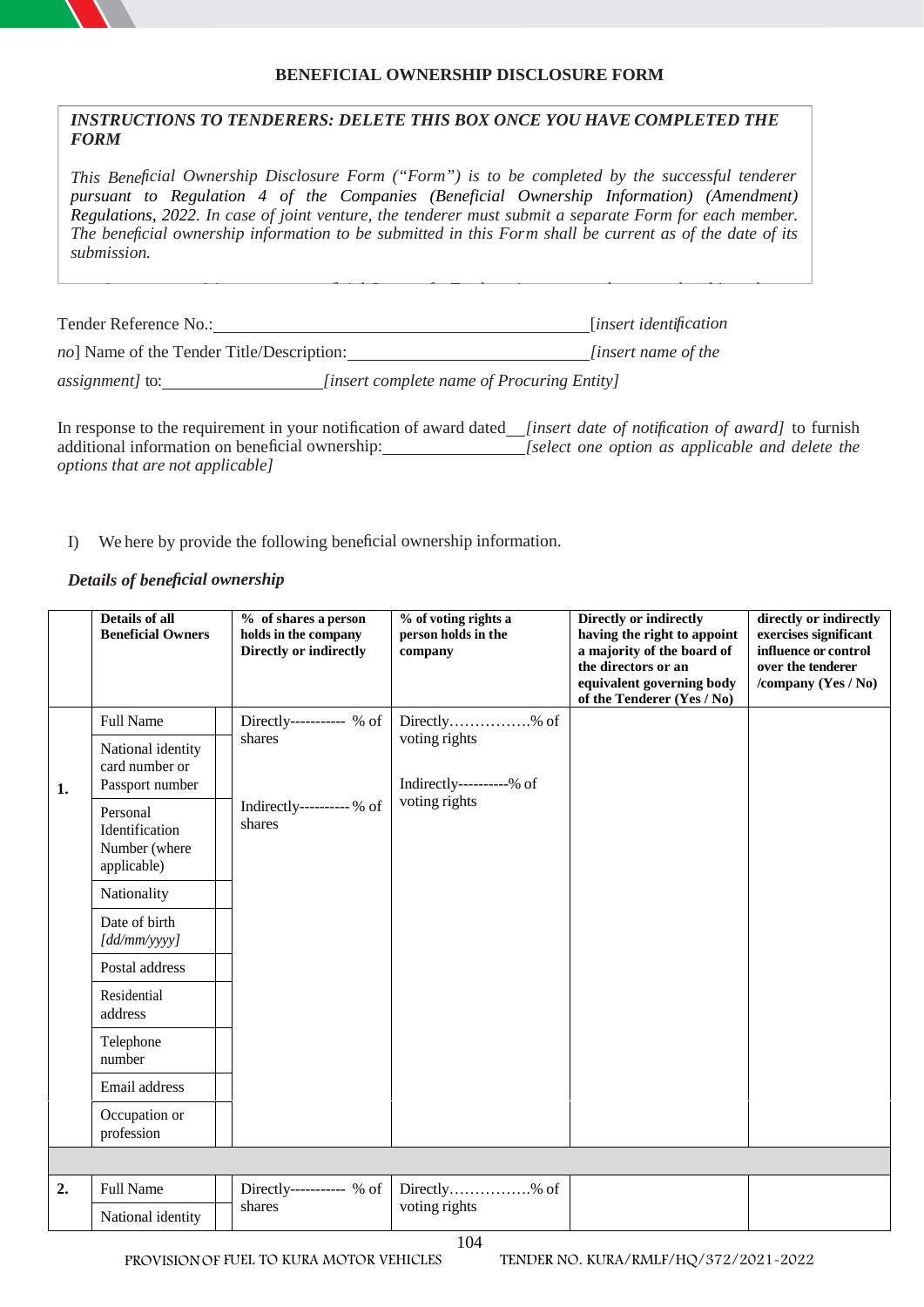|       | <b>Details of all</b><br><b>Beneficial Owners</b>          | % of shares a person<br>holds in the company<br>Directly or indirectly | % of voting rights a<br>person holds in the<br>company | Directly or indirectly<br>having the right to appoint<br>a majority of the board of<br>the directors or an<br>equivalent governing body<br>of the Tenderer (Yes / No) | directly or indirectly<br>exercises significant<br>influence or control<br>over the tenderer<br>/company (Yes / No) |
|-------|------------------------------------------------------------|------------------------------------------------------------------------|--------------------------------------------------------|-----------------------------------------------------------------------------------------------------------------------------------------------------------------------|---------------------------------------------------------------------------------------------------------------------|
|       | card number or<br>Passport number                          |                                                                        | Indirectly----------% of                               |                                                                                                                                                                       |                                                                                                                     |
|       | Personal<br>Identification<br>Number (where<br>applicable) | Indirectly----------% of<br>shares                                     | voting rights                                          |                                                                                                                                                                       |                                                                                                                     |
|       | Nationality                                                |                                                                        |                                                        |                                                                                                                                                                       |                                                                                                                     |
|       | Date of birth<br>[dd/mm/yyyy]                              |                                                                        |                                                        |                                                                                                                                                                       |                                                                                                                     |
|       | Postal address                                             |                                                                        |                                                        |                                                                                                                                                                       |                                                                                                                     |
|       | Residential<br>address                                     |                                                                        |                                                        |                                                                                                                                                                       |                                                                                                                     |
|       | Telephone<br>number                                        |                                                                        |                                                        |                                                                                                                                                                       |                                                                                                                     |
|       | Email address                                              |                                                                        |                                                        |                                                                                                                                                                       |                                                                                                                     |
|       | Occupation or<br>profession                                |                                                                        |                                                        |                                                                                                                                                                       |                                                                                                                     |
|       |                                                            |                                                                        |                                                        |                                                                                                                                                                       |                                                                                                                     |
| 3.    |                                                            |                                                                        |                                                        |                                                                                                                                                                       |                                                                                                                     |
|       |                                                            |                                                                        |                                                        |                                                                                                                                                                       |                                                                                                                     |
| e.t.c |                                                            |                                                                        |                                                        |                                                                                                                                                                       |                                                                                                                     |
|       |                                                            |                                                                        |                                                        |                                                                                                                                                                       |                                                                                                                     |

- II) Am fully aware that beneficial ownership information above shall be reported to the Public Procurement Regulatory Authority together with other details in relation to contract awards and shall be maintained in the Government Portal, published and made publicly available pursuant to Regulation 5 of the Companies (Beneficial Ownership Information) (Amendment) Regulations, 2022
- III) What is stated to herein above is true to the best of my knowledge, information and belief.

*Name of the Tenderer: .......................\*[insert complete name of the Tenderer]*

*Name of the person duly authorized to sign the Tender on behalf of the Tenderer: \*\* [insert complete name of*

*person duly authorized to sign the Tender]*

*Designation of the person signing the Tender: ....................... [insert complete title of the person signing the*

*Tender]*

*Signature of the person named above: ....................... [insert signature of person whose name and capacity are*

*shown above]*

*Date this ....................... [insert date of signing] day of....................... [Insert month], [insert year*

Bidder Official Stamp/ Company Seal.

**PROVISIONOF FUEL TO KURA MOTOR VEHICLES TENDER NO. KURA/RMLF/HQ/372/2021-2022**